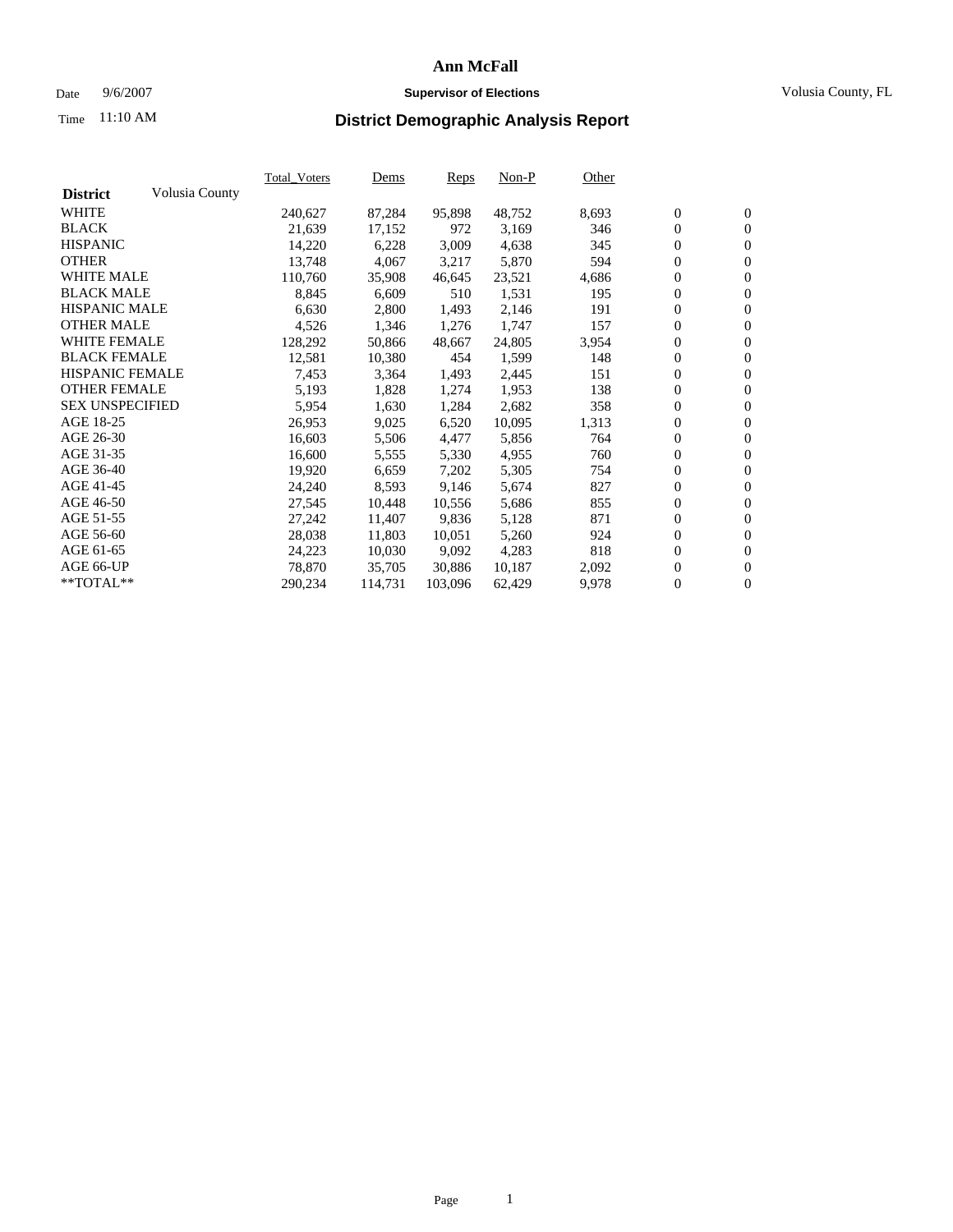#### Date  $9/6/2007$  **Supervisor of Elections Supervisor of Elections** Volusia County, FL

|                        |                           | Total_Voters | Dems   | <b>Reps</b> | Non-P  | Other |                  |                  |  |
|------------------------|---------------------------|--------------|--------|-------------|--------|-------|------------------|------------------|--|
| <b>District</b>        | County Council District 1 |              |        |             |        |       |                  |                  |  |
| <b>WHITE</b>           |                           | 45,214       | 16,546 | 18,773      | 8,097  | 1,798 | $\boldsymbol{0}$ | $\mathbf{0}$     |  |
| <b>BLACK</b>           |                           | 3,472        | 2,815  | 151         | 451    | 55    | $\overline{0}$   | $\mathbf{0}$     |  |
| <b>HISPANIC</b>        |                           | 1,933        | 742    | 420         | 701    | 70    | $\boldsymbol{0}$ | $\mathbf{0}$     |  |
| <b>OTHER</b>           |                           | 2,321        | 670    | 613         | 943    | 95    | $\boldsymbol{0}$ | $\mathbf{0}$     |  |
| <b>WHITE MALE</b>      |                           | 20,604       | 6,740  | 9,052       | 3,867  | 945   | 0                | $\mathbf{0}$     |  |
| <b>BLACK MALE</b>      |                           | 1,356        | 1,048  | 67          | 206    | 35    | $\boldsymbol{0}$ | $\mathbf{0}$     |  |
| <b>HISPANIC MALE</b>   |                           | 887          | 335    | 205         | 310    | 37    | $\overline{0}$   | $\mathbf{0}$     |  |
| <b>OTHER MALE</b>      |                           | 739          | 205    | 239         | 265    | 30    | $\overline{0}$   | $\mathbf{0}$     |  |
| <b>WHITE FEMALE</b>    |                           | 24,361       | 9,725  | 9,635       | 4,153  | 848   | $\mathbf{0}$     | $\mathbf{0}$     |  |
| <b>BLACK FEMALE</b>    |                           | 2,084        | 1,744  | 81          | 239    | 20    | $\boldsymbol{0}$ | $\mathbf{0}$     |  |
| <b>HISPANIC FEMALE</b> |                           | 1,029        | 402    | 212         | 384    | 31    | $\boldsymbol{0}$ | $\mathbf{0}$     |  |
| <b>OTHER FEMALE</b>    |                           | 889          | 316    | 237         | 311    | 25    | 0                | $\mathbf{0}$     |  |
| <b>SEX UNSPECIFIED</b> |                           | 991          | 258    | 229         | 457    | 47    | $\boldsymbol{0}$ | $\mathbf{0}$     |  |
| AGE 18-25              |                           | 4,615        | 1,311  | 1,325       | 1,745  | 234   | $\boldsymbol{0}$ | $\mathbf{0}$     |  |
| AGE 26-30              |                           | 3,090        | 944    | 960         | 999    | 187   | $\overline{0}$   | $\mathbf{0}$     |  |
| AGE 31-35              |                           | 3,205        | 1,030  | 1,163       | 855    | 157   | $\boldsymbol{0}$ | $\mathbf{0}$     |  |
| AGE 36-40              |                           | 3,885        | 1,265  | 1,476       | 986    | 158   | $\boldsymbol{0}$ | $\mathbf{0}$     |  |
| AGE 41-45              |                           | 4,619        | 1,540  | 1,925       | 979    | 175   | $\boldsymbol{0}$ | $\mathbf{0}$     |  |
| AGE 46-50              |                           | 5,121        | 1,945  | 2,045       | 955    | 176   | 0                | $\mathbf{0}$     |  |
| AGE 51-55              |                           | 5,034        | 2,096  | 1,933       | 803    | 202   | $\boldsymbol{0}$ | $\mathbf{0}$     |  |
| AGE 56-60              |                           | 5,097        | 2,217  | 1,925       | 764    | 191   | $\overline{0}$   | $\mathbf{0}$     |  |
| AGE 61-65              |                           | 4,423        | 1,960  | 1,669       | 639    | 155   | $\mathbf{0}$     | $\boldsymbol{0}$ |  |
| AGE 66-UP              |                           | 13,851       | 6,465  | 5,536       | 1,467  | 383   | $\boldsymbol{0}$ | $\mathbf{0}$     |  |
| **TOTAL**              |                           | 52,940       | 20,773 | 19,957      | 10,192 | 2,018 | $\boldsymbol{0}$ | $\overline{0}$   |  |
|                        |                           |              |        |             |        |       |                  |                  |  |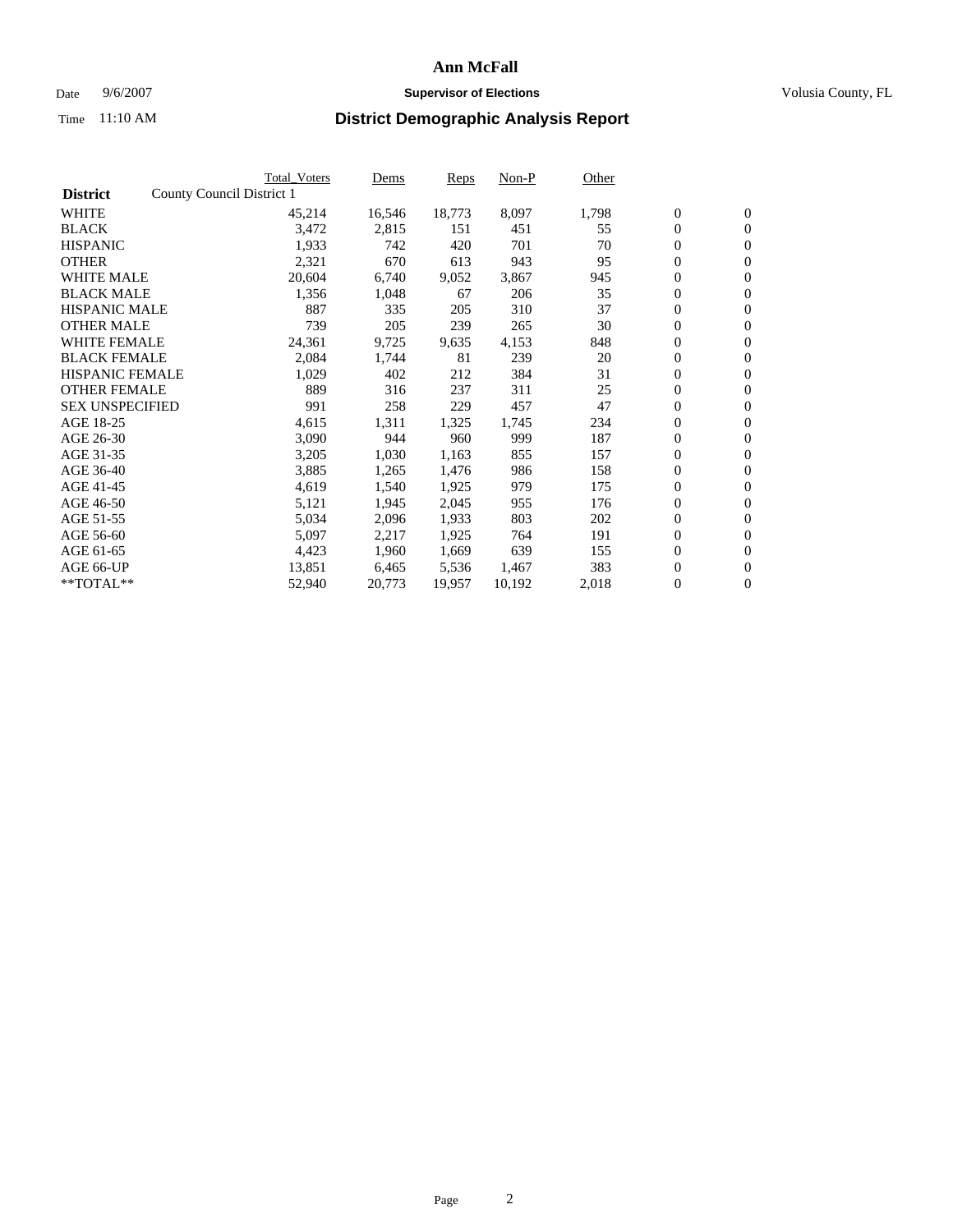#### Date  $9/6/2007$  **Supervisor of Elections Supervisor of Elections** Volusia County, FL

|                        | Total_Voters              | Dems   | <b>Reps</b> | Non-P  | Other |                  |                  |  |
|------------------------|---------------------------|--------|-------------|--------|-------|------------------|------------------|--|
| <b>District</b>        | County Council District 2 |        |             |        |       |                  |                  |  |
| <b>WHITE</b>           | 39,158                    | 15,153 | 14,229      | 8,330  | 1,446 | $\boldsymbol{0}$ | $\mathbf{0}$     |  |
| <b>BLACK</b>           | 8,559                     | 6,905  | 299         | 1,249  | 106   | $\boldsymbol{0}$ | $\mathbf{0}$     |  |
| <b>HISPANIC</b>        | 896                       | 356    | 183         | 328    | 29    | $\boldsymbol{0}$ | $\mathbf{0}$     |  |
| <b>OTHER</b>           | 2,830                     | 991    | 528         | 1,215  | 96    | $\boldsymbol{0}$ | $\mathbf{0}$     |  |
| <b>WHITE MALE</b>      | 18,220                    | 6,291  | 7,022       | 4,080  | 827   | $\boldsymbol{0}$ | $\mathbf{0}$     |  |
| <b>BLACK MALE</b>      | 3,385                     | 2,602  | 157         | 572    | 54    | $\boldsymbol{0}$ | $\mathbf{0}$     |  |
| <b>HISPANIC MALE</b>   | 425                       | 167    | 83          | 159    | 16    | $\overline{0}$   | $\mathbf{0}$     |  |
| <b>OTHER MALE</b>      | 942                       | 335    | 218         | 361    | 28    | $\boldsymbol{0}$ | $\mathbf{0}$     |  |
| <b>WHITE FEMALE</b>    | 20,655                    | 8,767  | 7,110       | 4,177  | 601   | $\mathbf{0}$     | $\mathbf{0}$     |  |
| <b>BLACK FEMALE</b>    | 5,080                     | 4,234  | 139         | 657    | 50    | $\boldsymbol{0}$ | $\mathbf{0}$     |  |
| <b>HISPANIC FEMALE</b> | 462                       | 186    | 97          | 166    | 13    | $\boldsymbol{0}$ | $\mathbf{0}$     |  |
| <b>OTHER FEMALE</b>    | 1,027                     | 420    | 188         | 400    | 19    | 0                | $\mathbf{0}$     |  |
| <b>SEX UNSPECIFIED</b> | 1,247                     | 403    | 225         | 550    | 69    | $\boldsymbol{0}$ | $\mathbf{0}$     |  |
| AGE 18-25              | 5,794                     | 2,648  | 948         | 1,995  | 203   | $\boldsymbol{0}$ | $\mathbf{0}$     |  |
| AGE 26-30              | 3,018                     | 1,222  | 652         | 1,026  | 118   | $\overline{0}$   | $\mathbf{0}$     |  |
| AGE 31-35              | 2,661                     | 1,055  | 730         | 773    | 103   | $\boldsymbol{0}$ | $\mathbf{0}$     |  |
| AGE 36-40              | 3,094                     | 1,260  | 890         | 828    | 116   | $\boldsymbol{0}$ | $\mathbf{0}$     |  |
| AGE 41-45              | 3,751                     | 1,609  | 1,153       | 860    | 129   | $\boldsymbol{0}$ | $\mathbf{0}$     |  |
| AGE 46-50              | 4,440                     | 1,965  | 1,408       | 921    | 146   | 0                | $\mathbf{0}$     |  |
| AGE 51-55              | 4,388                     | 2,088  | 1,317       | 862    | 121   | $\boldsymbol{0}$ | $\mathbf{0}$     |  |
| AGE 56-60              | 4,853                     | 2,201  | 1,490       | 993    | 169   | $\overline{0}$   | $\mathbf{0}$     |  |
| AGE 61-65              | 4,247                     | 1,847  | 1,415       | 824    | 161   | $\mathbf{0}$     | $\boldsymbol{0}$ |  |
| AGE 66-UP              | 15,197                    | 7,510  | 5,236       | 2,040  | 411   | $\boldsymbol{0}$ | $\mathbf{0}$     |  |
| **TOTAL**              | 51,443                    | 23,405 | 15,239      | 11,122 | 1,677 | $\boldsymbol{0}$ | $\overline{0}$   |  |
|                        |                           |        |             |        |       |                  |                  |  |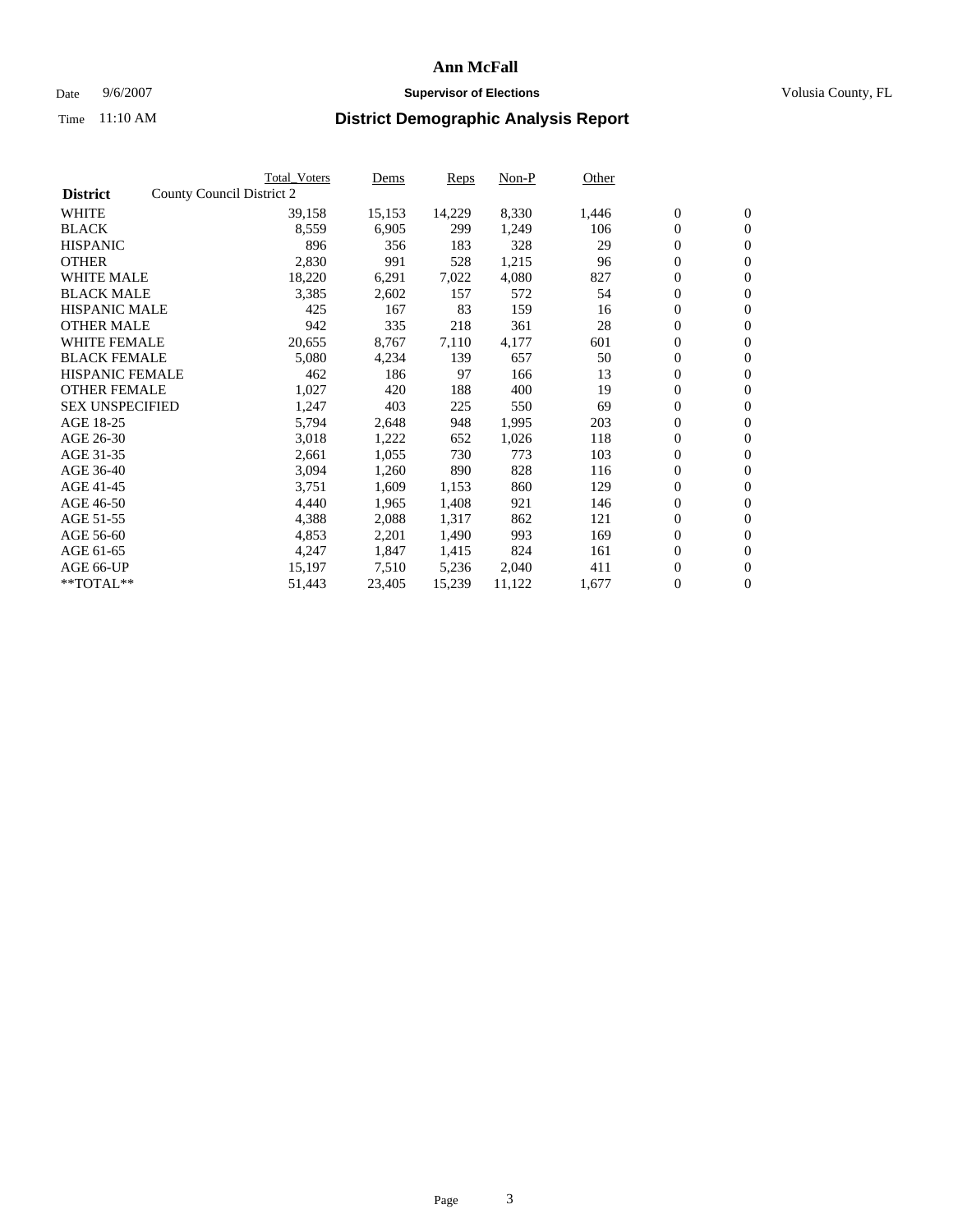#### Date  $9/6/2007$  **Supervisor of Elections Supervisor of Elections** Volusia County, FL

|                        | <b>Total_Voters</b>       | Dems   | <b>Reps</b> | Non-P  | Other |                  |                |  |
|------------------------|---------------------------|--------|-------------|--------|-------|------------------|----------------|--|
| <b>District</b>        | County Council District 3 |        |             |        |       |                  |                |  |
| <b>WHITE</b>           | 60,615                    | 22,055 | 23,648      | 13,131 | 1,781 | $\overline{0}$   | $\mathbf{0}$   |  |
| <b>BLACK</b>           | 1,628                     | 1,295  | 83          | 228    | 22    | $\overline{0}$   | $\mathbf{0}$   |  |
| <b>HISPANIC</b>        | 700                       | 241    | 182         | 263    | 14    | $\boldsymbol{0}$ | $\mathbf{0}$   |  |
| <b>OTHER</b>           | 2,315                     | 598    | 561         | 1,037  | 119   | $\boldsymbol{0}$ | $\mathbf{0}$   |  |
| <b>WHITE MALE</b>      | 27,880                    | 9,110  | 11,499      | 6,338  | 933   | $\boldsymbol{0}$ | $\mathbf{0}$   |  |
| <b>BLACK MALE</b>      | 734                       | 545    | 45          | 128    | 16    | $\boldsymbol{0}$ | $\mathbf{0}$   |  |
| <b>HISPANIC MALE</b>   | 311                       | 93     | 82          | 128    | 8     | $\overline{0}$   | $\mathbf{0}$   |  |
| <b>OTHER MALE</b>      | 750                       | 197    | 222         | 304    | 27    | $\overline{0}$   | $\mathbf{0}$   |  |
| <b>WHITE FEMALE</b>    | 32,292                    | 12,798 | 11,991      | 6,665  | 838   | $\overline{0}$   | $\mathbf{0}$   |  |
| <b>BLACK FEMALE</b>    | 875                       | 735    | 36          | 99     | 5     | $\overline{0}$   | $\mathbf{0}$   |  |
| <b>HISPANIC FEMALE</b> | 380                       | 145    | 98          | 131    | 6     | $\boldsymbol{0}$ | $\mathbf{0}$   |  |
| <b>OTHER FEMALE</b>    | 882                       | 276    | 238         | 337    | 31    | 0                | $\mathbf{0}$   |  |
| <b>SEX UNSPECIFIED</b> | 1,154                     | 290    | 263         | 529    | 72    | $\boldsymbol{0}$ | $\mathbf{0}$   |  |
| AGE 18-25              | 5,045                     | 1,490  | 1,302       | 1,996  | 257   | $\boldsymbol{0}$ | $\mathbf{0}$   |  |
| AGE 26-30              | 3,150                     | 970    | 827         | 1,237  | 116   | $\overline{0}$   | $\mathbf{0}$   |  |
| AGE 31-35              | 3,183                     | 941    | 1,026       | 1,079  | 137   | $\overline{0}$   | $\mathbf{0}$   |  |
| AGE 36-40              | 4,003                     | 1,214  | 1,496       | 1,161  | 132   | $\boldsymbol{0}$ | $\mathbf{0}$   |  |
| AGE 41-45              | 5,121                     | 1,673  | 2,022       | 1,298  | 128   | $\boldsymbol{0}$ | $\mathbf{0}$   |  |
| AGE 46-50              | 6,073                     | 2,132  | 2,403       | 1,381  | 157   | 0                | $\mathbf{0}$   |  |
| AGE 51-55              | 6,457                     | 2,593  | 2,442       | 1,253  | 169   | $\boldsymbol{0}$ | $\mathbf{0}$   |  |
| AGE 56-60              | 6,627                     | 2,658  | 2,445       | 1,335  | 189   | $\overline{0}$   | $\mathbf{0}$   |  |
| AGE 61-65              | 6,030                     | 2,331  | 2,367       | 1,152  | 180   | $\mathbf{0}$     | $\mathbf{0}$   |  |
| AGE 66-UP              | 19,569                    | 8,187  | 8,144       | 2,767  | 471   | $\boldsymbol{0}$ | $\mathbf{0}$   |  |
| **TOTAL**              | 65,258                    | 24,189 | 24,474      | 14,659 | 1,936 | 0                | $\overline{0}$ |  |
|                        |                           |        |             |        |       |                  |                |  |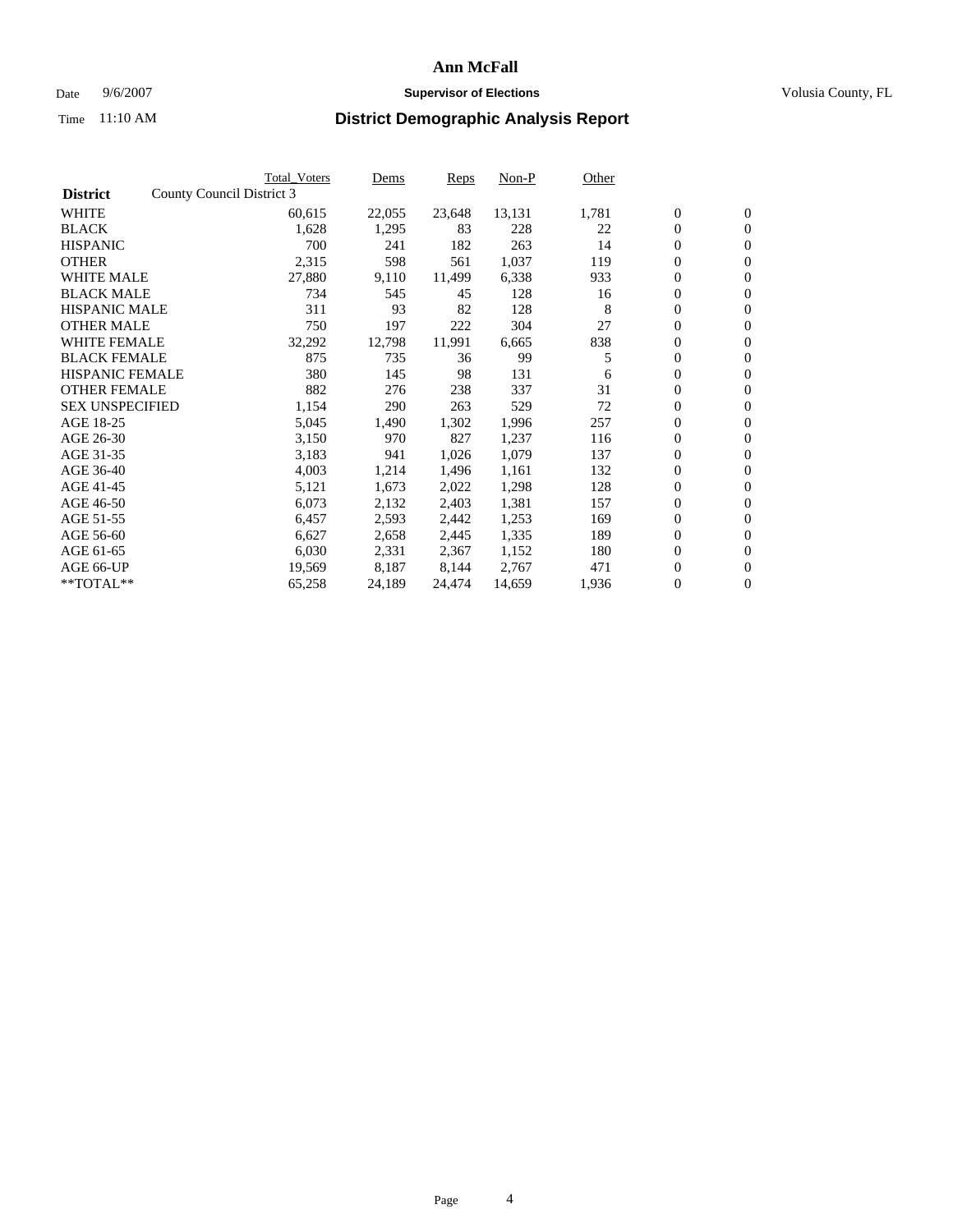#### Date  $9/6/2007$  **Supervisor of Elections Supervisor of Elections** Volusia County, FL

|                        |                           | <b>Total_Voters</b> | Dems   | <b>Reps</b> | Non-P  | Other |                  |                |  |
|------------------------|---------------------------|---------------------|--------|-------------|--------|-------|------------------|----------------|--|
| <b>District</b>        | County Council District 4 |                     |        |             |        |       |                  |                |  |
| <b>WHITE</b>           |                           | 50,825              | 18,754 | 20,542      | 9,846  | 1,683 | $\boldsymbol{0}$ | $\mathbf{0}$   |  |
| <b>BLACK</b>           |                           | 4,020               | 3,201  | 183         | 574    | 62    | $\overline{0}$   | $\mathbf{0}$   |  |
| <b>HISPANIC</b>        |                           | 859                 | 344    | 242         | 253    | 20    | $\boldsymbol{0}$ | $\mathbf{0}$   |  |
| <b>OTHER</b>           |                           | 3,056               | 930    | 793         | 1,199  | 134   | 0                | $\mathbf{0}$   |  |
| <b>WHITE MALE</b>      |                           | 23,190              | 7,614  | 9,883       | 4,787  | 906   | 0                | $\mathbf{0}$   |  |
| <b>BLACK MALE</b>      |                           | 1,596               | 1,189  | 99          | 269    | 39    | $\boldsymbol{0}$ | $\mathbf{0}$   |  |
| <b>HISPANIC MALE</b>   |                           | 379                 | 132    | 121         | 114    | 12    | $\overline{0}$   | $\mathbf{0}$   |  |
| <b>OTHER MALE</b>      |                           | 1,024               | 287    | 318         | 379    | 40    | $\overline{0}$   | $\mathbf{0}$   |  |
| <b>WHITE FEMALE</b>    |                           | 27,314              | 11,037 | 10,533      | 4,978  | 766   | $\mathbf{0}$     | $\mathbf{0}$   |  |
| <b>BLACK FEMALE</b>    |                           | 2,397               | 1,991  | 84          | 299    | 23    | $\boldsymbol{0}$ | $\mathbf{0}$   |  |
| <b>HISPANIC FEMALE</b> |                           | 467                 | 204    | 116         | 139    | 8     | $\boldsymbol{0}$ | $\mathbf{0}$   |  |
| <b>OTHER FEMALE</b>    |                           | 1,153               | 420    | 319         | 387    | 27    | 0                | $\mathbf{0}$   |  |
| <b>SEX UNSPECIFIED</b> |                           | 1,240               | 355    | 287         | 520    | 78    | $\boldsymbol{0}$ | $\mathbf{0}$   |  |
| AGE 18-25              |                           | 5,234               | 1,747  | 1,443       | 1,805  | 239   | $\boldsymbol{0}$ | $\mathbf{0}$   |  |
| AGE 26-30              |                           | 2,956               | 1,017  | 806         | 1,003  | 130   | $\overline{0}$   | $\mathbf{0}$   |  |
| AGE 31-35              |                           | 2,873               | 1,003  | 919         | 821    | 130   | $\boldsymbol{0}$ | $\mathbf{0}$   |  |
| AGE 36-40              |                           | 3,592               | 1,239  | 1,366       | 875    | 112   | $\boldsymbol{0}$ | $\mathbf{0}$   |  |
| AGE 41-45              |                           | 4,470               | 1,598  | 1,717       | 996    | 159   | $\boldsymbol{0}$ | $\mathbf{0}$   |  |
| AGE 46-50              |                           | 5,301               | 2,041  | 2,068       | 1,049  | 143   | 0                | $\mathbf{0}$   |  |
| AGE 51-55              |                           | 5,460               | 2,300  | 1,989       | 1,014  | 157   | $\boldsymbol{0}$ | $\mathbf{0}$   |  |
| AGE 56-60              |                           | 5,887               | 2,470  | 2,132       | 1,101  | 184   | $\overline{0}$   | $\mathbf{0}$   |  |
| AGE 61-65              |                           | 5,198               | 2,088  | 2,016       | 920    | 174   | $\mathbf{0}$     | $\mathbf{0}$   |  |
| AGE 66-UP              |                           | 17,789              | 7,726  | 7,304       | 2,288  | 471   | $\boldsymbol{0}$ | $\mathbf{0}$   |  |
| **TOTAL**              |                           | 58,760              | 23,229 | 21,760      | 11,872 | 1,899 | 0                | $\overline{0}$ |  |
|                        |                           |                     |        |             |        |       |                  |                |  |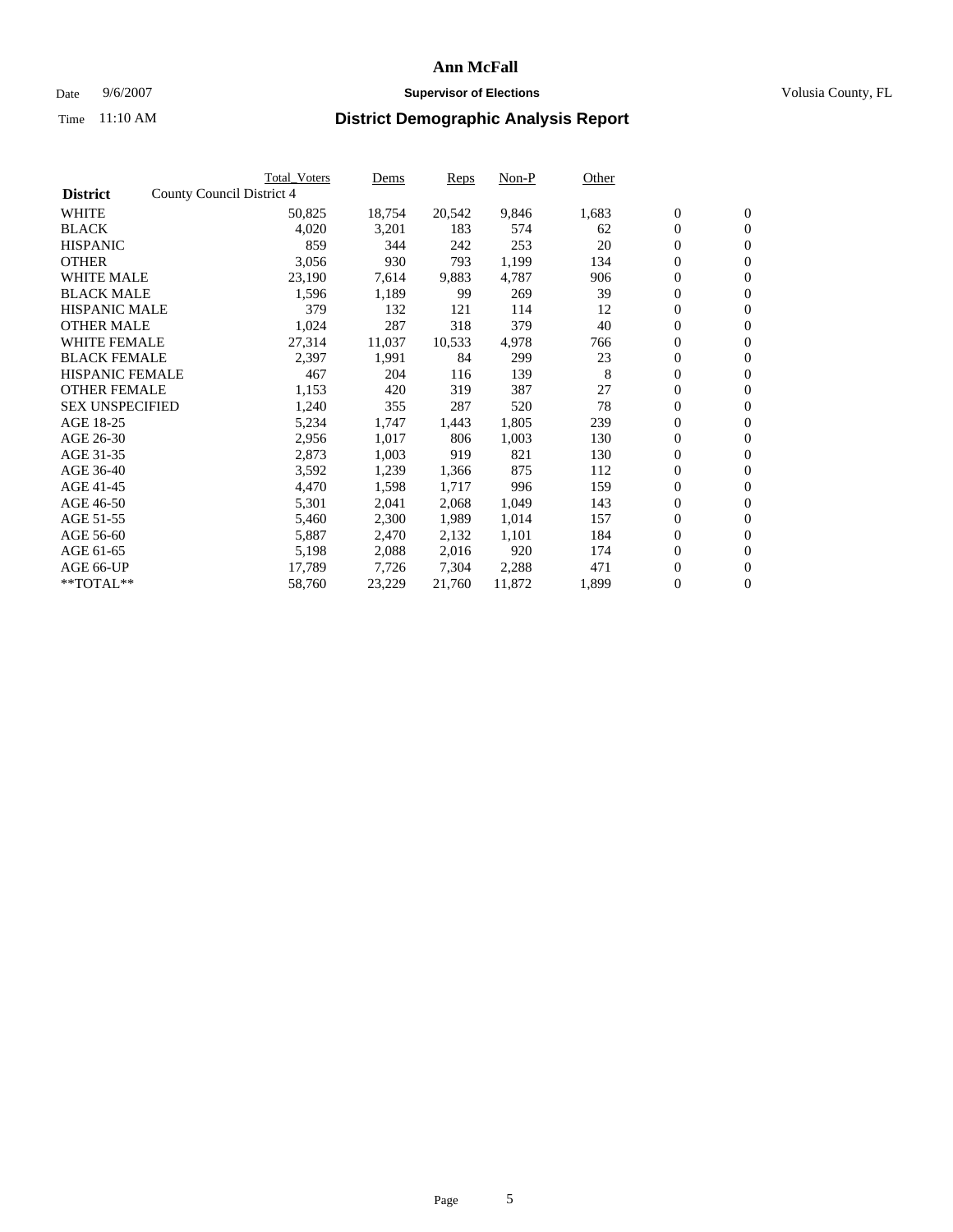#### Date  $9/6/2007$  **Supervisor of Elections Supervisor of Elections** Volusia County, FL

|                        | <b>Total Voters</b>       | Dems   | <b>Reps</b> | Non-P  | Other |                  |                  |  |
|------------------------|---------------------------|--------|-------------|--------|-------|------------------|------------------|--|
| <b>District</b>        | County Council District 5 |        |             |        |       |                  |                  |  |
| <b>WHITE</b>           | 44,815                    | 14,776 | 18,706      | 9,348  | 1,985 | $\overline{0}$   | $\mathbf{0}$     |  |
| <b>BLACK</b>           | 3,960                     | 2,936  | 256         | 667    | 101   | $\overline{0}$   | $\mathbf{0}$     |  |
| <b>HISPANIC</b>        | 9,832                     | 4,545  | 1,982       | 3,093  | 212   | $\boldsymbol{0}$ | $\mathbf{0}$     |  |
| <b>OTHER</b>           | 3,226                     | 878    | 722         | 1,476  | 150   | $\boldsymbol{0}$ | $\mathbf{0}$     |  |
| <b>WHITE MALE</b>      | 20,866                    | 6,153  | 9,189       | 4,449  | 1,075 | $\boldsymbol{0}$ | $\mathbf{0}$     |  |
| <b>BLACK MALE</b>      | 1,774                     | 1,225  | 142         | 356    | 51    | $\boldsymbol{0}$ | $\mathbf{0}$     |  |
| <b>HISPANIC MALE</b>   | 4,628                     | 2,073  | 1,002       | 1,435  | 118   | $\overline{0}$   | $\mathbf{0}$     |  |
| <b>OTHER MALE</b>      | 1,071                     | 322    | 279         | 438    | 32    | $\boldsymbol{0}$ | $\mathbf{0}$     |  |
| <b>WHITE FEMALE</b>    | 23,670                    | 8,539  | 9,398       | 4,832  | 901   | $\mathbf{0}$     | $\mathbf{0}$     |  |
| <b>BLACK FEMALE</b>    | 2,145                     | 1,676  | 114         | 305    | 50    | $\boldsymbol{0}$ | $\mathbf{0}$     |  |
| <b>HISPANIC FEMALE</b> | 5,115                     | 2,427  | 970         | 1,625  | 93    | $\boldsymbol{0}$ | $\mathbf{0}$     |  |
| <b>OTHER FEMALE</b>    | 1,242                     | 396    | 292         | 518    | 36    | 0                | $\mathbf{0}$     |  |
| <b>SEX UNSPECIFIED</b> | 1,322                     | 324    | 280         | 626    | 92    | $\boldsymbol{0}$ | $\mathbf{0}$     |  |
| AGE 18-25              | 6,265                     | 1,829  | 1,502       | 2,554  | 380   | $\boldsymbol{0}$ | $\mathbf{0}$     |  |
| AGE 26-30              | 4,389                     | 1,353  | 1,232       | 1,591  | 213   | $\overline{0}$   | $\mathbf{0}$     |  |
| AGE 31-35              | 4,678                     | 1,526  | 1,492       | 1,427  | 233   | $\boldsymbol{0}$ | $\mathbf{0}$     |  |
| AGE 36-40              | 5,346                     | 1,681  | 1,974       | 1,455  | 236   | $\boldsymbol{0}$ | $\mathbf{0}$     |  |
| AGE 41-45              | 6,279                     | 2,173  | 2,329       | 1,541  | 236   | $\boldsymbol{0}$ | $\mathbf{0}$     |  |
| AGE 46-50              | 6,610                     | 2,365  | 2,632       | 1,380  | 233   | $\boldsymbol{0}$ | $\mathbf{0}$     |  |
| AGE 51-55              | 5,903                     | 2,330  | 2,155       | 1,196  | 222   | $\boldsymbol{0}$ | $\mathbf{0}$     |  |
| AGE 56-60              | 5,574                     | 2,257  | 2,059       | 1,067  | 191   | $\overline{0}$   | $\mathbf{0}$     |  |
| AGE 61-65              | 4,325                     | 1,804  | 1,625       | 748    | 148   | $\mathbf{0}$     | $\boldsymbol{0}$ |  |
| AGE 66-UP              | 12,464                    | 5,817  | 4,666       | 1,625  | 356   | $\boldsymbol{0}$ | $\mathbf{0}$     |  |
| **TOTAL**              | 61,833                    | 23,135 | 21,666      | 14,584 | 2,448 | $\boldsymbol{0}$ | $\overline{0}$   |  |
|                        |                           |        |             |        |       |                  |                  |  |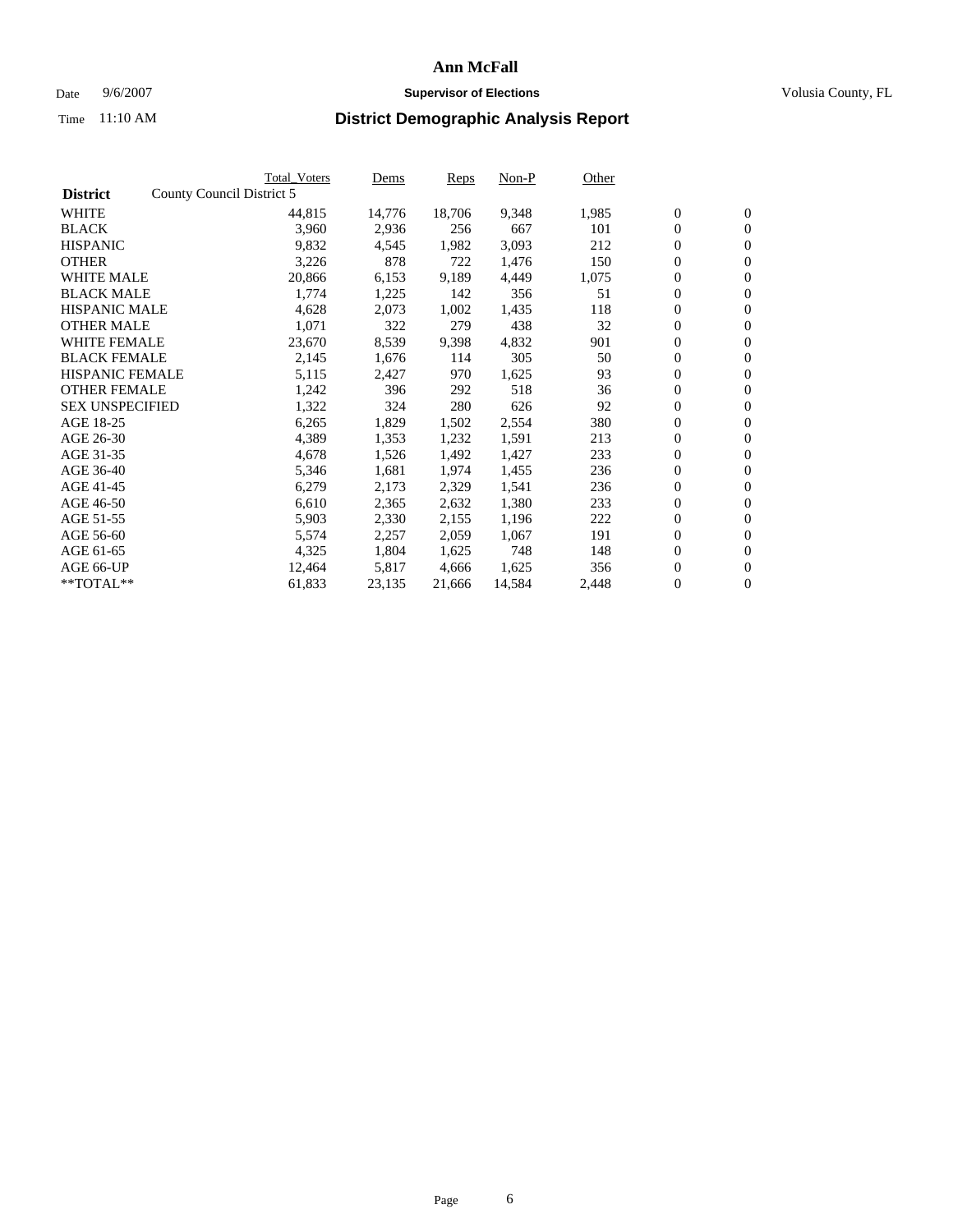### Date 9/6/2007 **Supervisor of Elections Supervisor of Elections** Volusia County, FL

|                        |                                     | <b>Total_Voters</b> | Dems           | Reps | Non-P    | Other    |                |              |  |
|------------------------|-------------------------------------|---------------------|----------------|------|----------|----------|----------------|--------------|--|
| <b>District</b>        | <b>Indigo Community Development</b> |                     |                |      |          |          |                |              |  |
| <b>WHITE</b>           |                                     | 464                 | 119            | 220  | 102      | 23       | $\overline{0}$ | $\mathbf{0}$ |  |
| <b>BLACK</b>           |                                     | 40                  | 27             | 4    | 9        | $\Omega$ | 0              | $\Omega$     |  |
| <b>HISPANIC</b>        |                                     | 22                  | 12             | 5    | 5        | $\Omega$ | 0              | 0            |  |
| <b>OTHER</b>           |                                     | 49                  | 14             | 21   | 12       | 2        |                |              |  |
| <b>WHITE MALE</b>      |                                     | 223                 | 42             | 114  | 52       | 15       | 0              |              |  |
| <b>BLACK MALE</b>      |                                     | 18                  | 11             |      | 4        | $\Omega$ | 0              | 0            |  |
| HISPANIC MALE          |                                     | 6                   | 3              |      | 2        |          |                |              |  |
| <b>OTHER MALE</b>      |                                     | 19                  | $\overline{4}$ | 8    | 7        |          | 0              |              |  |
| WHITE FEMALE           |                                     | 238                 | 77             | 104  | 50       |          |                | 0            |  |
| <b>BLACK FEMALE</b>    |                                     | 22                  | 16             |      | 5        |          | 0              | 0            |  |
| <b>HISPANIC FEMALE</b> |                                     | 16                  | 9              | 4    |          |          |                | 0            |  |
| <b>OTHER FEMALE</b>    |                                     | 23                  |                | 10   | 5        |          |                | 0            |  |
| <b>SEX UNSPECIFIED</b> |                                     | 10                  | 3              | 5    | $\theta$ |          |                |              |  |
| AGE 18-25              |                                     | 40                  | 5              | 18   | 14       | 3        | 0              |              |  |
| AGE 26-30              |                                     | 41                  | 17             | 6    | 16       | 2        | 0              |              |  |
| AGE 31-35              |                                     | 66                  | 13             | 32   | 19       | 2        | 0              |              |  |
| AGE 36-40              |                                     | 56                  | 17             | 24   | 12       | 3        | 0              | 0            |  |
| AGE 41-45              |                                     | 33                  | 15             | 10   |          |          |                | 0            |  |
| AGE 46-50              |                                     | 43                  | 12             | 25   | 4        | 2        | 0              | 0            |  |
| AGE 51-55              |                                     | 45                  | 17             | 22   | 4        | 2        |                | 0            |  |
| AGE 56-60              |                                     | 77                  | 26             | 28   | 20       | 3        | 0              |              |  |
| AGE 61-65              |                                     | 65                  | 17             | 32   | 12       |          |                |              |  |
| AGE 66-UP              |                                     | 109                 | 33             | 53   | 20       |          |                |              |  |
| **TOTAL**              |                                     | 575                 | 172            | 250  | 128      | 25       | 0              | 0            |  |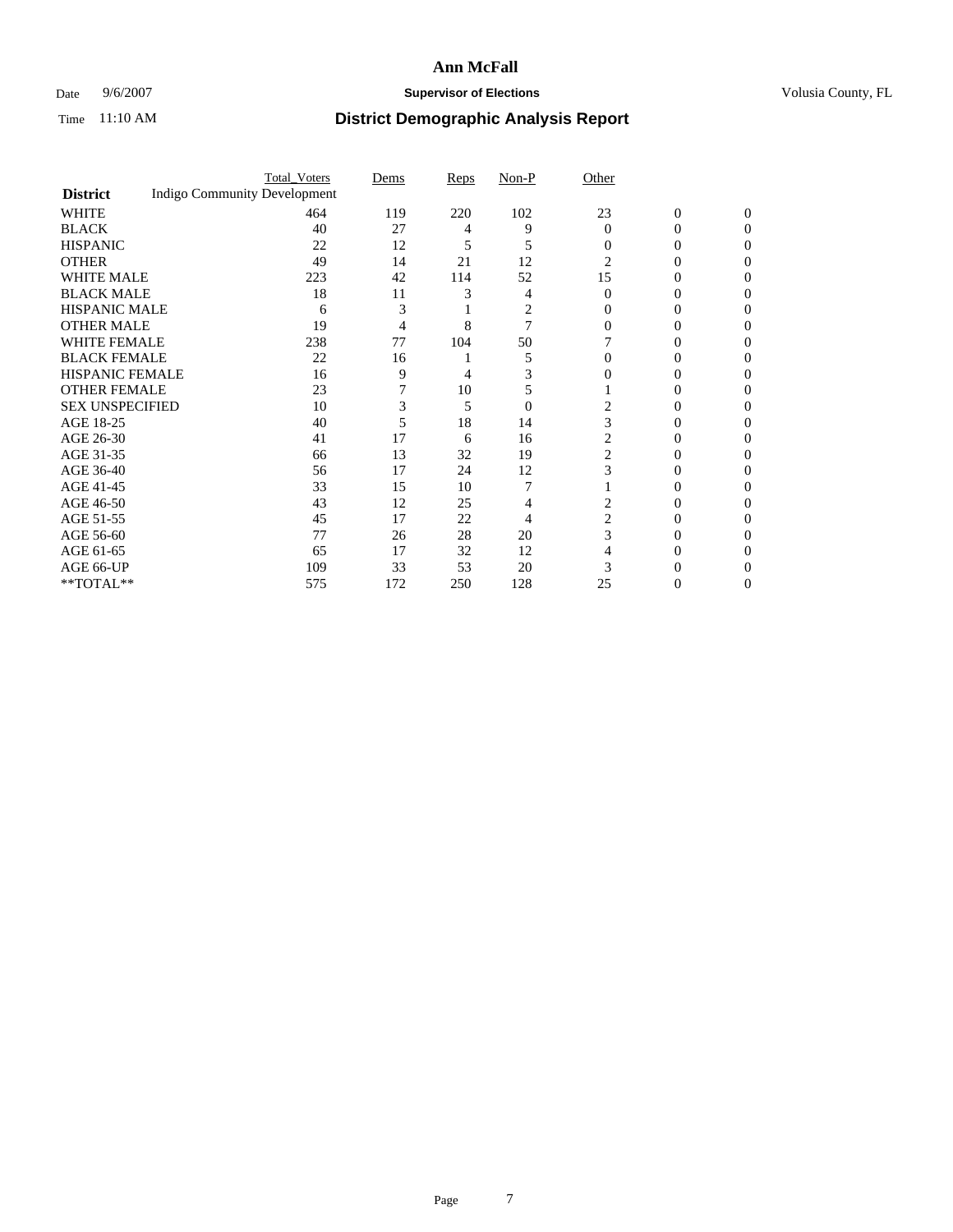### Date 9/6/2007 **Supervisor of Elections Supervisor of Elections** Volusia County, FL

|                        | <b>Total_Voters</b>          | Dems | Reps           | Non-P    | Other    |                |          |  |
|------------------------|------------------------------|------|----------------|----------|----------|----------------|----------|--|
| <b>District</b>        | DeBary Community Development |      |                |          |          |                |          |  |
| <b>WHITE</b>           | 586                          | 168  | 274            | 126      | 18       | $\overline{0}$ | $\Omega$ |  |
| <b>BLACK</b>           | 6                            | 3    | 2              |          | $\Omega$ | 0              | 0        |  |
| <b>HISPANIC</b>        | 9                            |      | $\overline{c}$ |          |          |                | 0        |  |
| <b>OTHER</b>           | 27                           |      | 8              | 13       |          |                |          |  |
| <b>WHITE MALE</b>      | 298                          | 76   | 148            | 64       | 10       |                |          |  |
| <b>BLACK MALE</b>      |                              |      |                |          |          |                |          |  |
| HISPANIC MALE          |                              |      |                |          |          |                |          |  |
| <b>OTHER MALE</b>      | 11                           |      |                |          |          |                |          |  |
| WHITE FEMALE           | 283                          | 91   | 124            | 60       | 8        |                |          |  |
| <b>BLACK FEMALE</b>    |                              | 2    |                | $\Omega$ |          |                | 0        |  |
| <b>HISPANIC FEMALE</b> |                              |      |                |          |          |                |          |  |
| <b>OTHER FEMALE</b>    | 11                           |      | 3              |          |          |                |          |  |
| <b>SEX UNSPECIFIED</b> | 10                           | 2    | 3              |          |          |                |          |  |
| AGE 18-25              | 70                           | 11   | 25             | 32       |          |                |          |  |
| AGE 26-30              | 24                           |      | 7              | 8        | 2        |                |          |  |
| AGE 31-35              | 24                           | 3    | 11             | 9        |          |                |          |  |
| AGE 36-40              | 50                           | 10   | 21             | 17       |          |                |          |  |
| AGE 41-45              | 90                           | 22   | 46             | 19       |          |                |          |  |
| AGE 46-50              | 107                          | 27   | 57             | 20       |          |                | 0        |  |
| AGE 51-55              | 93                           | 28   | 50             | 14       |          |                |          |  |
| AGE 56-60              | 64                           | 19   | 32             | 12       |          |                |          |  |
| AGE 61-65              | 57                           | 27   | 18             | 9        |          |                |          |  |
| AGE 66-UP              | 49                           | 25   | 19             |          |          |                |          |  |
| **TOTAL**              | 628                          | 179  | 286            | 144      | 19       | 0              | 0        |  |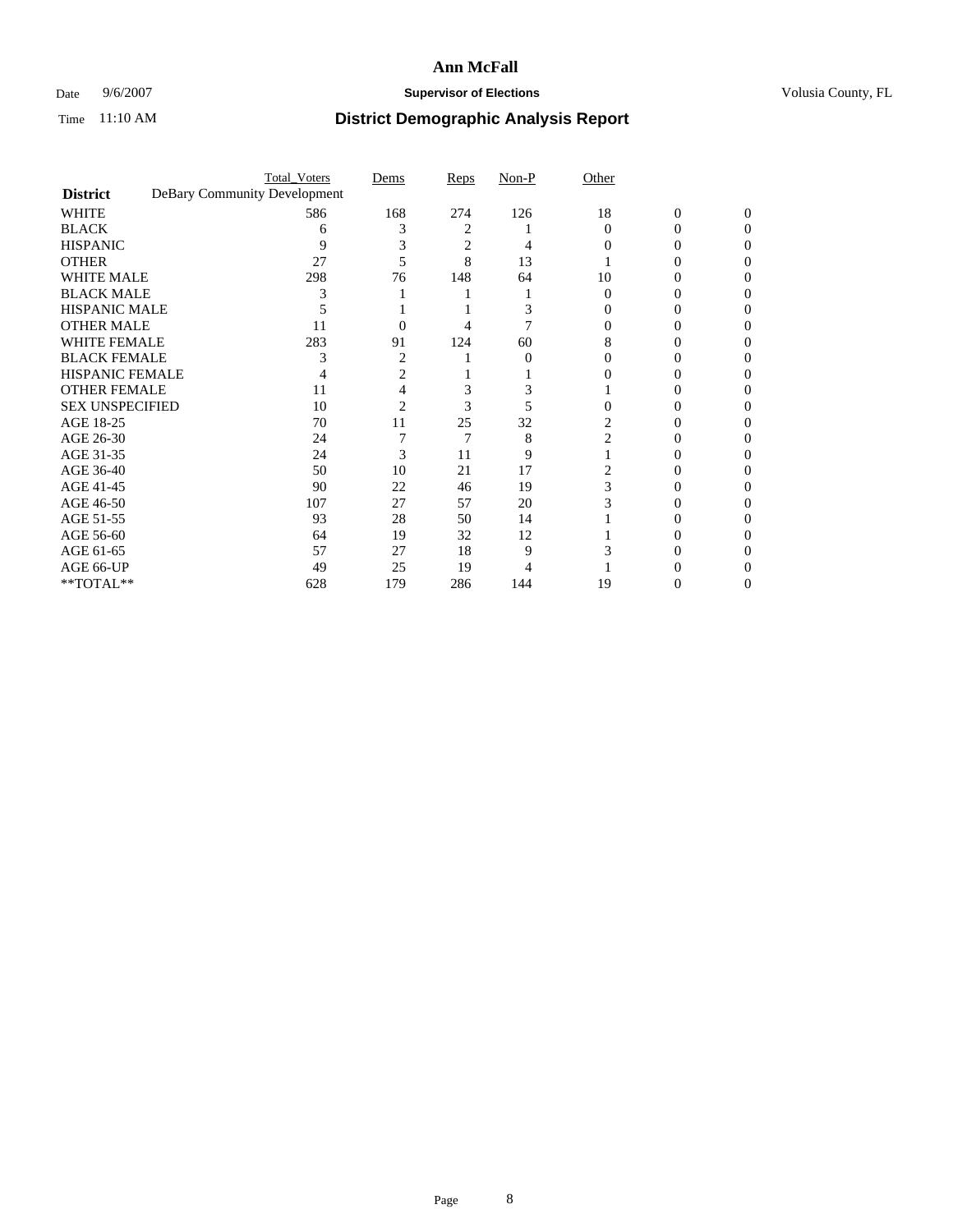#### Date  $9/6/2007$  **Supervisor of Elections Supervisor of Elections** Volusia County, FL

|                        |                          | <b>Total Voters</b> | Dems  | Reps  | Non-P | Other |                  |                  |  |
|------------------------|--------------------------|---------------------|-------|-------|-------|-------|------------------|------------------|--|
| <b>District</b>        | Congressional District 3 |                     |       |       |       |       |                  |                  |  |
| <b>WHITE</b>           |                          | 4,795               | 1,711 | 2,078 | 811   | 195   | $\boldsymbol{0}$ | $\mathbf{0}$     |  |
| <b>BLACK</b>           |                          | 2,013               | 1,692 | 66    | 227   | 28    | $\mathbf{0}$     | $\mathbf{0}$     |  |
| <b>HISPANIC</b>        |                          | 263                 | 90    | 54    | 105   | 14    | 0                | $\overline{0}$   |  |
| <b>OTHER</b>           |                          | 352                 | 117   | 88    | 131   | 16    | 0                | $\mathbf{0}$     |  |
| <b>WHITE MALE</b>      |                          | 2,271               | 729   | 1,035 | 398   | 109   | 0                | $\overline{0}$   |  |
| <b>BLACK MALE</b>      |                          | 757                 | 625   | 25    | 91    | 16    | 0                | $\mathbf{0}$     |  |
| <b>HISPANIC MALE</b>   |                          | 126                 | 44    | 25    | 52    | 5     | 0                | $\mathbf{0}$     |  |
| <b>OTHER MALE</b>      |                          | 118                 | 42    | 40    | 30    | 6     | $\mathbf{0}$     | $\mathbf{0}$     |  |
| <b>WHITE FEMALE</b>    |                          | 2,490               | 974   | 1,026 | 404   | 86    | 0                | $\mathbf{0}$     |  |
| <b>BLACK FEMALE</b>    |                          | 1,233               | 1,051 | 39    | 131   | 12    | $\boldsymbol{0}$ | $\mathbf{0}$     |  |
| <b>HISPANIC FEMALE</b> |                          | 133                 | 46    | 29    | 50    | 8     | 0                | $\mathbf{0}$     |  |
| <b>OTHER FEMALE</b>    |                          | 127                 | 50    | 29    | 43    | 5     | 0                | $\overline{0}$   |  |
| <b>SEX UNSPECIFIED</b> |                          | 168                 | 49    | 38    | 75    | 6     | 0                | $\overline{0}$   |  |
| AGE 18-25              |                          | 710                 | 272   | 137   | 263   | 38    | 0                | $\mathbf{0}$     |  |
| AGE 26-30              |                          | 443                 | 199   | 92    | 130   | 22    | $\mathbf{0}$     | $\mathbf{0}$     |  |
| AGE 31-35              |                          | 491                 | 223   | 145   | 104   | 19    | 0                | $\mathbf{0}$     |  |
| AGE 36-40              |                          | 543                 | 247   | 146   | 137   | 13    | 0                | $\overline{0}$   |  |
| AGE 41-45              |                          | 603                 | 276   | 200   | 114   | 13    | 0                | $\mathbf{0}$     |  |
| AGE 46-50              |                          | 742                 | 374   | 238   | 111   | 19    | 0                | $\overline{0}$   |  |
| AGE 51-55              |                          | 678                 | 352   | 201   | 97    | 28    | $\boldsymbol{0}$ | $\mathbf{0}$     |  |
| AGE 56-60              |                          | 724                 | 354   | 269   | 80    | 21    | 0                | $\mathbf{0}$     |  |
| AGE 61-65              |                          | 664                 | 361   | 192   | 84    | 27    | $\mathbf{0}$     | $\mathbf{0}$     |  |
| AGE 66-UP              |                          | 1,825               | 952   | 666   | 154   | 53    | $\boldsymbol{0}$ | $\mathbf{0}$     |  |
| **TOTAL**              |                          | 7,423               | 3,610 | 2,286 | 1,274 | 253   | 0                | $\boldsymbol{0}$ |  |
|                        |                          |                     |       |       |       |       |                  |                  |  |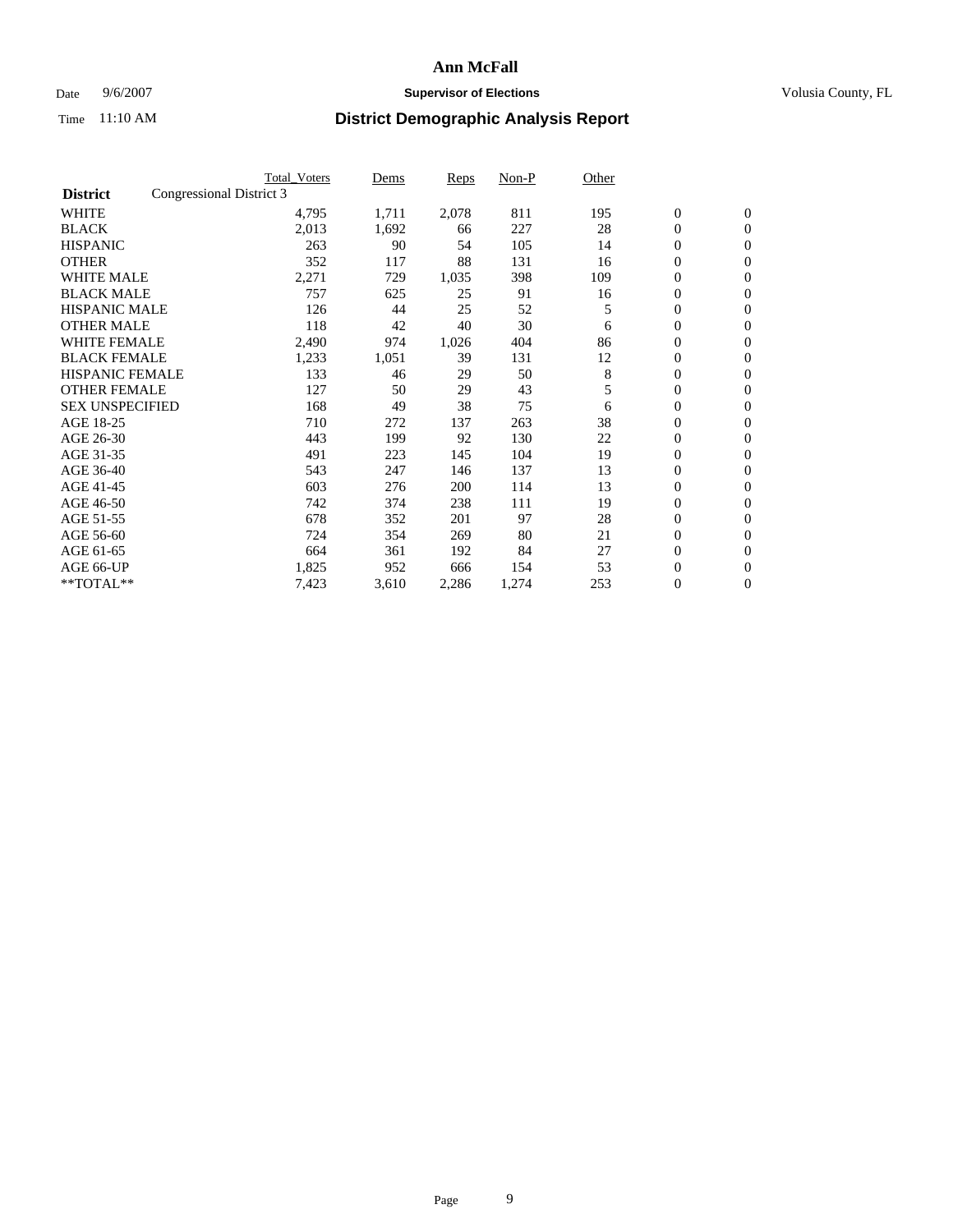#### Date  $9/6/2007$  **Supervisor of Elections Supervisor of Elections** Volusia County, FL

|                        |                          | Total_Voters | Dems   | <b>Reps</b> | Non-P  | Other |                  |                  |  |
|------------------------|--------------------------|--------------|--------|-------------|--------|-------|------------------|------------------|--|
| <b>District</b>        | Congressional District 7 |              |        |             |        |       |                  |                  |  |
| <b>WHITE</b>           |                          | 132,171      | 48,525 | 52,770      | 25,761 | 5,115 | $\boldsymbol{0}$ | $\mathbf{0}$     |  |
| <b>BLACK</b>           |                          | 15,796       | 12,518 | 687         | 2,343  | 248   | $\overline{0}$   | $\mathbf{0}$     |  |
| <b>HISPANIC</b>        |                          | 9,631        | 4,300  | 2,019       | 3,088  | 224   | $\boldsymbol{0}$ | $\mathbf{0}$     |  |
| <b>OTHER</b>           |                          | 8,595        | 2,670  | 1,957       | 3,626  | 342   | $\boldsymbol{0}$ | $\mathbf{0}$     |  |
| <b>WHITE MALE</b>      |                          | 60,674       | 19,871 | 25,623      | 12,419 | 2,761 | 0                | $\mathbf{0}$     |  |
| <b>BLACK MALE</b>      |                          | 6,381        | 4,761  | 367         | 1,107  | 146   | $\boldsymbol{0}$ | $\mathbf{0}$     |  |
| <b>HISPANIC MALE</b>   |                          | 4,519        | 1,937  | 1,018       | 1,444  | 120   | $\overline{0}$   | $\mathbf{0}$     |  |
| <b>OTHER MALE</b>      |                          | 2,774        | 867    | 770         | 1,047  | 90    | $\overline{0}$   | $\mathbf{0}$     |  |
| <b>WHITE FEMALE</b>    |                          | 70,700       | 28,391 | 26,850      | 13,132 | 2,327 | $\mathbf{0}$     | $\mathbf{0}$     |  |
| <b>BLACK FEMALE</b>    |                          | 9,270        | 7,645  | 317         | 1,208  | 100   | $\boldsymbol{0}$ | $\mathbf{0}$     |  |
| HISPANIC FEMALE        |                          | 5,027        | 2,317  | 988         | 1,619  | 103   | $\boldsymbol{0}$ | $\mathbf{0}$     |  |
| <b>OTHER FEMALE</b>    |                          | 3,233        | 1,193  | 780         | 1,185  | 75    | 0                | $\overline{0}$   |  |
| <b>SEX UNSPECIFIED</b> |                          | 3,615        | 1,031  | 720         | 1,657  | 207   | $\boldsymbol{0}$ | $\mathbf{0}$     |  |
| AGE 18-25              |                          | 16,582       | 5,895  | 3,821       | 6,086  | 780   | $\boldsymbol{0}$ | $\mathbf{0}$     |  |
| AGE 26-30              |                          | 9,901        | 3,391  | 2,661       | 3,361  | 488   | $\overline{0}$   | $\mathbf{0}$     |  |
| AGE 31-35              |                          | 9,778        | 3,400  | 3,066       | 2,848  | 464   | $\overline{0}$   | $\mathbf{0}$     |  |
| AGE 36-40              |                          | 11,800       | 4,048  | 4,254       | 3,036  | 462   | $\boldsymbol{0}$ | $\boldsymbol{0}$ |  |
| AGE 41-45              |                          | 14,160       | 5,139  | 5,274       | 3,230  | 517   | $\boldsymbol{0}$ | $\mathbf{0}$     |  |
| AGE 46-50              |                          | 15,936       | 6,279  | 5,948       | 3,170  | 539   | 0                | $\mathbf{0}$     |  |
| AGE 51-55              |                          | 15,577       | 6,681  | 5,507       | 2,860  | 529   | $\boldsymbol{0}$ | $\boldsymbol{0}$ |  |
| AGE 56-60              |                          | 15,813       | 6,878  | 5,593       | 2,800  | 542   | $\overline{0}$   | $\mathbf{0}$     |  |
| AGE 61-65              |                          | 13,201       | 5,686  | 4,871       | 2,197  | 447   | $\mathbf{0}$     | $\boldsymbol{0}$ |  |
| AGE 66-UP              |                          | 43,445       | 20,616 | 16,438      | 5,230  | 1,161 | $\boldsymbol{0}$ | $\boldsymbol{0}$ |  |
| **TOTAL**              |                          | 166,193      | 68,013 | 57,433      | 34,818 | 5,929 | $\boldsymbol{0}$ | $\overline{0}$   |  |
|                        |                          |              |        |             |        |       |                  |                  |  |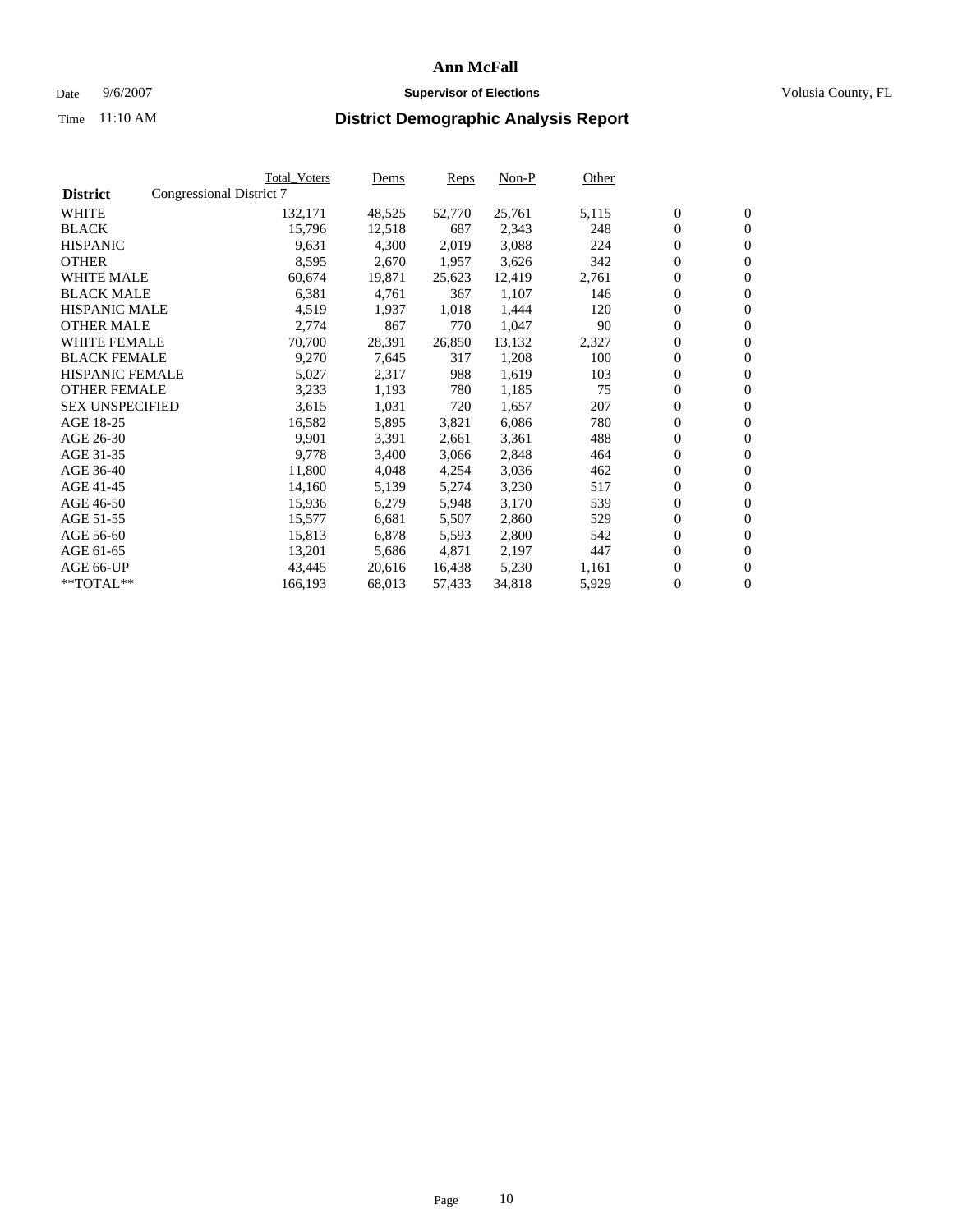#### Date  $9/6/2007$  **Supervisor of Elections Supervisor of Elections** Volusia County, FL

|                        |                           | <b>Total_Voters</b> | Dems   | <b>Reps</b> | Non-P  | Other |                  |                  |
|------------------------|---------------------------|---------------------|--------|-------------|--------|-------|------------------|------------------|
| <b>District</b>        | Congressional District 24 |                     |        |             |        |       |                  |                  |
| <b>WHITE</b>           |                           | 103,661             | 37,048 | 41,050      | 22,180 | 3,383 | $\overline{0}$   | $\mathbf{0}$     |
| <b>BLACK</b>           |                           | 3,830               | 2,942  | 219         | 599    | 70    | $\overline{0}$   | $\mathbf{0}$     |
| <b>HISPANIC</b>        |                           | 4,326               | 1,838  | 936         | 1,445  | 107   | $\boldsymbol{0}$ | $\mathbf{0}$     |
| <b>OTHER</b>           |                           | 4,801               | 1,280  | 1,172       | 2,113  | 236   | $\boldsymbol{0}$ | $\mathbf{0}$     |
| <b>WHITE MALE</b>      |                           | 47,815              | 15,308 | 19,987      | 10,704 | 1,816 | 0                | $\mathbf{0}$     |
| <b>BLACK MALE</b>      |                           | 1,707               | 1,223  | 118         | 333    | 33    | $\boldsymbol{0}$ | $\boldsymbol{0}$ |
| <b>HISPANIC MALE</b>   |                           | 1,985               | 819    | 450         | 650    | 66    | $\overline{0}$   | $\mathbf{0}$     |
| <b>OTHER MALE</b>      |                           | 1,634               | 437    | 466         | 670    | 61    | $\overline{0}$   | $\mathbf{0}$     |
| <b>WHITE FEMALE</b>    |                           | 55,102              | 21,501 | 20,791      | 11,269 | 1,541 | 0                | $\mathbf{0}$     |
| <b>BLACK FEMALE</b>    |                           | 2,078               | 1,684  | 98          | 260    | 36    | $\boldsymbol{0}$ | $\mathbf{0}$     |
| <b>HISPANIC FEMALE</b> |                           | 2,293               | 1,001  | 476         | 776    | 40    | $\boldsymbol{0}$ | $\boldsymbol{0}$ |
| <b>OTHER FEMALE</b>    |                           | 1,833               | 585    | 465         | 725    | 58    | 0                | $\mathbf{0}$     |
| <b>SEX UNSPECIFIED</b> |                           | 2,171               | 550    | 526         | 950    | 145   | $\boldsymbol{0}$ | $\mathbf{0}$     |
| AGE 18-25              |                           | 9,661               | 2,858  | 2,562       | 3,746  | 495   | $\boldsymbol{0}$ | $\mathbf{0}$     |
| AGE 26-30              |                           | 6,259               | 1,916  | 1,724       | 2,365  | 254   | $\overline{0}$   | $\mathbf{0}$     |
| AGE 31-35              |                           | 6,331               | 1,932  | 2,119       | 2,003  | 277   | $\overline{0}$   | $\mathbf{0}$     |
| AGE 36-40              |                           | 7,577               | 2,364  | 2,802       | 2,132  | 279   | $\boldsymbol{0}$ | $\boldsymbol{0}$ |
| AGE 41-45              |                           | 9,477               | 3,178  | 3,672       | 2,330  | 297   | $\boldsymbol{0}$ | $\mathbf{0}$     |
| AGE 46-50              |                           | 10,867              | 3,795  | 4,370       | 2,405  | 297   | 0                | $\mathbf{0}$     |
| AGE 51-55              |                           | 10,987              | 4,374  | 4,128       | 2,171  | 314   | $\boldsymbol{0}$ | $\boldsymbol{0}$ |
| AGE 56-60              |                           | 11,501              | 4,571  | 4,189       | 2,380  | 361   | $\overline{0}$   | $\mathbf{0}$     |
| AGE 61-65              |                           | 10,358              | 3,983  | 4,029       | 2,002  | 344   | $\mathbf{0}$     | $\mathbf{0}$     |
| AGE 66-UP              |                           | 33,600              | 14,137 | 13,782      | 4,803  | 878   | $\boldsymbol{0}$ | $\mathbf{0}$     |
| **TOTAL**              |                           | 116,618             | 43,108 | 43,377      | 26,337 | 3,796 | $\boldsymbol{0}$ | $\overline{0}$   |
|                        |                           |                     |        |             |        |       |                  |                  |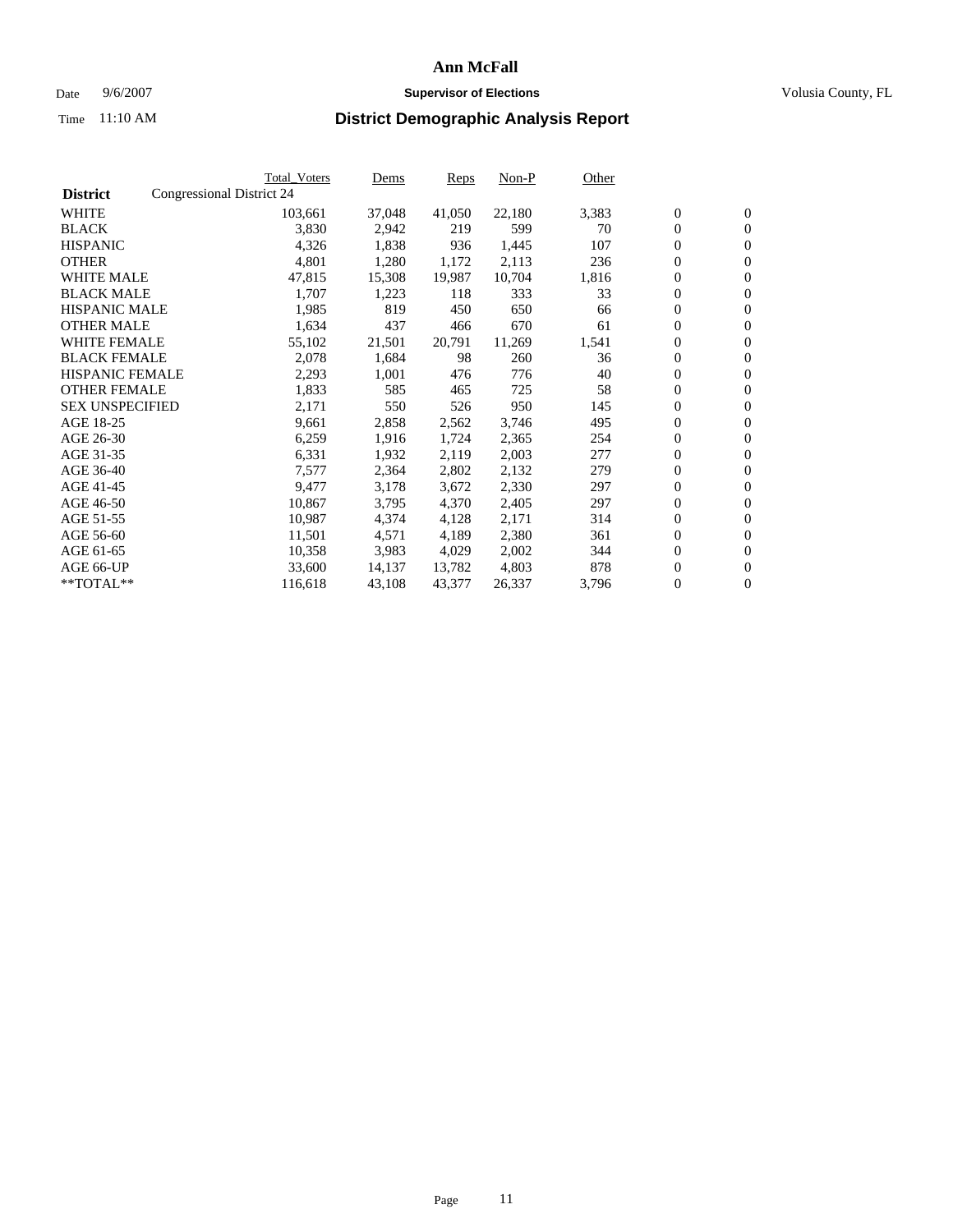### Date 9/6/2007 **Supervisor of Elections Supervisor of Elections** Volusia County, FL

|                        |               | Total Voters | Dems   | <b>Reps</b> | Non-P | Other |                  |                |  |
|------------------------|---------------|--------------|--------|-------------|-------|-------|------------------|----------------|--|
| <b>District</b>        | Daytona Beach |              |        |             |       |       |                  |                |  |
| <b>WHITE</b>           |               | 19,798       | 7,768  | 7,029       | 4,223 | 778   | $\boldsymbol{0}$ | $\mathbf{0}$   |  |
| <b>BLACK</b>           |               | 10,269       | 8,349  | 336         | 1,458 | 126   | $\boldsymbol{0}$ | $\mathbf{0}$   |  |
| <b>HISPANIC</b>        |               | 624          | 247    | 128         | 232   | 17    | $\boldsymbol{0}$ | $\mathbf{0}$   |  |
| <b>OTHER</b>           |               | 2,305        | 842    | 392         | 1,000 | 71    | $\boldsymbol{0}$ | $\mathbf{0}$   |  |
| <b>WHITE MALE</b>      |               | 9,503        | 3,306  | 3,591       | 2,133 | 473   | 0                | $\mathbf{0}$   |  |
| <b>BLACK MALE</b>      |               | 4,035        | 3,124  | 177         | 660   | 74    | $\boldsymbol{0}$ | $\mathbf{0}$   |  |
| <b>HISPANIC MALE</b>   |               | 308          | 116    | 63          | 120   | 9     | $\overline{0}$   | $\mathbf{0}$   |  |
| <b>OTHER MALE</b>      |               | 671          | 256    | 140         | 256   | 19    | $\overline{0}$   | $\mathbf{0}$   |  |
| <b>WHITE FEMALE</b>    |               | 10,162       | 4,414  | 3,398       | 2,053 | 297   | $\mathbf{0}$     | $\mathbf{0}$   |  |
| <b>BLACK FEMALE</b>    |               | 6,129        | 5,148  | 157         | 774   | 50    | $\boldsymbol{0}$ | $\mathbf{0}$   |  |
| <b>HISPANIC FEMALE</b> |               | 310          | 127    | 64          | 111   | 8     | $\boldsymbol{0}$ | $\mathbf{0}$   |  |
| <b>OTHER FEMALE</b>    |               | 786          | 342    | 136         | 292   | 16    | 0                | $\mathbf{0}$   |  |
| <b>SEX UNSPECIFIED</b> |               | 1,092        | 373    | 159         | 514   | 46    | $\boldsymbol{0}$ | $\mathbf{0}$   |  |
| AGE 18-25              |               | 5,186        | 2,507  | 761         | 1,752 | 166   | $\boldsymbol{0}$ | $\mathbf{0}$   |  |
| AGE 26-30              |               | 2,301        | 1,062  | 390         | 768   | 81    | $\overline{0}$   | $\mathbf{0}$   |  |
| AGE 31-35              |               | 1,939        | 909    | 435         | 518   | 77    | $\overline{0}$   | $\mathbf{0}$   |  |
| AGE 36-40              |               | 2,033        | 985    | 458         | 526   | 64    | $\boldsymbol{0}$ | $\mathbf{0}$   |  |
| AGE 41-45              |               | 2,326        | 1,220  | 540         | 491   | 75    | $\boldsymbol{0}$ | $\mathbf{0}$   |  |
| AGE 46-50              |               | 2,812        | 1,471  | 716         | 537   | 88    | 0                | $\mathbf{0}$   |  |
| AGE 51-55              |               | 2,756        | 1,529  | 650         | 507   | 70    | $\boldsymbol{0}$ | $\mathbf{0}$   |  |
| AGE 56-60              |               | 2,888        | 1,539  | 738         | 524   | 87    | $\overline{0}$   | $\mathbf{0}$   |  |
| AGE 61-65              |               | 2,352        | 1,221  | 652         | 400   | 79    | $\mathbf{0}$     | $\mathbf{0}$   |  |
| AGE 66-UP              |               | 8,403        | 4,763  | 2,545       | 890   | 205   | $\boldsymbol{0}$ | $\mathbf{0}$   |  |
| **TOTAL**              |               | 32,996       | 17,206 | 7,885       | 6,913 | 992   | $\boldsymbol{0}$ | $\overline{0}$ |  |
|                        |               |              |        |             |       |       |                  |                |  |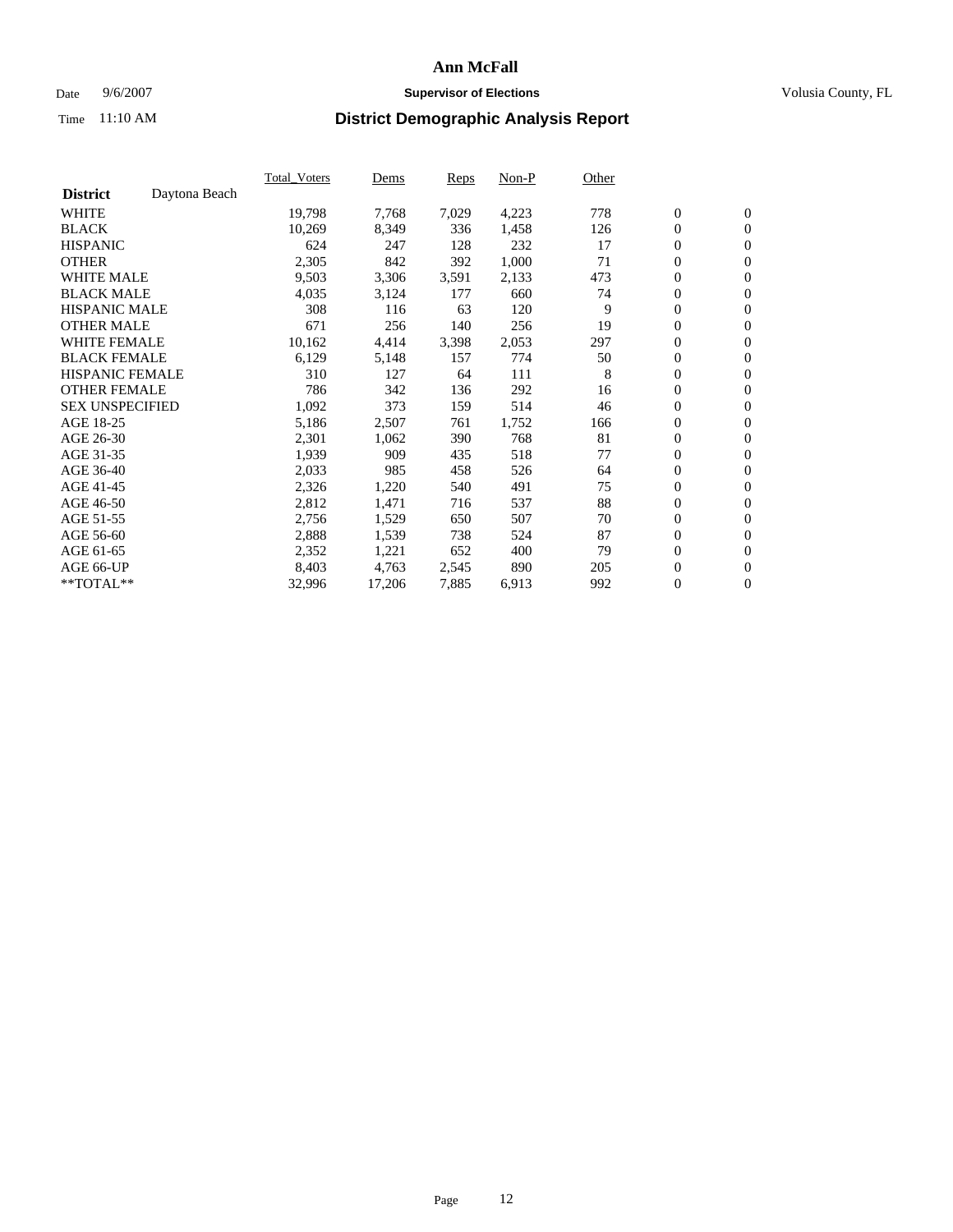### Date 9/6/2007 **Supervisor of Elections Supervisor of Elections** Volusia County, FL

|                        | <b>Total Voters</b>  | Dems | Reps  | Non-P | Other    |                  |              |  |
|------------------------|----------------------|------|-------|-------|----------|------------------|--------------|--|
| <b>District</b>        | Daytona Beach Shores |      |       |       |          |                  |              |  |
| <b>WHITE</b>           | 2,914                | 890  | 1,339 | 583   | 102      | $\boldsymbol{0}$ | $\mathbf{0}$ |  |
| <b>BLACK</b>           | 25                   | 10   | 10    | 5     | $\Omega$ | 0                | $\mathbf{0}$ |  |
| <b>HISPANIC</b>        | 30                   | 13   | 12    | 4     |          | 0                | $\Omega$     |  |
| <b>OTHER</b>           | 140                  | 41   | 45    | 49    |          | $\overline{0}$   | $\theta$     |  |
| <b>WHITE MALE</b>      | 1,350                | 375  | 622   | 299   | 54       | 0                | 0            |  |
| <b>BLACK MALE</b>      | 16                   | 6    | 6     | 4     | $\Omega$ | 0                | 0            |  |
| <b>HISPANIC MALE</b>   | 13                   |      | 6     |       |          | 0                |              |  |
| <b>OTHER MALE</b>      | 52                   | 19   | 16    | 15    | 2        | 0                | 0            |  |
| <b>WHITE FEMALE</b>    | 1,535                | 503  | 705   | 280   | 47       | 0                | 0            |  |
| <b>BLACK FEMALE</b>    | 9                    | 4    | 4     |       | $\Omega$ | 0                | 0            |  |
| <b>HISPANIC FEMALE</b> | 16                   | 8    | 5     | 3     | 0        | 0                | $\Omega$     |  |
| <b>OTHER FEMALE</b>    | 67                   | 18   | 23    | 23    | 3        | 0                | $\theta$     |  |
| <b>SEX UNSPECIFIED</b> | 51                   | 16   | 19    | 15    |          | 0                | $\theta$     |  |
| AGE 18-25              | 79                   | 21   | 25    | 29    |          | 0                | $_{0}$       |  |
| AGE 26-30              | 49                   | 15   | 14    | 18    | 2        | 0                | 0            |  |
| AGE 31-35              | 49                   | 18   | 16    | 11    | 4        | 0                | 0            |  |
| AGE 36-40              | 71                   | 18   | 24    | 26    | 3        | 0                | 0            |  |
| AGE 41-45              | 90                   | 32   | 29    | 28    |          | 0                | 0            |  |
| AGE 46-50              | 150                  | 37   | 66    | 46    |          | 0                | $\Omega$     |  |
| AGE 51-55              | 190                  | 46   | 97    | 37    | 10       | 0                | $\theta$     |  |
| AGE 56-60              | 319                  | 83   | 141   | 79    | 16       | 0                | $\theta$     |  |
| AGE 61-65              | 350                  | 110  | 148   | 75    | 17       | 0                | 0            |  |
| AGE 66-UP              | 1,762                | 574  | 846   | 292   | 50       | 0                |              |  |
| **TOTAL**              | 3,109                | 954  | 1,406 | 641   | 108      | 0                | 0            |  |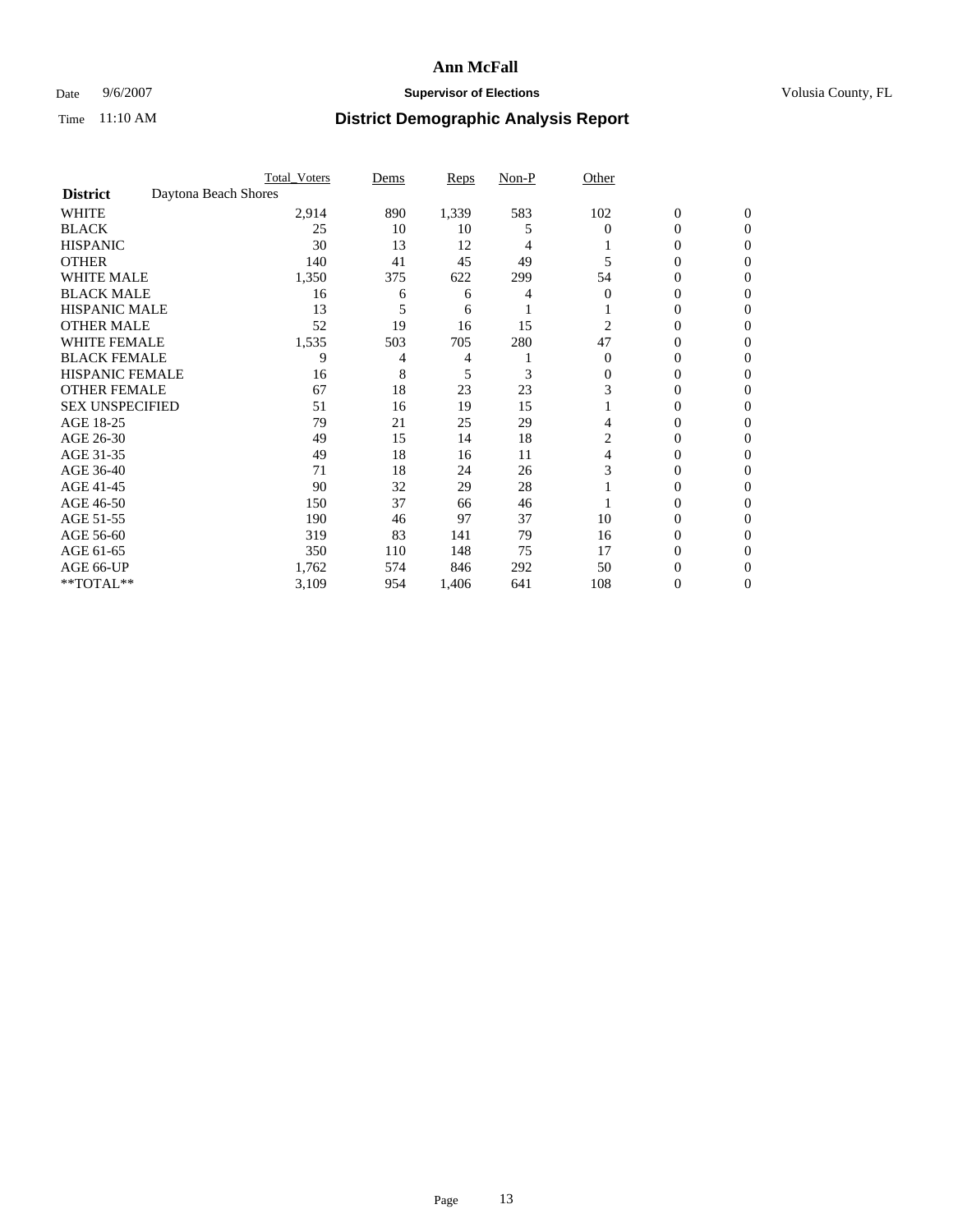### Date 9/6/2007 **Supervisor of Elections Supervisor of Elections** Volusia County, FL

|                        |        | Total Voters | Dems  | <b>Reps</b> | Non-P | Other |                  |                  |  |
|------------------------|--------|--------------|-------|-------------|-------|-------|------------------|------------------|--|
| <b>District</b>        | DeBary |              |       |             |       |       |                  |                  |  |
| <b>WHITE</b>           |        | 10,699       | 3,197 | 5,034       | 2,018 | 450   | $\boldsymbol{0}$ | $\mathbf{0}$     |  |
| <b>BLACK</b>           |        | 321          | 227   | 28          | 53    | 13    | $\overline{0}$   | $\mathbf{0}$     |  |
| <b>HISPANIC</b>        |        | 545          | 209   | 166         | 160   | 10    | $\overline{0}$   | $\mathbf{0}$     |  |
| <b>OTHER</b>           |        | 544          | 129   | 173         | 218   | 24    | $\overline{0}$   | $\mathbf{0}$     |  |
| <b>WHITE MALE</b>      |        | 4,985        | 1,272 | 2,489       | 979   | 245   | $\overline{0}$   | $\mathbf{0}$     |  |
| <b>BLACK MALE</b>      |        | 149          | 97    | 12          | 34    | 6     | $\boldsymbol{0}$ | $\mathbf{0}$     |  |
| <b>HISPANIC MALE</b>   |        | 265          | 91    | 87          | 82    | 5     | 0                | $\mathbf{0}$     |  |
| <b>OTHER MALE</b>      |        | 190          | 47    | 63          | 74    | 6     | $\boldsymbol{0}$ | $\mathbf{0}$     |  |
| <b>WHITE FEMALE</b>    |        | 5,647        | 1,909 | 2,508       | 1,028 | 202   | 0                | $\mathbf{0}$     |  |
| <b>BLACK FEMALE</b>    |        | 167          | 125   | 16          | 19    |       | $\overline{0}$   | $\mathbf{0}$     |  |
| <b>HISPANIC FEMALE</b> |        | 276          | 116   | 79          | 76    | 5     | $\overline{0}$   | $\mathbf{0}$     |  |
| <b>OTHER FEMALE</b>    |        | 211          | 58    | 70          | 75    | 8     | $\overline{0}$   | $\mathbf{0}$     |  |
| <b>SEX UNSPECIFIED</b> |        | 219          | 47    | 77          | 82    | 13    | $\boldsymbol{0}$ | $\mathbf{0}$     |  |
| AGE 18-25              |        | 825          | 182   | 281         | 320   | 42    | 0                | $\mathbf{0}$     |  |
| AGE 26-30              |        | 557          | 135   | 208         | 192   | 22    | $\boldsymbol{0}$ | $\mathbf{0}$     |  |
| AGE 31-35              |        | 665          | 177   | 258         | 192   | 38    | 0                | $\mathbf{0}$     |  |
| AGE 36-40              |        | 919          | 214   | 420         | 244   | 41    | $\boldsymbol{0}$ | $\mathbf{0}$     |  |
| AGE 41-45              |        | 1,067        | 296   | 510         | 222   | 39    | $\mathbf{0}$     | $\mathbf{0}$     |  |
| AGE 46-50              |        | 1,205        | 351   | 582         | 226   | 46    | $\overline{0}$   | $\mathbf{0}$     |  |
| AGE 51-55              |        | 1,227        | 411   | 540         | 229   | 47    | $\overline{0}$   | $\mathbf{0}$     |  |
| AGE 56-60              |        | 1,288        | 426   | 606         | 209   | 47    | $\overline{0}$   | $\mathbf{0}$     |  |
| AGE 61-65              |        | 1,091        | 340   | 525         | 175   | 51    | $\boldsymbol{0}$ | $\mathbf{0}$     |  |
| AGE 66-UP              |        | 3,265        | 1,230 | 1,471       | 440   | 124   | 0                | $\mathbf{0}$     |  |
| $*$ TOTAL $**$         |        | 12,109       | 3,762 | 5,401       | 2,449 | 497   | 0                | $\boldsymbol{0}$ |  |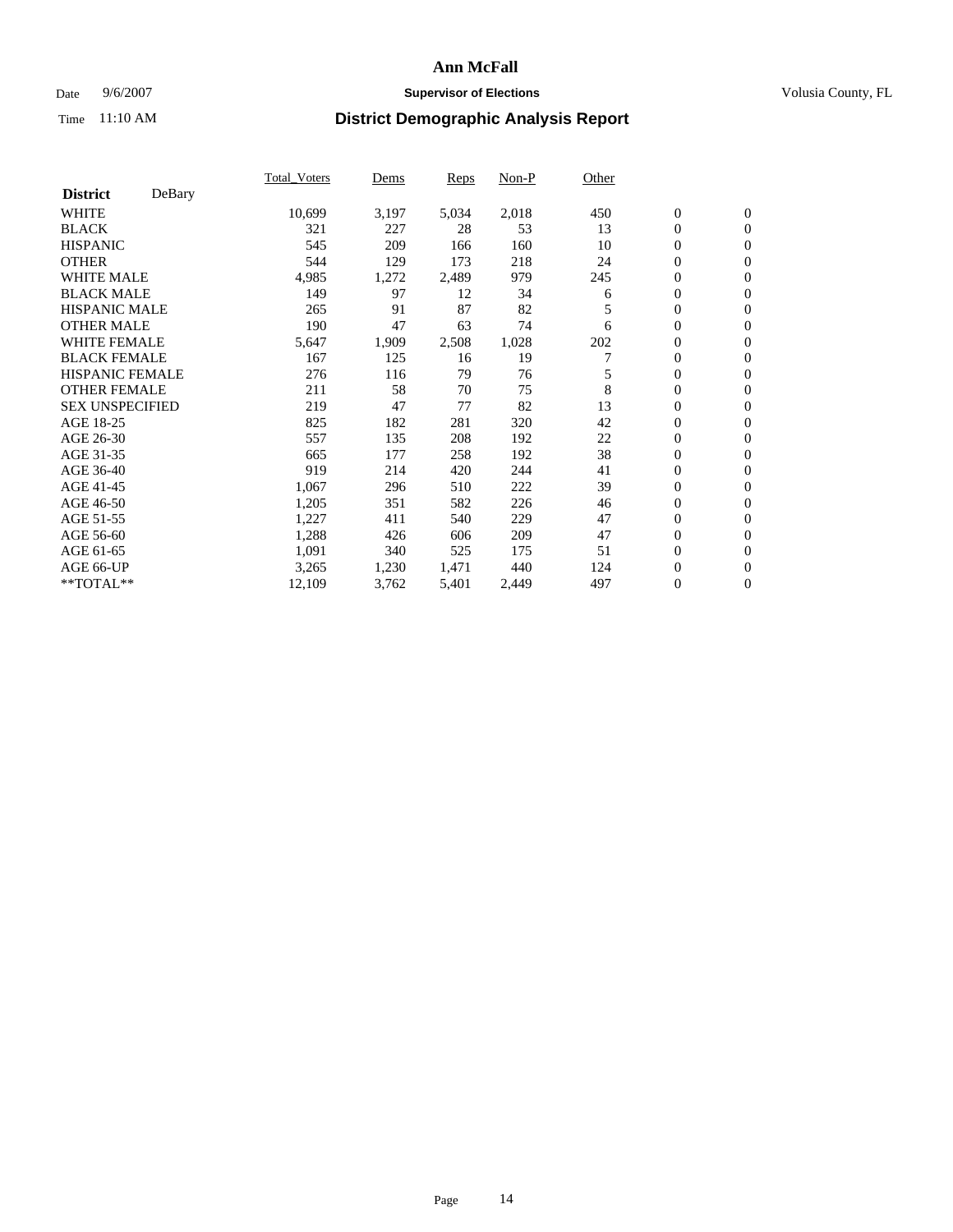### Date 9/6/2007 **Supervisor of Elections Supervisor of Elections** Volusia County, FL

|                        |        | Total Voters | Dems  | <b>Reps</b> | Non-P | Other |                  |                  |  |
|------------------------|--------|--------------|-------|-------------|-------|-------|------------------|------------------|--|
| <b>District</b>        | DeLand |              |       |             |       |       |                  |                  |  |
| <b>WHITE</b>           |        | 9,885        | 3,624 | 4,171       | 1,646 | 444   | $\overline{0}$   | $\mathbf{0}$     |  |
| <b>BLACK</b>           |        | 1,862        | 1,520 | 75          | 236   | 31    | $\overline{0}$   | $\mathbf{0}$     |  |
| <b>HISPANIC</b>        |        | 459          | 180   | 95          | 163   | 21    | $\boldsymbol{0}$ | $\mathbf{0}$     |  |
| <b>OTHER</b>           |        | 609          | 200   | 153         | 228   | 28    | $\boldsymbol{0}$ | $\mathbf{0}$     |  |
| <b>WHITE MALE</b>      |        | 4,266        | 1,370 | 1,891       | 788   | 217   | $\boldsymbol{0}$ | $\mathbf{0}$     |  |
| <b>BLACK MALE</b>      |        | 690          | 536   | 33          | 99    | 22    | $\boldsymbol{0}$ | $\boldsymbol{0}$ |  |
| <b>HISPANIC MALE</b>   |        | 197          | 75    | 38          | 74    | 10    | $\overline{0}$   | $\mathbf{0}$     |  |
| <b>OTHER MALE</b>      |        | 175          | 57    | 62          | 49    | 7     | $\overline{0}$   | $\mathbf{0}$     |  |
| <b>WHITE FEMALE</b>    |        | 5,573        | 2,240 | 2,265       | 845   | 223   | $\mathbf{0}$     | $\mathbf{0}$     |  |
| <b>BLACK FEMALE</b>    |        | 1,155        | 971   | 41          | 134   | 9     | $\overline{0}$   | $\mathbf{0}$     |  |
| <b>HISPANIC FEMALE</b> |        | 258          | 105   | 56          | 87    | 10    | $\boldsymbol{0}$ | $\boldsymbol{0}$ |  |
| <b>OTHER FEMALE</b>    |        | 228          | 90    | 52          | 75    | 11    | 0                | $\mathbf{0}$     |  |
| <b>SEX UNSPECIFIED</b> |        | 273          | 80    | 56          | 122   | 15    | $\boldsymbol{0}$ | $\mathbf{0}$     |  |
| AGE 18-25              |        | 1,148        | 418   | 283         | 393   | 54    | $\boldsymbol{0}$ | $\mathbf{0}$     |  |
| AGE 26-30              |        | 767          | 283   | 217         | 218   | 49    | $\overline{0}$   | $\mathbf{0}$     |  |
| AGE 31-35              |        | 870          | 328   | 289         | 211   | 42    | $\overline{0}$   | $\mathbf{0}$     |  |
| AGE 36-40              |        | 979          | 376   | 354         | 212   | 37    | $\boldsymbol{0}$ | $\mathbf{0}$     |  |
| AGE 41-45              |        | 999          | 393   | 366         | 191   | 49    | $\boldsymbol{0}$ | $\mathbf{0}$     |  |
| AGE 46-50              |        | 1,006        | 449   | 349         | 175   | 33    | 0                | $\mathbf{0}$     |  |
| AGE 51-55              |        | 1,012        | 483   | 334         | 158   | 37    | $\boldsymbol{0}$ | $\mathbf{0}$     |  |
| AGE 56-60              |        | 1,115        | 529   | 386         | 156   | 44    | $\overline{0}$   | $\mathbf{0}$     |  |
| AGE 61-65              |        | 926          | 445   | 315         | 131   | 35    | $\mathbf{0}$     | $\mathbf{0}$     |  |
| AGE 66-UP              |        | 3,993        | 1,820 | 1,601       | 428   | 144   | $\boldsymbol{0}$ | $\mathbf{0}$     |  |
| **TOTAL**              |        | 12,815       | 5,524 | 4,494       | 2,273 | 524   | 0                | $\overline{0}$   |  |
|                        |        |              |       |             |       |       |                  |                  |  |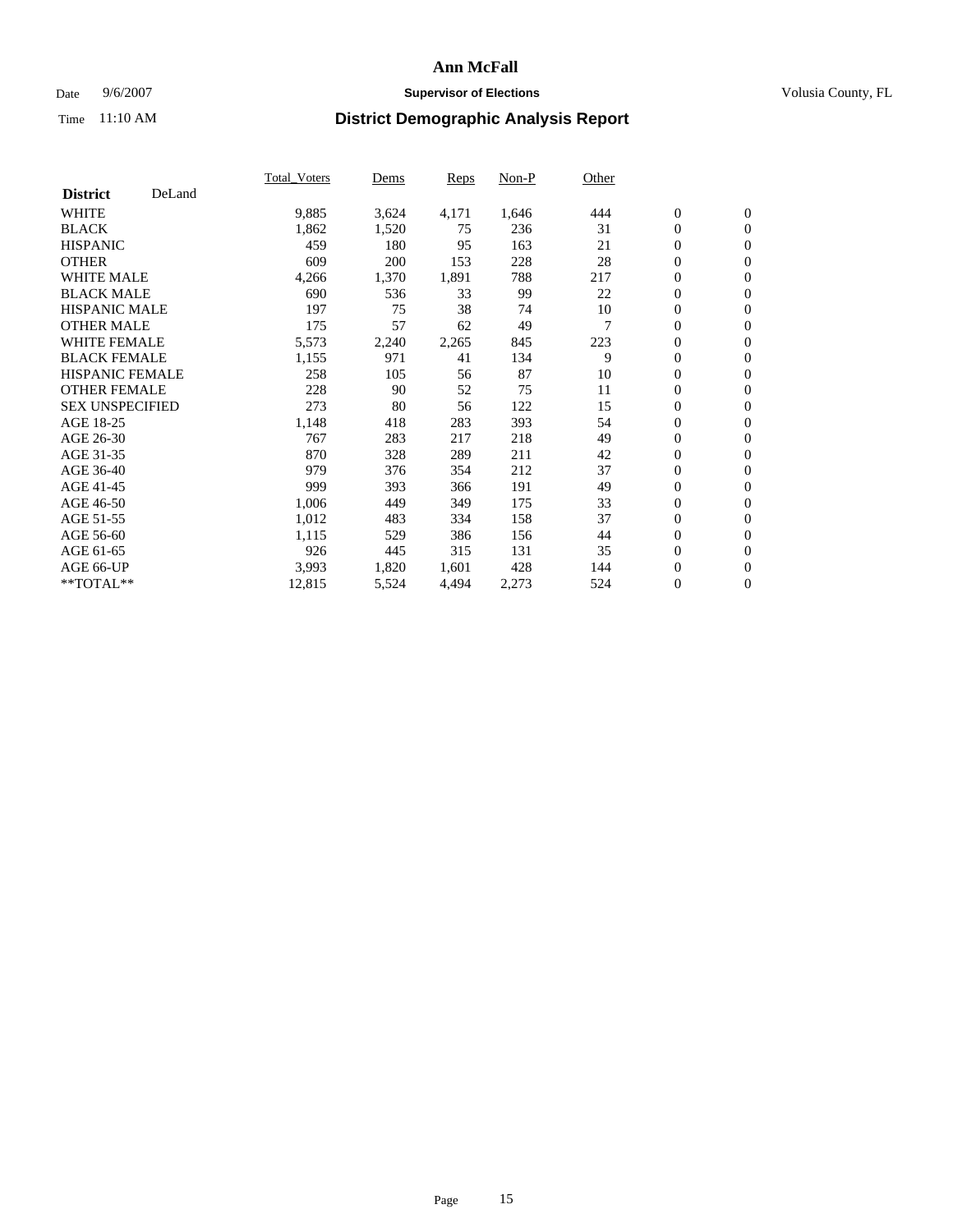#### Date  $9/6/2007$  **Supervisor of Elections Supervisor of Elections** Volusia County, FL

|                        |         | <b>Total_Voters</b> | Dems   | <b>Reps</b> | Non-P  | Other |                  |                  |  |
|------------------------|---------|---------------------|--------|-------------|--------|-------|------------------|------------------|--|
| <b>District</b>        | Deltona |                     |        |             |        |       |                  |                  |  |
| <b>WHITE</b>           |         | 31,279              | 10,731 | 12,339      | 6,790  | 1,419 | $\overline{0}$   | $\mathbf{0}$     |  |
| <b>BLACK</b>           |         | 3,508               | 2,612  | 220         | 591    | 85    | $\boldsymbol{0}$ | $\mathbf{0}$     |  |
| <b>HISPANIC</b>        |         | 9,084               | 4,262  | 1,761       | 2,862  | 199   | 0                | $\overline{0}$   |  |
| <b>OTHER</b>           |         | 2,524               | 703    | 499         | 1,203  | 119   | 0                | $\mathbf{0}$     |  |
| <b>WHITE MALE</b>      |         | 14,507              | 4,515  | 6,026       | 3,202  | 764   | 0                | $\mathbf{0}$     |  |
| <b>BLACK MALE</b>      |         | 1,563               | 1,087  | 124         | 309    | 43    | $\boldsymbol{0}$ | $\mathbf{0}$     |  |
| <b>HISPANIC MALE</b>   |         | 4,266               | 1,945  | 885         | 1,325  | 111   | 0                | $\mathbf{0}$     |  |
| <b>OTHER MALE</b>      |         | 828                 | 259    | 198         | 348    | 23    | $\boldsymbol{0}$ | $\mathbf{0}$     |  |
| <b>WHITE FEMALE</b>    |         | 16,587              | 6,157  | 6,241       | 3,540  | 649   | $\overline{0}$   | $\overline{0}$   |  |
| <b>BLACK FEMALE</b>    |         | 1,909               | 1,495  | 96          | 276    | 42    | 0                | $\mathbf{0}$     |  |
| <b>HISPANIC FEMALE</b> |         | 4,734               | 2,275  | 866         | 1,506  | 87    | $\boldsymbol{0}$ | $\boldsymbol{0}$ |  |
| <b>OTHER FEMALE</b>    |         | 968                 | 321    | 201         | 418    | 28    | 0                | $\overline{0}$   |  |
| <b>SEX UNSPECIFIED</b> |         | 1,033               | 254    | 182         | 522    | 75    | 0                | $\mathbf{0}$     |  |
| AGE 18-25              |         | 5,137               | 1,572  | 1,117       | 2,124  | 324   | 0                | $\mathbf{0}$     |  |
| AGE 26-30              |         | 3,667               | 1,177  | 961         | 1,348  | 181   | $\overline{0}$   | $\mathbf{0}$     |  |
| AGE 31-35              |         | 3,807               | 1,287  | 1,161       | 1,174  | 185   | $\boldsymbol{0}$ | $\overline{0}$   |  |
| AGE 36-40              |         | 4,139               | 1,393  | 1,428       | 1,135  | 183   | 0                | $\boldsymbol{0}$ |  |
| AGE 41-45              |         | 4,890               | 1,803  | 1,659       | 1,249  | 179   | 0                | $\mathbf{0}$     |  |
| AGE 46-50              |         | 5,031               | 1,918  | 1,860       | 1,080  | 173   | 0                | $\mathbf{0}$     |  |
| AGE 51-55              |         | 4,306               | 1,800  | 1,450       | 896    | 160   | $\boldsymbol{0}$ | $\boldsymbol{0}$ |  |
| AGE 56-60              |         | 3,928               | 1,711  | 1,289       | 797    | 131   | 0                | $\mathbf{0}$     |  |
| AGE 61-65              |         | 2,935               | 1,343  | 981         | 520    | 91    | $\overline{0}$   | $\mathbf{0}$     |  |
| AGE 66-UP              |         | 8,555               | 4,304  | 2,913       | 1,123  | 215   | 0                | $\boldsymbol{0}$ |  |
| **TOTAL**              |         | 46,395              | 18,308 | 14,819      | 11,446 | 1,822 | 0                | $\overline{0}$   |  |
|                        |         |                     |        |             |        |       |                  |                  |  |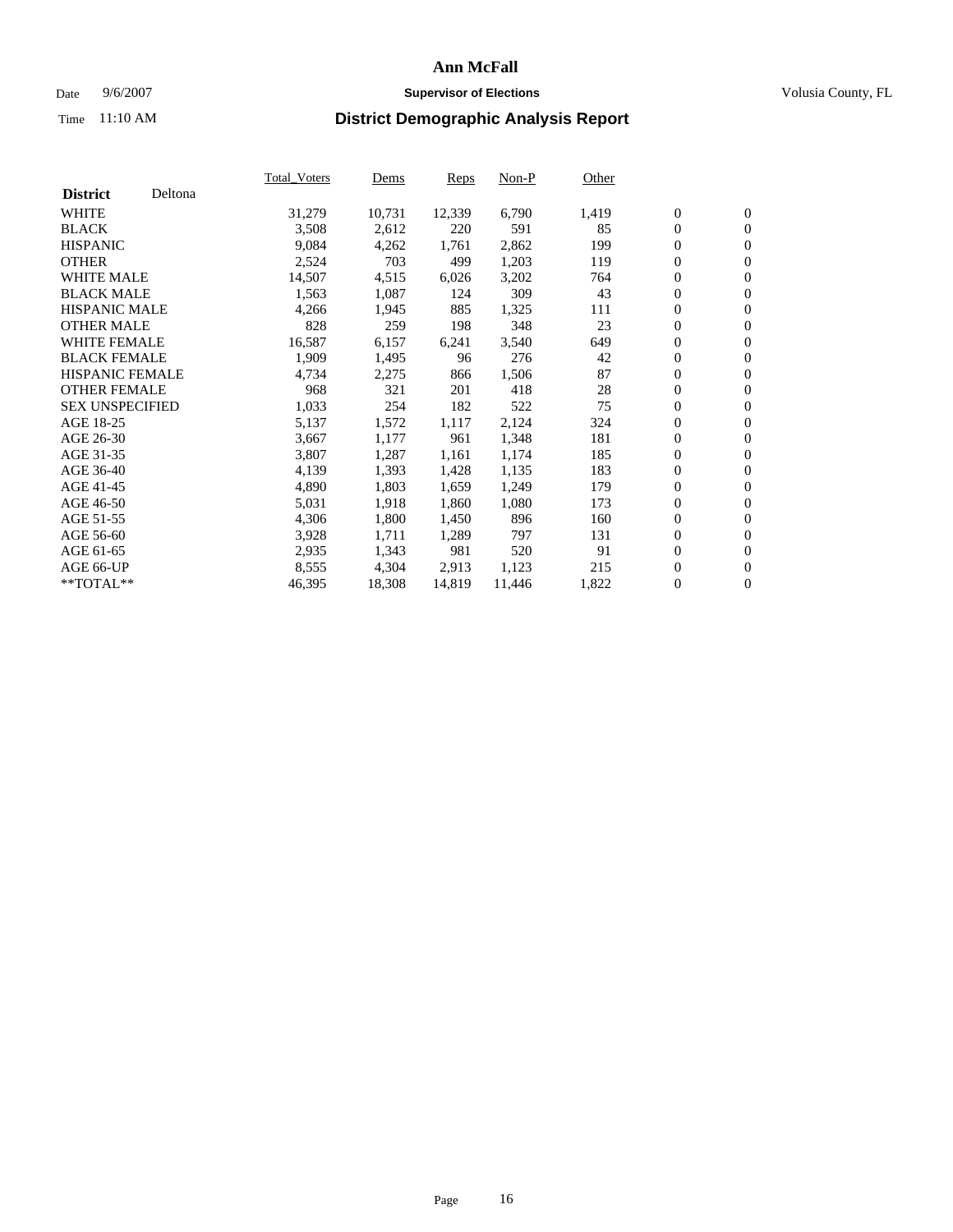### Date 9/6/2007 **Supervisor of Elections Supervisor of Elections** Volusia County, FL

|                        |           | Total Voters | Dems  | <b>Reps</b> | Non-P | Other          |                  |                  |  |
|------------------------|-----------|--------------|-------|-------------|-------|----------------|------------------|------------------|--|
| <b>District</b>        | Edgewater |              |       |             |       |                |                  |                  |  |
| <b>WHITE</b>           |           | 12,641       | 4,875 | 4,317       | 3,087 | 362            | $\boldsymbol{0}$ | $\mathbf{0}$     |  |
| <b>BLACK</b>           |           | 205          | 151   | 10          | 37    |                | $\overline{0}$   | $\mathbf{0}$     |  |
| <b>HISPANIC</b>        |           | 136          | 51    | 28          | 55    | 2              | $\overline{0}$   | $\mathbf{0}$     |  |
| <b>OTHER</b>           |           | 400          | 109   | 72          | 205   | 14             | 0                | $\mathbf{0}$     |  |
| <b>WHITE MALE</b>      |           | 5,703        | 1,988 | 2,091       | 1,444 | 180            | $\overline{0}$   | $\mathbf{0}$     |  |
| <b>BLACK MALE</b>      |           | 101          | 70    | 5           | 21    | 5              | $\boldsymbol{0}$ | $\boldsymbol{0}$ |  |
| <b>HISPANIC MALE</b>   |           | 59           | 18    | 13          | 26    | $\overline{c}$ | 0                | $\Omega$         |  |
| <b>OTHER MALE</b>      |           | 128          | 46    | 33          | 45    | 4              | 0                | $\mathbf{0}$     |  |
| <b>WHITE FEMALE</b>    |           | 6,848        | 2,856 | 2,195       | 1,616 | 181            | 0                | $\Omega$         |  |
| <b>BLACK FEMALE</b>    |           | 100          | 78    | 5           | 16    |                | $\overline{0}$   | $\mathbf{0}$     |  |
| <b>HISPANIC FEMALE</b> |           | 74           | 32    | 15          | 27    | $\Omega$       | 0                | $\mathbf{0}$     |  |
| <b>OTHER FEMALE</b>    |           | 144          | 40    | 29          | 71    | 4              | $\overline{0}$   | $\mathbf{0}$     |  |
| <b>SEX UNSPECIFIED</b> |           | 225          | 58    | 41          | 118   | 8              | $\boldsymbol{0}$ | $\mathbf{0}$     |  |
| AGE 18-25              |           | 1,185        | 343   | 255         | 528   | 59             | 0                | $\mathbf{0}$     |  |
| AGE 26-30              |           | 776          | 222   | 193         | 336   | 25             | $\boldsymbol{0}$ | $\mathbf{0}$     |  |
| AGE 31-35              |           | 854          | 242   | 248         | 331   | 33             | 0                | $\mathbf{0}$     |  |
| AGE 36-40              |           | 925          | 297   | 329         | 277   | 22             | $\overline{0}$   | $\mathbf{0}$     |  |
| AGE 41-45              |           | 1,091        | 389   | 381         | 292   | 29             | $\mathbf{0}$     | $\mathbf{0}$     |  |
| AGE 46-50              |           | 1,280        | 466   | 451         | 336   | 27             | $\overline{0}$   | $\mathbf{0}$     |  |
| AGE 51-55              |           | 1,300        | 543   | 431         | 295   | 31             | $\overline{0}$   | $\mathbf{0}$     |  |
| AGE 56-60              |           | 1,253        | 534   | 407         | 275   | 37             | $\overline{0}$   | $\mathbf{0}$     |  |
| AGE 61-65              |           | 1,113        | 454   | 404         | 221   | 34             | 0                | $\mathbf{0}$     |  |
| AGE 66-UP              |           | 3,605        | 1,696 | 1,328       | 493   | 88             | 0                | 0                |  |
| $*$ TOTAL $**$         |           | 13,382       | 5,186 | 4,427       | 3,384 | 385            | 0                | $\boldsymbol{0}$ |  |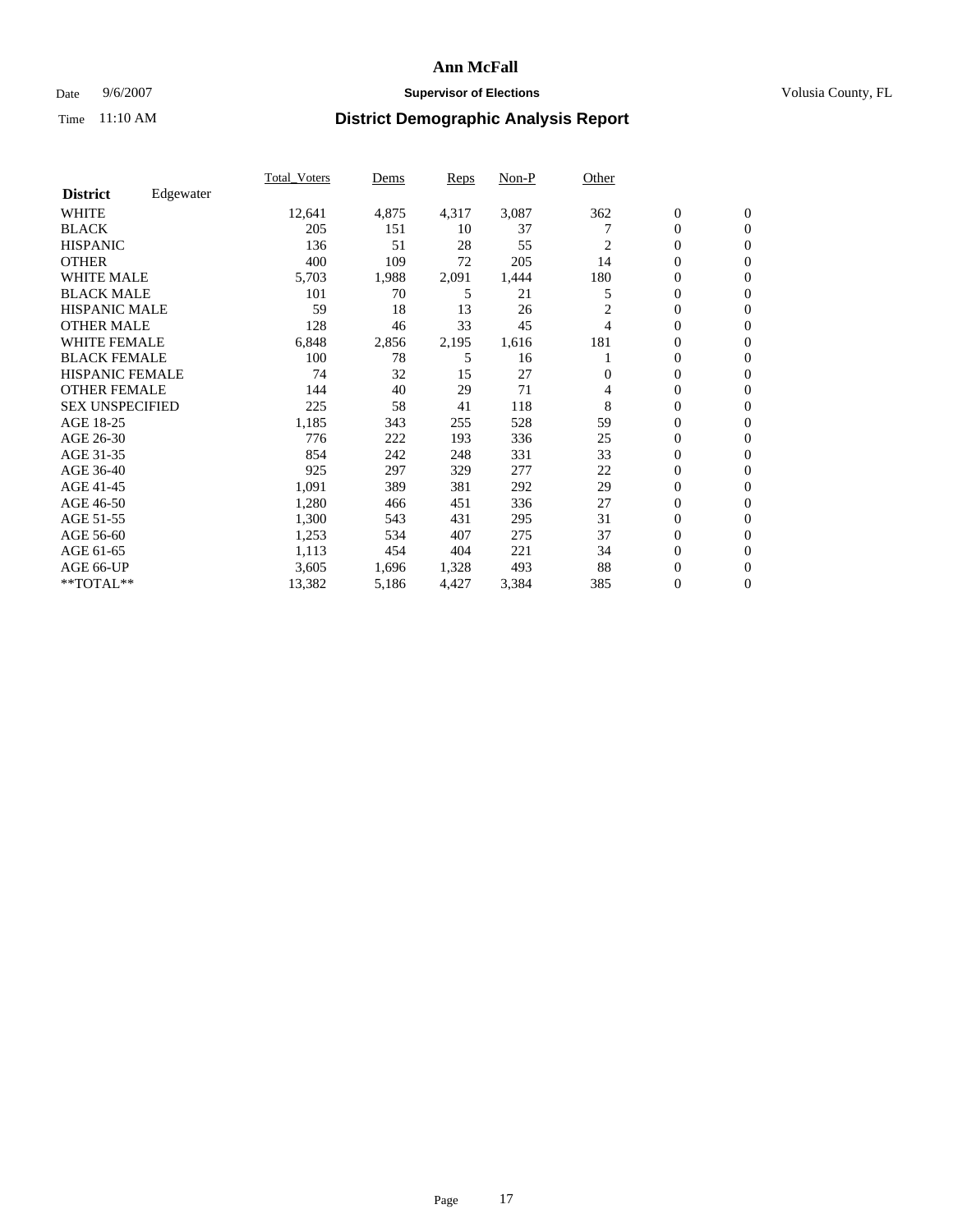### Date 9/6/2007 **Supervisor of Elections Supervisor of Elections** Volusia County, FL

|                        |                   | <b>Total Voters</b> | Dems  | Reps  | Non-P | Other |                  |                  |  |
|------------------------|-------------------|---------------------|-------|-------|-------|-------|------------------|------------------|--|
| <b>District</b>        | <b>Holly Hill</b> |                     |       |       |       |       |                  |                  |  |
| <b>WHITE</b>           |                   | 5,337               | 2,347 | 1,607 | 1,177 | 206   | $\boldsymbol{0}$ | $\boldsymbol{0}$ |  |
| <b>BLACK</b>           |                   | 539                 | 416   | 22    | 91    | 10    | $\mathbf{0}$     | $\mathbf{0}$     |  |
| <b>HISPANIC</b>        |                   | 91                  | 43    | 18    | 26    | 4     | $\mathbf{0}$     | $\mathbf{0}$     |  |
| <b>OTHER</b>           |                   | 289                 | 93    | 54    | 127   | 15    | 0                | $\mathbf{0}$     |  |
| <b>WHITE MALE</b>      |                   | 2,366               | 937   | 772   | 556   | 101   | 0                | $\mathbf{0}$     |  |
| <b>BLACK MALE</b>      |                   | 207                 | 155   | 12    | 36    | 4     | 0                | $\mathbf{0}$     |  |
| <b>HISPANIC MALE</b>   |                   | 43                  | 20    | 12    | 10    |       | 0                | $\mathbf{0}$     |  |
| <b>OTHER MALE</b>      |                   | 86                  | 24    | 21    | 35    | 6     | 0                | $\mathbf{0}$     |  |
| <b>WHITE FEMALE</b>    |                   | 2,937               | 1,393 | 828   | 615   | 101   | 0                | $\mathbf{0}$     |  |
| <b>BLACK FEMALE</b>    |                   | 329                 | 259   | 10    | 54    | 6     | $\boldsymbol{0}$ | $\mathbf{0}$     |  |
| <b>HISPANIC FEMALE</b> |                   | 48                  | 23    | 6     | 16    | 3     | $\overline{0}$   | $\mathbf{0}$     |  |
| <b>OTHER FEMALE</b>    |                   | 113                 | 40    | 25    | 45    | 3     | $\overline{0}$   | $\mathbf{0}$     |  |
| <b>SEX UNSPECIFIED</b> |                   | 127                 | 48    | 15    | 54    | 10    | $\boldsymbol{0}$ | $\mathbf{0}$     |  |
| AGE 18-25              |                   | 626                 | 226   | 140   | 227   | 33    | 0                | $\mathbf{0}$     |  |
| AGE 26-30              |                   | 410                 | 162   | 74    | 155   | 19    | 0                | $\mathbf{0}$     |  |
| AGE 31-35              |                   | 365                 | 151   | 81    | 120   | 13    | 0                | $\mathbf{0}$     |  |
| AGE 36-40              |                   | 442                 | 173   | 115   | 133   | 21    | $\boldsymbol{0}$ | $\mathbf{0}$     |  |
| AGE 41-45              |                   | 571                 | 230   | 165   | 150   | 26    | 0                | $\mathbf{0}$     |  |
| AGE 46-50              |                   | 614                 | 272   | 178   | 135   | 29    | $\mathbf{0}$     | $\mathbf{0}$     |  |
| AGE 51-55              |                   | 593                 | 299   | 150   | 127   | 17    | $\overline{0}$   | $\mathbf{0}$     |  |
| AGE 56-60              |                   | 568                 | 267   | 160   | 116   | 25    | $\boldsymbol{0}$ | $\mathbf{0}$     |  |
| AGE 61-65              |                   | 402                 | 203   | 109   | 75    | 15    | 0                | $\mathbf{0}$     |  |
| AGE 66-UP              |                   | 1,665               | 916   | 529   | 183   | 37    | 0                | 0                |  |
| **TOTAL**              |                   | 6,256               | 2,899 | 1,701 | 1,421 | 235   | $\boldsymbol{0}$ | $\boldsymbol{0}$ |  |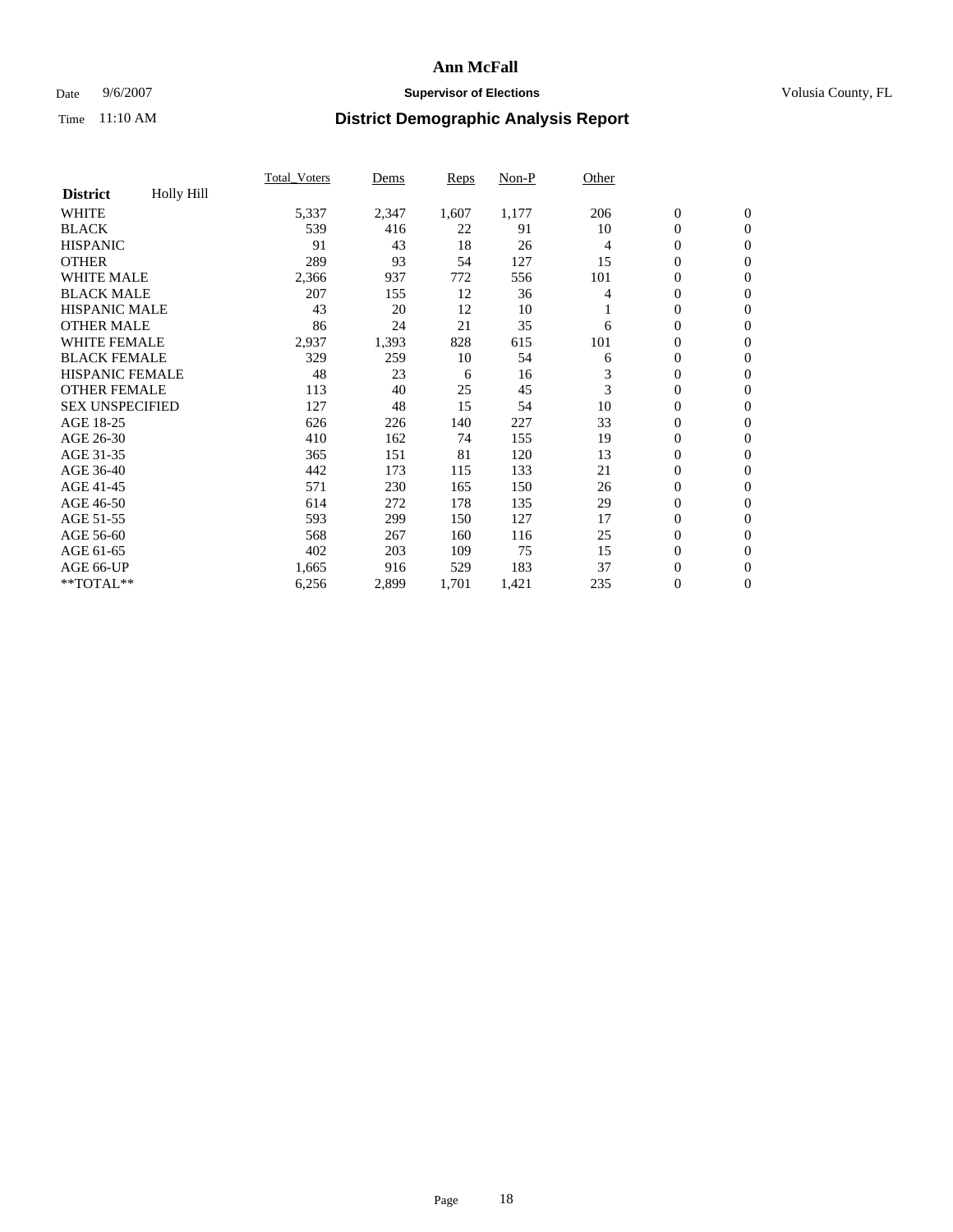### Date 9/6/2007 **Supervisor of Elections Supervisor of Elections** Volusia County, FL

|                        |            | <b>Total Voters</b> | Dems | Reps     | Non-P | Other    |                  |              |  |
|------------------------|------------|---------------------|------|----------|-------|----------|------------------|--------------|--|
| <b>District</b>        | Lake Helen |                     |      |          |       |          |                  |              |  |
| <b>WHITE</b>           |            | 1,431               | 577  | 530      | 268   | 56       | $\boldsymbol{0}$ | $\mathbf{0}$ |  |
| <b>BLACK</b>           |            | 186                 | 157  | 9        | 19    |          | 0                | $\mathbf{0}$ |  |
| <b>HISPANIC</b>        |            | 26                  | 9    | 4        | 8     |          | 0                | $\Omega$     |  |
| <b>OTHER</b>           |            | 60                  | 16   | 17       | 24    | 3        | $\overline{0}$   | $\theta$     |  |
| <b>WHITE MALE</b>      |            | 640                 | 230  | 256      | 125   | 29       | 0                | 0            |  |
| <b>BLACK MALE</b>      |            | 79                  | 65   | 3        | 10    |          | 0                | 0            |  |
| <b>HISPANIC MALE</b>   |            | 10                  | 3    | 4        | 2     |          | 0                |              |  |
| <b>OTHER MALE</b>      |            | 13                  | 4    | 3        | 4     | 2        | 0                | 0            |  |
| <b>WHITE FEMALE</b>    |            | 780                 | 345  | 270      | 138   | 27       | 0                | 0            |  |
| <b>BLACK FEMALE</b>    |            | 106                 | 92   | 5        | 9     | $\Omega$ | 0                | 0            |  |
| <b>HISPANIC FEMALE</b> |            | 16                  | 6    | $\theta$ | 6     | 4        | 0                | $\Omega$     |  |
| <b>OTHER FEMALE</b>    |            | 23                  | 9    | 5        | 9     | $\Omega$ | 0                | $\theta$     |  |
| <b>SEX UNSPECIFIED</b> |            | 36                  | 5    | 14       | 16    |          | 0                | $\theta$     |  |
| AGE 18-25              |            | 137                 | 39   | 36       | 56    | 6        | 0                | $_{0}$       |  |
| AGE 26-30              |            | 103                 | 45   | 21       | 29    | 8        | 0                | 0            |  |
| AGE 31-35              |            | 81                  | 31   | 20       | 22    | 8        | 0                | 0            |  |
| AGE 36-40              |            | 113                 | 40   | 28       | 34    | 11       | 0                | 0            |  |
| AGE 41-45              |            | 153                 | 61   | 61       | 27    | 4        | 0                | 0            |  |
| AGE 46-50              |            | 193                 | 84   | 70       | 35    | 4        | 0                | $\Omega$     |  |
| AGE 51-55              |            | 171                 | 80   | 57       | 29    |          | 0                | $\theta$     |  |
| AGE 56-60              |            | 166                 | 82   | 56       | 27    |          | 0                | $\theta$     |  |
| AGE 61-65              |            | 167                 | 90   | 46       | 24    |          | 0                | 0            |  |
| AGE 66-UP              |            | 419                 | 207  | 165      | 36    | 11       | 0                |              |  |
| **TOTAL**              |            | 1,703               | 759  | 560      | 319   | 65       | 0                | 0            |  |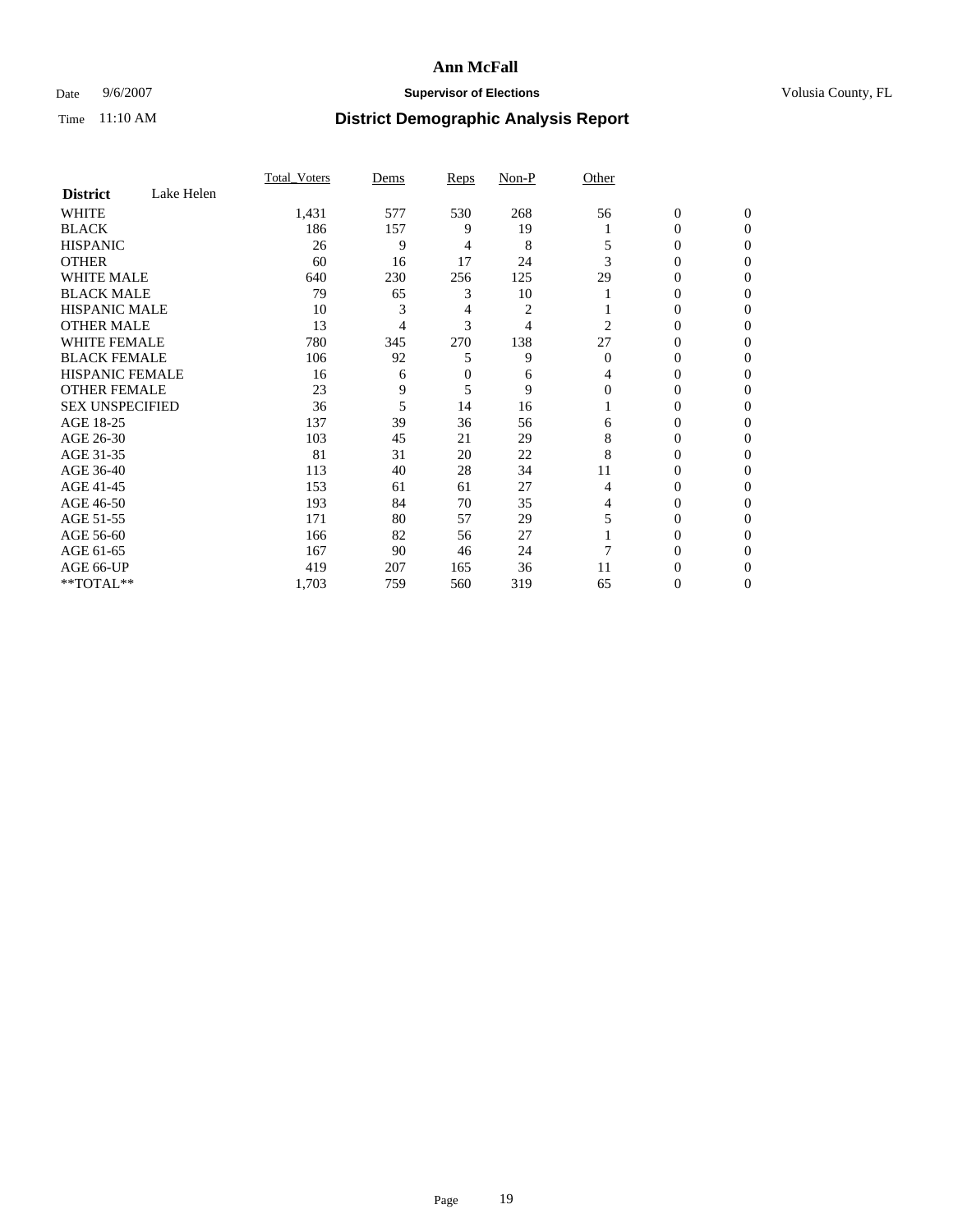### Date 9/6/2007 **Supervisor of Elections Supervisor of Elections** Volusia County, FL

|                                     | <b>Total Voters</b> | Dems  | Reps  | Non-P | Other    |                  |                  |  |
|-------------------------------------|---------------------|-------|-------|-------|----------|------------------|------------------|--|
| <b>District</b><br>New Smyrna Beach |                     |       |       |       |          |                  |                  |  |
| <b>WHITE</b>                        | 13,911              | 4,942 | 5,808 | 2,791 | 370      | $\boldsymbol{0}$ | $\mathbf{0}$     |  |
| <b>BLACK</b>                        | 644                 | 521   | 21    | 96    | 6        | $\mathbf{0}$     | $\mathbf{0}$     |  |
| <b>HISPANIC</b>                     | 108                 | 32    | 27    | 48    |          | $\mathbf{0}$     | $\mathbf{0}$     |  |
| <b>OTHER</b>                        | 439                 | 103   | 111   | 198   | 27       | 0                | $\overline{0}$   |  |
| <b>WHITE MALE</b>                   | 6,337               | 1,995 | 2,752 | 1,391 | 199      | 0                | $\mathbf{0}$     |  |
| <b>BLACK MALE</b>                   | 262                 | 188   | 12    | 57    | 5        | 0                | 0                |  |
| <b>HISPANIC MALE</b>                | 50                  | 13    | 11    | 26    | $\Omega$ | 0                | $\mathbf{0}$     |  |
| <b>OTHER MALE</b>                   | 132                 | 31    | 42    | 56    | 3        | 0                | $\mathbf{0}$     |  |
| <b>WHITE FEMALE</b>                 | 7,471               | 2,908 | 3,020 | 1,373 | 170      | 0                | $\mathbf{0}$     |  |
| <b>BLACK FEMALE</b>                 | 375                 | 326   | 9     | 39    |          | $\mathbf{0}$     | $\mathbf{0}$     |  |
| <b>HISPANIC FEMALE</b>              | 58                  | 19    | 16    | 22    |          | 0                | $\mathbf{0}$     |  |
| <b>OTHER FEMALE</b>                 | 170                 | 49    | 50    | 62    | 9        | $\overline{0}$   | $\mathbf{0}$     |  |
| <b>SEX UNSPECIFIED</b>              | 247                 | 69    | 55    | 107   | 16       | 0                | $\mathbf{0}$     |  |
| AGE 18-25                           | 924                 | 280   | 210   | 394   | 40       | 0                | $\mathbf{0}$     |  |
| AGE 26-30                           | 666                 | 224   | 163   | 258   | 21       | 0                | $\mathbf{0}$     |  |
| AGE 31-35                           | 608                 | 195   | 190   | 201   | 22       | 0                | $\mathbf{0}$     |  |
| AGE 36-40                           | 700                 | 234   | 240   | 198   | 28       | $\boldsymbol{0}$ | $\mathbf{0}$     |  |
| AGE 41-45                           | 927                 | 335   | 356   | 214   | 22       | 0                | $\mathbf{0}$     |  |
| AGE 46-50                           | 1,253               | 457   | 480   | 277   | 39       | $\mathbf{0}$     | $\mathbf{0}$     |  |
| AGE 51-55                           | 1,385               | 569   | 513   | 267   | 36       | $\overline{0}$   | $\mathbf{0}$     |  |
| AGE 56-60                           | 1,517               | 576   | 609   | 304   | 28       | $\mathbf{0}$     | $\mathbf{0}$     |  |
| AGE 61-65                           | 1,487               | 560   | 605   | 293   | 29       | 0                | $\mathbf{0}$     |  |
| AGE 66-UP                           | 5,635               | 2,168 | 2,601 | 727   | 139      | 0                | 0                |  |
| **TOTAL**                           | 15,102              | 5,598 | 5,967 | 3,133 | 404      | 0                | $\boldsymbol{0}$ |  |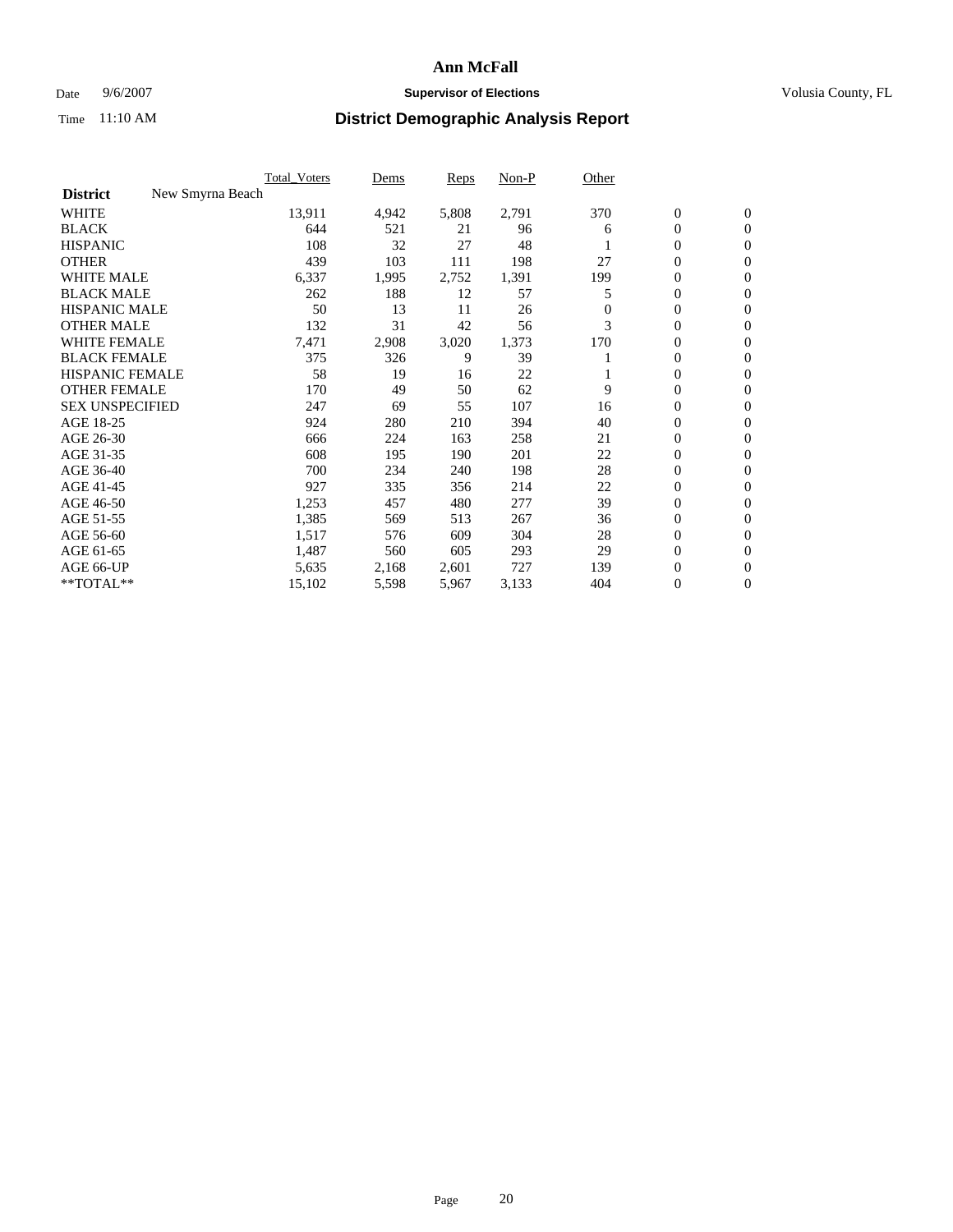### Date 9/6/2007 **Supervisor of Elections Supervisor of Elections** Volusia County, FL

|                        |          | Total Voters | Dems | Reps | Non-P    | Other        |                |              |  |
|------------------------|----------|--------------|------|------|----------|--------------|----------------|--------------|--|
| <b>District</b>        | Oak Hill |              |      |      |          |              |                |              |  |
| <b>WHITE</b>           |          | 992          | 392  | 349  | 229      | 22           | $\overline{0}$ | $\mathbf{0}$ |  |
| <b>BLACK</b>           |          | 161          | 140  |      | 14       | $\mathbf{0}$ | 0              | $\Omega$     |  |
| <b>HISPANIC</b>        |          | 8            | 5    | 2    |          | 0            | 0              | $\Omega$     |  |
| <b>OTHER</b>           |          | 29           | 8    | 5    | 15       |              |                | 0            |  |
| <b>WHITE MALE</b>      |          | 479          | 173  | 179  | 114      | 13           | 0              |              |  |
| <b>BLACK MALE</b>      |          | 75           | 63   |      |          | $\Omega$     | 0              | 0            |  |
| <b>HISPANIC MALE</b>   |          | 4            | 2    |      |          |              | 0              |              |  |
| <b>OTHER MALE</b>      |          | 14           | 3    | 3    | 8        | 0            | 0              | 0            |  |
| <b>WHITE FEMALE</b>    |          | 504          | 218  | 164  | 113      | 9            | 0              | $\theta$     |  |
| <b>BLACK FEMALE</b>    |          | 85           | 77   |      |          | 0            | 0              | 0            |  |
| HISPANIC FEMALE        |          | 4            |      |      | $\Omega$ |              |                | 0            |  |
| <b>OTHER FEMALE</b>    |          | 12           |      |      | 6        |              | 0              | 0            |  |
| <b>SEX UNSPECIFIED</b> |          | 13           |      | 8    | 3        |              | 0              | 0            |  |
| AGE 18-25              |          | 80           | 28   | 23   | 27       | 2            | 0              |              |  |
| AGE 26-30              |          | 64           | 28   | 18   | 14       |              | 0              | $\theta$     |  |
| AGE 31-35              |          | 54           | 23   | 16   | 14       |              | 0              |              |  |
| AGE 36-40              |          | 73           | 39   | 20   | 13       |              | 0              | 0            |  |
| AGE 41-45              |          | 92           | 36   | 30   | 26       | 0            | $_{0}$         | $\theta$     |  |
| AGE 46-50              |          | 122          | 64   | 30   | 28       | 0            | 0              | 0            |  |
| AGE 51-55              |          | 115          | 54   | 33   | 23       |              | 0              | 0            |  |
| AGE 56-60              |          | 129          | 62   | 29   | 34       |              | 0              | 0            |  |
| AGE 61-65              |          | 127          | 60   | 34   | 30       |              | 0              |              |  |
| AGE 66-UP              |          | 334          | 151  | 130  | 50       |              |                |              |  |
| **TOTAL**              |          | 1,190        | 545  | 363  | 259      | 23           | 0              | 0            |  |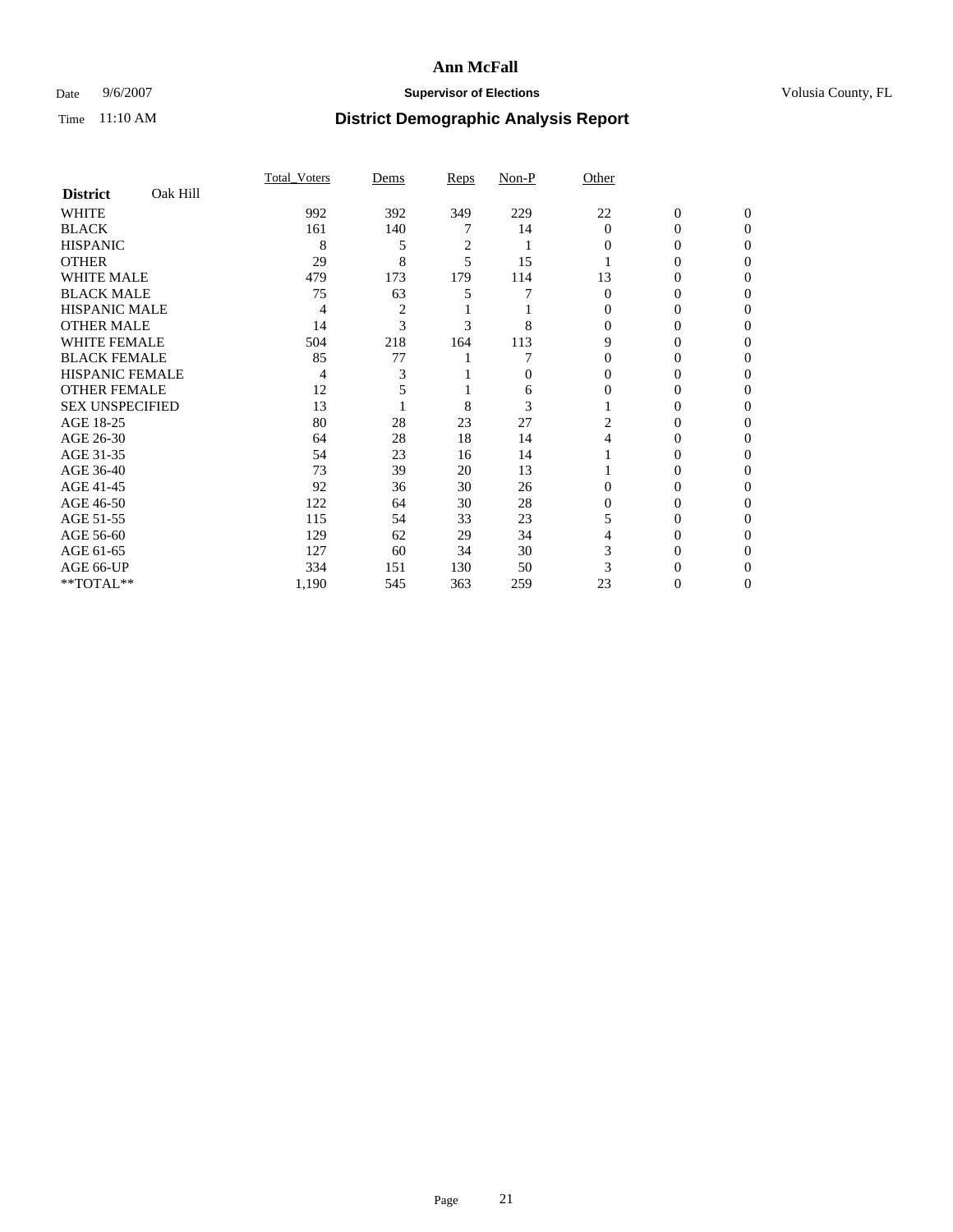### Date 9/6/2007 **Supervisor of Elections Supervisor of Elections** Volusia County, FL

|                        |             | <b>Total Voters</b> | Dems  | Reps  | Non-P | Other |                  |                  |  |
|------------------------|-------------|---------------------|-------|-------|-------|-------|------------------|------------------|--|
| <b>District</b>        | Orange City |                     |       |       |       |       |                  |                  |  |
| <b>WHITE</b>           |             | 4,419               | 1,582 | 1,877 | 793   | 167   | $\boldsymbol{0}$ | $\mathbf{0}$     |  |
| <b>BLACK</b>           |             | 191                 | 143   | 13    | 31    | 4     | 0                | $\mathbf{0}$     |  |
| <b>HISPANIC</b>        |             | 338                 | 156   | 60    | 113   | 9     | 0                | $\mathbf{0}$     |  |
| <b>OTHER</b>           |             | 225                 | 64    | 57    | 92    | 12    | 0                | $\mathbf{0}$     |  |
| <b>WHITE MALE</b>      |             | 1,868               | 603   | 825   | 360   | 80    | 0                | $\mathbf{0}$     |  |
| <b>BLACK MALE</b>      |             | 75                  | 49    | 5     | 18    | 3     | 0                | $\mathbf{0}$     |  |
| <b>HISPANIC MALE</b>   |             | 137                 | 68    | 29    | 37    | 3     | 0                | $\mathbf{0}$     |  |
| <b>OTHER MALE</b>      |             | 72                  | 19    | 24    | 27    | 2     | $\mathbf{0}$     | $\mathbf{0}$     |  |
| <b>WHITE FEMALE</b>    |             | 2,521               | 970   | 1,042 | 423   | 86    | 0                | $\mathbf{0}$     |  |
| <b>BLACK FEMALE</b>    |             | 114                 | 92    | 8     | 13    |       | $\mathbf{0}$     | $\mathbf{0}$     |  |
| <b>HISPANIC FEMALE</b> |             | 201                 | 88    | 31    | 76    | 6     | 0                | $\mathbf{0}$     |  |
| <b>OTHER FEMALE</b>    |             | 86                  | 31    | 23    | 28    | 4     | 0                | $\mathbf{0}$     |  |
| <b>SEX UNSPECIFIED</b> |             | 99                  | 25    | 20    | 47    |       | 0                | 0                |  |
| AGE 18-25              |             | 339                 | 94    | 105   | 124   | 16    | 0                | $\Omega$         |  |
| AGE 26-30              |             | 270                 | 67    | 89    | 99    | 15    | $\mathbf{0}$     | $\mathbf{0}$     |  |
| AGE 31-35              |             | 270                 | 91    | 96    | 75    | 8     | 0                | $\mathbf{0}$     |  |
| AGE 36-40              |             | 283                 | 106   | 82    | 87    | 8     | 0                | $\mathbf{0}$     |  |
| AGE 41-45              |             | 335                 | 115   | 120   | 85    | 15    | 0                | $\mathbf{0}$     |  |
| AGE 46-50              |             | 374                 | 133   | 152   | 74    | 15    | 0                | $\Omega$         |  |
| AGE 51-55              |             | 414                 | 170   | 140   | 87    | 17    | $\boldsymbol{0}$ | $\mathbf{0}$     |  |
| AGE 56-60              |             | 394                 | 147   | 152   | 76    | 19    | 0                | $\mathbf{0}$     |  |
| AGE 61-65              |             | 388                 | 170   | 147   | 53    | 18    | $\overline{0}$   | $\mathbf{0}$     |  |
| AGE 66-UP              |             | 2,106               | 852   | 924   | 269   | 61    | 0                | $\mathbf{0}$     |  |
| **TOTAL**              |             | 5,173               | 1,945 | 2,007 | 1,029 | 192   | 0                | $\boldsymbol{0}$ |  |
|                        |             |                     |       |       |       |       |                  |                  |  |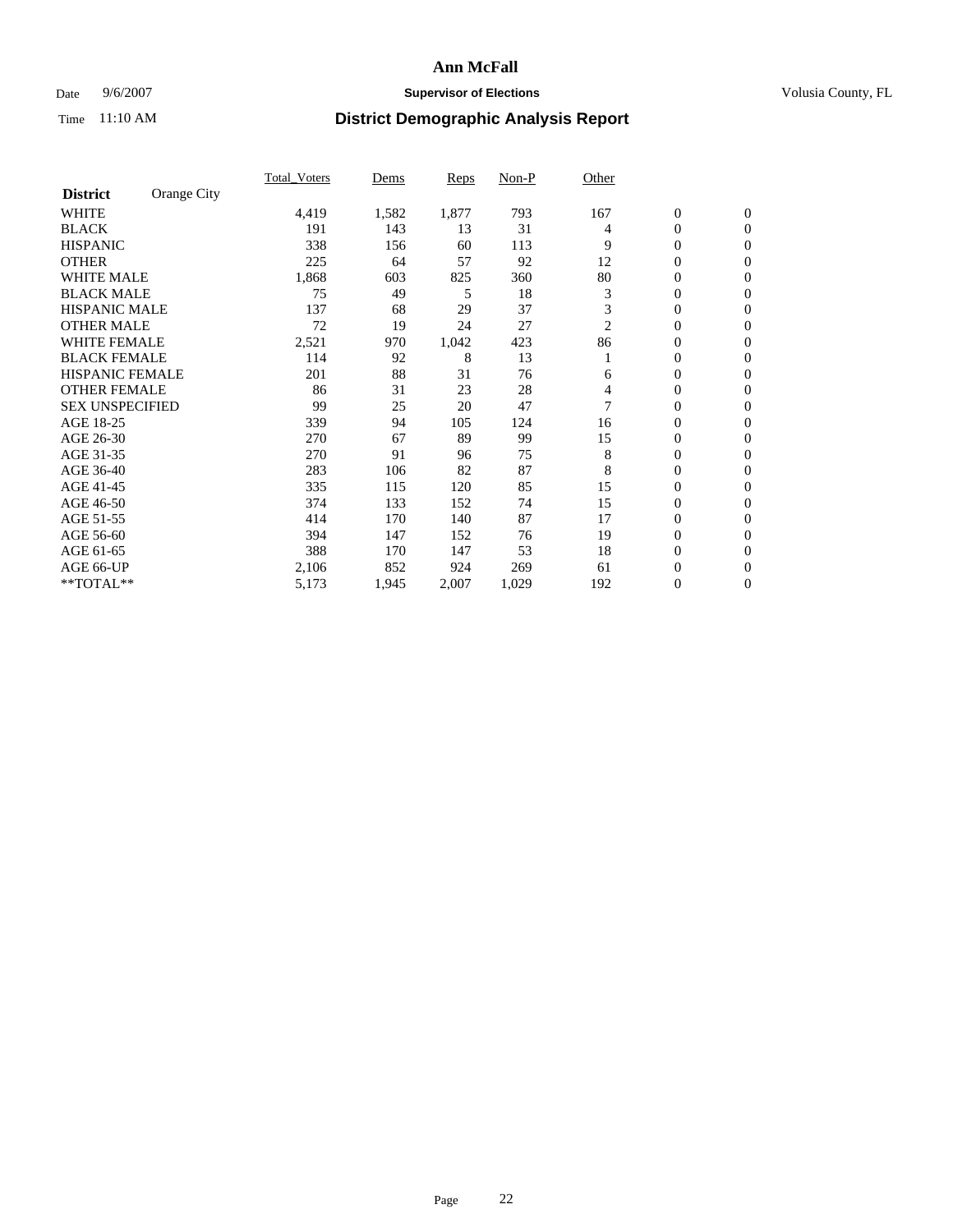### Date 9/6/2007 **Supervisor of Elections Supervisor of Elections** Volusia County, FL

|                        |              | Total Voters | Dems  | <b>Reps</b> | Non-P | Other |                  |                  |  |
|------------------------|--------------|--------------|-------|-------------|-------|-------|------------------|------------------|--|
| <b>District</b>        | Ormond Beach |              |       |             |       |       |                  |                  |  |
| <b>WHITE</b>           |              | 24,191       | 8,768 | 10,368      | 4,283 | 772   | $\overline{0}$   | $\mathbf{0}$     |  |
| <b>BLACK</b>           |              | 612          | 449   | 53          | 95    | 15    | $\overline{0}$   | $\mathbf{0}$     |  |
| <b>HISPANIC</b>        |              | 335          | 129   | 99          | 101   | 6     | $\boldsymbol{0}$ | $\mathbf{0}$     |  |
| <b>OTHER</b>           |              | 1,254        | 384   | 360         | 452   | 58    | 0                | $\mathbf{0}$     |  |
| <b>WHITE MALE</b>      |              | 10,948       | 3,584 | 4,883       | 2,078 | 403   | 0                | $\mathbf{0}$     |  |
| <b>BLACK MALE</b>      |              | 272          | 185   | 26          | 51    | 10    | $\boldsymbol{0}$ | $\mathbf{0}$     |  |
| <b>HISPANIC MALE</b>   |              | 136          | 39    | 49          | 44    | 4     | $\overline{0}$   | $\mathbf{0}$     |  |
| <b>OTHER MALE</b>      |              | 464          | 127   | 148         | 172   | 17    | $\overline{0}$   | $\mathbf{0}$     |  |
| <b>WHITE FEMALE</b>    |              | 13,114       | 5,147 | 5,438       | 2,165 | 364   | 0                | $\mathbf{0}$     |  |
| <b>BLACK FEMALE</b>    |              | 338          | 262   | 27          | 44    | 5     | $\overline{0}$   | $\mathbf{0}$     |  |
| <b>HISPANIC FEMALE</b> |              | 190          | 85    | 46          | 57    | 2     | $\boldsymbol{0}$ | $\mathbf{0}$     |  |
| <b>OTHER FEMALE</b>    |              | 511          | 185   | 159         | 159   | 8     | 0                | $\overline{0}$   |  |
| <b>SEX UNSPECIFIED</b> |              | 419          | 116   | 104         | 161   | 38    | $\overline{0}$   | $\mathbf{0}$     |  |
| AGE 18-25              |              | 2,016        | 620   | 661         | 633   | 102   | $\boldsymbol{0}$ | $\mathbf{0}$     |  |
| AGE 26-30              |              | 1,109        | 333   | 376         | 351   | 49    | $\overline{0}$   | $\mathbf{0}$     |  |
| AGE 31-35              |              | 1,150        | 342   | 417         | 328   | 63    | $\overline{0}$   | $\mathbf{0}$     |  |
| AGE 36-40              |              | 1,651        | 462   | 783         | 354   | 52    | $\boldsymbol{0}$ | $\mathbf{0}$     |  |
| AGE 41-45              |              | 2,119        | 662   | 936         | 454   | 67    | $\boldsymbol{0}$ | $\mathbf{0}$     |  |
| AGE 46-50              |              | 2,409        | 841   | 1,055       | 456   | 57    | 0                | $\mathbf{0}$     |  |
| AGE 51-55              |              | 2,573        | 977   | 1,076       | 450   | 70    | $\boldsymbol{0}$ | $\mathbf{0}$     |  |
| AGE 56-60              |              | 2,668        | 1,090 | 1,046       | 464   | 68    | $\overline{0}$   | $\mathbf{0}$     |  |
| AGE 61-65              |              | 2,324        | 891   | 969         | 389   | 75    | $\mathbf{0}$     | $\mathbf{0}$     |  |
| AGE 66-UP              |              | 8,373        | 3,512 | 3,561       | 1,052 | 248   | $\boldsymbol{0}$ | $\boldsymbol{0}$ |  |
| **TOTAL**              |              | 26,392       | 9,730 | 10,880      | 4,931 | 851   | $\boldsymbol{0}$ | $\overline{0}$   |  |
|                        |              |              |       |             |       |       |                  |                  |  |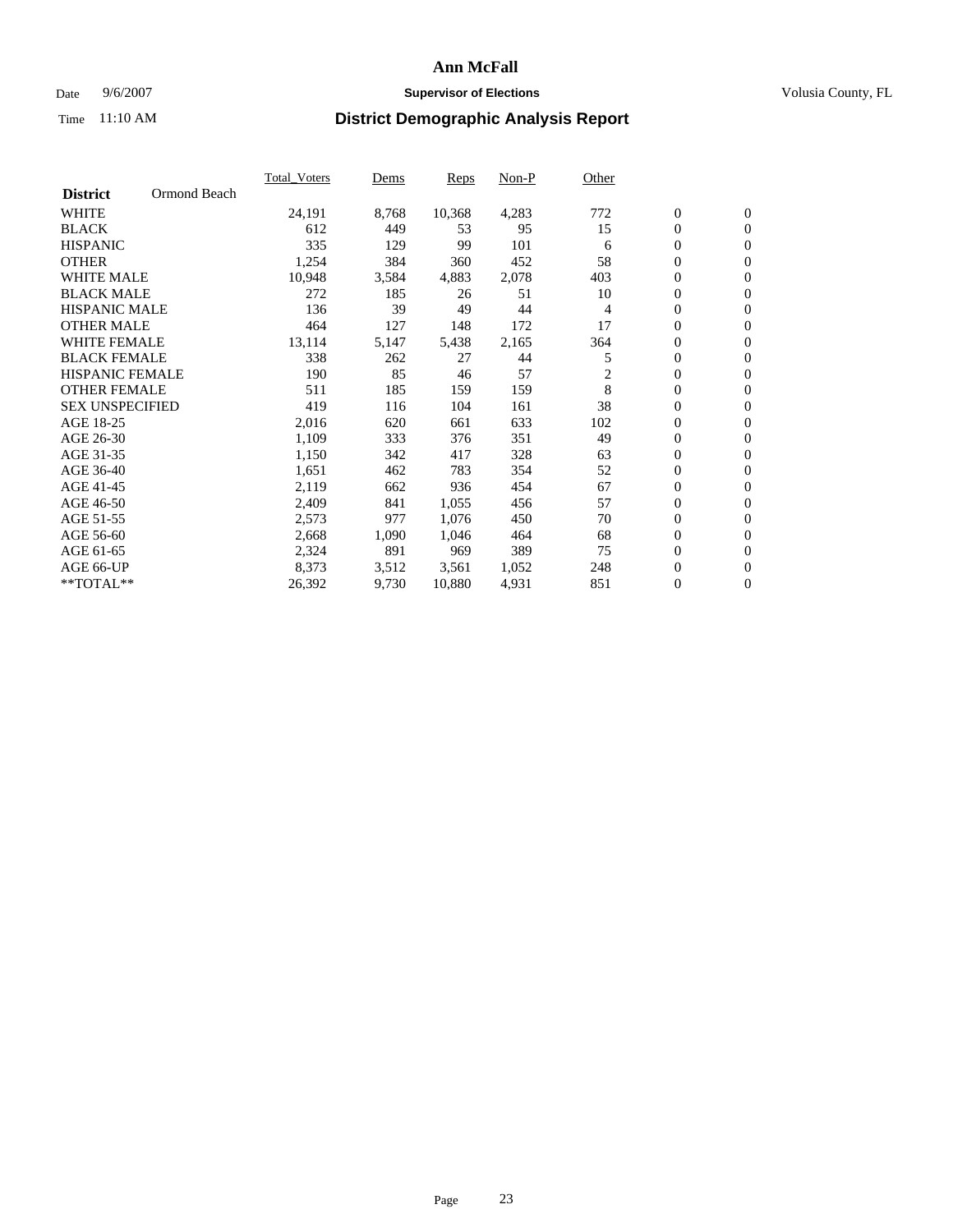### Date 9/6/2007 **Supervisor of Elections Supervisor of Elections** Volusia County, FL

|                        |         | Total Voters | Dems           | Reps           | Non-P          | Other          |              |              |
|------------------------|---------|--------------|----------------|----------------|----------------|----------------|--------------|--------------|
| <b>District</b>        | Pierson |              |                |                |                |                |              |              |
| <b>WHITE</b>           |         | 498          | 218            | 186            | 79             | 15             | $\mathbf{0}$ | $\mathbf{0}$ |
| <b>BLACK</b>           |         | 56           | 46             | 4              | 5              |                | 0            | $\theta$     |
| <b>HISPANIC</b>        |         | 58           | 20             | 9              | 27             | 2              | 0            | $\theta$     |
| <b>OTHER</b>           |         | 28           | 6              | $\overline{2}$ | 19             |                | 0            | 0            |
| WHITE MALE             |         | 244          | 98             | 102            | 36             | 8              | 0            | 0            |
| <b>BLACK MALE</b>      |         | 20           | 17             | 2              |                |                | 0            |              |
| <b>HISPANIC MALE</b>   |         | 33           | 12             | 5              | 15             |                | 0            | 0            |
| <b>OTHER MALE</b>      |         | 11           | $\overline{2}$ | 2              | 7              | 0              | 0            | 0            |
| <b>WHITE FEMALE</b>    |         | 253          | 120            | 84             | 42             |                | 0            | 0            |
| <b>BLACK FEMALE</b>    |         | 36           | 29             | 2              | 4              |                | 0            | $\theta$     |
| <b>HISPANIC FEMALE</b> |         | 24           | 8              | 4              | 11             |                | 0            |              |
| <b>OTHER FEMALE</b>    |         | 6            |                | 0              | $\overline{2}$ |                | 0            | 0            |
| <b>SEX UNSPECIFIED</b> |         | 13           |                | $\overline{0}$ | 12             | 0              | 0            | 0            |
| AGE 18-25              |         | 95           | 23             | 23             | 46             | 3              | 0            | $\Omega$     |
| AGE 26-30              |         | 43           | 10             | 14             | 17             | 2              | 0            | $\theta$     |
| AGE 31-35              |         | 41           | 17             | 16             | $\overline{7}$ |                | 0            | 0            |
| AGE 36-40              |         | 47           | 18             | 12             | 17             | $\overline{0}$ | 0            | 0            |
| AGE 41-45              |         | 55           | 25             | 21             | 7              | 2              | 0            |              |
| AGE 46-50              |         | 54           | 29             | 17             | 6              | $\overline{2}$ | 0            | 0            |
| AGE 51-55              |         | 83           | 41             | 28             | 13             |                | 0            | 0            |
| AGE 56-60              |         | 47           | 27             | 17             | 2              |                | 0            | $\Omega$     |
| AGE 61-65              |         | 39           | 24             | 9              | 5              |                | 0            | 0            |
| AGE 66-UP              |         | 136          | 76             | 44             | 10             | 6              |              |              |
| **TOTAL**              |         | 640          | 290            | 201            | 130            | 19             | 0            | 0            |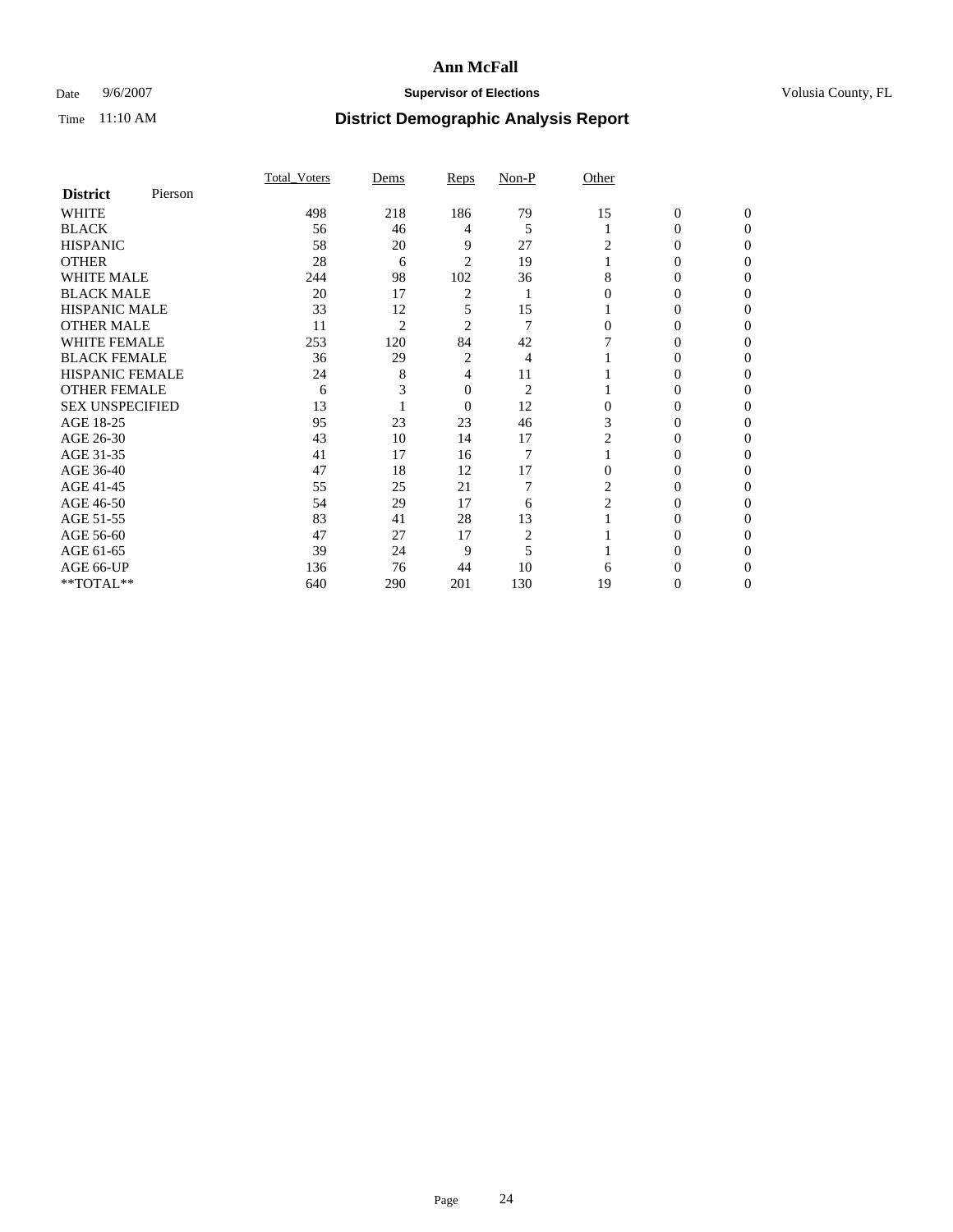### Date 9/6/2007 **Supervisor of Elections Supervisor of Elections** Volusia County, FL

|                        |             | Total Voters | Dems           | <b>Reps</b> | Non-P | Other    |                |                |
|------------------------|-------------|--------------|----------------|-------------|-------|----------|----------------|----------------|
| <b>District</b>        | Ponce Inlet |              |                |             |       |          |                |                |
| <b>WHITE</b>           |             | 2,347        | 630            | 1,175       | 472   | 70       | $\overline{0}$ | $\mathbf{0}$   |
| <b>BLACK</b>           |             | 5            | 2              |             | 2     | $\Omega$ | 0              | $\Omega$       |
| <b>HISPANIC</b>        |             | 22           | 5              | 10          | 6     |          | 0              | $\Omega$       |
| <b>OTHER</b>           |             | 99           | 25             | 34          | 34    | 6        | 0              | $\Omega$       |
| <b>WHITE MALE</b>      |             | 1,111        | 270            | 574         | 230   | 37       | 0              | $\Omega$       |
| <b>BLACK MALE</b>      |             | 4            |                |             | 2     | 0        | 0              | 0              |
| <b>HISPANIC MALE</b>   |             |              | $\overline{c}$ | 3           |       |          | 0              | 0              |
| <b>OTHER MALE</b>      |             | 40           | 8              | 16          | 13    | 3        | 0              | 0              |
| <b>WHITE FEMALE</b>    |             | 1,217        | 357            | 593         | 235   | 32       | 0              | $\Omega$       |
| <b>BLACK FEMALE</b>    |             |              |                | 0           | 0     | $\Omega$ | 0              | $\Omega$       |
| <b>HISPANIC FEMALE</b> |             | 15           | 3              | 7           | 5     | 0        | 0              | 0              |
| <b>OTHER FEMALE</b>    |             | 30           | 12             | 10          | 8     |          | 0              | 0              |
| <b>SEX UNSPECIFIED</b> |             | 48           | 8              | 16          | 20    | 4        | 0              | 0              |
| AGE 18-25              |             | 108          | 30             | 34          | 39    | 5        | 0              | $\Omega$       |
| AGE 26-30              |             | 61           | 14             | 18          | 26    | 3        | 0              | $\Omega$       |
| AGE 31-35              |             | 56           | 15             | 21          | 18    | 2        | 0              | 0              |
| AGE 36-40              |             | 77           | 15             | 43          | 16    | 3        | 0              | $\Omega$       |
| AGE 41-45              |             | 122          | 33             | 63          | 23    | 3        | 0              | 0              |
| AGE 46-50              |             | 205          | 46             | 113         | 42    | 4        | 0              | 0              |
| AGE 51-55              |             | 245          | 72             | 103         | 59    | 11       | 0              | $\Omega$       |
| AGE 56-60              |             | 355          | 96             | 168         | 75    | 16       | 0              | $\Omega$       |
| AGE 61-65              |             | 367          | 101            | 190         | 64    | 12       | 0              | $\Omega$       |
| AGE 66-UP              |             | 877          | 240            | 467         | 152   | 18       | 0              | $\theta$       |
| **TOTAL**              |             | 2,473        | 662            | 1,220       | 514   | 77       | 0              | $\overline{0}$ |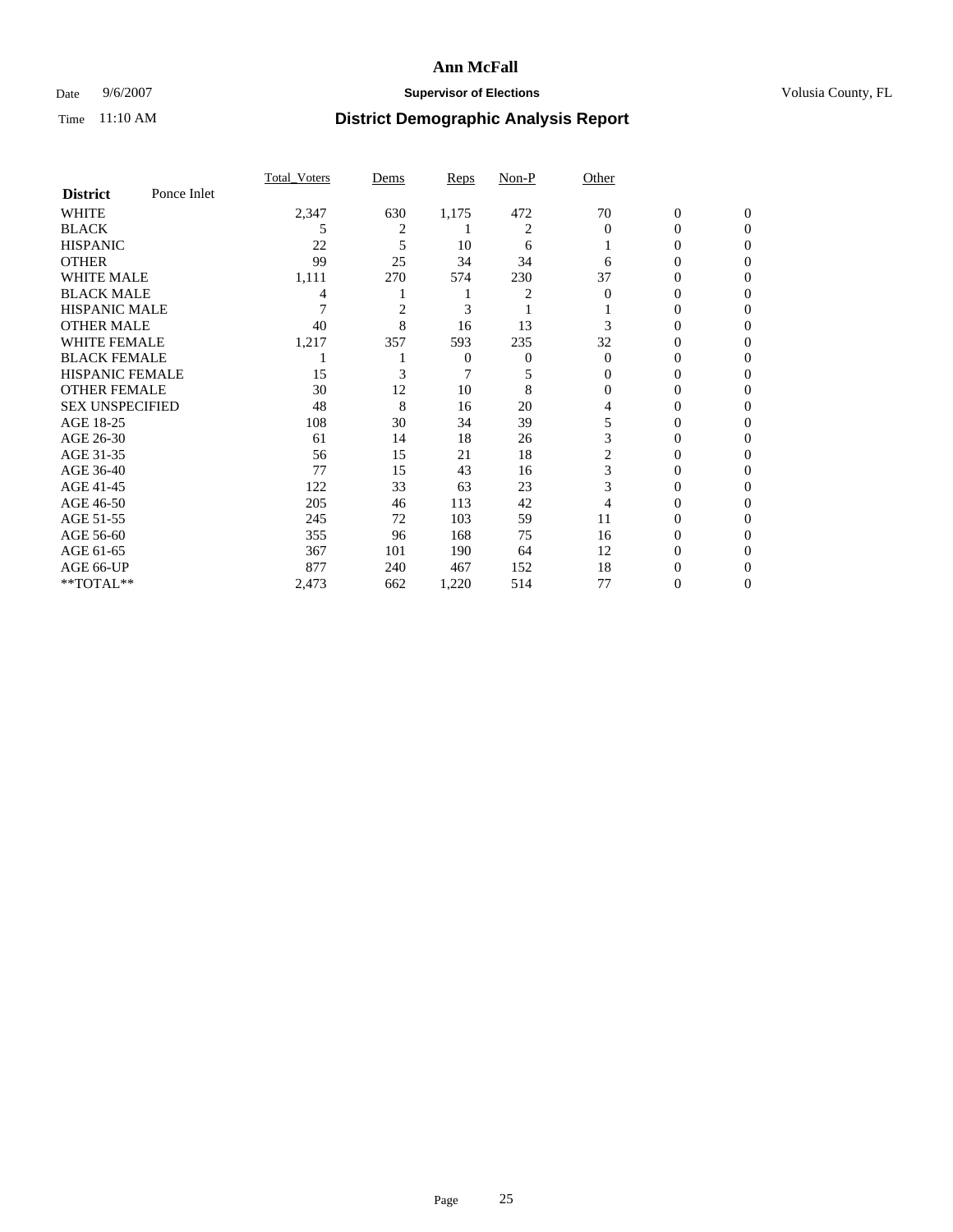#### Date  $9/6/2007$  **Supervisor of Elections Supervisor of Elections** Volusia County, FL

|                        |             | Total Voters | Dems   | <b>Reps</b> | Non-P | Other |                  |                  |  |
|------------------------|-------------|--------------|--------|-------------|-------|-------|------------------|------------------|--|
| <b>District</b>        | Port Orange |              |        |             |       |       |                  |                  |  |
| <b>WHITE</b>           |             | 31,310       | 11,326 | 12,159      | 6,760 | 1,065 | $\boldsymbol{0}$ | $\mathbf{0}$     |  |
| <b>BLACK</b>           |             | 635          | 483    | 48          | 87    | 17    | $\overline{0}$   | $\mathbf{0}$     |  |
| <b>HISPANIC</b>        |             | 589          | 214    | 139         | 221   | 15    | $\boldsymbol{0}$ | $\mathbf{0}$     |  |
| <b>OTHER</b>           |             | 1,543        | 436    | 378         | 645   | 84    | $\boldsymbol{0}$ | $\mathbf{0}$     |  |
| <b>WHITE MALE</b>      |             | 14,271       | 4,596  | 5,901       | 3,216 | 558   | 0                | $\mathbf{0}$     |  |
| <b>BLACK MALE</b>      |             | 290          | 212    | 27          | 44    |       | $\boldsymbol{0}$ | $\boldsymbol{0}$ |  |
| <b>HISPANIC MALE</b>   |             | 252          | 90     | 59          | 97    | 6     | $\overline{0}$   | $\mathbf{0}$     |  |
| <b>OTHER MALE</b>      |             | 529          | 144    | 146         | 218   | 21    | $\overline{0}$   | $\mathbf{0}$     |  |
| <b>WHITE FEMALE</b>    |             | 16,800       | 6,660  | 6,169       | 3,478 | 493   | $\overline{0}$   | $\mathbf{0}$     |  |
| <b>BLACK FEMALE</b>    |             | 341          | 269    | 20          | 42    | 10    | $\boldsymbol{0}$ | $\mathbf{0}$     |  |
| <b>HISPANIC FEMALE</b> |             | 331          | 124    | 77          | 121   | 9     | $\boldsymbol{0}$ | $\boldsymbol{0}$ |  |
| <b>OTHER FEMALE</b>    |             | 596          | 206    | 146         | 227   | 17    | 0                | $\mathbf{0}$     |  |
| <b>SEX UNSPECIFIED</b> |             | 667          | 158    | 179         | 270   | 60    | $\boldsymbol{0}$ | $\mathbf{0}$     |  |
| AGE 18-25              |             | 2,979        | 925    | 842         | 1,060 | 152   | $\boldsymbol{0}$ | $\mathbf{0}$     |  |
| AGE 26-30              |             | 1,881        | 572    | 564         | 664   | 81    | $\overline{0}$   | $\mathbf{0}$     |  |
| AGE 31-35              |             | 1,811        | 533    | 647         | 554   | 77    | $\overline{0}$   | $\mathbf{0}$     |  |
| AGE 36-40              |             | 2,311        | 699    | 898         | 638   | 76    | $\boldsymbol{0}$ | $\mathbf{0}$     |  |
| AGE 41-45              |             | 2,871        | 869    | 1,181       | 724   | 97    | $\boldsymbol{0}$ | $\mathbf{0}$     |  |
| AGE 46-50              |             | 3,188        | 1,094  | 1,307       | 686   | 101   | 0                | $\mathbf{0}$     |  |
| AGE 51-55              |             | 3,189        | 1,264  | 1,258       | 579   | 88    | $\boldsymbol{0}$ | $\boldsymbol{0}$ |  |
| AGE 56-60              |             | 3,342        | 1,362  | 1,185       | 686   | 109   | $\overline{0}$   | $\mathbf{0}$     |  |
| AGE 61-65              |             | 2,982        | 1,138  | 1,124       | 605   | 115   | $\mathbf{0}$     | $\mathbf{0}$     |  |
| AGE 66-UP              |             | 9,523        | 4,003  | 3,718       | 1,517 | 285   | $\boldsymbol{0}$ | $\boldsymbol{0}$ |  |
| **TOTAL**              |             | 34,077       | 12,459 | 12,724      | 7,713 | 1,181 | $\boldsymbol{0}$ | $\overline{0}$   |  |
|                        |             |              |        |             |       |       |                  |                  |  |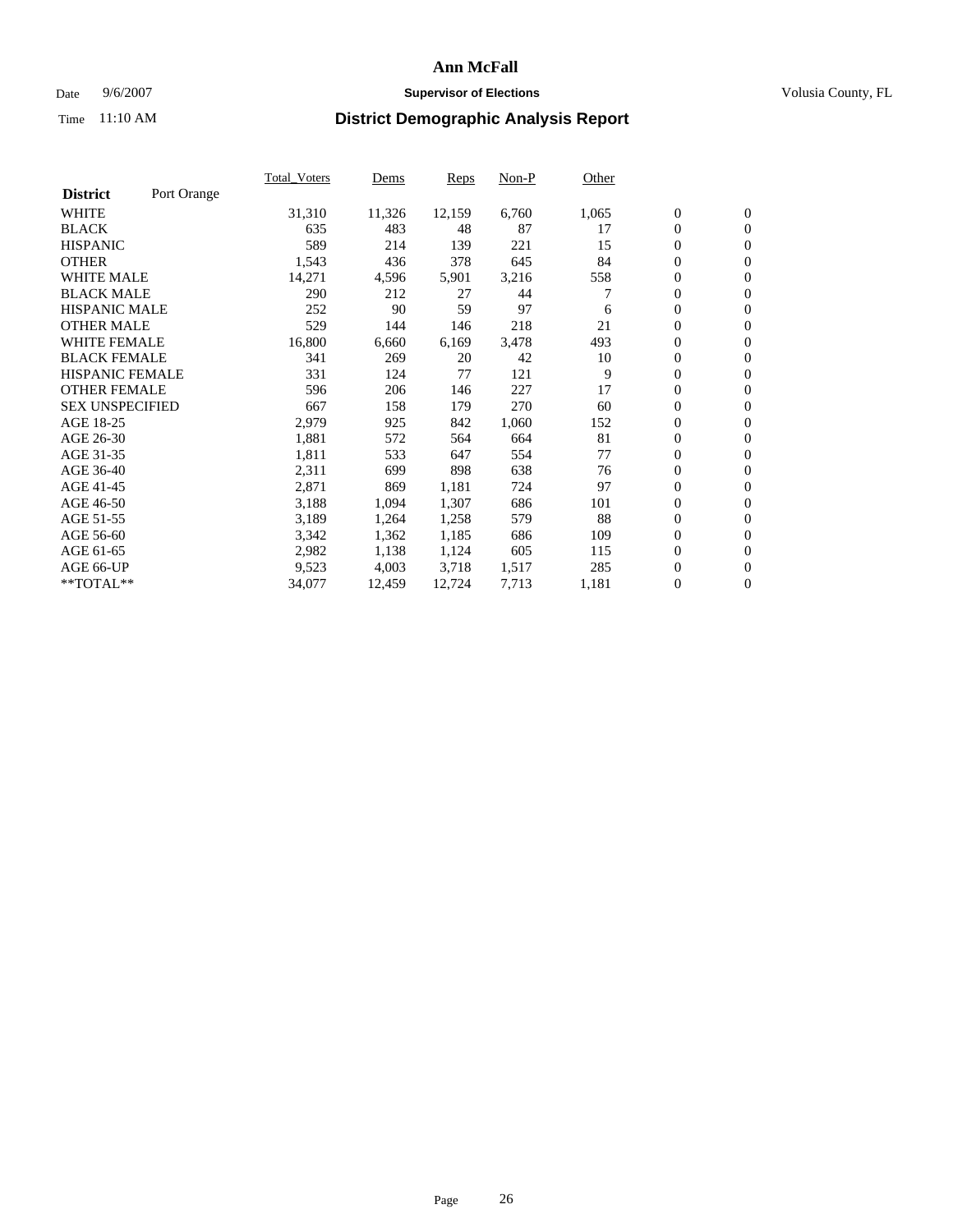### Date 9/6/2007 **Supervisor of Elections Supervisor of Elections** Volusia County, FL

|                        |               | <b>Total Voters</b> | Dems  | Reps  | Non-P | Other        |                  |                  |  |
|------------------------|---------------|---------------------|-------|-------|-------|--------------|------------------|------------------|--|
| <b>District</b>        | South Daytona |                     |       |       |       |              |                  |                  |  |
| <b>WHITE</b>           |               | 6,381               | 2,698 | 2,174 | 1,301 | 208          | $\boldsymbol{0}$ | $\boldsymbol{0}$ |  |
| <b>BLACK</b>           |               | 366                 | 290   | 13    | 60    | 3            | $\mathbf{0}$     | $\mathbf{0}$     |  |
| <b>HISPANIC</b>        |               | 148                 | 69    | 24    | 50    |              | $\mathbf{0}$     | $\mathbf{0}$     |  |
| <b>OTHER</b>           |               | 354                 | 127   | 70    | 149   | 8            | 0                | $\overline{0}$   |  |
| <b>WHITE MALE</b>      |               | 2,922               | 1,096 | 1,086 | 615   | 125          | 0                | $\overline{0}$   |  |
| <b>BLACK MALE</b>      |               | 138                 | 99    | 6     | 33    | 0            | 0                | 0                |  |
| <b>HISPANIC MALE</b>   |               | 71                  | 31    | 11    | 25    | 4            | 0                | $\overline{0}$   |  |
| <b>OTHER MALE</b>      |               | 126                 | 45    | 32    | 47    | 2            | 0                | $\mathbf{0}$     |  |
| <b>WHITE FEMALE</b>    |               | 3,427               | 1,587 | 1,077 | 681   | 82           | 0                | $\overline{0}$   |  |
| <b>BLACK FEMALE</b>    |               | 223                 | 187   | 6     | 27    | 3            | $\mathbf{0}$     | $\mathbf{0}$     |  |
| <b>HISPANIC FEMALE</b> |               | 74                  | 36    | 12    | 25    |              | 0                | $\mathbf{0}$     |  |
| <b>OTHER FEMALE</b>    |               | 126                 | 55    | 23    | 48    | $\mathbf{0}$ | 0                | $\overline{0}$   |  |
| <b>SEX UNSPECIFIED</b> |               | 142                 | 48    | 28    | 59    | 7            | $\boldsymbol{0}$ | $\overline{0}$   |  |
| AGE 18-25              |               | 697                 | 258   | 163   | 247   | 29           | 0                | $\overline{0}$   |  |
| AGE 26-30              |               | 473                 | 163   | 115   | 170   | 25           | 0                | $\overline{0}$   |  |
| AGE 31-35              |               | 446                 | 145   | 144   | 138   | 19           | 0                | $\overline{0}$   |  |
| AGE 36-40              |               | 567                 | 224   | 178   | 140   | 25           | $\boldsymbol{0}$ | $\mathbf{0}$     |  |
| AGE 41-45              |               | 706                 | 262   | 254   | 168   | 22           | 0                | $\overline{0}$   |  |
| AGE 46-50              |               | 688                 | 292   | 238   | 142   | 16           | $\mathbf{0}$     | $\mathbf{0}$     |  |
| AGE 51-55              |               | 641                 | 308   | 198   | 121   | 14           | $\overline{0}$   | $\mathbf{0}$     |  |
| AGE 56-60              |               | 680                 | 299   | 216   | 137   | 28           | $\boldsymbol{0}$ | $\overline{0}$   |  |
| AGE 61-65              |               | 556                 | 243   | 198   | 95    | 20           | 0                | $\overline{0}$   |  |
| AGE 66-UP              |               | 1,795               | 990   | 577   | 202   | 26           | 0                | 0                |  |
| **TOTAL**              |               | 7,249               | 3,184 | 2,281 | 1,560 | 224          | $\boldsymbol{0}$ | $\boldsymbol{0}$ |  |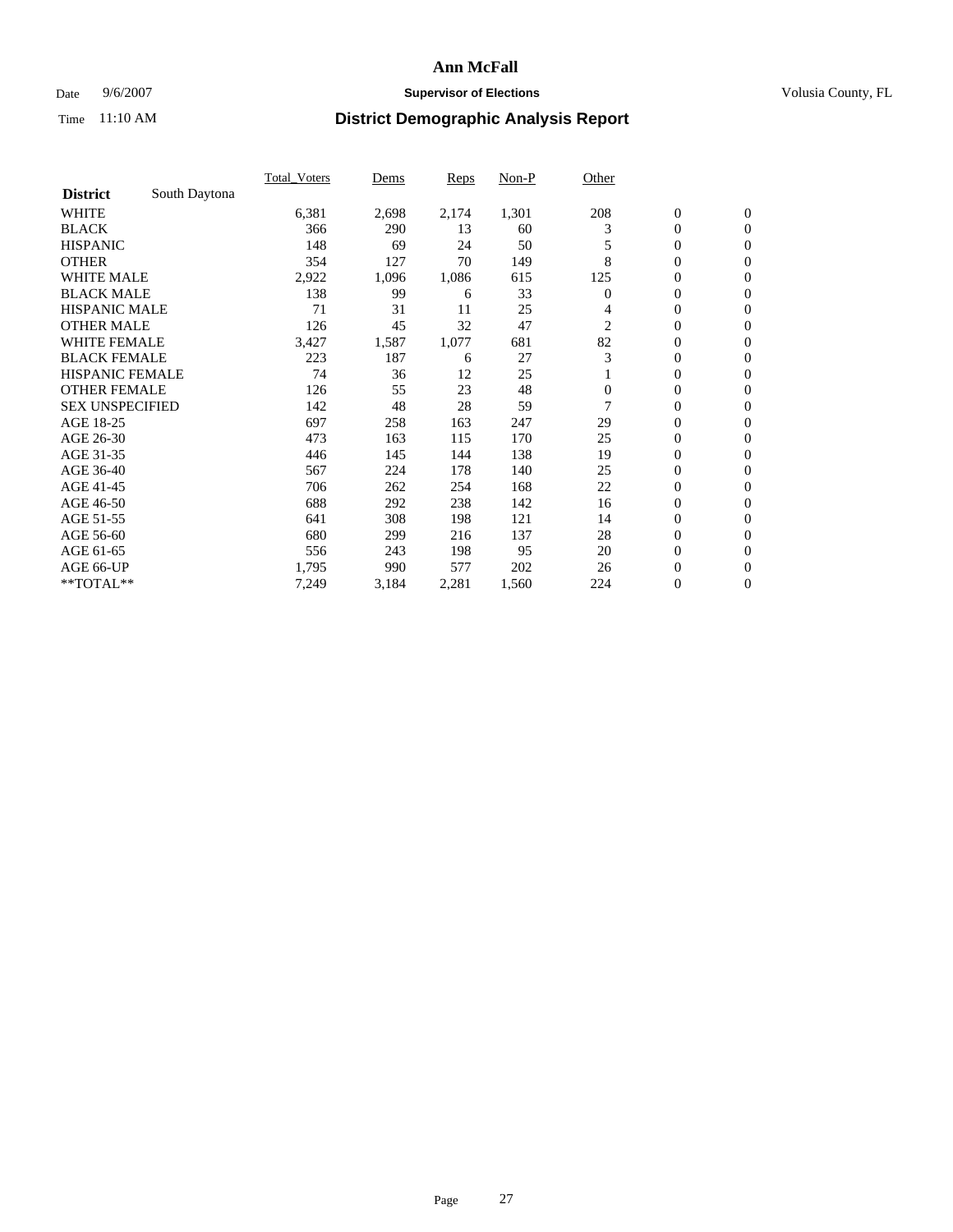### Date 9/6/2007 **Supervisor of Elections Supervisor of Elections** Volusia County, FL

|                        |               | Total Voters | Dems     | Reps   | $Non-P$  | Other |              |          |  |
|------------------------|---------------|--------------|----------|--------|----------|-------|--------------|----------|--|
| <b>District</b>        | Flagler Beach |              |          |        |          |       |              |          |  |
| <b>WHITE</b>           |               | 57           | 22       | $20\,$ | 14       |       | $\mathbf{0}$ | $\Omega$ |  |
| <b>BLACK</b>           |               | 0            | $\Omega$ | 0      | $\Omega$ |       |              | ∩        |  |
| <b>HISPANIC</b>        |               |              |          |        |          |       |              |          |  |
| <b>OTHER</b>           |               |              |          | 2      |          |       |              |          |  |
| WHITE MALE             |               | 26           | 10       | 10     |          |       |              |          |  |
| <b>BLACK MALE</b>      |               |              | 0        | 0      |          |       |              |          |  |
| HISPANIC MALE          |               |              |          |        |          |       |              |          |  |
| <b>OTHER MALE</b>      |               |              |          |        |          |       |              |          |  |
| WHITE FEMALE           |               | 31           | 12       | 10     |          |       |              |          |  |
| <b>BLACK FEMALE</b>    |               |              | 0        | 0      |          |       |              |          |  |
| HISPANIC FEMALE        |               |              |          |        |          |       |              |          |  |
| <b>OTHER FEMALE</b>    |               |              |          |        |          |       |              |          |  |
| <b>SEX UNSPECIFIED</b> |               |              |          |        |          |       |              |          |  |
| AGE 18-25              |               |              |          |        |          |       |              |          |  |
| AGE 26-30              |               |              |          |        |          |       |              |          |  |
| AGE 31-35              |               |              |          |        |          |       |              |          |  |
| AGE 36-40              |               |              |          |        |          |       |              |          |  |
| AGE 41-45              |               |              |          |        |          |       |              |          |  |
| AGE 46-50              |               |              |          |        |          |       |              |          |  |
| AGE 51-55              |               |              |          |        |          |       |              |          |  |
| AGE 56-60              |               |              |          |        |          |       |              |          |  |
| AGE 61-65              |               |              | 3        | 2      |          |       |              |          |  |
| AGE 66-UP              |               | 41           | 16       | 18     | h        |       |              |          |  |
| $**TOTAL**$            |               | 61           | 23       | 22     | 15       |       | 0            | $_{0}$   |  |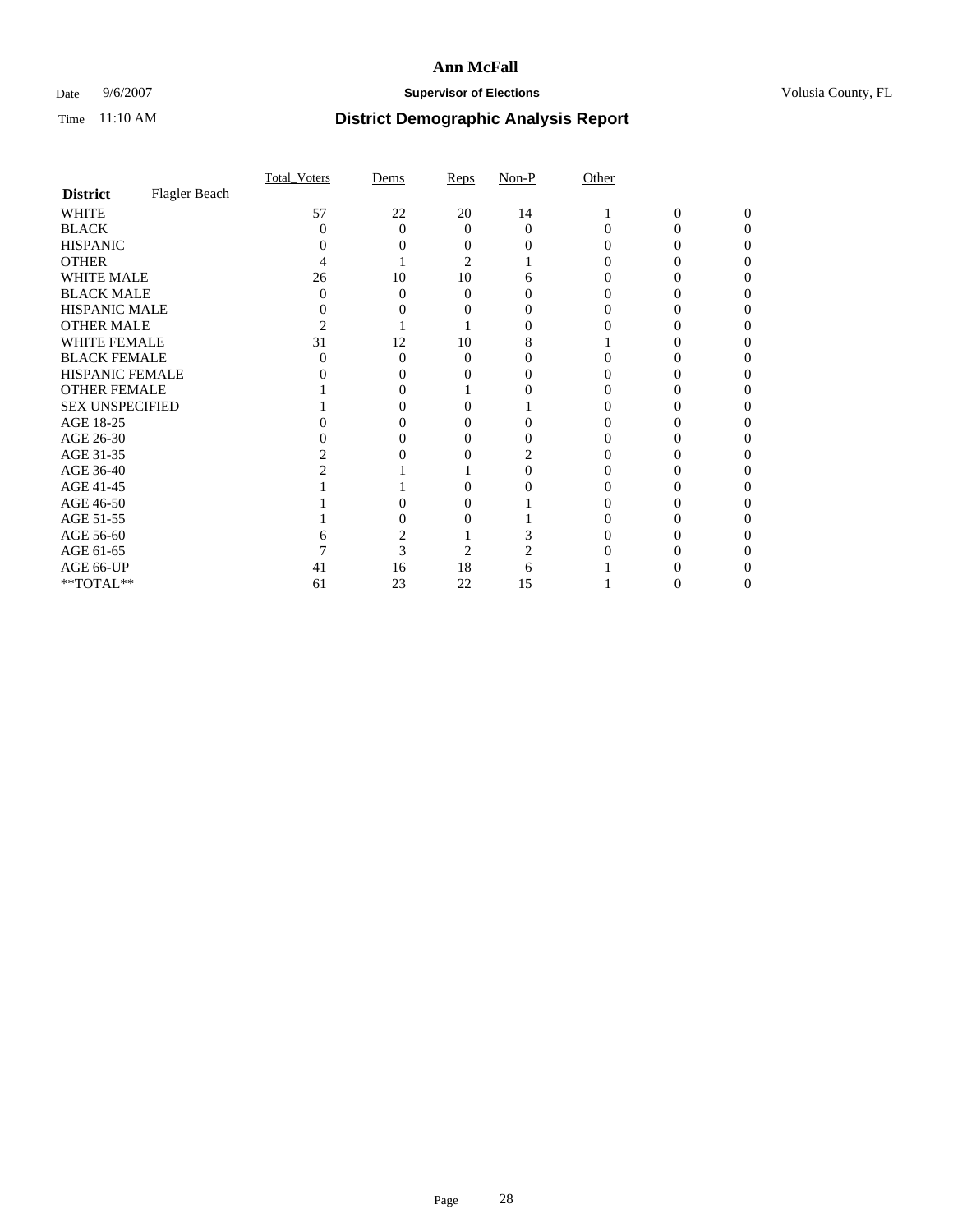#### Date  $9/6/2007$  **Supervisor of Elections Supervisor of Elections** Volusia County, FL

|                        |                           | <b>Total Voters</b> | Dems   | Reps   | Non-P  | Other |                  |                  |  |
|------------------------|---------------------------|---------------------|--------|--------|--------|-------|------------------|------------------|--|
| <b>District</b>        | <b>Hospital Authority</b> |                     |        |        |        |       |                  |                  |  |
| <b>WHITE</b>           |                           | 89,261              | 30,938 | 37,292 | 17,276 | 3,755 | $\mathbf{0}$     | $\mathbf{0}$     |  |
| <b>BLACK</b>           |                           | 7,434               | 5,746  | 408    | 1,126  | 154   | $\boldsymbol{0}$ | $\mathbf{0}$     |  |
| <b>HISPANIC</b>        |                           | 11,760              | 5,287  | 2,402  | 3,788  | 283   | $\boldsymbol{0}$ | $\mathbf{0}$     |  |
| <b>OTHER</b>           |                           | 5,529               | 1,534  | 1,332  | 2,421  | 242   | $\boldsymbol{0}$ | $\mathbf{0}$     |  |
| <b>WHITE MALE</b>      |                           | 41,104              | 12,728 | 18,146 | 8,218  | 2,012 | 0                | $\mathbf{0}$     |  |
| <b>BLACK MALE</b>      |                           | 3,133               | 2,271  | 210    | 567    | 85    | $\boldsymbol{0}$ | $\mathbf{0}$     |  |
| <b>HISPANIC MALE</b>   |                           | 5,515               | 2,407  | 1,208  | 1,744  | 156   | 0                | $\mathbf{0}$     |  |
| <b>OTHER MALE</b>      |                           | 1,804               | 520    | 521    | 705    | 58    | $\mathbf{0}$     | $\mathbf{0}$     |  |
| <b>WHITE FEMALE</b>    |                           | 47,636              | 18,048 | 18,941 | 8,918  | 1,729 | $\overline{0}$   | $\mathbf{0}$     |  |
| <b>BLACK FEMALE</b>    |                           | 4,229               | 3,418  | 195    | 547    | 69    | $\boldsymbol{0}$ | $\mathbf{0}$     |  |
| <b>HISPANIC FEMALE</b> |                           | 6,138               | 2,829  | 1,181  | 2,004  | 124   | $\boldsymbol{0}$ | $\mathbf{0}$     |  |
| <b>OTHER FEMALE</b>    |                           | 2,133               | 709    | 533    | 829    | 62    | 0                | $\mathbf{0}$     |  |
| <b>SEX UNSPECIFIED</b> |                           | 2,292               | 575    | 499    | 1,079  | 139   | $\boldsymbol{0}$ | $\mathbf{0}$     |  |
| AGE 18-25              |                           | 10,792              | 3,112  | 2,808  | 4,267  | 605   | $\boldsymbol{0}$ | $\mathbf{0}$     |  |
| AGE 26-30              |                           | 7,420               | 2,283  | 2,182  | 2,557  | 398   | $\mathbf{0}$     | $\mathbf{0}$     |  |
| AGE 31-35              |                           | 7,843               | 2,545  | 2,640  | 2,269  | 389   | 0                | $\mathbf{0}$     |  |
| AGE 36-40              |                           | 9,162               | 2,911  | 3,452  | 2,411  | 388   | $\boldsymbol{0}$ | $\boldsymbol{0}$ |  |
| AGE 41-45              |                           | 10,873              | 3,698  | 4,252  | 2,516  | 407   | $\boldsymbol{0}$ | $\mathbf{0}$     |  |
| AGE 46-50              |                           | 11,667              | 4,266  | 4,660  | 2,330  | 411   | $\boldsymbol{0}$ | $\mathbf{0}$     |  |
| AGE 51-55              |                           | 10,817              | 4,358  | 4,044  | 1,996  | 419   | $\boldsymbol{0}$ | $\boldsymbol{0}$ |  |
| AGE 56-60              |                           | 10,567              | 4,412  | 3,954  | 1,820  | 381   | 0                | $\mathbf{0}$     |  |
| AGE 61-65              |                           | 8,683               | 3,733  | 3,279  | 1,370  | 301   | $\mathbf{0}$     | $\boldsymbol{0}$ |  |
| AGE 66-UP              |                           | 26,160              | 12,187 | 10,163 | 3,075  | 735   | $\boldsymbol{0}$ | $\boldsymbol{0}$ |  |
| **TOTAL**              |                           | 113,984             | 43,505 | 41,434 | 24,611 | 4,434 | 0                | $\mathbf{0}$     |  |
|                        |                           |                     |        |        |        |       |                  |                  |  |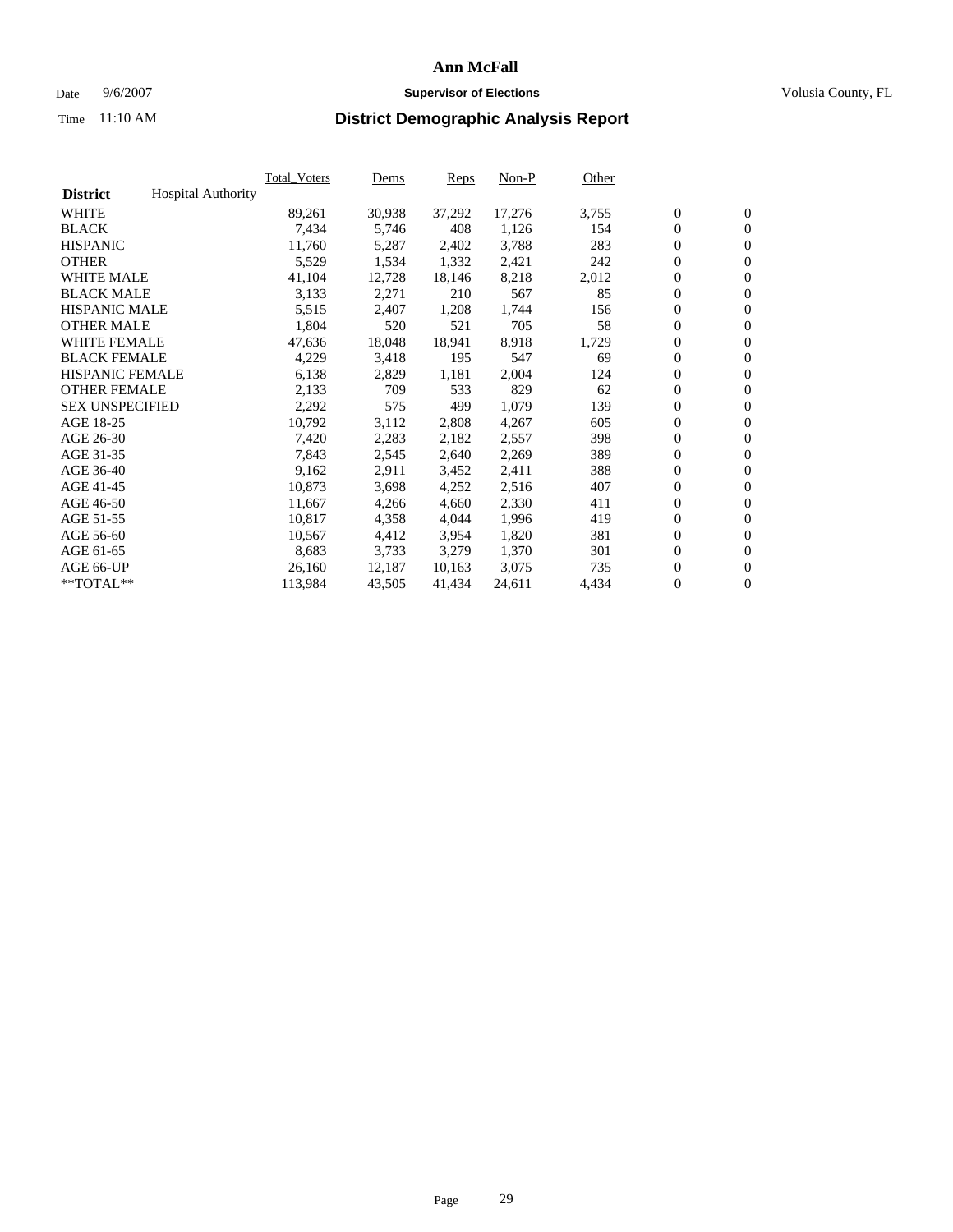### Date 9/6/2007 **Supervisor of Elections Supervisor of Elections** Volusia County, FL

|                        | <b>Total Voters</b>   | Dems  | Reps | Non-P | Other          |                  |                  |  |
|------------------------|-----------------------|-------|------|-------|----------------|------------------|------------------|--|
| <b>District</b>        | Florida House Seat 21 |       |      |       |                |                  |                  |  |
| <b>WHITE</b>           | 1,995                 | 777   | 834  | 316   | 68             | $\boldsymbol{0}$ | $\mathbf{0}$     |  |
| <b>BLACK</b>           | 168                   | 145   | 9    | 13    |                | 0                | $\mathbf{0}$     |  |
| <b>HISPANIC</b>        | 144                   | 48    | 34   | 58    | 4              | 0                | $\mathbf{0}$     |  |
| <b>OTHER</b>           | 104                   | 32    | 26   | 43    | 3              | 0                | $\boldsymbol{0}$ |  |
| <b>WHITE MALE</b>      | 964                   | 339   | 432  | 163   | 30             | 0                | $\theta$         |  |
| <b>BLACK MALE</b>      | 67                    | 57    | 4    | 6     | $\overline{0}$ | 0                | $\Omega$         |  |
| <b>HISPANIC MALE</b>   | 77                    | 26    | 18   | 31    | 2              | 0                | 0                |  |
| <b>OTHER MALE</b>      | 35                    | 11    | 11   | 13    | $\Omega$       | 0                | 0                |  |
| <b>WHITE FEMALE</b>    | 1,022                 | 433   | 400  | 151   | 38             | 0                | 0                |  |
| <b>BLACK FEMALE</b>    | 101                   | 88    | 5    | 7     |                | 0                | $\mathbf{0}$     |  |
| <b>HISPANIC FEMALE</b> | 64                    | 21    | 16   | 25    | 2              | 0                | $\Omega$         |  |
| <b>OTHER FEMALE</b>    | 41                    | 16    | 10   | 13    | $\overline{c}$ | 0                | $\boldsymbol{0}$ |  |
| <b>SEX UNSPECIFIED</b> | 40                    | 11    | 7    | 21    |                | 0                | $\Omega$         |  |
| AGE 18-25              | 244                   | 61    | 85   | 91    |                | 0                | 0                |  |
| AGE 26-30              | 148                   | 36    | 58   | 49    | 5              | 0                | $\Omega$         |  |
| AGE 31-35              | 134                   | 37    | 63   | 30    | 4              | 0                | 0                |  |
| AGE 36-40              | 152                   | 45    | 54   | 48    | 5              | 0                | $\mathbf{0}$     |  |
| AGE 41-45              | 209                   | 78    | 91   | 31    | 9              | 0                | 0                |  |
| AGE 46-50              | 228                   | 100   | 88   | 33    |                | 0                | $\mathbf{0}$     |  |
| AGE 51-55              | 246                   | 106   | 92   | 40    | 8              | 0                | $\Omega$         |  |
| AGE 56-60              | 229                   | 96    | 98   | 28    |                | 0                | $\theta$         |  |
| AGE 61-65              | 253                   | 123   | 89   | 34    |                | 0                | 0                |  |
| AGE 66-UP              | 568                   | 320   | 185  | 46    | 17             | 0                | $_{0}$           |  |
| **TOTAL**              | 2,411                 | 1,002 | 903  | 430   | 76             | 0                | $\mathbf{0}$     |  |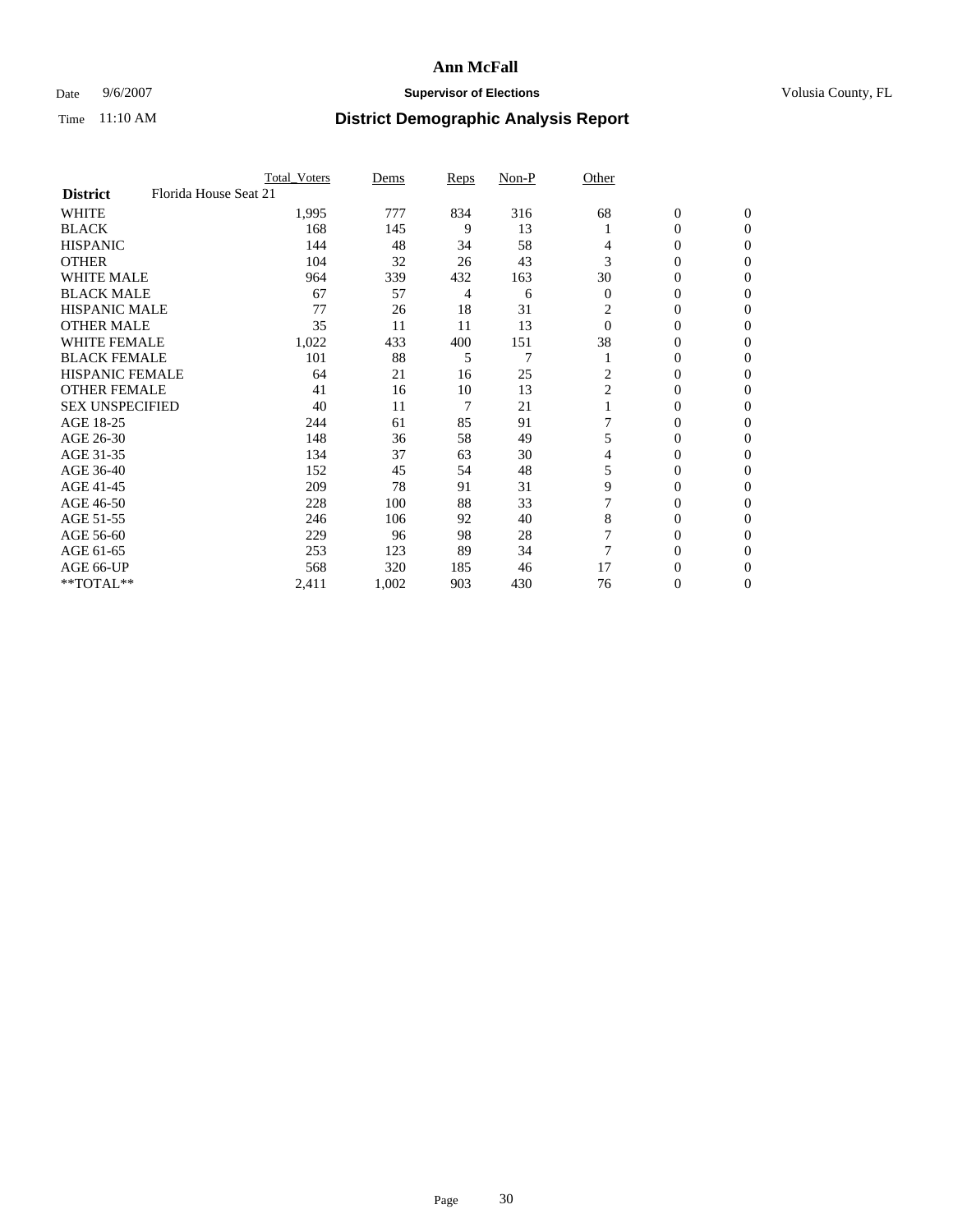#### Date  $9/6/2007$  **Supervisor of Elections Supervisor of Elections** Volusia County, FL

|                                          | <b>Total_Voters</b> | Dems  | <b>Reps</b> | Non-P | Other |                  |                  |  |
|------------------------------------------|---------------------|-------|-------------|-------|-------|------------------|------------------|--|
| Florida House Seat 25<br><b>District</b> |                     |       |             |       |       |                  |                  |  |
| <b>WHITE</b>                             | 14,602              | 5,057 | 5,832       | 3,058 | 655   | $\overline{0}$   | $\mathbf{0}$     |  |
| <b>BLACK</b>                             | 954                 | 706   | 62          | 160   | 26    | $\overline{0}$   | $\mathbf{0}$     |  |
| <b>HISPANIC</b>                          | 3,096               | 1,454 | 623         | 954   | 65    | $\boldsymbol{0}$ | $\mathbf{0}$     |  |
| <b>OTHER</b>                             | 997                 | 286   | 230         | 437   | 44    | 0                | $\mathbf{0}$     |  |
| <b>WHITE MALE</b>                        | 6,732               | 2,058 | 2,816       | 1,497 | 361   | 0                | $\mathbf{0}$     |  |
| <b>BLACK MALE</b>                        | 431                 | 304   | 35          | 77    | 15    | $\boldsymbol{0}$ | $\boldsymbol{0}$ |  |
| <b>HISPANIC MALE</b>                     | 1,466               | 662   | 323         | 447   | 34    | $\overline{0}$   | $\mathbf{0}$     |  |
| <b>OTHER MALE</b>                        | 333                 | 111   | 88          | 123   | 11    | $\overline{0}$   | $\mathbf{0}$     |  |
| <b>WHITE FEMALE</b>                      | 7,772               | 2,965 | 2,975       | 1,544 | 288   | $\overline{0}$   | $\mathbf{0}$     |  |
| <b>BLACK FEMALE</b>                      | 514                 | 394   | 27          | 82    | 11    | $\overline{0}$   | $\mathbf{0}$     |  |
| <b>HISPANIC FEMALE</b>                   | 1,606               | 777   | 297         | 501   | 31    | $\boldsymbol{0}$ | $\boldsymbol{0}$ |  |
| <b>OTHER FEMALE</b>                      | 396                 | 122   | 97          | 167   | 10    | 0                | $\mathbf{0}$     |  |
| <b>SEX UNSPECIFIED</b>                   | 399                 | 110   | 89          | 171   | 29    | $\boldsymbol{0}$ | $\mathbf{0}$     |  |
| AGE 18-25                                | 1,823               | 513   | 434         | 779   | 97    | $\boldsymbol{0}$ | $\mathbf{0}$     |  |
| AGE 26-30                                | 1,376               | 418   | 384         | 491   | 83    | $\overline{0}$   | $\mathbf{0}$     |  |
| AGE 31-35                                | 1,513               | 473   | 488         | 473   | 79    | $\overline{0}$   | $\mathbf{0}$     |  |
| AGE 36-40                                | 1,717               | 537   | 637         | 464   | 79    | $\boldsymbol{0}$ | $\mathbf{0}$     |  |
| AGE 41-45                                | 1,883               | 646   | 696         | 469   | 72    | $\boldsymbol{0}$ | $\mathbf{0}$     |  |
| AGE 46-50                                | 1,971               | 705   | 770         | 417   | 79    | 0                | $\mathbf{0}$     |  |
| AGE 51-55                                | 1,829               | 751   | 636         | 383   | 59    | $\boldsymbol{0}$ | $\mathbf{0}$     |  |
| AGE 56-60                                | 1,823               | 761   | 657         | 340   | 65    | $\overline{0}$   | $\mathbf{0}$     |  |
| AGE 61-65                                | 1,420               | 615   | 505         | 243   | 57    | $\mathbf{0}$     | $\mathbf{0}$     |  |
| AGE 66-UP                                | 4,294               | 2,084 | 1,540       | 550   | 120   | $\boldsymbol{0}$ | $\mathbf{0}$     |  |
| **TOTAL**                                | 19,649              | 7,503 | 6,747       | 4,609 | 790   | 0                | $\overline{0}$   |  |
|                                          |                     |       |             |       |       |                  |                  |  |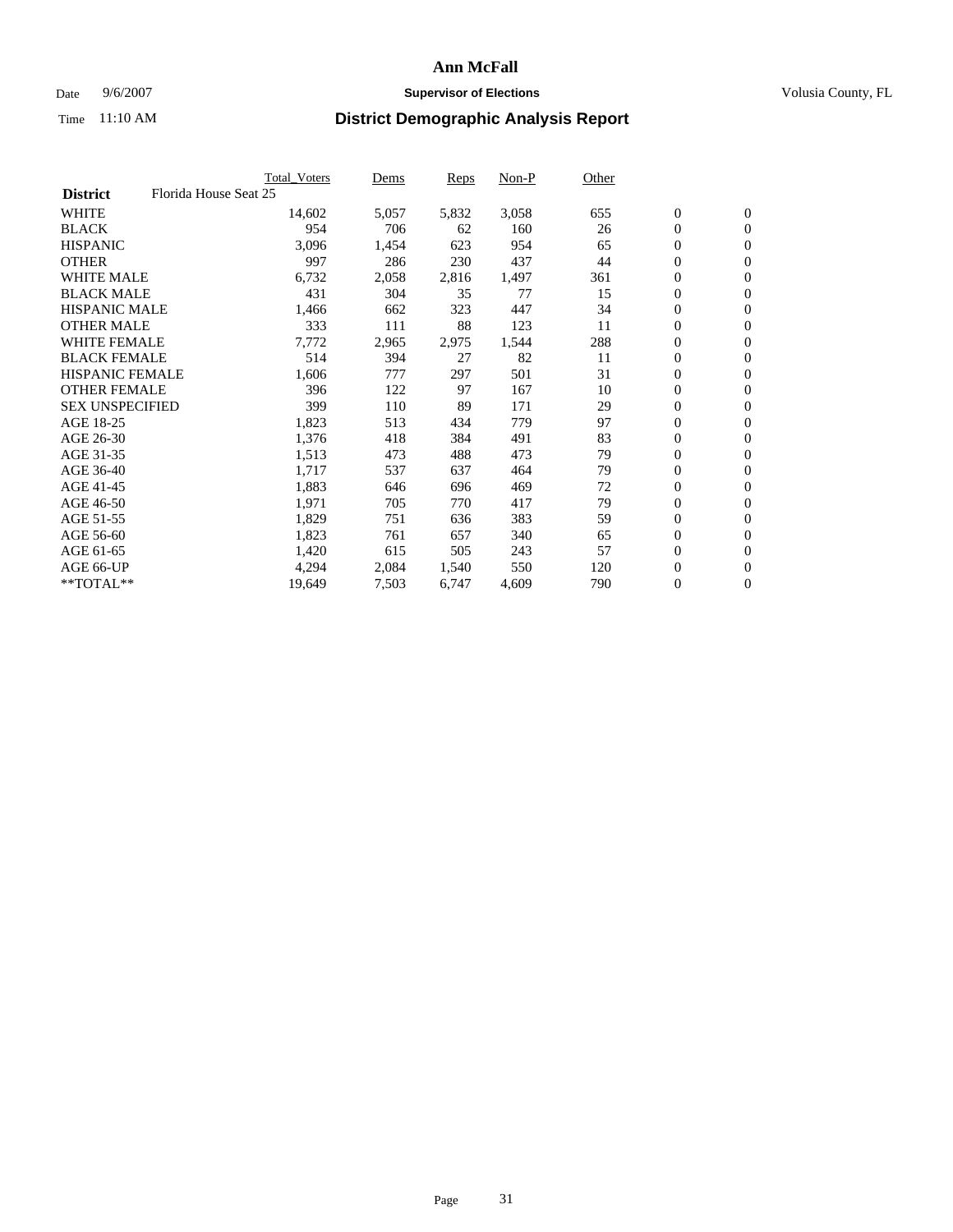### Date 9/6/2007 **Supervisor of Elections Supervisor of Elections** Volusia County, FL

|                        | Total_Voters          | Dems   | Reps   | Non-P  | Other |                  |                  |  |
|------------------------|-----------------------|--------|--------|--------|-------|------------------|------------------|--|
| <b>District</b>        | Florida House Seat 26 |        |        |        |       |                  |                  |  |
| <b>WHITE</b>           | 82,619                | 29,047 | 35,399 | 15,100 | 3,073 | $\boldsymbol{0}$ | $\mathbf{0}$     |  |
| <b>BLACK</b>           | 2,901                 | 2,140  | 211    | 477    | 73    | $\mathbf{0}$     | $\mathbf{0}$     |  |
| <b>HISPANIC</b>        | 5,044                 | 2,207  | 1,130  | 1,593  | 114   | $\overline{0}$   | $\mathbf{0}$     |  |
| <b>OTHER</b>           | 4,325                 | 1,180  | 1,215  | 1,732  | 198   | $\overline{0}$   | $\overline{0}$   |  |
| <b>WHITE MALE</b>      | 37,788                | 11,895 | 17,059 | 7,198  | 1,636 | $\overline{0}$   | $\mathbf{0}$     |  |
| <b>BLACK MALE</b>      | 1,259                 | 847    | 112    | 257    | 43    | $\boldsymbol{0}$ | $\mathbf{0}$     |  |
| <b>HISPANIC MALE</b>   | 2,347                 | 981    | 569    | 736    | 61    | 0                | $\overline{0}$   |  |
| <b>OTHER MALE</b>      | 1,518                 | 398    | 501    | 566    | 53    | $\boldsymbol{0}$ | $\mathbf{0}$     |  |
| <b>WHITE FEMALE</b>    | 44,346                | 17,006 | 18,138 | 7,774  | 1,428 | 0                | $\mathbf{0}$     |  |
| <b>BLACK FEMALE</b>    | 1,617                 | 1,270  | 98     | 219    | 30    | $\overline{0}$   | $\mathbf{0}$     |  |
| <b>HISPANIC FEMALE</b> | 2,653                 | 1,205  | 553    | 844    | 51    | 0                | $\mathbf{0}$     |  |
| <b>OTHER FEMALE</b>    | 1,654                 | 563    | 476    | 570    | 45    | $\mathbf{0}$     | $\mathbf{0}$     |  |
| <b>SEX UNSPECIFIED</b> | 1,707                 | 409    | 449    | 738    | 111   | $\boldsymbol{0}$ | $\mathbf{0}$     |  |
| AGE 18-25              | 7,685                 | 2,183  | 2,298  | 2,787  | 417   | 0                | $\mathbf{0}$     |  |
| AGE 26-30              | 4,869                 | 1,402  | 1,605  | 1,603  | 259   | 0                | $\mathbf{0}$     |  |
| AGE 31-35              | 5,083                 | 1,548  | 1,866  | 1,418  | 251   | 0                | $\overline{0}$   |  |
| AGE 36-40              | 6,521                 | 1,945  | 2,701  | 1,630  | 245   | $\boldsymbol{0}$ | $\mathbf{0}$     |  |
| AGE 41-45              | 8,054                 | 2,524  | 3,432  | 1,814  | 284   | 0                | $\mathbf{0}$     |  |
| AGE 46-50              | 9,072                 | 3,081  | 3,913  | 1,773  | 305   | $\overline{0}$   | $\mathbf{0}$     |  |
| AGE 51-55              | 9,176                 | 3,501  | 3,724  | 1,597  | 354   | 0                | $\mathbf{0}$     |  |
| AGE 56-60              | 9,633                 | 3,829  | 3,828  | 1,646  | 330   | $\overline{0}$   | $\mathbf{0}$     |  |
| AGE 61-65              | 8,382                 | 3,256  | 3,450  | 1,394  | 282   | 0                | $\mathbf{0}$     |  |
| AGE 66-UP              | 26,414                | 11,305 | 11,138 | 3,240  | 731   | 0                | $\mathbf{0}$     |  |
| $*$ TOTAL $**$         | 94,889                | 34,574 | 37,955 | 18,902 | 3,458 | 0                | $\boldsymbol{0}$ |  |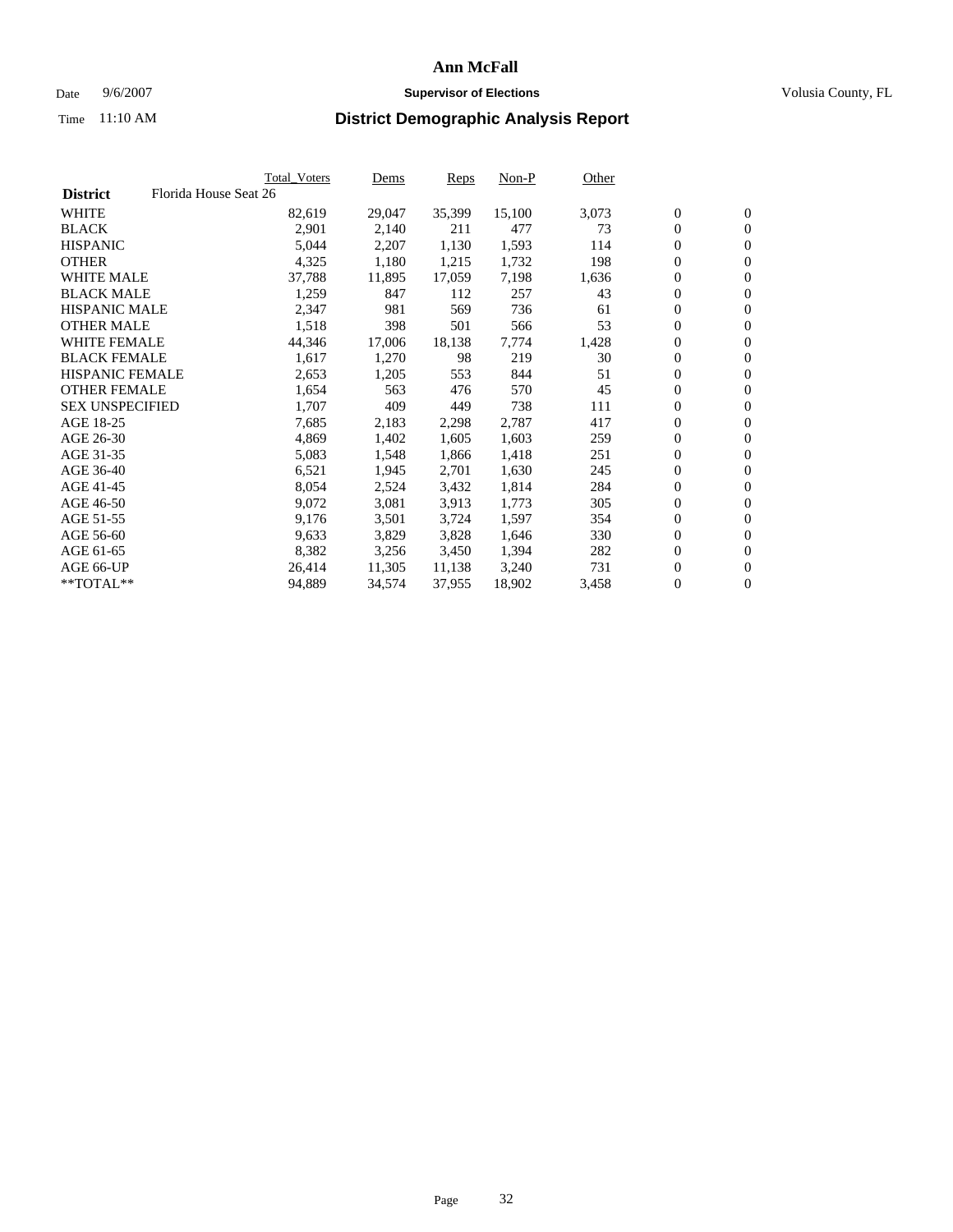#### Date  $9/6/2007$  **Supervisor of Elections Supervisor of Elections** Volusia County, FL

|                        |                       | Total_Voters | Dems   | <b>Reps</b> | Non-P  | Other |                  |                  |  |
|------------------------|-----------------------|--------------|--------|-------------|--------|-------|------------------|------------------|--|
| <b>District</b>        | Florida House Seat 27 |              |        |             |        |       |                  |                  |  |
| <b>WHITE</b>           |                       | 49,835       | 20,432 | 16,803      | 10,685 | 1,915 | $\overline{0}$   | $\mathbf{0}$     |  |
| <b>BLACK</b>           |                       | 13,927       | 11,333 | 485         | 1,935  | 174   | $\overline{0}$   | $\mathbf{0}$     |  |
| <b>HISPANIC</b>        |                       | 1,317        | 548    | 247         | 476    | 46    | $\boldsymbol{0}$ | $\mathbf{0}$     |  |
| <b>OTHER</b>           |                       | 4,019        | 1,471  | 700         | 1,714  | 134   | 0                | $\mathbf{0}$     |  |
| <b>WHITE MALE</b>      |                       | 22,817       | 8,291  | 8,281       | 5,180  | 1,065 | 0                | $\mathbf{0}$     |  |
| <b>BLACK MALE</b>      |                       | 5,430        | 4,222  | 248         | 862    | 98    | $\boldsymbol{0}$ | $\boldsymbol{0}$ |  |
| <b>HISPANIC MALE</b>   |                       | 617          | 247    | 116         | 229    | 25    | $\overline{0}$   | $\mathbf{0}$     |  |
| <b>OTHER MALE</b>      |                       | 1,191        | 449    | 270         | 436    | 36    | $\overline{0}$   | $\mathbf{0}$     |  |
| <b>WHITE FEMALE</b>    |                       | 26,689       | 12,018 | 8,423       | 5,418  | 830   | $\mathbf{0}$     | $\mathbf{0}$     |  |
| <b>BLACK FEMALE</b>    |                       | 8,354        | 7,007  | 232         | 1,041  | 74    | $\boldsymbol{0}$ | $\mathbf{0}$     |  |
| HISPANIC FEMALE        |                       | 684          | 294    | 130         | 240    | 20    | $\boldsymbol{0}$ | $\boldsymbol{0}$ |  |
| <b>OTHER FEMALE</b>    |                       | 1,453        | 623    | 265         | 537    | 28    | 0                | $\mathbf{0}$     |  |
| <b>SEX UNSPECIFIED</b> |                       | 1,863        | 633    | 270         | 867    | 93    | $\boldsymbol{0}$ | $\mathbf{0}$     |  |
| AGE 18-25              |                       | 8,399        | 3,706  | 1,387       | 2,974  | 332   | $\boldsymbol{0}$ | $\mathbf{0}$     |  |
| AGE 26-30              |                       | 4,593        | 1,951  | 876         | 1,576  | 190   | $\overline{0}$   | $\mathbf{0}$     |  |
| AGE 31-35              |                       | 4,128        | 1,772  | 989         | 1,193  | 174   | $\overline{0}$   | $\mathbf{0}$     |  |
| AGE 36-40              |                       | 4,615        | 2,005  | 1,210       | 1,234  | 166   | $\boldsymbol{0}$ | $\mathbf{0}$     |  |
| AGE 41-45              |                       | 5,444        | 2,470  | 1,532       | 1,246  | 196   | $\boldsymbol{0}$ | $\mathbf{0}$     |  |
| AGE 46-50              |                       | 6,329        | 3,079  | 1,752       | 1,285  | 213   | 0                | $\mathbf{0}$     |  |
| AGE 51-55              |                       | 6,025        | 3,121  | 1,624       | 1,113  | 167   | $\boldsymbol{0}$ | $\mathbf{0}$     |  |
| AGE 56-60              |                       | 6,063        | 3,060  | 1,666       | 1,139  | 198   | $\overline{0}$   | $\mathbf{0}$     |  |
| AGE 61-65              |                       | 5,085        | 2,569  | 1,482       | 853    | 181   | $\mathbf{0}$     | $\mathbf{0}$     |  |
| AGE 66-UP              |                       | 18,417       | 10,051 | 5,717       | 2,197  | 452   | $\boldsymbol{0}$ | $\mathbf{0}$     |  |
| **TOTAL**              |                       | 69,098       | 33,784 | 18,235      | 14,810 | 2,269 | $\boldsymbol{0}$ | $\overline{0}$   |  |
|                        |                       |              |        |             |        |       |                  |                  |  |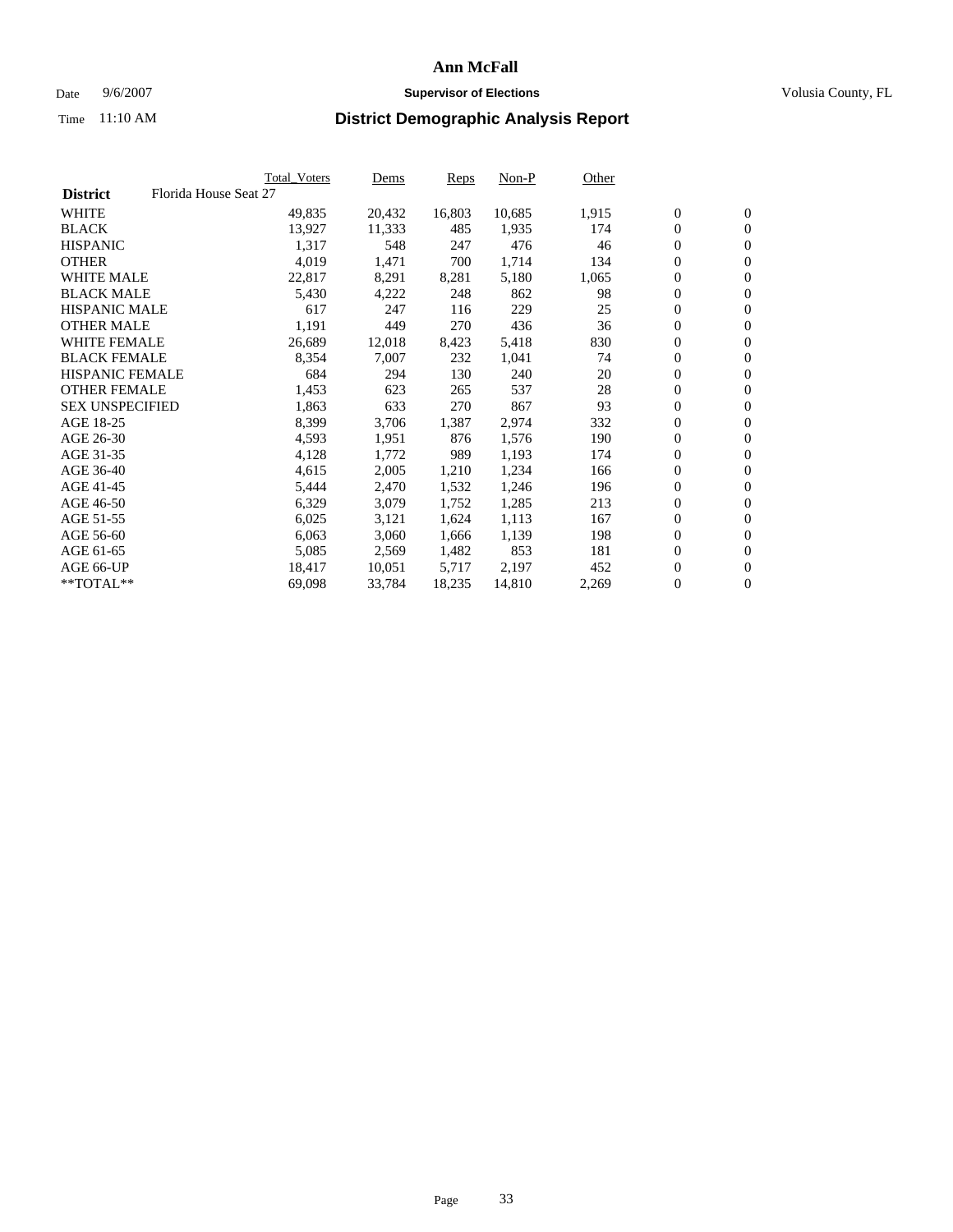### Date 9/6/2007 **Supervisor of Elections Supervisor of Elections** Volusia County, FL

|                        | Total_Voters          | Dems   | <b>Reps</b> | Non-P  | Other |                  |                  |  |
|------------------------|-----------------------|--------|-------------|--------|-------|------------------|------------------|--|
| <b>District</b>        | Florida House Seat 28 |        |             |        |       |                  |                  |  |
| <b>WHITE</b>           | 86,843                | 30,511 | 34,942      | 18,610 | 2,780 | $\boldsymbol{0}$ | $\mathbf{0}$     |  |
| <b>BLACK</b>           | 3,269                 | 2,516  | 180         | 511    | 62    | $\overline{0}$   | $\mathbf{0}$     |  |
| <b>HISPANIC</b>        | 3,767                 | 1,613  | 804         | 1,254  | 96    | $\overline{0}$   | $\mathbf{0}$     |  |
| <b>OTHER</b>           | 3,967                 | 1,005  | 967         | 1,802  | 193   | 0                | $\overline{0}$   |  |
| <b>WHITE MALE</b>      | 40,203                | 12,725 | 16,987      | 8,998  | 1,493 | $\overline{0}$   | $\mathbf{0}$     |  |
| <b>BLACK MALE</b>      | 1,480                 | 1,052  | 101         | 292    | 35    | $\boldsymbol{0}$ | $\mathbf{0}$     |  |
| <b>HISPANIC MALE</b>   | 1,722                 | 723    | 379         | 563    | 57    | 0                | $\overline{0}$   |  |
| <b>OTHER MALE</b>      | 1,330                 | 341    | 378         | 559    | 52    | 0                | $\mathbf{0}$     |  |
| <b>WHITE FEMALE</b>    | 46,019                | 17,591 | 17,727      | 9,431  | 1,270 | 0                | $\mathbf{0}$     |  |
| <b>BLACK FEMALE</b>    | 1,759                 | 1,441  | 77          | 215    | 26    | $\overline{0}$   | $\mathbf{0}$     |  |
| <b>HISPANIC FEMALE</b> | 2,008                 | 874    | 415         | 680    | 39    | 0                | $\mathbf{0}$     |  |
| <b>OTHER FEMALE</b>    | 1,527                 | 471    | 393         | 615    | 48    | $\overline{0}$   | $\mathbf{0}$     |  |
| <b>SEX UNSPECIFIED</b> | 1,798                 | 427    | 436         | 824    | 111   | $\boldsymbol{0}$ | $\mathbf{0}$     |  |
| AGE 18-25              | 8,101                 | 2,358  | 2,154       | 3,176  | 413   | 0                | $\mathbf{0}$     |  |
| AGE 26-30              | 5,181                 | 1,566  | 1,429       | 1,983  | 203   | 0                | $\mathbf{0}$     |  |
| AGE 31-35              | 5,247                 | 1,576  | 1,774       | 1,677  | 220   | 0                | $\overline{0}$   |  |
| AGE 36-40              | 6,404                 | 1,969  | 2,401       | 1,796  | 238   | $\boldsymbol{0}$ | $\mathbf{0}$     |  |
| AGE 41-45              | 7,956                 | 2,655  | 3,125       | 1,948  | 228   | 0                | $\mathbf{0}$     |  |
| AGE 46-50              | 9,225                 | 3,250  | 3,702       | 2,044  | 229   | $\overline{0}$   | $\mathbf{0}$     |  |
| AGE 51-55              | 9,328                 | 3,688  | 3,508       | 1,865  | 267   | 0                | $\mathbf{0}$     |  |
| AGE 56-60              | 9,679                 | 3,822  | 3,551       | 1,997  | 309   | $\overline{0}$   | $\mathbf{0}$     |  |
| AGE 61-65              | 8,606                 | 3,257  | 3,390       | 1,682  | 277   | 0                | $\mathbf{0}$     |  |
| AGE 66-UP              | 28,119                | 11,504 | 11,859      | 4,009  | 747   | 0                | $\mathbf{0}$     |  |
| $*$ TOTAL $**$         | 97,846                | 35,645 | 36,893      | 22,177 | 3,131 | 0                | $\boldsymbol{0}$ |  |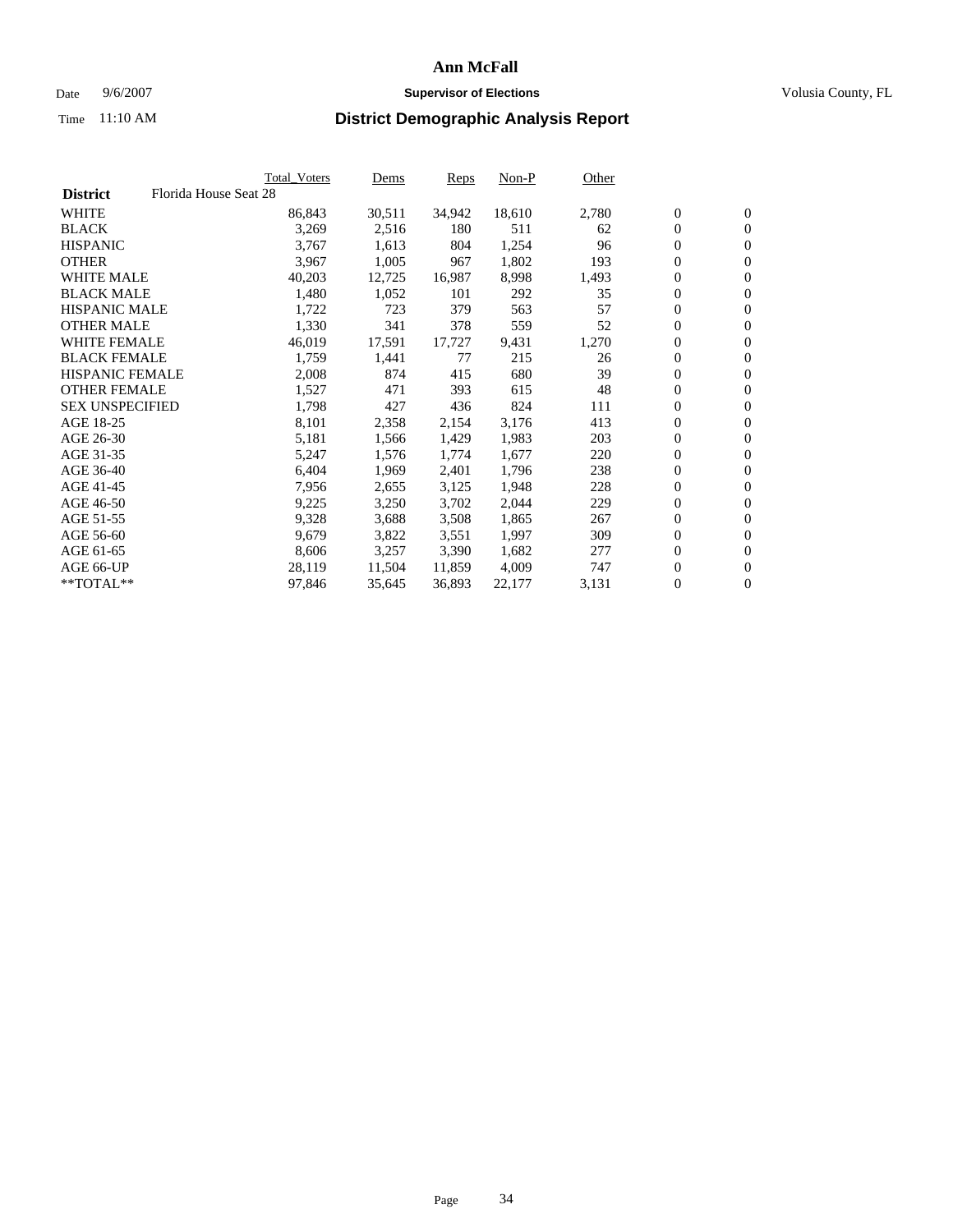### Date 9/6/2007 **Supervisor of Elections Supervisor of Elections** Volusia County, FL

|                                          | <b>Total_Voters</b> | Dems  | <b>Reps</b> | Non-P | Other |                  |                |  |
|------------------------------------------|---------------------|-------|-------------|-------|-------|------------------|----------------|--|
| Florida House Seat 33<br><b>District</b> |                     |       |             |       |       |                  |                |  |
| <b>WHITE</b>                             | 4,733               | 1,460 | 2,088       | 983   | 202   | $\boldsymbol{0}$ | $\mathbf{0}$   |  |
| <b>BLACK</b>                             | 420                 | 312   | 25          | 73    | 10    | $\overline{0}$   | $\mathbf{0}$   |  |
| <b>HISPANIC</b>                          | 852                 | 358   | 171         | 303   | 20    | $\boldsymbol{0}$ | $\mathbf{0}$   |  |
| <b>OTHER</b>                             | 336                 | 93    | 79          | 142   | 22    | 0                | $\mathbf{0}$   |  |
| <b>WHITE MALE</b>                        | 2,256               | 600   | 1,070       | 485   | 101   | 0                | $\mathbf{0}$   |  |
| <b>BLACK MALE</b>                        | 178                 | 127   | 10          | 37    | 4     | $\boldsymbol{0}$ | $\mathbf{0}$   |  |
| <b>HISPANIC MALE</b>                     | 401                 | 161   | 88          | 140   | 12    | $\overline{0}$   | $\mathbf{0}$   |  |
| <b>OTHER MALE</b>                        | 119                 | 36    | 28          | 50    | 5     | $\overline{0}$   | $\mathbf{0}$   |  |
| <b>WHITE FEMALE</b>                      | 2,444               | 853   | 1,004       | 487   | 100   | 0                | $\mathbf{0}$   |  |
| <b>BLACK FEMALE</b>                      | 236                 | 180   | 15          | 35    | 6     | $\overline{0}$   | $\mathbf{0}$   |  |
| <b>HISPANIC FEMALE</b>                   | 438                 | 193   | 82          | 155   | 8     | $\boldsymbol{0}$ | $\mathbf{0}$   |  |
| <b>OTHER FEMALE</b>                      | 122                 | 33    | 33          | 51    | 5     | 0                | $\mathbf{0}$   |  |
| <b>SEX UNSPECIFIED</b>                   | 147                 | 40    | 33          | 61    | 13    | $\boldsymbol{0}$ | $\mathbf{0}$   |  |
| AGE 18-25                                | 701                 | 204   | 162         | 288   | 47    | $\boldsymbol{0}$ | $\mathbf{0}$   |  |
| AGE 26-30                                | 436                 | 133   | 125         | 154   | 24    | $\overline{0}$   | $\mathbf{0}$   |  |
| AGE 31-35                                | 495                 | 149   | 150         | 164   | 32    | $\overline{0}$   | $\mathbf{0}$   |  |
| AGE 36-40                                | 511                 | 158   | 199         | 133   | 21    | $\boldsymbol{0}$ | $\mathbf{0}$   |  |
| AGE 41-45                                | 694                 | 220   | 270         | 166   | 38    | $\boldsymbol{0}$ | $\mathbf{0}$   |  |
| AGE 46-50                                | 720                 | 233   | 331         | 134   | 22    | 0                | $\mathbf{0}$   |  |
| AGE 51-55                                | 638                 | 240   | 252         | 130   | 16    | $\boldsymbol{0}$ | $\mathbf{0}$   |  |
| AGE 56-60                                | 611                 | 235   | 251         | 110   | 15    | $\overline{0}$   | $\mathbf{0}$   |  |
| AGE 61-65                                | 477                 | 210   | 176         | 77    | 14    | $\mathbf{0}$     | $\mathbf{0}$   |  |
| AGE 66-UP                                | 1,058               | 441   | 447         | 145   | 25    | $\boldsymbol{0}$ | $\mathbf{0}$   |  |
| **TOTAL**                                | 6,341               | 2,223 | 2,363       | 1,501 | 254   | 0                | $\overline{0}$ |  |
|                                          |                     |       |             |       |       |                  |                |  |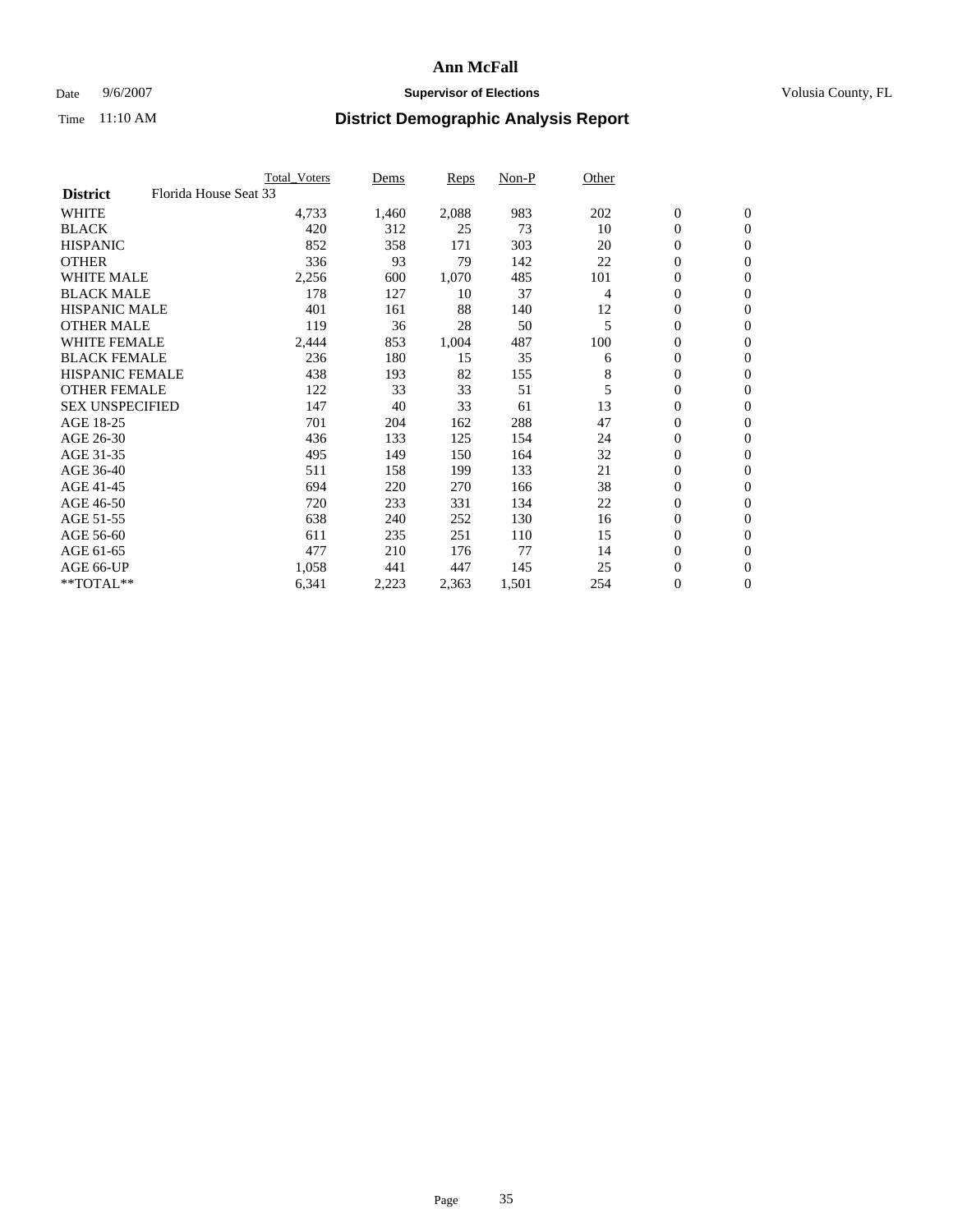#### Date  $9/6/2007$  **Supervisor of Elections Supervisor of Elections** Volusia County, FL

|                        |                         | Total_Voters | Dems   | <b>Reps</b> | Non-P  | Other |                  |                |  |
|------------------------|-------------------------|--------------|--------|-------------|--------|-------|------------------|----------------|--|
| <b>District</b>        | School Board District 1 |              |        |             |        |       |                  |                |  |
| <b>WHITE</b>           |                         | 45,214       | 16,546 | 18,773      | 8,097  | 1,798 | $\overline{0}$   | $\mathbf{0}$   |  |
| <b>BLACK</b>           |                         | 3,472        | 2,815  | 151         | 451    | 55    | $\overline{0}$   | $\mathbf{0}$   |  |
| <b>HISPANIC</b>        |                         | 1,933        | 742    | 420         | 701    | 70    | $\boldsymbol{0}$ | $\mathbf{0}$   |  |
| <b>OTHER</b>           |                         | 2,321        | 670    | 613         | 943    | 95    | $\boldsymbol{0}$ | $\mathbf{0}$   |  |
| <b>WHITE MALE</b>      |                         | 20,604       | 6,740  | 9,052       | 3,867  | 945   | 0                | $\mathbf{0}$   |  |
| <b>BLACK MALE</b>      |                         | 1,356        | 1,048  | 67          | 206    | 35    | $\boldsymbol{0}$ | $\mathbf{0}$   |  |
| <b>HISPANIC MALE</b>   |                         | 887          | 335    | 205         | 310    | 37    | $\overline{0}$   | $\mathbf{0}$   |  |
| <b>OTHER MALE</b>      |                         | 739          | 205    | 239         | 265    | 30    | $\overline{0}$   | $\mathbf{0}$   |  |
| <b>WHITE FEMALE</b>    |                         | 24,361       | 9,725  | 9,635       | 4,153  | 848   | $\overline{0}$   | $\mathbf{0}$   |  |
| <b>BLACK FEMALE</b>    |                         | 2,084        | 1,744  | 81          | 239    | 20    | $\boldsymbol{0}$ | $\mathbf{0}$   |  |
| <b>HISPANIC FEMALE</b> |                         | 1,029        | 402    | 212         | 384    | 31    | $\boldsymbol{0}$ | $\mathbf{0}$   |  |
| <b>OTHER FEMALE</b>    |                         | 889          | 316    | 237         | 311    | 25    | 0                | $\mathbf{0}$   |  |
| <b>SEX UNSPECIFIED</b> |                         | 991          | 258    | 229         | 457    | 47    | $\boldsymbol{0}$ | $\mathbf{0}$   |  |
| AGE 18-25              |                         | 4,615        | 1,311  | 1,325       | 1,745  | 234   | $\boldsymbol{0}$ | $\mathbf{0}$   |  |
| AGE 26-30              |                         | 3,090        | 944    | 960         | 999    | 187   | $\overline{0}$   | $\mathbf{0}$   |  |
| AGE 31-35              |                         | 3,205        | 1,030  | 1,163       | 855    | 157   | $\overline{0}$   | $\mathbf{0}$   |  |
| AGE 36-40              |                         | 3,885        | 1,265  | 1,476       | 986    | 158   | $\boldsymbol{0}$ | $\mathbf{0}$   |  |
| AGE 41-45              |                         | 4,619        | 1,540  | 1,925       | 979    | 175   | $\boldsymbol{0}$ | $\mathbf{0}$   |  |
| AGE 46-50              |                         | 5,121        | 1,945  | 2,045       | 955    | 176   | 0                | $\mathbf{0}$   |  |
| AGE 51-55              |                         | 5,034        | 2,096  | 1,933       | 803    | 202   | $\boldsymbol{0}$ | $\mathbf{0}$   |  |
| AGE 56-60              |                         | 5,097        | 2,217  | 1,925       | 764    | 191   | $\overline{0}$   | $\mathbf{0}$   |  |
| AGE 61-65              |                         | 4,423        | 1,960  | 1,669       | 639    | 155   | $\mathbf{0}$     | $\mathbf{0}$   |  |
| AGE 66-UP              |                         | 13,851       | 6,465  | 5,536       | 1,467  | 383   | $\boldsymbol{0}$ | $\mathbf{0}$   |  |
| **TOTAL**              |                         | 52,940       | 20,773 | 19,957      | 10,192 | 2,018 | 0                | $\overline{0}$ |  |
|                        |                         |              |        |             |        |       |                  |                |  |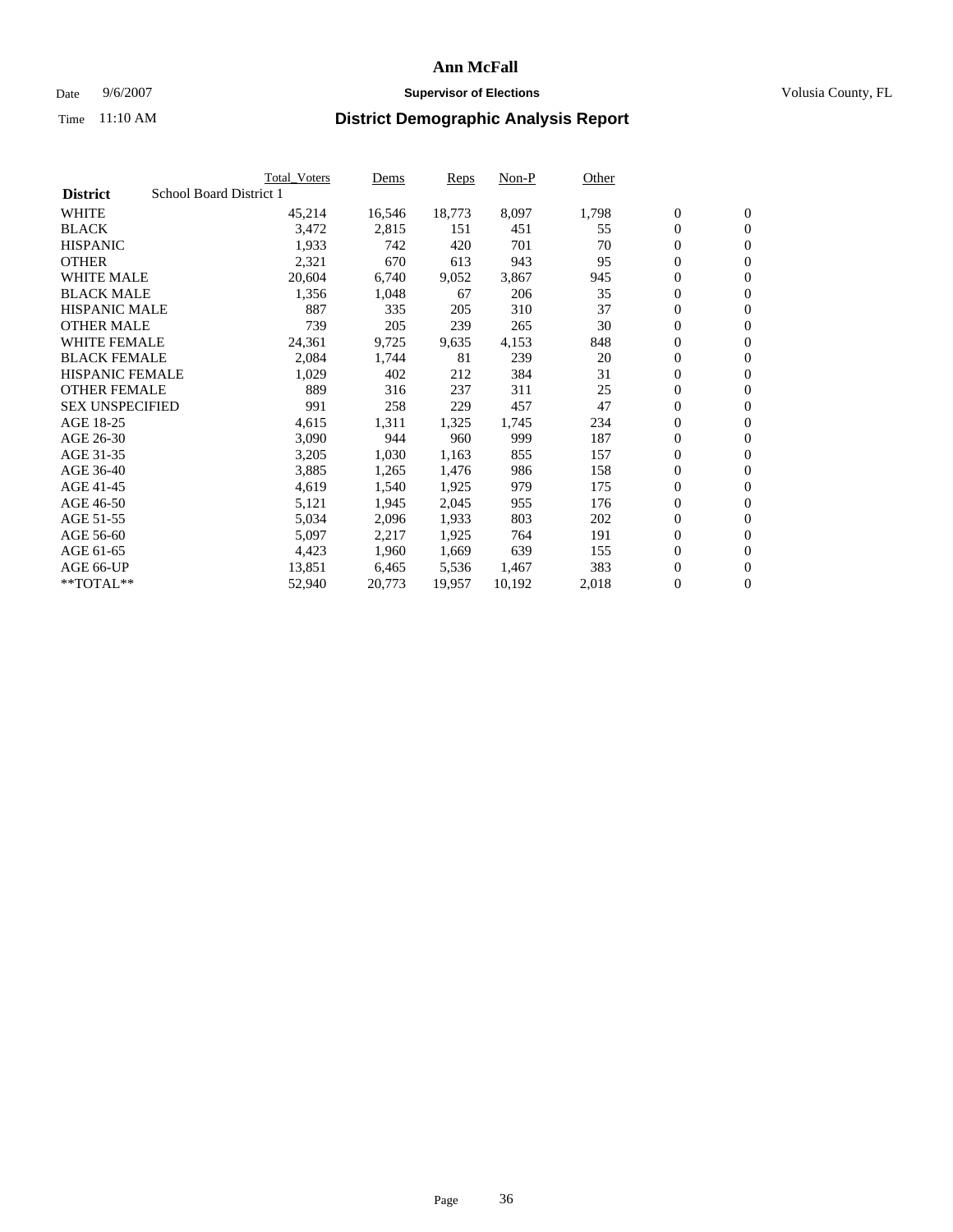#### Date  $9/6/2007$  **Supervisor of Elections Supervisor of Elections** Volusia County, FL

|                        |                         | Total_Voters | Dems   | <b>Reps</b> | Non-P  | Other |                  |                  |  |
|------------------------|-------------------------|--------------|--------|-------------|--------|-------|------------------|------------------|--|
| <b>District</b>        | School Board District 2 |              |        |             |        |       |                  |                  |  |
| <b>WHITE</b>           |                         | 39,158       | 15,153 | 14,229      | 8,330  | 1,446 | $\overline{0}$   | $\mathbf{0}$     |  |
| <b>BLACK</b>           |                         | 8,559        | 6,905  | 299         | 1,249  | 106   | $\boldsymbol{0}$ | $\mathbf{0}$     |  |
| <b>HISPANIC</b>        |                         | 896          | 356    | 183         | 328    | 29    | $\boldsymbol{0}$ | $\mathbf{0}$     |  |
| <b>OTHER</b>           |                         | 2,830        | 991    | 528         | 1,215  | 96    | $\boldsymbol{0}$ | $\mathbf{0}$     |  |
| <b>WHITE MALE</b>      |                         | 18,220       | 6,291  | 7,022       | 4,080  | 827   | 0                | $\mathbf{0}$     |  |
| <b>BLACK MALE</b>      |                         | 3,385        | 2,602  | 157         | 572    | 54    | $\boldsymbol{0}$ | $\boldsymbol{0}$ |  |
| <b>HISPANIC MALE</b>   |                         | 425          | 167    | 83          | 159    | 16    | $\overline{0}$   | $\mathbf{0}$     |  |
| <b>OTHER MALE</b>      |                         | 942          | 335    | 218         | 361    | 28    | $\overline{0}$   | $\mathbf{0}$     |  |
| <b>WHITE FEMALE</b>    |                         | 20,655       | 8,767  | 7,110       | 4,177  | 601   | $\mathbf{0}$     | $\mathbf{0}$     |  |
| <b>BLACK FEMALE</b>    |                         | 5,080        | 4,234  | 139         | 657    | 50    | $\boldsymbol{0}$ | $\mathbf{0}$     |  |
| <b>HISPANIC FEMALE</b> |                         | 462          | 186    | 97          | 166    | 13    | $\boldsymbol{0}$ | $\boldsymbol{0}$ |  |
| <b>OTHER FEMALE</b>    |                         | 1,027        | 420    | 188         | 400    | 19    | 0                | $\mathbf{0}$     |  |
| <b>SEX UNSPECIFIED</b> |                         | 1,247        | 403    | 225         | 550    | 69    | $\boldsymbol{0}$ | $\mathbf{0}$     |  |
| AGE 18-25              |                         | 5,794        | 2,648  | 948         | 1,995  | 203   | $\boldsymbol{0}$ | $\mathbf{0}$     |  |
| AGE 26-30              |                         | 3,018        | 1,222  | 652         | 1,026  | 118   | $\overline{0}$   | $\mathbf{0}$     |  |
| AGE 31-35              |                         | 2,661        | 1,055  | 730         | 773    | 103   | $\overline{0}$   | $\mathbf{0}$     |  |
| AGE 36-40              |                         | 3,094        | 1,260  | 890         | 828    | 116   | $\boldsymbol{0}$ | $\boldsymbol{0}$ |  |
| AGE 41-45              |                         | 3,751        | 1,609  | 1,153       | 860    | 129   | $\boldsymbol{0}$ | $\mathbf{0}$     |  |
| AGE 46-50              |                         | 4,440        | 1,965  | 1,408       | 921    | 146   | 0                | $\mathbf{0}$     |  |
| AGE 51-55              |                         | 4,388        | 2,088  | 1,317       | 862    | 121   | $\boldsymbol{0}$ | $\mathbf{0}$     |  |
| AGE 56-60              |                         | 4,853        | 2,201  | 1,490       | 993    | 169   | $\overline{0}$   | $\mathbf{0}$     |  |
| AGE 61-65              |                         | 4,247        | 1,847  | 1,415       | 824    | 161   | $\mathbf{0}$     | $\mathbf{0}$     |  |
| AGE 66-UP              |                         | 15,197       | 7,510  | 5,236       | 2,040  | 411   | $\boldsymbol{0}$ | $\mathbf{0}$     |  |
| **TOTAL**              |                         | 51,443       | 23,405 | 15,239      | 11,122 | 1,677 | 0                | $\overline{0}$   |  |
|                        |                         |              |        |             |        |       |                  |                  |  |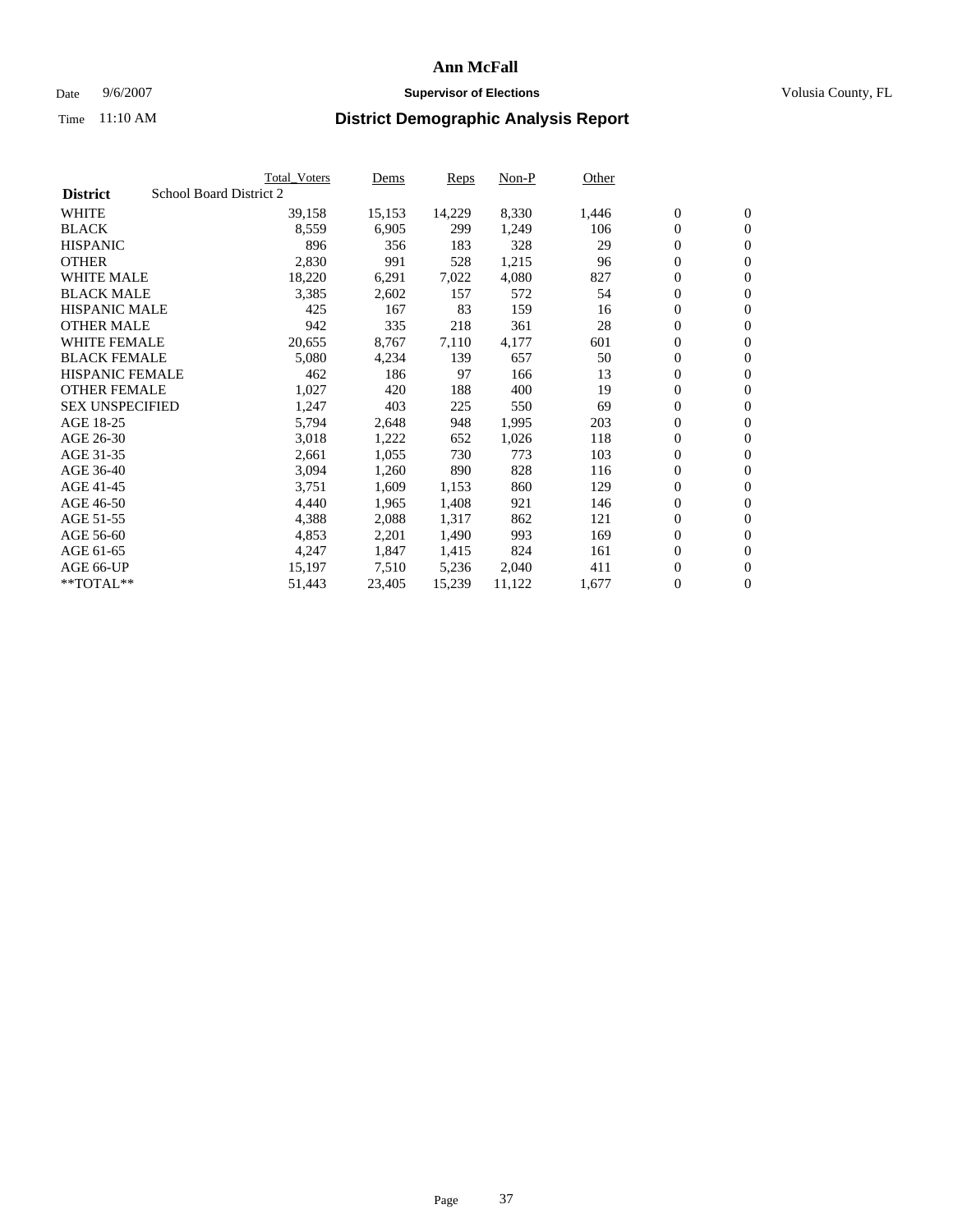#### Date  $9/6/2007$  **Supervisor of Elections Supervisor of Elections** Volusia County, FL

|                        |                         | Total_Voters | Dems   | <b>Reps</b> | Non-P  | Other |                  |                |  |
|------------------------|-------------------------|--------------|--------|-------------|--------|-------|------------------|----------------|--|
| <b>District</b>        | School Board District 3 |              |        |             |        |       |                  |                |  |
| <b>WHITE</b>           |                         | 60,615       | 22,055 | 23,648      | 13,131 | 1,781 | $\overline{0}$   | $\mathbf{0}$   |  |
| <b>BLACK</b>           |                         | 1,628        | 1,295  | 83          | 228    | 22    | $\overline{0}$   | $\mathbf{0}$   |  |
| <b>HISPANIC</b>        |                         | 700          | 241    | 182         | 263    | 14    | $\boldsymbol{0}$ | $\mathbf{0}$   |  |
| <b>OTHER</b>           |                         | 2,315        | 598    | 561         | 1,037  | 119   | 0                | $\mathbf{0}$   |  |
| <b>WHITE MALE</b>      |                         | 27,880       | 9,110  | 11,499      | 6,338  | 933   | 0                | $\mathbf{0}$   |  |
| <b>BLACK MALE</b>      |                         | 734          | 545    | 45          | 128    | 16    | $\boldsymbol{0}$ | $\mathbf{0}$   |  |
| <b>HISPANIC MALE</b>   |                         | 311          | 93     | 82          | 128    | 8     | $\overline{0}$   | $\mathbf{0}$   |  |
| <b>OTHER MALE</b>      |                         | 750          | 197    | 222         | 304    | 27    | $\overline{0}$   | $\mathbf{0}$   |  |
| <b>WHITE FEMALE</b>    |                         | 32,292       | 12,798 | 11,991      | 6,665  | 838   | $\overline{0}$   | $\mathbf{0}$   |  |
| <b>BLACK FEMALE</b>    |                         | 875          | 735    | 36          | 99     | 5     | $\overline{0}$   | $\mathbf{0}$   |  |
| <b>HISPANIC FEMALE</b> |                         | 380          | 145    | 98          | 131    | 6     | $\boldsymbol{0}$ | $\mathbf{0}$   |  |
| <b>OTHER FEMALE</b>    |                         | 882          | 276    | 238         | 337    | 31    | 0                | $\mathbf{0}$   |  |
| <b>SEX UNSPECIFIED</b> |                         | 1,154        | 290    | 263         | 529    | 72    | $\boldsymbol{0}$ | $\mathbf{0}$   |  |
| AGE 18-25              |                         | 5,045        | 1,490  | 1,302       | 1,996  | 257   | $\boldsymbol{0}$ | $\mathbf{0}$   |  |
| AGE 26-30              |                         | 3,150        | 970    | 827         | 1,237  | 116   | $\overline{0}$   | $\mathbf{0}$   |  |
| AGE 31-35              |                         | 3,183        | 941    | 1,026       | 1,079  | 137   | $\overline{0}$   | $\mathbf{0}$   |  |
| AGE 36-40              |                         | 4,003        | 1,214  | 1,496       | 1,161  | 132   | $\boldsymbol{0}$ | $\mathbf{0}$   |  |
| AGE 41-45              |                         | 5,121        | 1,673  | 2,022       | 1,298  | 128   | $\boldsymbol{0}$ | $\mathbf{0}$   |  |
| AGE 46-50              |                         | 6,073        | 2,132  | 2,403       | 1,381  | 157   | 0                | $\mathbf{0}$   |  |
| AGE 51-55              |                         | 6,457        | 2,593  | 2,442       | 1,253  | 169   | $\boldsymbol{0}$ | $\mathbf{0}$   |  |
| AGE 56-60              |                         | 6,627        | 2,658  | 2,445       | 1,335  | 189   | $\overline{0}$   | $\mathbf{0}$   |  |
| AGE 61-65              |                         | 6,030        | 2,331  | 2,367       | 1,152  | 180   | $\mathbf{0}$     | $\mathbf{0}$   |  |
| AGE 66-UP              |                         | 19,569       | 8,187  | 8,144       | 2,767  | 471   | $\boldsymbol{0}$ | $\mathbf{0}$   |  |
| **TOTAL**              |                         | 65,258       | 24,189 | 24,474      | 14,659 | 1,936 | 0                | $\overline{0}$ |  |
|                        |                         |              |        |             |        |       |                  |                |  |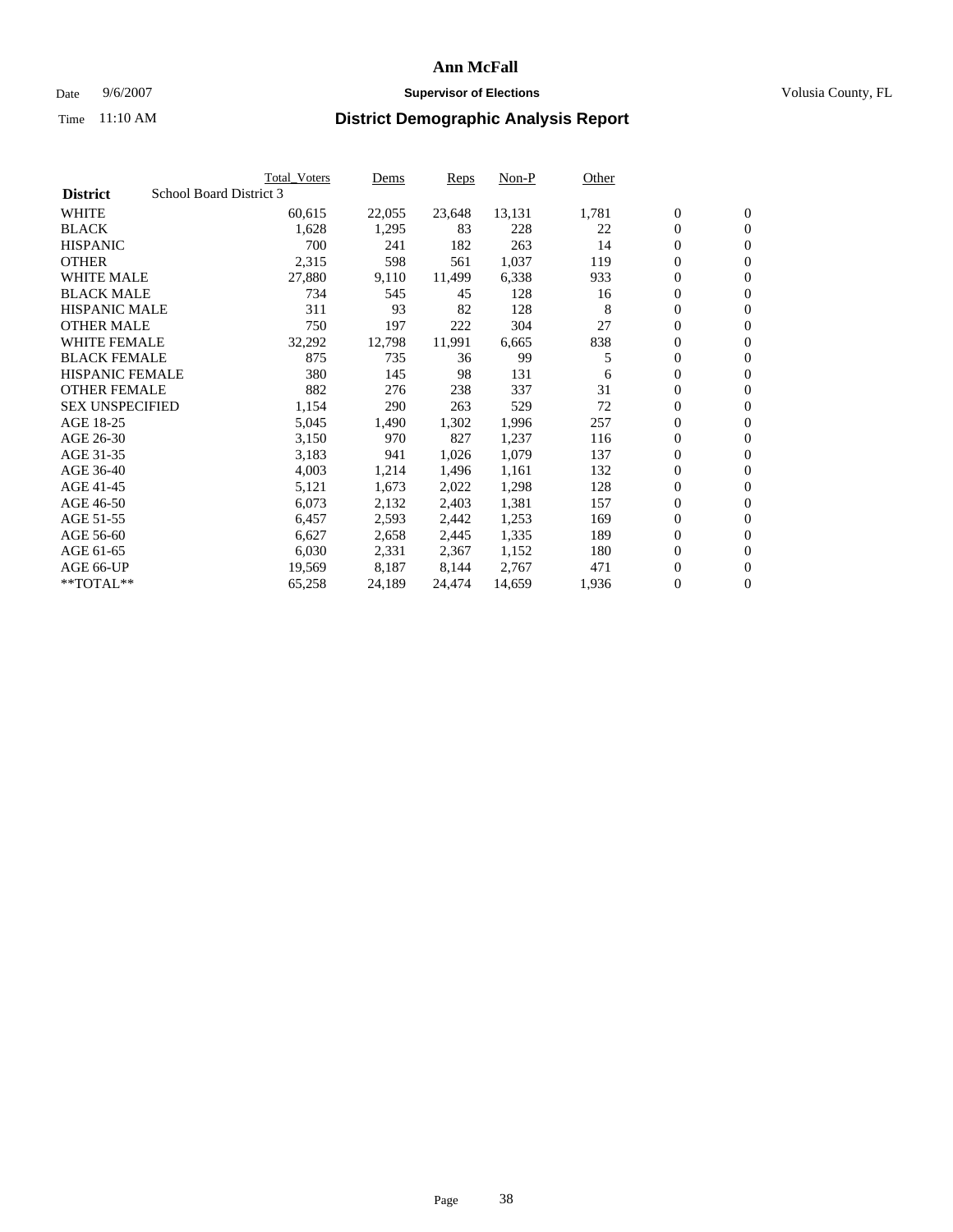#### Date  $9/6/2007$  **Supervisor of Elections Supervisor of Elections** Volusia County, FL

|                        |                         | Total_Voters | Dems   | <b>Reps</b> | Non-P  | Other |                  |                |  |
|------------------------|-------------------------|--------------|--------|-------------|--------|-------|------------------|----------------|--|
| <b>District</b>        | School Board District 4 |              |        |             |        |       |                  |                |  |
| <b>WHITE</b>           |                         | 50,825       | 18,754 | 20,542      | 9,846  | 1,683 | $\overline{0}$   | $\mathbf{0}$   |  |
| <b>BLACK</b>           |                         | 4,020        | 3,201  | 183         | 574    | 62    | $\overline{0}$   | $\mathbf{0}$   |  |
| <b>HISPANIC</b>        |                         | 859          | 344    | 242         | 253    | 20    | $\boldsymbol{0}$ | $\mathbf{0}$   |  |
| <b>OTHER</b>           |                         | 3,056        | 930    | 793         | 1,199  | 134   | 0                | $\mathbf{0}$   |  |
| <b>WHITE MALE</b>      |                         | 23,190       | 7,614  | 9,883       | 4,787  | 906   | 0                | $\mathbf{0}$   |  |
| <b>BLACK MALE</b>      |                         | 1,596        | 1,189  | 99          | 269    | 39    | $\boldsymbol{0}$ | $\mathbf{0}$   |  |
| <b>HISPANIC MALE</b>   |                         | 379          | 132    | 121         | 114    | 12    | $\overline{0}$   | $\mathbf{0}$   |  |
| <b>OTHER MALE</b>      |                         | 1,024        | 287    | 318         | 379    | 40    | $\overline{0}$   | $\mathbf{0}$   |  |
| <b>WHITE FEMALE</b>    |                         | 27,314       | 11,037 | 10,533      | 4,978  | 766   | $\overline{0}$   | $\mathbf{0}$   |  |
| <b>BLACK FEMALE</b>    |                         | 2,397        | 1,991  | 84          | 299    | 23    | $\boldsymbol{0}$ | $\mathbf{0}$   |  |
| <b>HISPANIC FEMALE</b> |                         | 467          | 204    | 116         | 139    | 8     | $\boldsymbol{0}$ | $\mathbf{0}$   |  |
| <b>OTHER FEMALE</b>    |                         | 1,153        | 420    | 319         | 387    | 27    | 0                | $\overline{0}$ |  |
| <b>SEX UNSPECIFIED</b> |                         | 1,240        | 355    | 287         | 520    | 78    | $\boldsymbol{0}$ | $\mathbf{0}$   |  |
| AGE 18-25              |                         | 5,234        | 1,747  | 1,443       | 1,805  | 239   | $\boldsymbol{0}$ | $\mathbf{0}$   |  |
| AGE 26-30              |                         | 2,956        | 1,017  | 806         | 1,003  | 130   | $\overline{0}$   | $\mathbf{0}$   |  |
| AGE 31-35              |                         | 2,873        | 1,003  | 919         | 821    | 130   | $\overline{0}$   | $\mathbf{0}$   |  |
| AGE 36-40              |                         | 3,592        | 1,239  | 1,366       | 875    | 112   | $\boldsymbol{0}$ | $\mathbf{0}$   |  |
| AGE 41-45              |                         | 4,470        | 1,598  | 1,717       | 996    | 159   | $\boldsymbol{0}$ | $\mathbf{0}$   |  |
| AGE 46-50              |                         | 5,301        | 2,041  | 2,068       | 1,049  | 143   | 0                | $\mathbf{0}$   |  |
| AGE 51-55              |                         | 5,460        | 2,300  | 1,989       | 1,014  | 157   | $\boldsymbol{0}$ | $\mathbf{0}$   |  |
| AGE 56-60              |                         | 5,887        | 2,470  | 2,132       | 1,101  | 184   | $\overline{0}$   | $\mathbf{0}$   |  |
| AGE 61-65              |                         | 5,198        | 2,088  | 2,016       | 920    | 174   | $\mathbf{0}$     | $\mathbf{0}$   |  |
| AGE 66-UP              |                         | 17,789       | 7,726  | 7,304       | 2,288  | 471   | $\boldsymbol{0}$ | $\mathbf{0}$   |  |
| **TOTAL**              |                         | 58,760       | 23,229 | 21,760      | 11,872 | 1,899 | 0                | $\overline{0}$ |  |
|                        |                         |              |        |             |        |       |                  |                |  |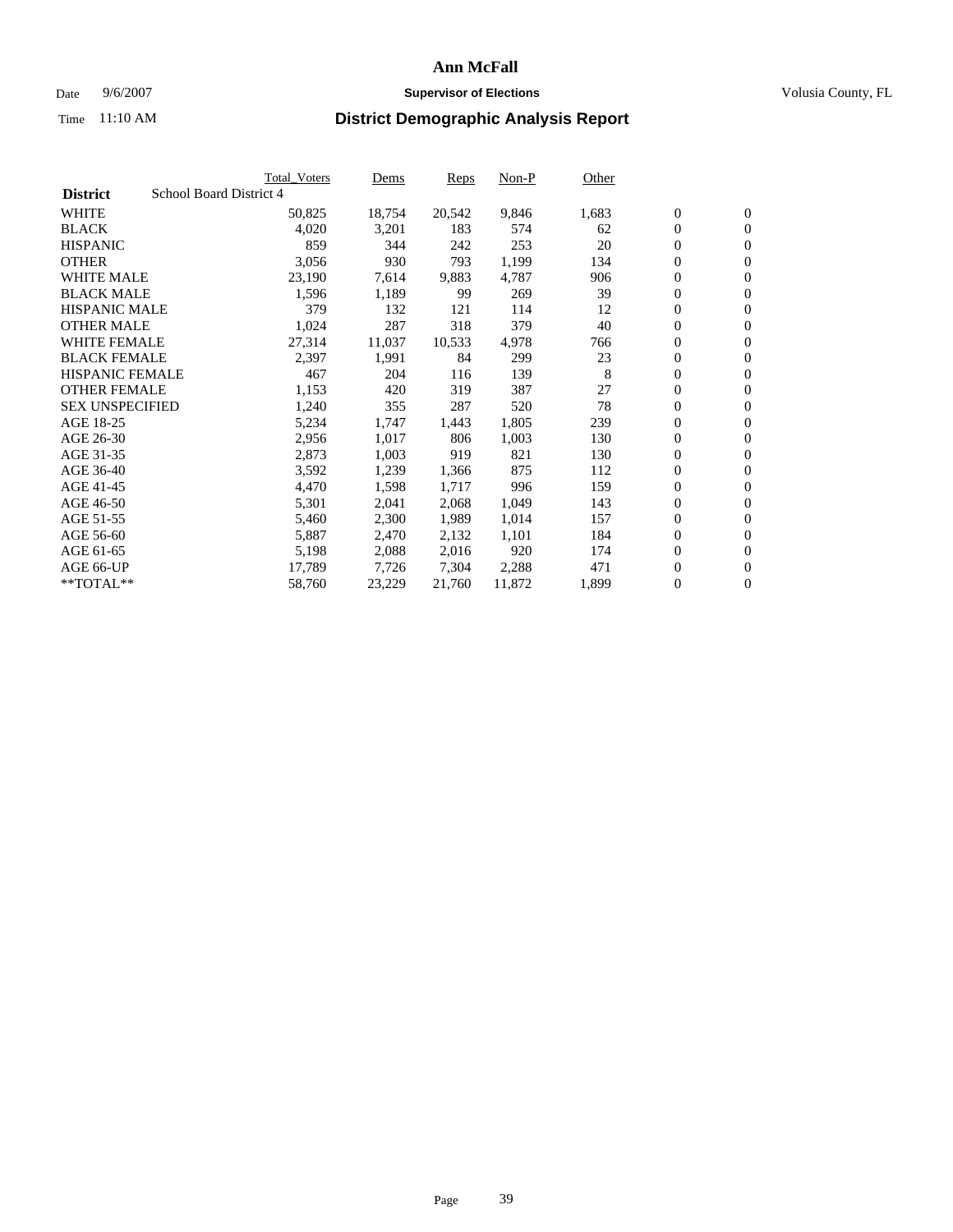#### Date  $9/6/2007$  **Supervisor of Elections Supervisor of Elections** Volusia County, FL

|                        |                         | Total_Voters | Dems   | <b>Reps</b> | Non-P  | Other |                  |                |  |
|------------------------|-------------------------|--------------|--------|-------------|--------|-------|------------------|----------------|--|
| <b>District</b>        | School Board District 5 |              |        |             |        |       |                  |                |  |
| <b>WHITE</b>           |                         | 44,815       | 14,776 | 18,706      | 9,348  | 1,985 | $\overline{0}$   | $\mathbf{0}$   |  |
| <b>BLACK</b>           |                         | 3,960        | 2,936  | 256         | 667    | 101   | $\overline{0}$   | $\mathbf{0}$   |  |
| <b>HISPANIC</b>        |                         | 9,832        | 4,545  | 1,982       | 3,093  | 212   | $\boldsymbol{0}$ | $\mathbf{0}$   |  |
| <b>OTHER</b>           |                         | 3,226        | 878    | 722         | 1,476  | 150   | $\boldsymbol{0}$ | $\mathbf{0}$   |  |
| <b>WHITE MALE</b>      |                         | 20,866       | 6,153  | 9,189       | 4,449  | 1,075 | 0                | $\mathbf{0}$   |  |
| <b>BLACK MALE</b>      |                         | 1,774        | 1,225  | 142         | 356    | 51    | $\boldsymbol{0}$ | $\mathbf{0}$   |  |
| <b>HISPANIC MALE</b>   |                         | 4,628        | 2,073  | 1,002       | 1,435  | 118   | $\overline{0}$   | $\mathbf{0}$   |  |
| <b>OTHER MALE</b>      |                         | 1,071        | 322    | 279         | 438    | 32    | $\overline{0}$   | $\mathbf{0}$   |  |
| <b>WHITE FEMALE</b>    |                         | 23,670       | 8,539  | 9,398       | 4,832  | 901   | $\overline{0}$   | $\mathbf{0}$   |  |
| <b>BLACK FEMALE</b>    |                         | 2,145        | 1,676  | 114         | 305    | 50    | $\boldsymbol{0}$ | $\mathbf{0}$   |  |
| <b>HISPANIC FEMALE</b> |                         | 5,115        | 2,427  | 970         | 1,625  | 93    | $\boldsymbol{0}$ | $\mathbf{0}$   |  |
| <b>OTHER FEMALE</b>    |                         | 1,242        | 396    | 292         | 518    | 36    | 0                | $\mathbf{0}$   |  |
| <b>SEX UNSPECIFIED</b> |                         | 1,322        | 324    | 280         | 626    | 92    | $\boldsymbol{0}$ | $\mathbf{0}$   |  |
| AGE 18-25              |                         | 6,265        | 1,829  | 1,502       | 2,554  | 380   | $\boldsymbol{0}$ | $\mathbf{0}$   |  |
| AGE 26-30              |                         | 4,389        | 1,353  | 1,232       | 1,591  | 213   | $\overline{0}$   | $\mathbf{0}$   |  |
| AGE 31-35              |                         | 4,678        | 1,526  | 1,492       | 1,427  | 233   | $\overline{0}$   | $\mathbf{0}$   |  |
| AGE 36-40              |                         | 5,346        | 1,681  | 1,974       | 1,455  | 236   | $\boldsymbol{0}$ | $\mathbf{0}$   |  |
| AGE 41-45              |                         | 6,279        | 2,173  | 2,329       | 1,541  | 236   | $\boldsymbol{0}$ | $\mathbf{0}$   |  |
| AGE 46-50              |                         | 6,610        | 2,365  | 2,632       | 1,380  | 233   | 0                | $\mathbf{0}$   |  |
| AGE 51-55              |                         | 5,903        | 2,330  | 2,155       | 1,196  | 222   | $\boldsymbol{0}$ | $\mathbf{0}$   |  |
| AGE 56-60              |                         | 5,574        | 2,257  | 2,059       | 1,067  | 191   | $\overline{0}$   | $\mathbf{0}$   |  |
| AGE 61-65              |                         | 4,325        | 1,804  | 1,625       | 748    | 148   | $\mathbf{0}$     | $\mathbf{0}$   |  |
| AGE 66-UP              |                         | 12,464       | 5,817  | 4,666       | 1,625  | 356   | $\boldsymbol{0}$ | $\mathbf{0}$   |  |
| **TOTAL**              |                         | 61,833       | 23,135 | 21,666      | 14,584 | 2,448 | 0                | $\overline{0}$ |  |
|                        |                         |              |        |             |        |       |                  |                |  |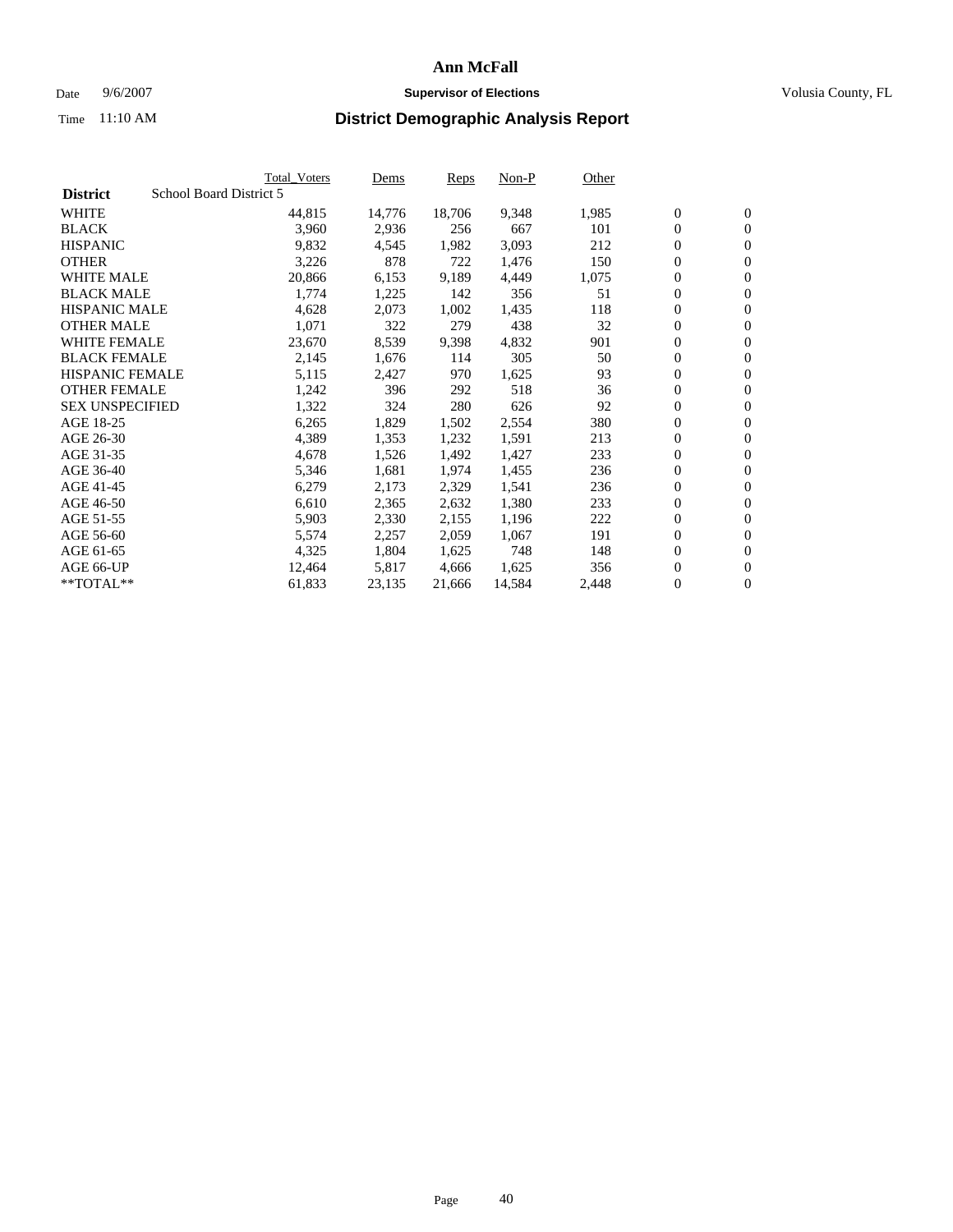### Date 9/6/2007 **Supervisor of Elections Supervisor of Elections** Volusia County, FL

| Florida Senate Seat 1<br><b>District</b><br><b>WHITE</b><br>1,855<br>1,370<br>$\mathbf{0}$<br>$\mathbf{0}$<br>5,592<br>2,131<br>236<br>$\mathbf{0}$<br><b>BLACK</b><br>9,290<br>7,619<br>100<br>$\mathbf{0}$<br>306<br>1,265<br><b>HISPANIC</b><br>309<br>129<br>118<br>0<br>$\overline{0}$<br>56<br>6<br><b>OTHER</b><br>537<br>0<br>1,251<br>139<br>531<br>44<br>$\mathbf{0}$<br>0<br><b>WHITE MALE</b><br>852<br>679<br>2,650<br>972<br>147<br>$\overline{0}$<br><b>BLACK MALE</b><br>$\boldsymbol{0}$<br>2,812<br>59<br>3,591<br>561<br>159<br>$\mathbf{0}$<br>3<br>0<br><b>HISPANIC MALE</b><br>153<br>28<br>68<br>$\mathbf{0}$<br>54<br>9<br>$\mathbf{0}$<br><b>OTHER MALE</b><br>339<br>158<br>49<br>123<br>$\mathbf{0}$<br>87<br><b>WHITE FEMALE</b><br>1,272<br>683<br>0<br>$\mathbf{0}$<br>2,915<br>873<br><b>BLACK FEMALE</b><br>39<br>$\boldsymbol{0}$<br>5,602<br>4,734<br>145<br>684<br>$\mathbf{0}$<br><b>HISPANIC FEMALE</b><br>3<br>$\boldsymbol{0}$<br>154<br>74<br>28<br>49<br>$\mathbf{0}$<br>8<br><b>OTHER FEMALE</b><br>0<br>212<br>160<br>436<br>56<br>$\overline{0}$<br>31<br>0<br><b>SEX UNSPECIFIED</b><br>602<br>242<br>283<br>46<br>$\mathbf{0}$<br>3,529<br>0<br>$\mathbf{0}$<br>AGE 18-25<br>1,989<br>317<br>1,116<br>107<br>$\mathbf{0}$<br>35<br>$\mathbf{0}$<br>AGE 26-30<br>1,395<br>770<br>442<br>148<br>38<br>AGE 31-35<br>286<br>0<br>1,149<br>644<br>181<br>$\mathbf{0}$<br>33<br>AGE 36-40<br>282<br>0<br>1,219<br>716<br>188<br>$\overline{0}$<br>$\boldsymbol{0}$<br>AGE 41-45<br>1,345<br>844<br>225<br>244<br>32<br>$\mathbf{0}$ |
|-----------------------------------------------------------------------------------------------------------------------------------------------------------------------------------------------------------------------------------------------------------------------------------------------------------------------------------------------------------------------------------------------------------------------------------------------------------------------------------------------------------------------------------------------------------------------------------------------------------------------------------------------------------------------------------------------------------------------------------------------------------------------------------------------------------------------------------------------------------------------------------------------------------------------------------------------------------------------------------------------------------------------------------------------------------------------------------------------------------------------------------------------------------------------------------------------------------------------------------------------------------------------------------------------------------------------------------------------------------------------------------------------------------------------------------------------------------------------------------------------------------------------------------------------------------------------------|
|                                                                                                                                                                                                                                                                                                                                                                                                                                                                                                                                                                                                                                                                                                                                                                                                                                                                                                                                                                                                                                                                                                                                                                                                                                                                                                                                                                                                                                                                                                                                                                             |
|                                                                                                                                                                                                                                                                                                                                                                                                                                                                                                                                                                                                                                                                                                                                                                                                                                                                                                                                                                                                                                                                                                                                                                                                                                                                                                                                                                                                                                                                                                                                                                             |
|                                                                                                                                                                                                                                                                                                                                                                                                                                                                                                                                                                                                                                                                                                                                                                                                                                                                                                                                                                                                                                                                                                                                                                                                                                                                                                                                                                                                                                                                                                                                                                             |
|                                                                                                                                                                                                                                                                                                                                                                                                                                                                                                                                                                                                                                                                                                                                                                                                                                                                                                                                                                                                                                                                                                                                                                                                                                                                                                                                                                                                                                                                                                                                                                             |
|                                                                                                                                                                                                                                                                                                                                                                                                                                                                                                                                                                                                                                                                                                                                                                                                                                                                                                                                                                                                                                                                                                                                                                                                                                                                                                                                                                                                                                                                                                                                                                             |
|                                                                                                                                                                                                                                                                                                                                                                                                                                                                                                                                                                                                                                                                                                                                                                                                                                                                                                                                                                                                                                                                                                                                                                                                                                                                                                                                                                                                                                                                                                                                                                             |
|                                                                                                                                                                                                                                                                                                                                                                                                                                                                                                                                                                                                                                                                                                                                                                                                                                                                                                                                                                                                                                                                                                                                                                                                                                                                                                                                                                                                                                                                                                                                                                             |
|                                                                                                                                                                                                                                                                                                                                                                                                                                                                                                                                                                                                                                                                                                                                                                                                                                                                                                                                                                                                                                                                                                                                                                                                                                                                                                                                                                                                                                                                                                                                                                             |
|                                                                                                                                                                                                                                                                                                                                                                                                                                                                                                                                                                                                                                                                                                                                                                                                                                                                                                                                                                                                                                                                                                                                                                                                                                                                                                                                                                                                                                                                                                                                                                             |
|                                                                                                                                                                                                                                                                                                                                                                                                                                                                                                                                                                                                                                                                                                                                                                                                                                                                                                                                                                                                                                                                                                                                                                                                                                                                                                                                                                                                                                                                                                                                                                             |
|                                                                                                                                                                                                                                                                                                                                                                                                                                                                                                                                                                                                                                                                                                                                                                                                                                                                                                                                                                                                                                                                                                                                                                                                                                                                                                                                                                                                                                                                                                                                                                             |
|                                                                                                                                                                                                                                                                                                                                                                                                                                                                                                                                                                                                                                                                                                                                                                                                                                                                                                                                                                                                                                                                                                                                                                                                                                                                                                                                                                                                                                                                                                                                                                             |
|                                                                                                                                                                                                                                                                                                                                                                                                                                                                                                                                                                                                                                                                                                                                                                                                                                                                                                                                                                                                                                                                                                                                                                                                                                                                                                                                                                                                                                                                                                                                                                             |
|                                                                                                                                                                                                                                                                                                                                                                                                                                                                                                                                                                                                                                                                                                                                                                                                                                                                                                                                                                                                                                                                                                                                                                                                                                                                                                                                                                                                                                                                                                                                                                             |
|                                                                                                                                                                                                                                                                                                                                                                                                                                                                                                                                                                                                                                                                                                                                                                                                                                                                                                                                                                                                                                                                                                                                                                                                                                                                                                                                                                                                                                                                                                                                                                             |
|                                                                                                                                                                                                                                                                                                                                                                                                                                                                                                                                                                                                                                                                                                                                                                                                                                                                                                                                                                                                                                                                                                                                                                                                                                                                                                                                                                                                                                                                                                                                                                             |
|                                                                                                                                                                                                                                                                                                                                                                                                                                                                                                                                                                                                                                                                                                                                                                                                                                                                                                                                                                                                                                                                                                                                                                                                                                                                                                                                                                                                                                                                                                                                                                             |
|                                                                                                                                                                                                                                                                                                                                                                                                                                                                                                                                                                                                                                                                                                                                                                                                                                                                                                                                                                                                                                                                                                                                                                                                                                                                                                                                                                                                                                                                                                                                                                             |
|                                                                                                                                                                                                                                                                                                                                                                                                                                                                                                                                                                                                                                                                                                                                                                                                                                                                                                                                                                                                                                                                                                                                                                                                                                                                                                                                                                                                                                                                                                                                                                             |
| 38<br>0<br>AGE 46-50<br>1,543<br>971<br>292<br>242<br>$\overline{0}$                                                                                                                                                                                                                                                                                                                                                                                                                                                                                                                                                                                                                                                                                                                                                                                                                                                                                                                                                                                                                                                                                                                                                                                                                                                                                                                                                                                                                                                                                                        |
| 29<br>$\boldsymbol{0}$<br>AGE 51-55<br>1,363<br>902<br>204<br>$\mathbf{0}$<br>228                                                                                                                                                                                                                                                                                                                                                                                                                                                                                                                                                                                                                                                                                                                                                                                                                                                                                                                                                                                                                                                                                                                                                                                                                                                                                                                                                                                                                                                                                           |
| AGE 56-60<br>827<br>165<br>20<br>0<br>1,205<br>193<br>$\mathbf{0}$                                                                                                                                                                                                                                                                                                                                                                                                                                                                                                                                                                                                                                                                                                                                                                                                                                                                                                                                                                                                                                                                                                                                                                                                                                                                                                                                                                                                                                                                                                          |
| $\mathbf{0}$<br>931<br>114<br>15<br>$\mathbf{0}$<br>AGE 61-65<br>648<br>154                                                                                                                                                                                                                                                                                                                                                                                                                                                                                                                                                                                                                                                                                                                                                                                                                                                                                                                                                                                                                                                                                                                                                                                                                                                                                                                                                                                                                                                                                                 |
| 195<br>39<br>$\boldsymbol{0}$<br>AGE 66-UP<br>2,763<br>2,099<br>430<br>$\mathbf{0}$                                                                                                                                                                                                                                                                                                                                                                                                                                                                                                                                                                                                                                                                                                                                                                                                                                                                                                                                                                                                                                                                                                                                                                                                                                                                                                                                                                                                                                                                                         |
| **TOTAL**<br>0<br>16,442<br>10,410<br>2,356<br>3,290<br>386<br>$\overline{0}$                                                                                                                                                                                                                                                                                                                                                                                                                                                                                                                                                                                                                                                                                                                                                                                                                                                                                                                                                                                                                                                                                                                                                                                                                                                                                                                                                                                                                                                                                               |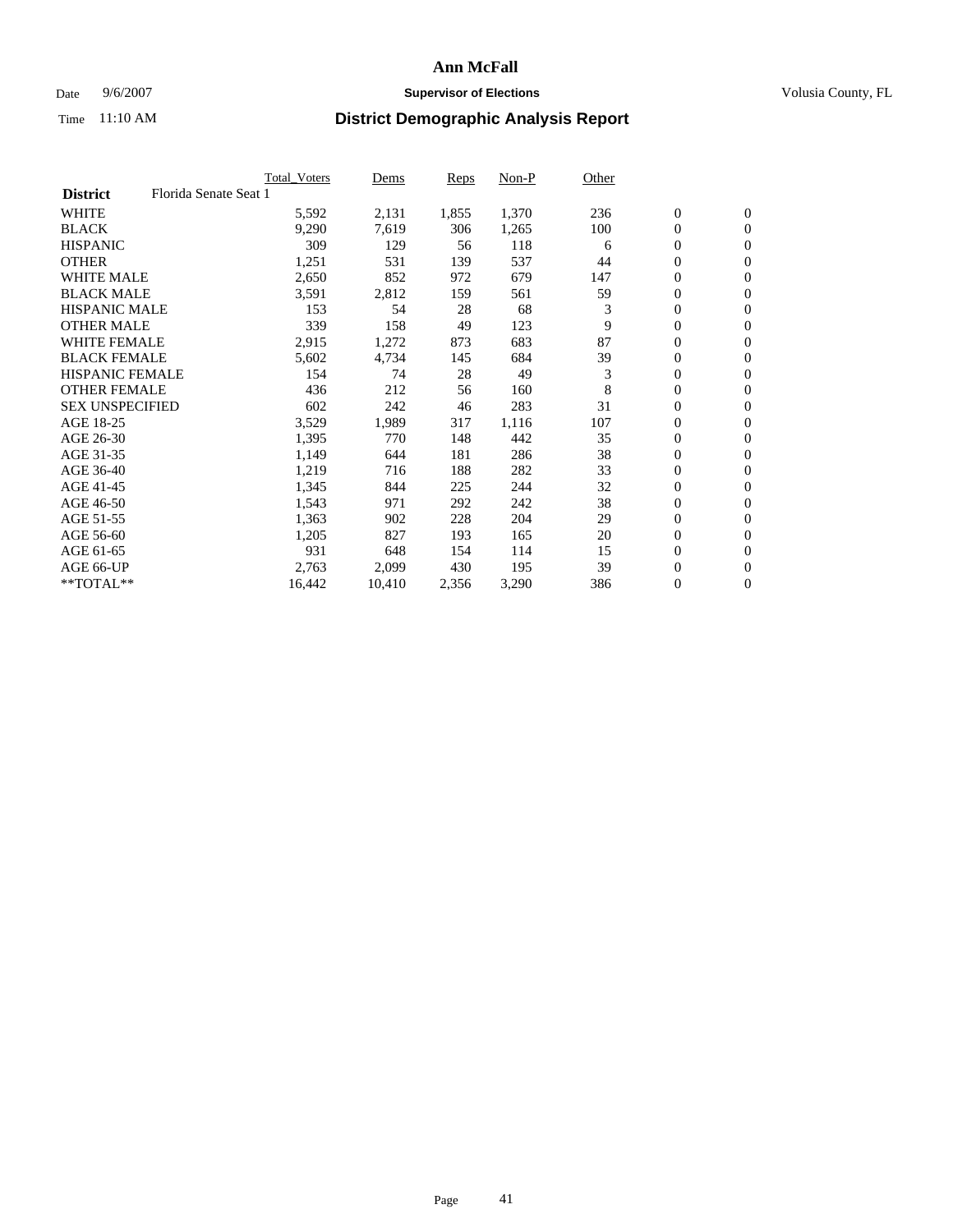### Date 9/6/2007 **Supervisor of Elections Supervisor of Elections** Volusia County, FL

|                        |                       | Total_Voters | Dems   | Reps   | Non-P  | Other |                  |                  |  |
|------------------------|-----------------------|--------------|--------|--------|--------|-------|------------------|------------------|--|
| <b>District</b>        | Florida Senate Seat 7 |              |        |        |        |       |                  |                  |  |
| <b>WHITE</b>           |                       | 146,302      | 54,304 | 56,981 | 30,190 | 4,827 | $\boldsymbol{0}$ | $\mathbf{0}$     |  |
| <b>BLACK</b>           |                       | 5,618        | 4,336  | 299    | 887    | 96    | $\overline{0}$   | $\mathbf{0}$     |  |
| <b>HISPANIC</b>        |                       | 4,262        | 1,760  | 938    | 1,447  | 117   | $\overline{0}$   | $\mathbf{0}$     |  |
| <b>OTHER</b>           |                       | 7,004        | 1,976  | 1,744  | 2,971  | 313   | 0                | $\overline{0}$   |  |
| <b>WHITE MALE</b>      |                       | 67,515       | 22,482 | 27,772 | 14,654 | 2,607 | $\overline{0}$   | $\mathbf{0}$     |  |
| <b>BLACK MALE</b>      |                       | 2,427        | 1,748  | 162    | 467    | 50    | $\boldsymbol{0}$ | $\mathbf{0}$     |  |
| <b>HISPANIC MALE</b>   |                       | 1,952        | 781    | 452    | 644    | 75    | 0                | $\mathbf{0}$     |  |
| <b>OTHER MALE</b>      |                       | 2,409        | 656    | 706    | 956    | 91    | 0                | $\mathbf{0}$     |  |
| <b>WHITE FEMALE</b>    |                       | 77,765       | 31,480 | 28,844 | 15,253 | 2,188 | 0                | $\mathbf{0}$     |  |
| <b>BLACK FEMALE</b>    |                       | 3,139        | 2,546  | 134    | 414    | 45    | $\overline{0}$   | $\mathbf{0}$     |  |
| <b>HISPANIC FEMALE</b> |                       | 2,260        | 958    | 476    | 785    | 41    | 0                | $\mathbf{0}$     |  |
| <b>OTHER FEMALE</b>    |                       | 2,681        | 909    | 704    | 997    | 71    | 0                | $\mathbf{0}$     |  |
| <b>SEX UNSPECIFIED</b> |                       | 3,038        | 816    | 712    | 1,325  | 185   | $\boldsymbol{0}$ | $\mathbf{0}$     |  |
| AGE 18-25              |                       | 13,186       | 4,060  | 3,447  | 5,030  | 649   | $\overline{0}$   | $\mathbf{0}$     |  |
| AGE 26-30              |                       | 8,432        | 2,615  | 2,338  | 3,104  | 375   | 0                | $\mathbf{0}$     |  |
| AGE 31-35              |                       | 8,391        | 2,618  | 2,777  | 2,622  | 374   | 0                | $\mathbf{0}$     |  |
| AGE 36-40              |                       | 10,383       | 3,297  | 3,835  | 2,870  | 381   | $\boldsymbol{0}$ | $\mathbf{0}$     |  |
| AGE 41-45              |                       | 13,055       | 4,370  | 5,094  | 3,150  | 441   | 0                | $\mathbf{0}$     |  |
| AGE 46-50              |                       | 15,206       | 5,513  | 5,973  | 3,269  | 451   | $\overline{0}$   | $\mathbf{0}$     |  |
| AGE 51-55              |                       | 15,615       | 6,389  | 5,765  | 3,009  | 452   | $\overline{0}$   | $\mathbf{0}$     |  |
| AGE 56-60              |                       | 16,447       | 6,700  | 5,927  | 3,277  | 543   | $\boldsymbol{0}$ | $\mathbf{0}$     |  |
| AGE 61-65              |                       | 14,391       | 5,709  | 5,491  | 2,706  | 485   | 0                | $\mathbf{0}$     |  |
| AGE 66-UP              |                       | 48,080       | 21,105 | 19,315 | 6,458  | 1,202 | 0                | $\mathbf{0}$     |  |
| $*$ TOTAL $**$         |                       | 163,186      | 62,376 | 59,962 | 35,495 | 5,353 | 0                | $\boldsymbol{0}$ |  |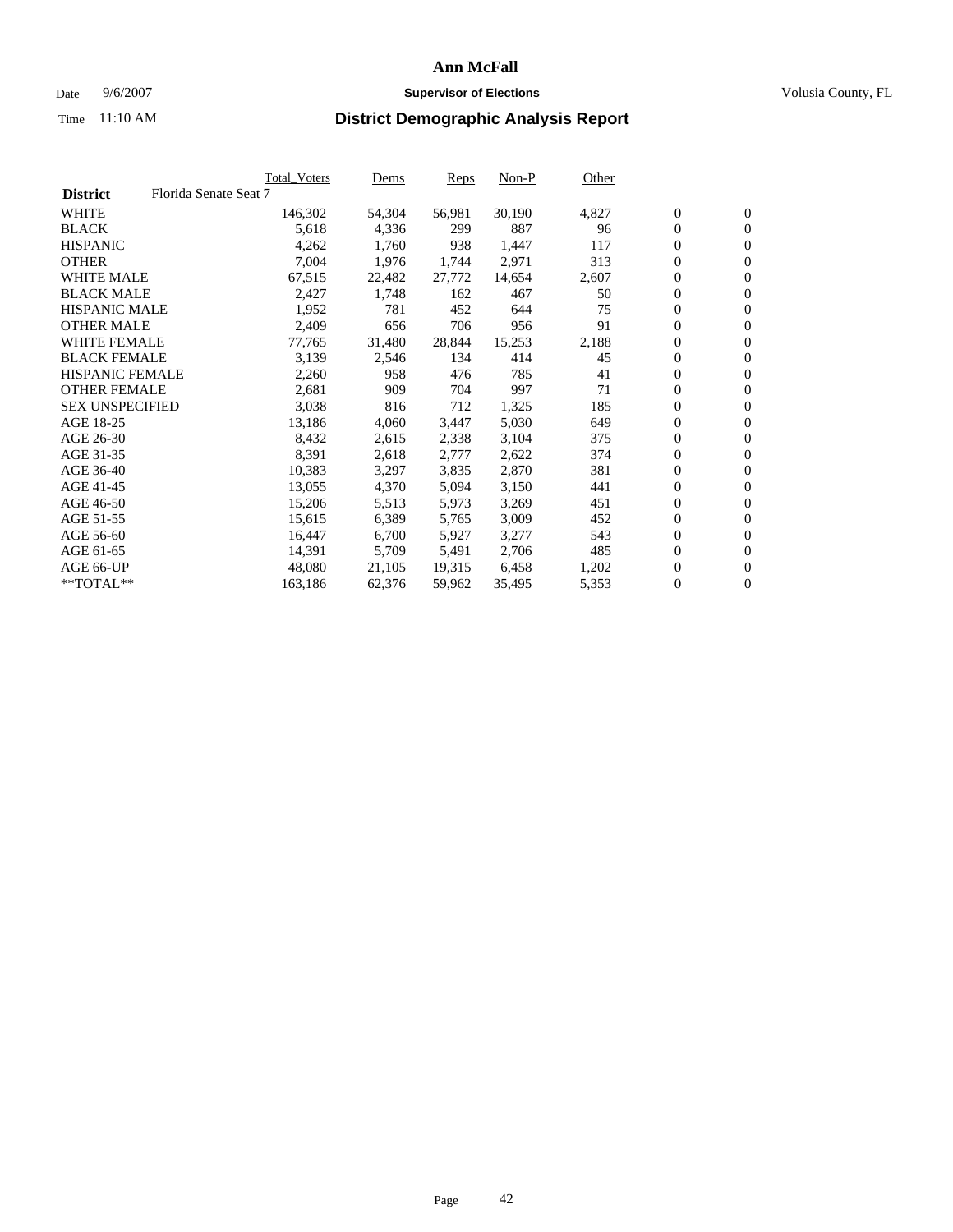### Date 9/6/2007 **Supervisor of Elections Supervisor of Elections** Volusia County, FL

|                        |                       | Total_Voters | Dems  | <b>Reps</b> | Non-P | Other |                  |                |  |
|------------------------|-----------------------|--------------|-------|-------------|-------|-------|------------------|----------------|--|
| <b>District</b>        | Florida Senate Seat 8 |              |       |             |       |       |                  |                |  |
| <b>WHITE</b>           |                       | 22,131       | 7,580 | 9,512       | 4,291 | 748   | $\overline{0}$   | $\mathbf{0}$   |  |
| <b>BLACK</b>           |                       | 651          | 482   | 37          | 114   | 18    | $\overline{0}$   | $\mathbf{0}$   |  |
| <b>HISPANIC</b>        |                       | 363          | 127   | 113         | 113   | 10    | $\boldsymbol{0}$ | $\mathbf{0}$   |  |
| <b>OTHER</b>           |                       | 1,308        | 386   | 343         | 527   | 52    | 0                | $\mathbf{0}$   |  |
| <b>WHITE MALE</b>      |                       | 10,165       | 3,079 | 4,607       | 2,087 | 392   | 0                | $\mathbf{0}$   |  |
| <b>BLACK MALE</b>      |                       | 277          | 195   | 18          | 55    | 9     | $\boldsymbol{0}$ | $\mathbf{0}$   |  |
| <b>HISPANIC MALE</b>   |                       | 182          | 53    | 63          | 59    |       | $\overline{0}$   | $\mathbf{0}$   |  |
| <b>OTHER MALE</b>      |                       | 434          | 128   | 133         | 159   | 14    | $\overline{0}$   | $\mathbf{0}$   |  |
| <b>WHITE FEMALE</b>    |                       | 11,806       | 4,454 | 4,840       | 2,162 | 350   | 0                | $\mathbf{0}$   |  |
| <b>BLACK FEMALE</b>    |                       | 368          | 284   | 19          | 56    | 9     | $\overline{0}$   | $\mathbf{0}$   |  |
| <b>HISPANIC FEMALE</b> |                       | 178          | 72    | 49          | 54    | 3     | $\boldsymbol{0}$ | $\mathbf{0}$   |  |
| <b>OTHER FEMALE</b>    |                       | 465          | 167   | 122         | 164   | 12    | 0                | $\mathbf{0}$   |  |
| <b>SEX UNSPECIFIED</b> |                       | 578          | 143   | 154         | 249   | 32    | $\boldsymbol{0}$ | $\mathbf{0}$   |  |
| AGE 18-25              |                       | 2,228        | 616   | 733         | 774   | 105   | $\boldsymbol{0}$ | $\mathbf{0}$   |  |
| AGE 26-30              |                       | 1,077        | 321   | 353         | 354   | 49    | $\overline{0}$   | $\mathbf{0}$   |  |
| AGE 31-35              |                       | 1,082        | 311   | 400         | 323   | 48    | $\overline{0}$   | $\mathbf{0}$   |  |
| AGE 36-40              |                       | 1,371        | 382   | 630         | 317   | 42    | $\boldsymbol{0}$ | $\mathbf{0}$   |  |
| AGE 41-45              |                       | 1,798        | 568   | 769         | 397   | 64    | $\boldsymbol{0}$ | $\mathbf{0}$   |  |
| AGE 46-50              |                       | 2,162        | 739   | 944         | 428   | 51    | 0                | $\mathbf{0}$   |  |
| AGE 51-55              |                       | 2,229        | 810   | 927         | 425   | 67    | $\boldsymbol{0}$ | $\mathbf{0}$   |  |
| AGE 56-60              |                       | 2,514        | 961   | 1,023       | 456   | 74    | $\overline{0}$   | $\mathbf{0}$   |  |
| AGE 61-65              |                       | 2,450        | 898   | 1,020       | 452   | 80    | $\mathbf{0}$     | $\mathbf{0}$   |  |
| AGE 66-UP              |                       | 7,542        | 2,969 | 3,206       | 1,119 | 248   | $\boldsymbol{0}$ | $\mathbf{0}$   |  |
| **TOTAL**              |                       | 24,453       | 8,575 | 10,005      | 5,045 | 828   | 0                | $\overline{0}$ |  |
|                        |                       |              |       |             |       |       |                  |                |  |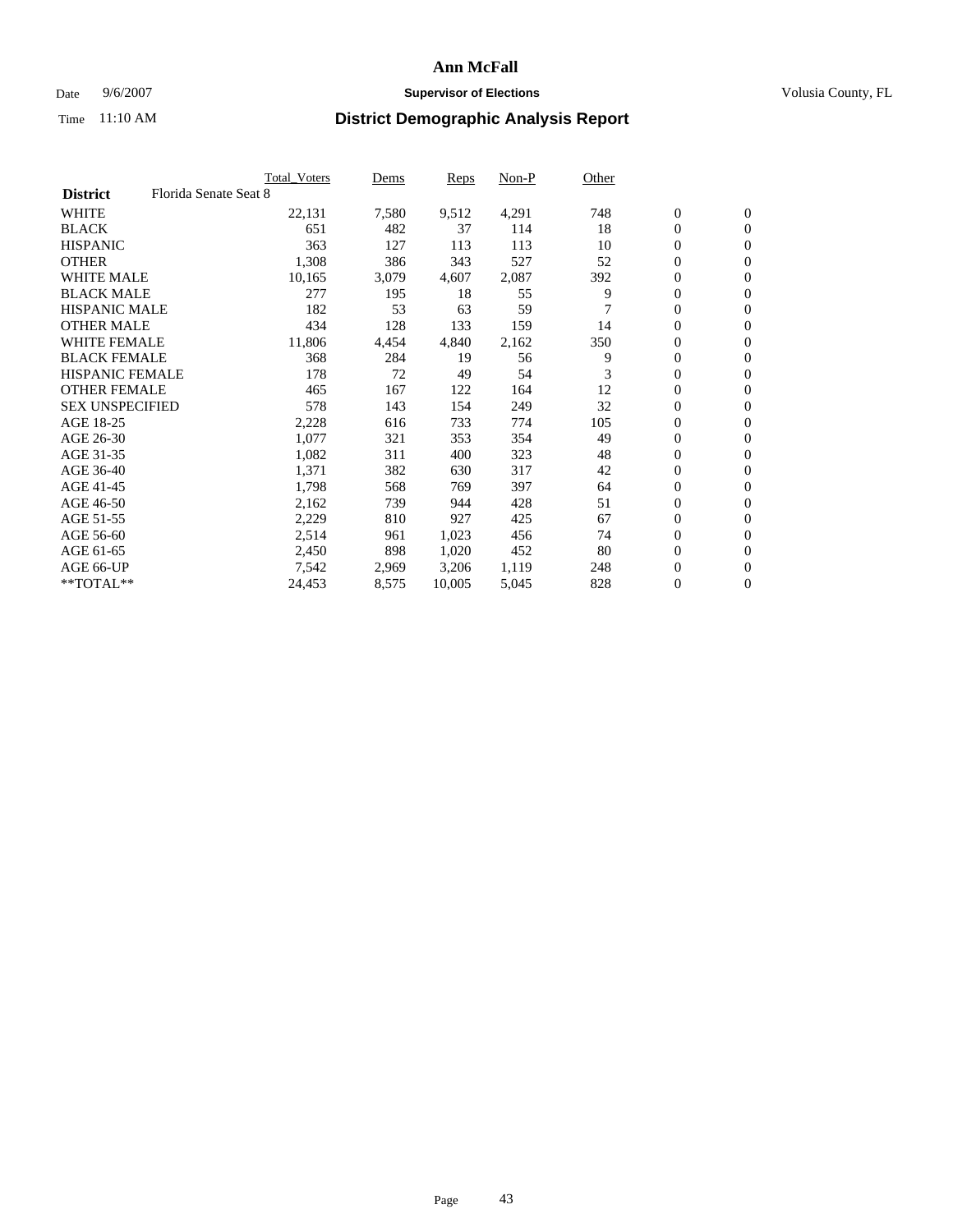#### Date  $9/6/2007$  **Supervisor of Elections Supervisor of Elections** Volusia County, FL

|                        |                        | Total_Voters | Dems   | <b>Reps</b> | Non-P  | Other |                  |                  |  |
|------------------------|------------------------|--------------|--------|-------------|--------|-------|------------------|------------------|--|
| <b>District</b>        | Florida Senate Seat 20 |              |        |             |        |       |                  |                  |  |
| <b>WHITE</b>           |                        | 66,602       | 23,269 | 27,550      | 12,901 | 2,882 | $\overline{0}$   | $\mathbf{0}$     |  |
| <b>BLACK</b>           |                        | 6,080        | 4,715  | 330         | 903    | 132   | $\overline{0}$   | $\mathbf{0}$     |  |
| <b>HISPANIC</b>        |                        | 9,286        | 4,212  | 1,902       | 2,960  | 212   | $\boldsymbol{0}$ | $\mathbf{0}$     |  |
| <b>OTHER</b>           |                        | 4,185        | 1,174  | 991         | 1,835  | 185   | $\boldsymbol{0}$ | $\mathbf{0}$     |  |
| <b>WHITE MALE</b>      |                        | 30,430       | 9,495  | 13,294      | 6,101  | 1,540 | 0                | $\mathbf{0}$     |  |
| <b>BLACK MALE</b>      |                        | 2,550        | 1,854  | 171         | 448    | 77    | $\boldsymbol{0}$ | $\mathbf{0}$     |  |
| <b>HISPANIC MALE</b>   |                        | 4,343        | 1,912  | 950         | 1,375  | 106   | $\overline{0}$   | $\mathbf{0}$     |  |
| <b>OTHER MALE</b>      |                        | 1,344        | 404    | 388         | 509    | 43    | $\overline{0}$   | $\mathbf{0}$     |  |
| <b>WHITE FEMALE</b>    |                        | 35,806       | 13,660 | 14,110      | 6,707  | 1,329 | $\mathbf{0}$     | $\mathbf{0}$     |  |
| <b>BLACK FEMALE</b>    |                        | 3,472        | 2,816  | 156         | 445    | 55    | $\boldsymbol{0}$ | $\mathbf{0}$     |  |
| HISPANIC FEMALE        |                        | 4,861        | 2,260  | 940         | 1,557  | 104   | $\boldsymbol{0}$ | $\mathbf{0}$     |  |
| <b>OTHER FEMALE</b>    |                        | 1,611        | 540    | 392         | 632    | 47    | 0                | $\mathbf{0}$     |  |
| <b>SEX UNSPECIFIED</b> |                        | 1,736        | 429    | 372         | 825    | 110   | $\boldsymbol{0}$ | $\mathbf{0}$     |  |
| AGE 18-25              |                        | 8,010        | 2,360  | 2,023       | 3,175  | 452   | $\boldsymbol{0}$ | $\mathbf{0}$     |  |
| AGE 26-30              |                        | 5,699        | 1,800  | 1,638       | 1,956  | 305   | $\overline{0}$   | $\mathbf{0}$     |  |
| AGE 31-35              |                        | 5,978        | 1,982  | 1,972       | 1,724  | 300   | $\overline{0}$   | $\mathbf{0}$     |  |
| AGE 36-40              |                        | 6,947        | 2,264  | 2,549       | 1,836  | 298   | $\boldsymbol{0}$ | $\mathbf{0}$     |  |
| AGE 41-45              |                        | 8,042        | 2,811  | 3,058       | 1,883  | 290   | $\boldsymbol{0}$ | $\mathbf{0}$     |  |
| AGE 46-50              |                        | 8,634        | 3,225  | 3,347       | 1,747  | 315   | 0                | $\mathbf{0}$     |  |
| AGE 51-55              |                        | 8,035        | 3,306  | 2,916       | 1,490  | 323   | $\boldsymbol{0}$ | $\mathbf{0}$     |  |
| AGE 56-60              |                        | 7,872        | 3,315  | 2,908       | 1,362  | 287   | $\overline{0}$   | $\mathbf{0}$     |  |
| AGE 61-65              |                        | 6,451        | 2,775  | 2,427       | 1,011  | 238   | $\mathbf{0}$     | $\boldsymbol{0}$ |  |
| AGE 66-UP              |                        | 20,485       | 9,532  | 7,935       | 2,415  | 603   | $\boldsymbol{0}$ | $\mathbf{0}$     |  |
| **TOTAL**              |                        | 86,153       | 33,370 | 30,773      | 18,599 | 3,411 | 0                | $\overline{0}$   |  |
|                        |                        |              |        |             |        |       |                  |                  |  |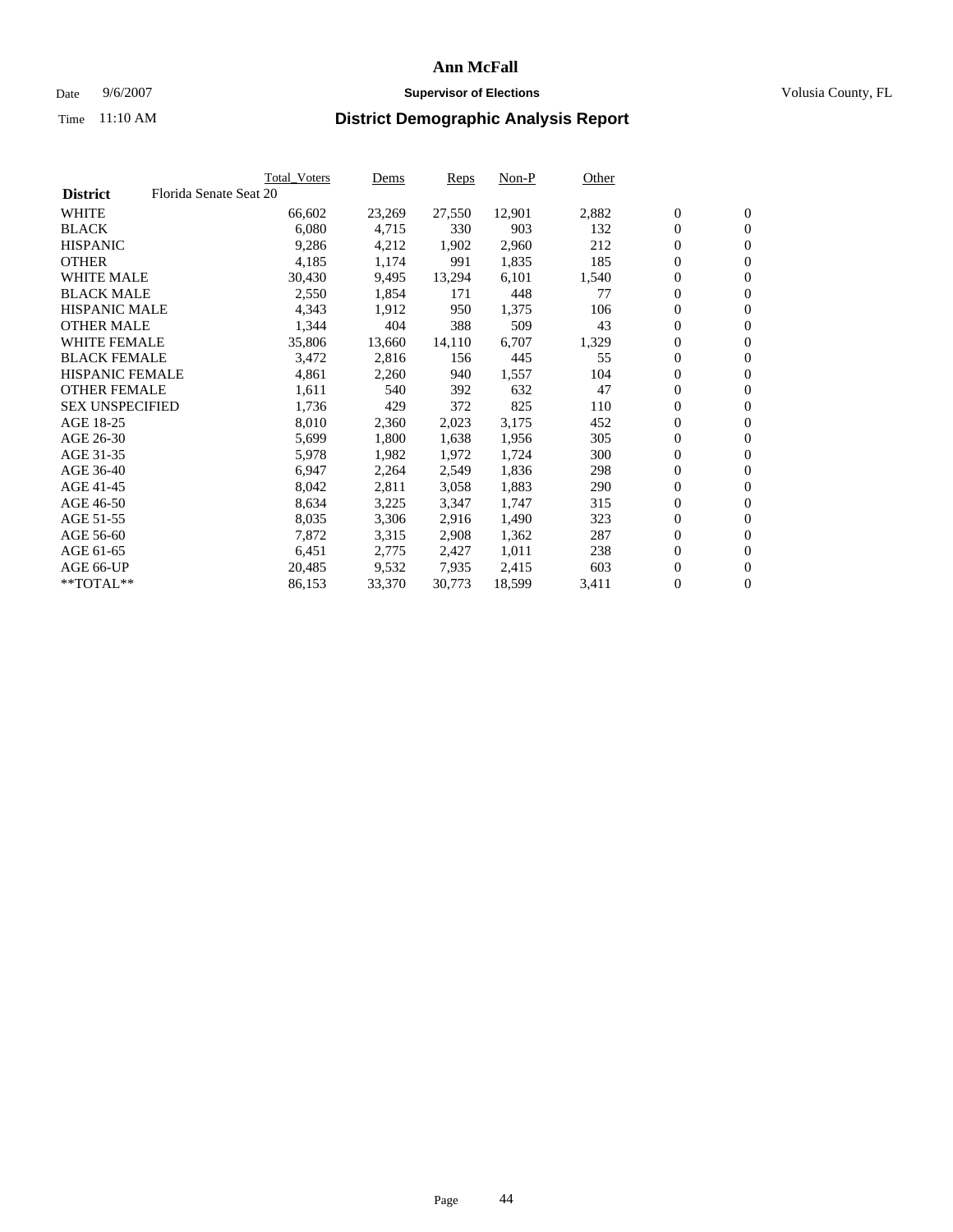### Date 9/6/2007 **Supervisor of Elections Supervisor of Elections** Volusia County, FL

|                                       | <b>Total Voters</b> | Dems  | <b>Reps</b> | Non-P | Other    |                  |                  |  |
|---------------------------------------|---------------------|-------|-------------|-------|----------|------------------|------------------|--|
| Daytona Bch Zone 1<br><b>District</b> |                     |       |             |       |          |                  |                  |  |
| <b>WHITE</b>                          | 4,402               | 1,802 | 1,472       | 943   | 185      | $\boldsymbol{0}$ | $\boldsymbol{0}$ |  |
| <b>BLACK</b>                          | 636                 | 495   | 19          | 108   | 14       | $\mathbf{0}$     | $\mathbf{0}$     |  |
| <b>HISPANIC</b>                       | 99                  | 44    | 18          | 36    |          | $\mathbf{0}$     | $\mathbf{0}$     |  |
| <b>OTHER</b>                          | 309                 | 103   | 71          | 119   | 16       | 0                | $\mathbf{0}$     |  |
| <b>WHITE MALE</b>                     | 2,048               | 739   | 739         | 463   | 107      | 0                | $\mathbf{0}$     |  |
| <b>BLACK MALE</b>                     | 270                 | 196   | 12          | 52    | 10       | 0                | $\mathbf{0}$     |  |
| <b>HISPANIC MALE</b>                  | 50                  | 17    | 13          | 20    | $\Omega$ | 0                | $\mathbf{0}$     |  |
| <b>OTHER MALE</b>                     | 121                 | 39    | 31          | 47    | 4        | 0                | $\mathbf{0}$     |  |
| <b>WHITE FEMALE</b>                   | 2,322               | 1,050 | 727         | 469   | 76       | 0                | $\mathbf{0}$     |  |
| <b>BLACK FEMALE</b>                   | 358                 | 293   | 7           | 54    | 4        | $\mathbf{0}$     | $\mathbf{0}$     |  |
| <b>HISPANIC FEMALE</b>                | 49                  | 27    | 5           | 16    |          | 0                | $\mathbf{0}$     |  |
| <b>OTHER FEMALE</b>                   | 117                 | 47    | 28          | 38    | 4        | 0                | $\mathbf{0}$     |  |
| <b>SEX UNSPECIFIED</b>                | 111                 | 36    | 18          | 47    | 10       | $\boldsymbol{0}$ | $\mathbf{0}$     |  |
| AGE 18-25                             | 498                 | 189   | 82          | 203   | 24       | 0                | $\mathbf{0}$     |  |
| AGE 26-30                             | 355                 | 134   | 81          | 119   | 21       | 0                | $\mathbf{0}$     |  |
| AGE 31-35                             | 291                 | 110   | 77          | 85    | 19       | 0                | $\mathbf{0}$     |  |
| AGE 36-40                             | 310                 | 112   | 105         | 76    | 17       | $\boldsymbol{0}$ | $\mathbf{0}$     |  |
| AGE 41-45                             | 402                 | 154   | 135         | 94    | 19       | 0                | $\mathbf{0}$     |  |
| AGE 46-50                             | 463                 | 208   | 137         | 97    | 21       | $\mathbf{0}$     | $\mathbf{0}$     |  |
| AGE 51-55                             | 514                 | 240   | 148         | 109   | 17       | $\overline{0}$   | $\mathbf{0}$     |  |
| AGE 56-60                             | 519                 | 223   | 155         | 124   | 17       | $\boldsymbol{0}$ | $\mathbf{0}$     |  |
| AGE 61-65                             | 429                 | 193   | 126         | 95    | 15       | 0                | $\mathbf{0}$     |  |
| AGE 66-UP                             | 1,665               | 881   | 534         | 204   | 46       | 0                | 0                |  |
| **TOTAL**                             | 5,446               | 2,444 | 1,580       | 1,206 | 216      | 0                | $\boldsymbol{0}$ |  |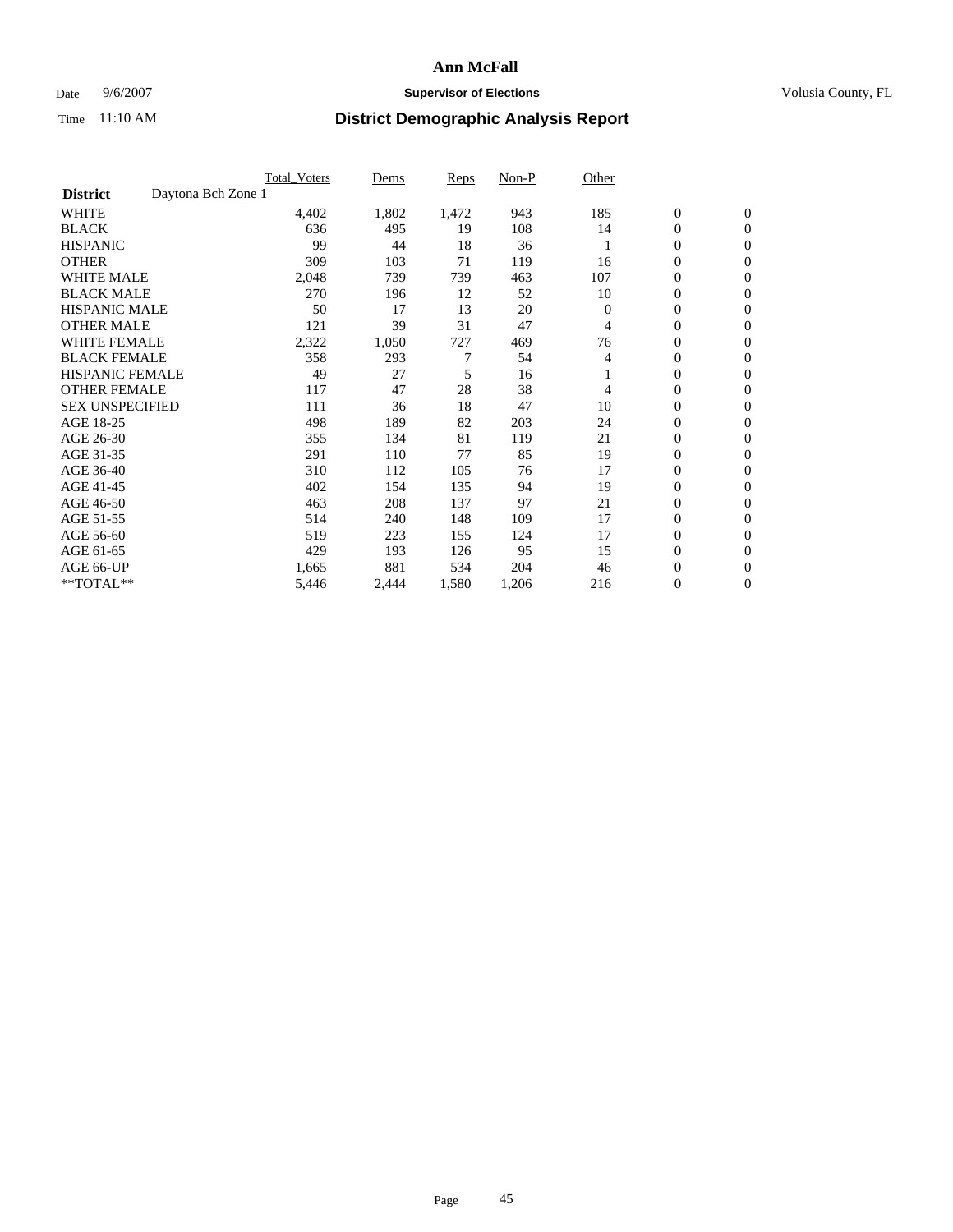### Date 9/6/2007 **Supervisor of Elections Supervisor of Elections** Volusia County, FL

|                                       | <b>Total Voters</b> | Dems  | <b>Reps</b> | Non-P | Other |                  |                  |  |
|---------------------------------------|---------------------|-------|-------------|-------|-------|------------------|------------------|--|
| Daytona Bch Zone 2<br><b>District</b> |                     |       |             |       |       |                  |                  |  |
| <b>WHITE</b>                          | 3,699               | 1,588 | 1,250       | 732   | 129   | $\boldsymbol{0}$ | $\boldsymbol{0}$ |  |
| <b>BLACK</b>                          | 1,126               | 921   | 45          | 146   | 14    | 0                | $\mathbf{0}$     |  |
| <b>HISPANIC</b>                       | 101                 | 36    | 27          | 33    | 5     | 0                | $\mathbf{0}$     |  |
| <b>OTHER</b>                          | 310                 | 116   | 51          | 135   | 8     | 0                | $\overline{0}$   |  |
| <b>WHITE MALE</b>                     | 1,769               | 694   | 640         | 364   | 71    | 0                | $\mathbf{0}$     |  |
| <b>BLACK MALE</b>                     | 441                 | 332   | 26          | 77    | 6     | 0                | $\mathbf{0}$     |  |
| <b>HISPANIC MALE</b>                  | 49                  | 19    | 13          | 15    | 2     | 0                | $\mathbf{0}$     |  |
| <b>OTHER MALE</b>                     | 101                 | 37    | 20          | 41    | 3     | 0                | $\mathbf{0}$     |  |
| <b>WHITE FEMALE</b>                   | 1,904               | 884   | 598         | 365   | 57    | 0                | $\Omega$         |  |
| <b>BLACK FEMALE</b>                   | 677                 | 584   | 19          | 67    |       | $\mathbf{0}$     | $\mathbf{0}$     |  |
| <b>HISPANIC FEMALE</b>                | 52                  | 17    | 14          | 18    | 3     | 0                | $\mathbf{0}$     |  |
| <b>OTHER FEMALE</b>                   | 121                 | 52    | 24          | 44    |       | 0                | $\mathbf{0}$     |  |
| <b>SEX UNSPECIFIED</b>                | 122                 | 42    | 19          | 55    | 6     | 0                | $\mathbf{0}$     |  |
| AGE 18-25                             | 466                 | 209   | 80          | 153   | 24    | 0                | $\mathbf{0}$     |  |
| AGE 26-30                             | 292                 | 138   | 47          | 100   |       | 0                | $\mathbf{0}$     |  |
| AGE 31-35                             | 299                 | 123   | 62          | 103   | 11    | 0                | $\mathbf{0}$     |  |
| AGE 36-40                             | 303                 | 118   | 85          | 93    |       | $\mathbf{0}$     | $\mathbf{0}$     |  |
| AGE 41-45                             | 402                 | 188   | 99          | 99    | 16    | 0                | $\mathbf{0}$     |  |
| AGE 46-50                             | 493                 | 238   | 145         | 93    | 17    | 0                | $\mathbf{0}$     |  |
| AGE 51-55                             | 485                 | 247   | 131         | 95    | 12    | 0                | $\mathbf{0}$     |  |
| AGE 56-60                             | 505                 | 266   | 136         | 85    | 18    | 0                | $\mathbf{0}$     |  |
| AGE 61-65                             | 420                 | 212   | 133         | 67    | 8     | 0                | $\mathbf{0}$     |  |
| AGE 66-UP                             | 1,571               | 922   | 455         | 158   | 36    | 0                | 0                |  |
| **TOTAL**                             | 5,236               | 2,661 | 1,373       | 1,046 | 156   | 0                | $\boldsymbol{0}$ |  |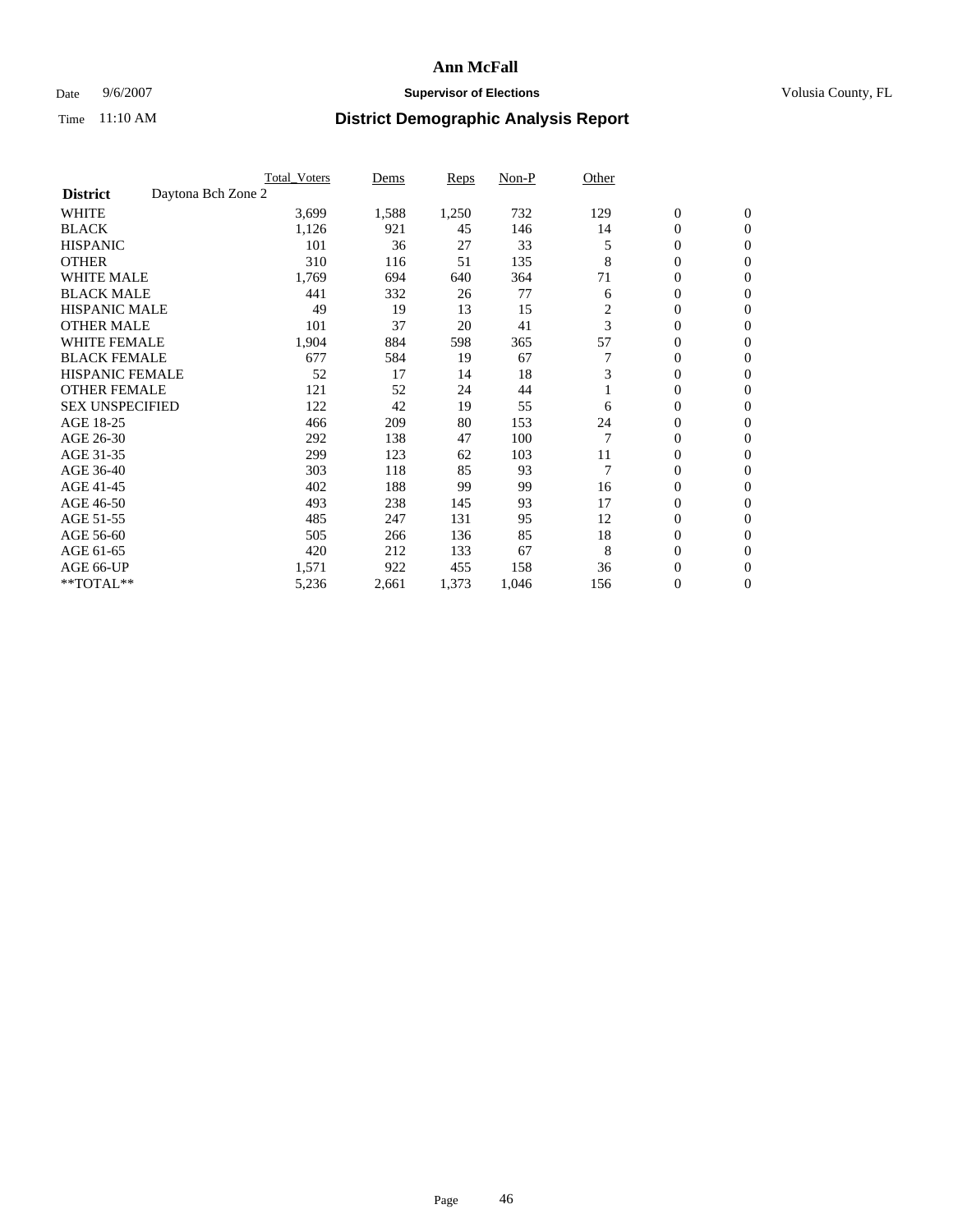### Date 9/6/2007 **Supervisor of Elections Supervisor of Elections** Volusia County, FL

|                                       | <b>Total Voters</b> | Dems  | Reps  | Non-P | Other    |                  |                  |  |
|---------------------------------------|---------------------|-------|-------|-------|----------|------------------|------------------|--|
| Daytona Bch Zone 3<br><b>District</b> |                     |       |       |       |          |                  |                  |  |
| <b>WHITE</b>                          | 3,317               | 1,431 | 956   | 781   | 149      | $\boldsymbol{0}$ | $\boldsymbol{0}$ |  |
| <b>BLACK</b>                          | 1,315               | 1,006 | 38    | 259   | 12       | $\mathbf{0}$     | $\mathbf{0}$     |  |
| <b>HISPANIC</b>                       | 76                  | 31    | 12    | 29    | 4        | $\mathbf{0}$     | $\mathbf{0}$     |  |
| <b>OTHER</b>                          | 406                 | 146   | 48    | 201   | 11       | 0                | $\overline{0}$   |  |
| <b>WHITE MALE</b>                     | 1,684               | 654   | 518   | 416   | 96       | 0                | $\mathbf{0}$     |  |
| <b>BLACK MALE</b>                     | 352                 | 261   | 14    | 71    | 6        | 0                | 0                |  |
| <b>HISPANIC MALE</b>                  | 38                  | 18    | 3     | 14    | 3        | 0                | $\mathbf{0}$     |  |
| <b>OTHER MALE</b>                     | 88                  | 35    | 19    | 34    | $\theta$ | 0                | $\mathbf{0}$     |  |
| WHITE FEMALE                          | 1,602               | 766   | 431   | 354   | 51       | 0                | $\mathbf{0}$     |  |
| <b>BLACK FEMALE</b>                   | 944                 | 733   | 24    | 181   | 6        | $\mathbf{0}$     | $\mathbf{0}$     |  |
| <b>HISPANIC FEMALE</b>                | 37                  | 12    | 9     | 15    |          | 0                | $\mathbf{0}$     |  |
| <b>OTHER FEMALE</b>                   | 144                 | 59    | 12    | 69    | 4        | 0                | $\mathbf{0}$     |  |
| <b>SEX UNSPECIFIED</b>                | 225                 | 76    | 24    | 116   | 9        | 0                | $\mathbf{0}$     |  |
| AGE 18-25                             | 1,217               | 718   | 87    | 388   | 24       | 0                | $\mathbf{0}$     |  |
| AGE 26-30                             | 280                 | 110   | 45    | 108   | 17       | 0                | $\mathbf{0}$     |  |
| AGE 31-35                             | 228                 | 97    | 56    | 68    |          | 0                | $\mathbf{0}$     |  |
| AGE 36-40                             | 260                 | 101   | 55    | 91    | 13       | $\boldsymbol{0}$ | $\mathbf{0}$     |  |
| AGE 41-45                             | 310                 | 150   | 74    | 76    | 10       | 0                | $\mathbf{0}$     |  |
| AGE 46-50                             | 438                 | 193   | 111   | 113   | 21       | 0                | $\mathbf{0}$     |  |
| AGE 51-55                             | 431                 | 230   | 99    | 90    | 12       | 0                | $\mathbf{0}$     |  |
| AGE 56-60                             | 485                 | 234   | 128   | 108   | 15       | 0                | $\mathbf{0}$     |  |
| AGE 61-65                             | 330                 | 142   | 95    | 73    | 20       | 0                | $\mathbf{0}$     |  |
| AGE 66-UP                             | 1,135               | 639   | 304   | 155   | 37       | 0                | 0                |  |
| **TOTAL**                             | 5,114               | 2,614 | 1,054 | 1,270 | 176      | 0                | $\boldsymbol{0}$ |  |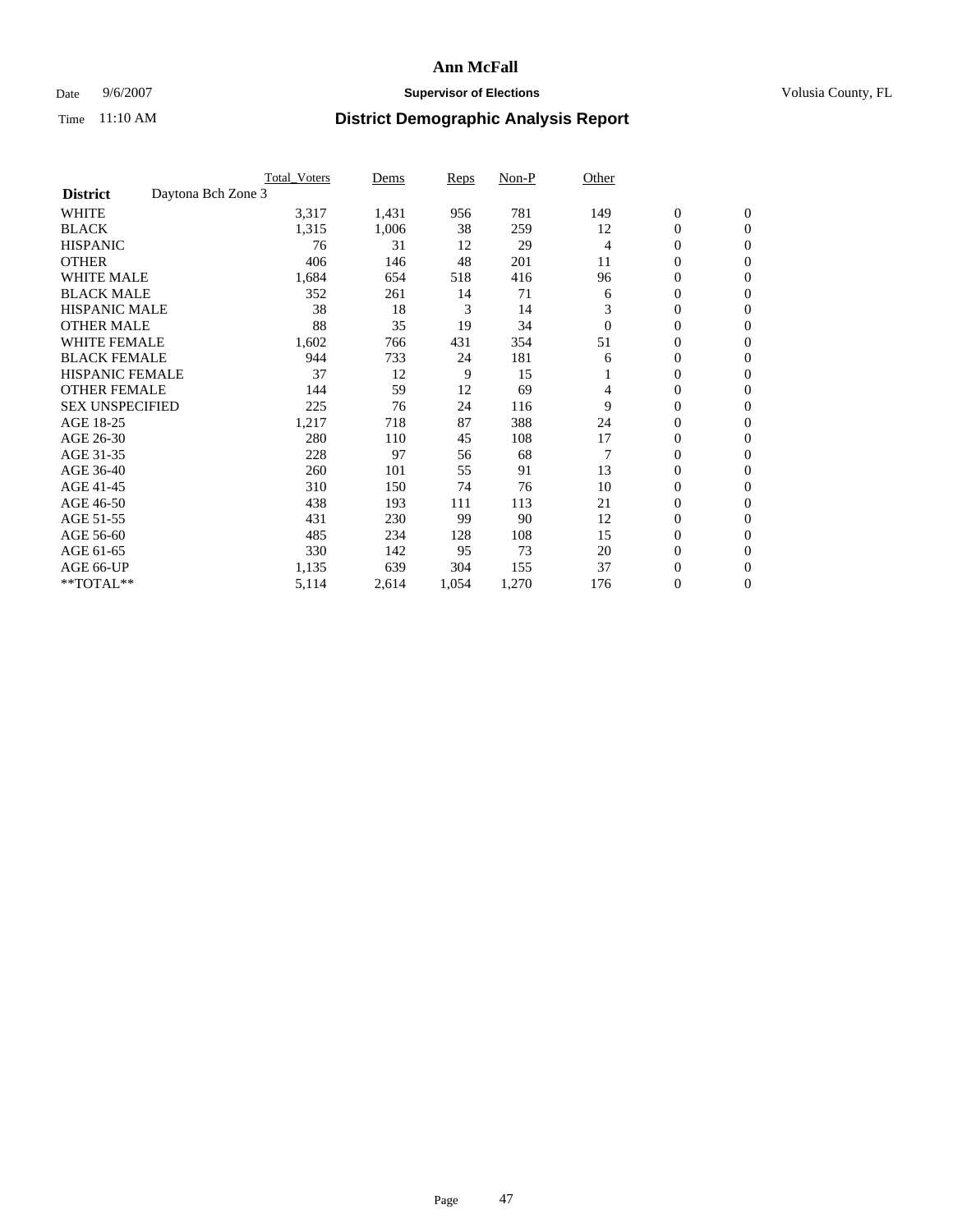### Date 9/6/2007 **Supervisor of Elections Supervisor of Elections** Volusia County, FL

|                                       | <b>Total Voters</b> | Dems  | <b>Reps</b> | Non-P | Other    |                  |                  |  |
|---------------------------------------|---------------------|-------|-------------|-------|----------|------------------|------------------|--|
| Daytona Bch Zone 4<br><b>District</b> |                     |       |             |       |          |                  |                  |  |
| <b>WHITE</b>                          | 5,315               | 1,657 | 2,437       | 1,034 | 187      | $\boldsymbol{0}$ | $\mathbf{0}$     |  |
| <b>BLACK</b>                          | 402                 | 304   | 14          | 75    | 9        | $\mathbf{0}$     | $\mathbf{0}$     |  |
| <b>HISPANIC</b>                       | 139                 | 49    | 40          | 49    |          | 0                | $\mathbf{0}$     |  |
| <b>OTHER</b>                          | 478                 | 112   | 146         | 207   | 13       | 0                | $\overline{0}$   |  |
| <b>WHITE MALE</b>                     | 2,555               | 699   | 1,205       | 537   | 114      | 0                | $\mathbf{0}$     |  |
| <b>BLACK MALE</b>                     | 172                 | 121   | 10          | 37    | 4        | 0                | $\mathbf{0}$     |  |
| <b>HISPANIC MALE</b>                  | 66                  | 22    | 19          | 24    |          | 0                | $\Omega$         |  |
| <b>OTHER MALE</b>                     | 131                 | 26    | 47          | 54    | 4        | 0                | $\mathbf{0}$     |  |
| <b>WHITE FEMALE</b>                   | 2,728               | 948   | 1,219       | 490   | 71       | 0                | $\Omega$         |  |
| <b>BLACK FEMALE</b>                   | 227                 | 182   | 4           | 36    | 5        | $\mathbf{0}$     | $\mathbf{0}$     |  |
| <b>HISPANIC FEMALE</b>                | 70                  | 25    | 20          | 25    | $\Omega$ | 0                | $\mathbf{0}$     |  |
| <b>OTHER FEMALE</b>                   | 131                 | 41    | 41          | 45    | 4        | 0                | $\mathbf{0}$     |  |
| <b>SEX UNSPECIFIED</b>                | 254                 | 58    | 72          | 117   | 7        | 0                | $\mathbf{0}$     |  |
| AGE 18-25                             | 932                 | 236   | 318         | 348   | 30       | 0                | $\mathbf{0}$     |  |
| AGE 26-30                             | 403                 | 117   | 129         | 145   | 12       | 0                | $\mathbf{0}$     |  |
| AGE 31-35                             | 334                 | 96    | 137         | 84    | 17       | 0                | $\mathbf{0}$     |  |
| AGE 36-40                             | 306                 | 96    | 120         | 83    |          | $\mathbf{0}$     | $\mathbf{0}$     |  |
| AGE 41-45                             | 324                 | 109   | 133         | 71    | 11       | 0                | $\mathbf{0}$     |  |
| AGE 46-50                             | 404                 | 134   | 184         | 78    | 8        | $\mathbf{0}$     | $\mathbf{0}$     |  |
| AGE 51-55                             | 409                 | 153   | 167         | 77    | 12       | 0                | $\mathbf{0}$     |  |
| AGE 56-60                             | 565                 | 199   | 222         | 118   | 26       | 0                | $\mathbf{0}$     |  |
| AGE 61-65                             | 541                 | 195   | 224         | 99    | 23       | 0                | $\mathbf{0}$     |  |
| AGE 66-UP                             | 2,116               | 787   | 1,003       | 262   | 64       | 0                | 0                |  |
| **TOTAL**                             | 6,334               | 2,122 | 2,637       | 1,365 | 210      | 0                | $\boldsymbol{0}$ |  |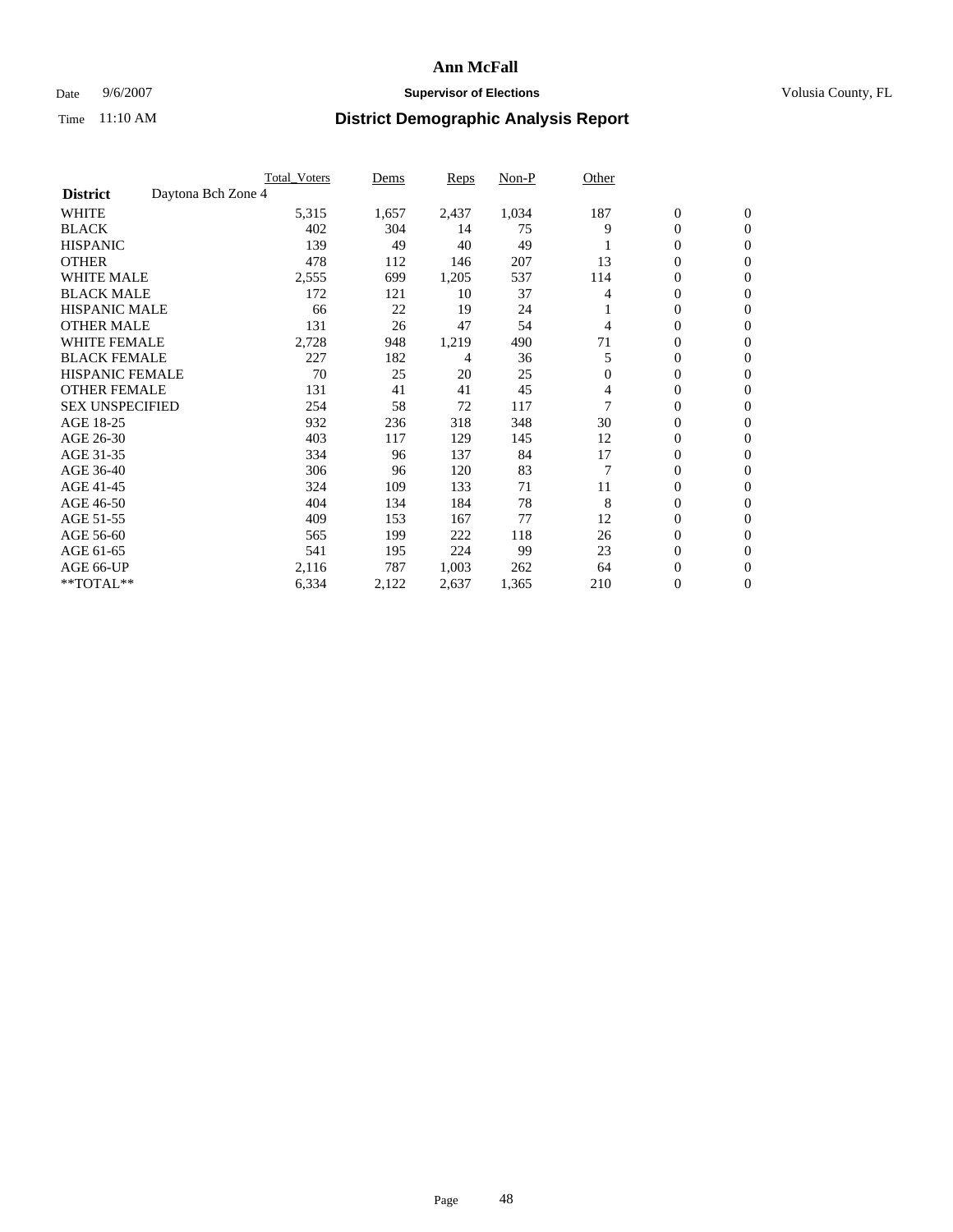### Date 9/6/2007 **Supervisor of Elections Supervisor of Elections** Volusia County, FL

|                        | <b>Total Voters</b> | Dems  | Reps | Non-P | Other          |                  |                  |  |
|------------------------|---------------------|-------|------|-------|----------------|------------------|------------------|--|
| <b>District</b>        | Daytona Bch Zone 5  |       |      |       |                |                  |                  |  |
| <b>WHITE</b>           | 1,814               | 750   | 559  | 432   | 73             | $\boldsymbol{0}$ | $\mathbf{0}$     |  |
| <b>BLACK</b>           | 3,075               | 2,560 | 102  | 379   | 34             | 0                | $\mathbf{0}$     |  |
| <b>HISPANIC</b>        | 112                 | 48    | 20   | 40    | 4              | 0                | $\mathbf{0}$     |  |
| <b>OTHER</b>           | 402                 | 190   | 47   | 146   | 19             | 0                | $\mathbf{0}$     |  |
| <b>WHITE MALE</b>      | 847                 | 304   | 297  | 201   | 45             | 0                | $\mathbf{0}$     |  |
| <b>BLACK MALE</b>      | 1,172               | 924   | 52   | 172   | 24             | 0                | $\boldsymbol{0}$ |  |
| <b>HISPANIC MALE</b>   | 56                  | 24    | 10   | 20    | $\overline{c}$ | 0                | $\mathbf{0}$     |  |
| <b>OTHER MALE</b>      | 102                 | 53    | 13   | 30    | 6              | $\mathbf{0}$     | $\mathbf{0}$     |  |
| <b>WHITE FEMALE</b>    | 958                 | 444   | 260  | 227   | 27             | 0                | $\mathbf{0}$     |  |
| <b>BLACK FEMALE</b>    | 1,876               | 1,612 | 50   | 204   | 10             | $\boldsymbol{0}$ | $\mathbf{0}$     |  |
| <b>HISPANIC FEMALE</b> | 55                  | 23    | 10   | 20    | $\overline{c}$ | $\boldsymbol{0}$ | $\boldsymbol{0}$ |  |
| <b>OTHER FEMALE</b>    | 152                 | 79    | 20   | 50    | 3              | 0                | $\mathbf{0}$     |  |
| <b>SEX UNSPECIFIED</b> | 185                 | 85    | 16   | 73    | 11             | 0                | $\mathbf{0}$     |  |
| AGE 18-25              | 911                 | 481   | 106  | 294   | 30             | 0                | $\mathbf{0}$     |  |
| AGE 26-30              | 494                 | 278   | 51   | 148   | 17             | $\mathbf{0}$     | $\mathbf{0}$     |  |
| AGE 31-35              | 424                 | 260   | 61   | 90    | 13             | 0                | $\mathbf{0}$     |  |
| AGE 36-40              | 434                 | 284   | 49   | 92    | 9              | 0                | $\mathbf{0}$     |  |
| AGE 41-45              | 481                 | 332   | 65   | 74    | 10             | 0                | $\mathbf{0}$     |  |
| AGE 46-50              | 519                 | 352   | 79   | 80    | 8              | 0                | $\mathbf{0}$     |  |
| AGE 51-55              | 466                 | 332   | 57   | 66    | 11             | $\boldsymbol{0}$ | $\boldsymbol{0}$ |  |
| AGE 56-60              | 418                 | 311   | 54   | 44    | 9              | 0                | $\mathbf{0}$     |  |
| AGE 61-65              | 326                 | 235   | 46   | 37    | 8              | $\mathbf{0}$     | $\mathbf{0}$     |  |
| AGE 66-UP              | 930                 | 683   | 160  | 72    | 15             | $\boldsymbol{0}$ | $\boldsymbol{0}$ |  |
| **TOTAL**              | 5,403               | 3,548 | 728  | 997   | 130            | 0                | $\boldsymbol{0}$ |  |
|                        |                     |       |      |       |                |                  |                  |  |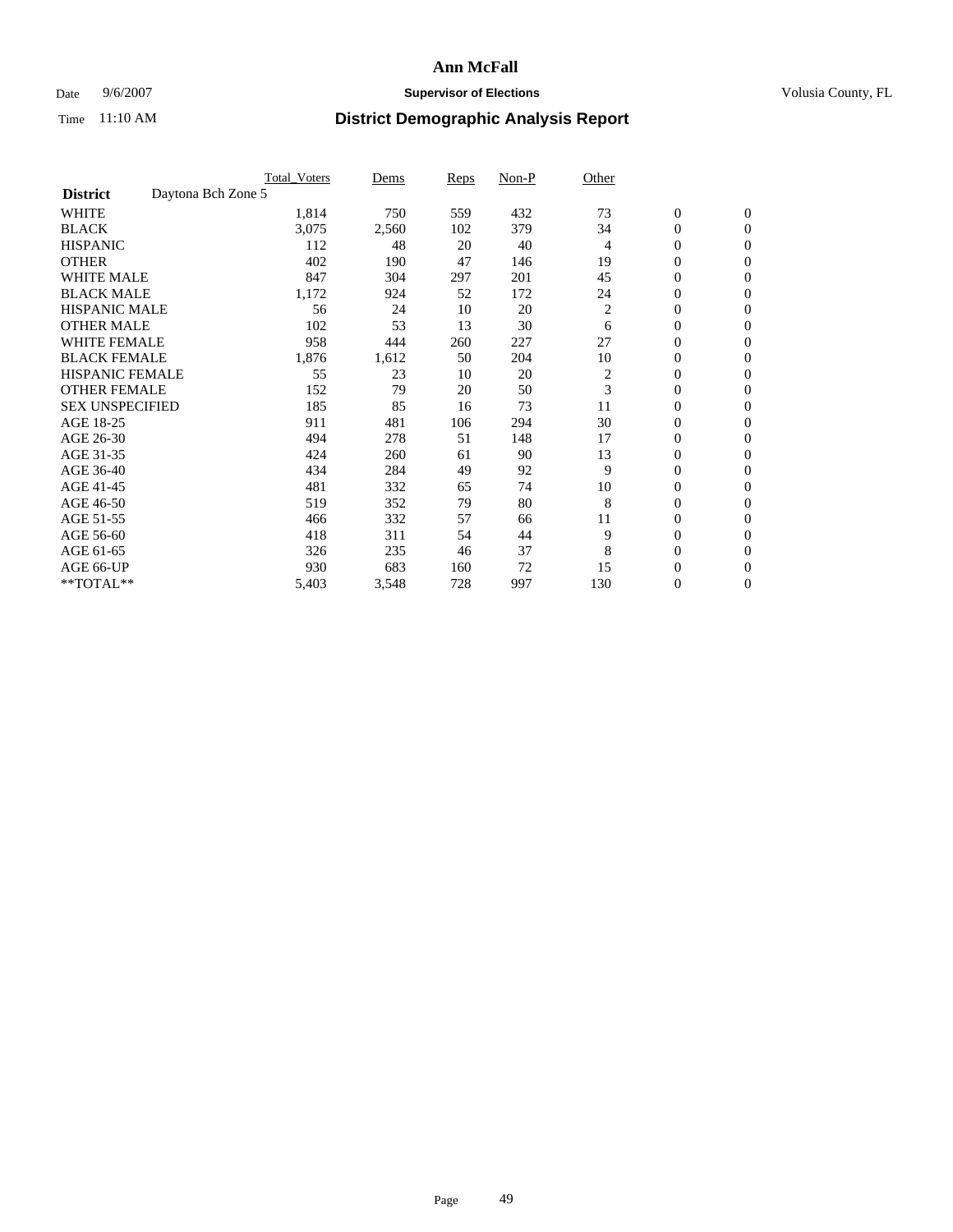### Date 9/6/2007 **Supervisor of Elections Supervisor of Elections** Volusia County, FL

|                                       | Total Voters | Dems  | Reps | Non-P | Other            |                  |                  |  |
|---------------------------------------|--------------|-------|------|-------|------------------|------------------|------------------|--|
| Daytona Bch Zone 6<br><b>District</b> |              |       |      |       |                  |                  |                  |  |
| <b>WHITE</b>                          | 1,251        | 540   | 355  | 301   | 55               | $\boldsymbol{0}$ | $\mathbf{0}$     |  |
| <b>BLACK</b>                          | 3,715        | 3,063 | 118  | 491   | 43               | $\overline{0}$   | $\mathbf{0}$     |  |
| <b>HISPANIC</b>                       | 97           | 39    | 11   | 45    | 2                | $\mathbf{0}$     | $\mathbf{0}$     |  |
| <b>OTHER</b>                          | 400          | 175   | 29   | 192   | 4                | 0                | $\overline{0}$   |  |
| <b>WHITE MALE</b>                     | 600          | 216   | 192  | 152   | 40               | $\overline{0}$   | $\mathbf{0}$     |  |
| <b>BLACK MALE</b>                     | 1,628        | 1,290 | 63   | 251   | 24               | 0                | $\mathbf{0}$     |  |
| <b>HISPANIC MALE</b>                  | 49           | 16    | 5    | 27    |                  | 0                | $\Omega$         |  |
| <b>OTHER MALE</b>                     | 128          | 66    | 10   | 50    | 2                | 0                | $\mathbf{0}$     |  |
| <b>WHITE FEMALE</b>                   | 648          | 322   | 163  | 148   | 15               | 0                | $\Omega$         |  |
| <b>BLACK FEMALE</b>                   | 2,047        | 1,744 | 53   | 232   | 18               | $\overline{0}$   | $\mathbf{0}$     |  |
| <b>HISPANIC FEMALE</b>                | 47           | 23    | 6    | 17    |                  | 0                | $\mathbf{0}$     |  |
| <b>OTHER FEMALE</b>                   | 121          | 64    | 11   | 46    | $\Omega$         | 0                | $\overline{0}$   |  |
| <b>SEX UNSPECIFIED</b>                | 195          | 76    | 10   | 106   | 3                | $\boldsymbol{0}$ | $\mathbf{0}$     |  |
| AGE 18-25                             | 1,162        | 674   | 88   | 366   | 34               | 0                | $\mathbf{0}$     |  |
| AGE 26-30                             | 477          | 285   | 37   | 148   |                  | 0                | $\mathbf{0}$     |  |
| AGE 31-35                             | 363          | 223   | 42   | 88    | 10               | 0                | 0                |  |
| AGE 36-40                             | 420          | 274   | 44   | 91    | 11               | $\overline{0}$   | $\mathbf{0}$     |  |
| AGE 41-45                             | 407          | 287   | 34   | 77    | 9                | $\mathbf{0}$     | $\mathbf{0}$     |  |
| AGE 46-50                             | 495          | 346   | 60   | 76    | 13               | 0                | $\mathbf{0}$     |  |
| AGE 51-55                             | 451          | 327   | 48   | 70    | 6                | 0                | $\mathbf{0}$     |  |
| AGE 56-60                             | 396          | 306   | 43   | 45    | $\boldsymbol{2}$ | $\boldsymbol{0}$ | $\overline{0}$   |  |
| AGE 61-65                             | 306          | 244   | 28   | 29    | 5                | 0                | $\mathbf{0}$     |  |
| AGE 66-UP                             | 986          | 851   | 89   | 39    | 7                | 0                | 0                |  |
| **TOTAL**                             | 5,463        | 3,817 | 513  | 1,029 | 104              | 0                | $\boldsymbol{0}$ |  |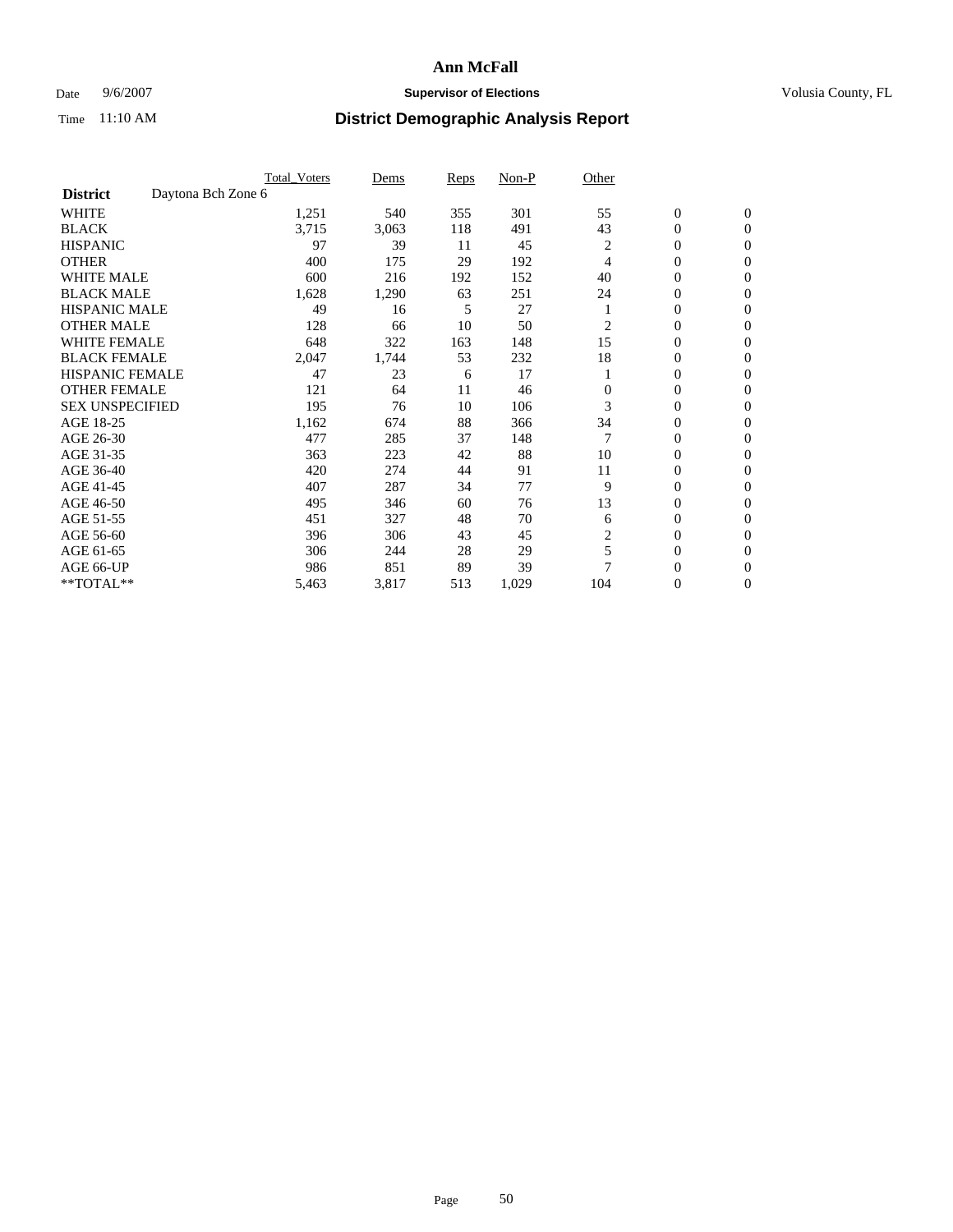### Date 9/6/2007 **Supervisor of Elections Supervisor of Elections** Volusia County, FL

|                        |                    | <b>Total Voters</b> | Dems  | Reps  | Non-P | Other |                  |                |  |
|------------------------|--------------------|---------------------|-------|-------|-------|-------|------------------|----------------|--|
| <b>District</b>        | Deltona District 1 |                     |       |       |       |       |                  |                |  |
| <b>WHITE</b>           |                    | 4,723               | 1,678 | 1,721 | 1,119 | 205   | $\boldsymbol{0}$ | $\mathbf{0}$   |  |
| <b>BLACK</b>           |                    | 711                 | 522   | 40    | 131   | 18    | $\mathbf{0}$     | $\mathbf{0}$   |  |
| <b>HISPANIC</b>        |                    | 1,555               | 687   | 285   | 547   | 36    | 0                | $\mathbf{0}$   |  |
| <b>OTHER</b>           |                    | 432                 | 103   | 71    | 245   | 13    | 0                | $\mathbf{0}$   |  |
| <b>WHITE MALE</b>      |                    | 2,211               | 727   | 858   | 513   | 113   | 0                | $\mathbf{0}$   |  |
| <b>BLACK MALE</b>      |                    | 336                 | 230   | 25    | 71    | 10    | 0                | $\mathbf{0}$   |  |
| <b>HISPANIC MALE</b>   |                    | 718                 | 308   | 145   | 248   | 17    | 0                | $\mathbf{0}$   |  |
| <b>OTHER MALE</b>      |                    | 126                 | 32    | 25    | 66    | 3     | $\mathbf{0}$     | $\mathbf{0}$   |  |
| <b>WHITE FEMALE</b>    |                    | 2,487               | 944   | 856   | 595   | 92    | 0                | $\mathbf{0}$   |  |
| <b>BLACK FEMALE</b>    |                    | 372                 | 291   | 15    | 58    | 8     | $\mathbf{0}$     | $\mathbf{0}$   |  |
| <b>HISPANIC FEMALE</b> |                    | 820                 | 372   | 137   | 292   | 19    | 0                | $\mathbf{0}$   |  |
| <b>OTHER FEMALE</b>    |                    | 161                 | 44    | 35    | 78    | 4     | 0                | $\mathbf{0}$   |  |
| <b>SEX UNSPECIFIED</b> |                    | 190                 | 42    | 21    | 121   | 6     | $\boldsymbol{0}$ | $\mathbf{0}$   |  |
| AGE 18-25              |                    | 974                 | 294   | 201   | 429   | 50    | 0                | $\mathbf{0}$   |  |
| AGE 26-30              |                    | 704                 | 216   | 161   | 296   | 31    | $\mathbf{0}$     | $\mathbf{0}$   |  |
| AGE 31-35              |                    | 669                 | 237   | 186   | 220   | 26    | 0                | $\mathbf{0}$   |  |
| AGE 36-40              |                    | 744                 | 269   | 233   | 206   | 36    | $\boldsymbol{0}$ | $\mathbf{0}$   |  |
| AGE 41-45              |                    | 861                 | 327   | 273   | 235   | 26    | 0                | $\mathbf{0}$   |  |
| AGE 46-50              |                    | 904                 | 365   | 327   | 187   | 25    | 0                | $\mathbf{0}$   |  |
| AGE 51-55              |                    | 669                 | 300   | 190   | 152   | 27    | $\boldsymbol{0}$ | $\mathbf{0}$   |  |
| AGE 56-60              |                    | 556                 | 259   | 160   | 116   | 21    | $\mathbf{0}$     | $\mathbf{0}$   |  |
| AGE 61-65              |                    | 372                 | 178   | 111   | 75    | 8     | $\mathbf{0}$     | $\mathbf{0}$   |  |
| AGE 66-UP              |                    | 968                 | 545   | 275   | 126   | 22    | $\boldsymbol{0}$ | $\mathbf{0}$   |  |
| $*$ TOTAL $**$         |                    | 7,421               | 2,990 | 2,117 | 2,042 | 272   | 0                | $\overline{0}$ |  |
|                        |                    |                     |       |       |       |       |                  |                |  |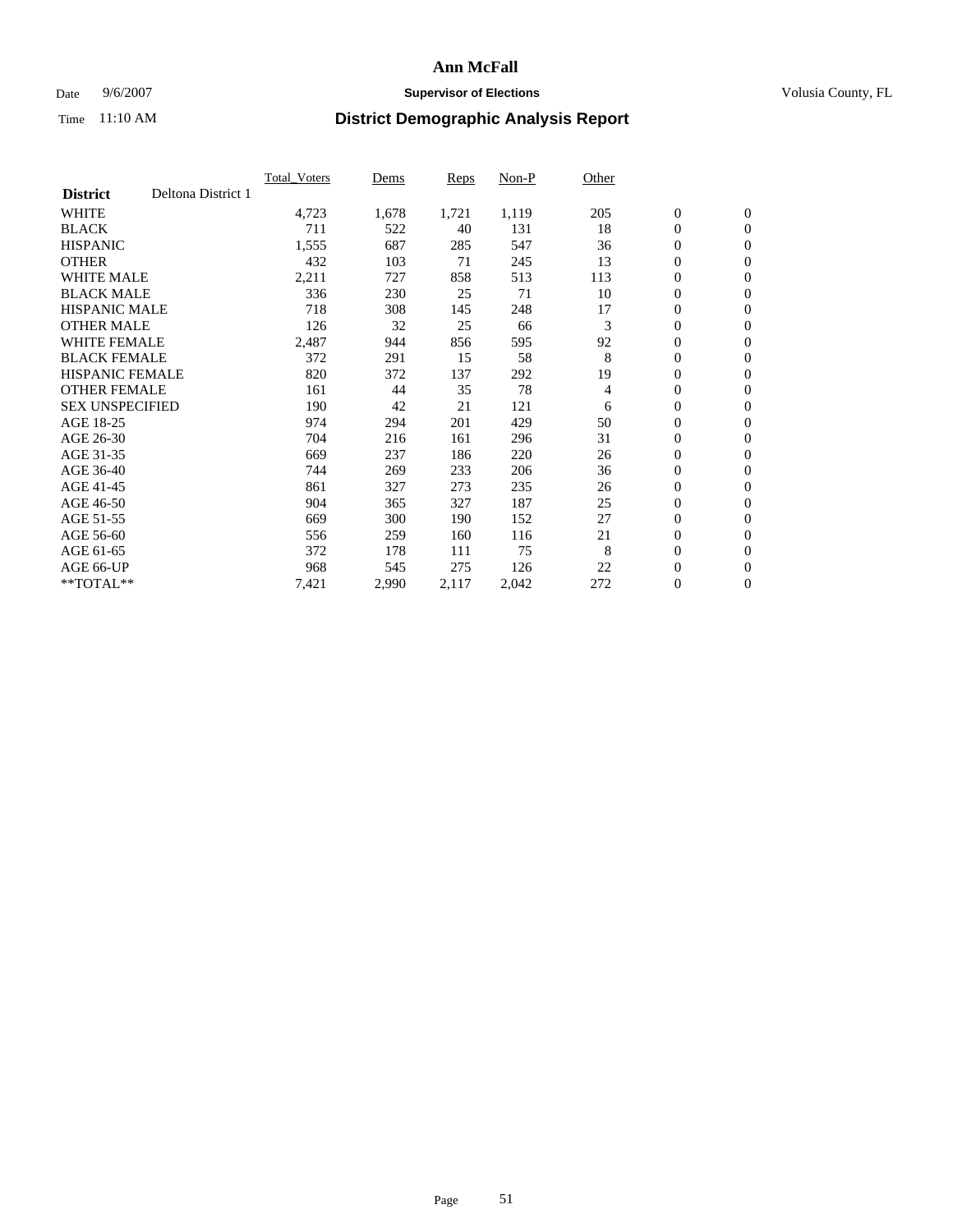### Date 9/6/2007 **Supervisor of Elections Supervisor of Elections** Volusia County, FL

|                        |                    | <b>Total Voters</b> | Dems  | Reps  | Non-P | Other |                  |                  |  |
|------------------------|--------------------|---------------------|-------|-------|-------|-------|------------------|------------------|--|
| <b>District</b>        | Deltona District 2 |                     |       |       |       |       |                  |                  |  |
| <b>WHITE</b>           |                    | 5,999               | 1,988 | 2,506 | 1,255 | 250   | $\boldsymbol{0}$ | $\boldsymbol{0}$ |  |
| <b>BLACK</b>           |                    | 555                 | 422   | 41    | 75    | 17    | $\mathbf{0}$     | $\mathbf{0}$     |  |
| <b>HISPANIC</b>        |                    | 1,517               | 721   | 320   | 444   | 32    | $\mathbf{0}$     | $\mathbf{0}$     |  |
| <b>OTHER</b>           |                    | 426                 | 128   | 92    | 183   | 23    | 0                | $\mathbf{0}$     |  |
| <b>WHITE MALE</b>      |                    | 2,763               | 857   | 1,182 | 592   | 132   | 0                | $\mathbf{0}$     |  |
| <b>BLACK MALE</b>      |                    | 246                 | 166   | 28    | 42    | 10    | 0                | $\mathbf{0}$     |  |
| <b>HISPANIC MALE</b>   |                    | 730                 | 340   | 147   | 223   | 20    | 0                | $\mathbf{0}$     |  |
| <b>OTHER MALE</b>      |                    | 151                 | 50    | 37    | 59    | 5     | 0                | $\mathbf{0}$     |  |
| <b>WHITE FEMALE</b>    |                    | 3,206               | 1,121 | 1,313 | 655   | 117   | 0                | $\mathbf{0}$     |  |
| <b>BLACK FEMALE</b>    |                    | 304                 | 251   | 13    | 33    |       | $\mathbf{0}$     | $\mathbf{0}$     |  |
| <b>HISPANIC FEMALE</b> |                    | 774                 | 373   | 173   | 216   | 12    | $\overline{0}$   | $\mathbf{0}$     |  |
| <b>OTHER FEMALE</b>    |                    | 165                 | 63    | 36    | 62    | 4     | $\mathbf{0}$     | $\mathbf{0}$     |  |
| <b>SEX UNSPECIFIED</b> |                    | 158                 | 38    | 30    | 75    | 15    | $\boldsymbol{0}$ | $\mathbf{0}$     |  |
| AGE 18-25              |                    | 834                 | 272   | 190   | 310   | 62    | 0                | $\mathbf{0}$     |  |
| AGE 26-30              |                    | 552                 | 178   | 160   | 191   | 23    | 0                | $\mathbf{0}$     |  |
| AGE 31-35              |                    | 598                 | 211   | 181   | 173   | 33    | 0                | $\mathbf{0}$     |  |
| AGE 36-40              |                    | 668                 | 200   | 246   | 195   | 27    | $\boldsymbol{0}$ | $\mathbf{0}$     |  |
| AGE 41-45              |                    | 875                 | 303   | 323   | 222   | 27    | 0                | $\mathbf{0}$     |  |
| AGE 46-50              |                    | 905                 | 339   | 336   | 198   | 32    | $\mathbf{0}$     | $\mathbf{0}$     |  |
| AGE 51-55              |                    | 845                 | 312   | 337   | 160   | 36    | $\overline{0}$   | $\mathbf{0}$     |  |
| AGE 56-60              |                    | 747                 | 315   | 255   | 151   | 26    | 0                | $\mathbf{0}$     |  |
| AGE 61-65              |                    | 590                 | 253   | 217   | 106   | 14    | 0                | $\mathbf{0}$     |  |
| AGE 66-UP              |                    | 1,883               | 876   | 714   | 251   | 42    | 0                | 0                |  |
| $*$ TOTAL $**$         |                    | 8,497               | 3,259 | 2,959 | 1,957 | 322   | $\boldsymbol{0}$ | $\boldsymbol{0}$ |  |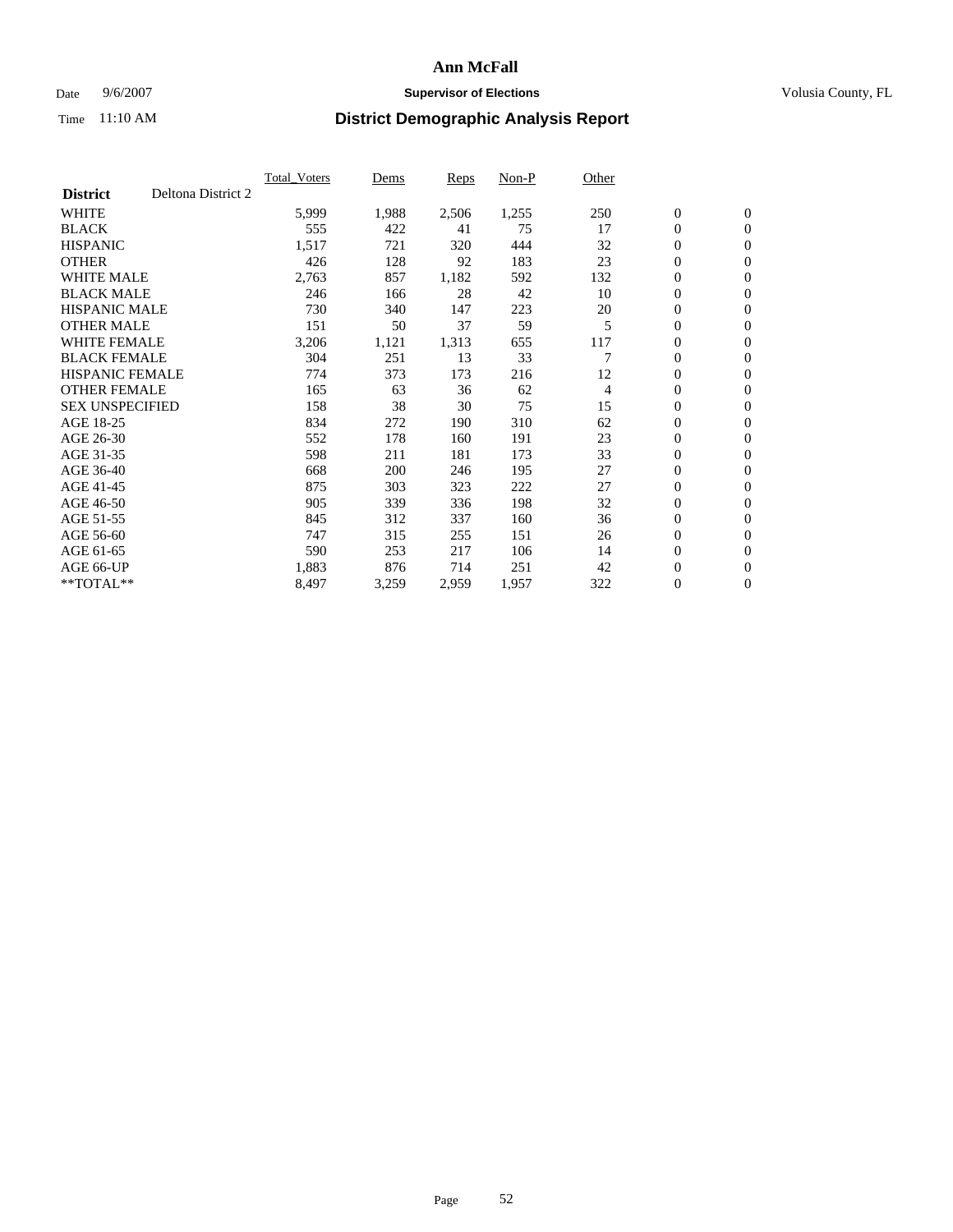### Date 9/6/2007 **Supervisor of Elections Supervisor of Elections** Volusia County, FL

|                        |                    | <b>Total Voters</b> | Dems  | Reps  | Non-P | Other |                  |                |  |
|------------------------|--------------------|---------------------|-------|-------|-------|-------|------------------|----------------|--|
| <b>District</b>        | Deltona District 3 |                     |       |       |       |       |                  |                |  |
| <b>WHITE</b>           |                    | 4,910               | 1,734 | 1,870 | 1,097 | 209   | $\boldsymbol{0}$ | $\mathbf{0}$   |  |
| <b>BLACK</b>           |                    | 422                 | 325   | 23    | 61    | 13    | $\mathbf{0}$     | $\mathbf{0}$   |  |
| <b>HISPANIC</b>        |                    | 1,484               | 698   | 295   | 464   | 27    | 0                | $\mathbf{0}$   |  |
| <b>OTHER</b>           |                    | 389                 | 113   | 78    | 179   | 19    | 0                | $\mathbf{0}$   |  |
| <b>WHITE MALE</b>      |                    | 2,198               | 706   | 869   | 511   | 112   | 0                | $\mathbf{0}$   |  |
| <b>BLACK MALE</b>      |                    | 178                 | 133   | 11    | 26    | 8     | $\boldsymbol{0}$ | $\mathbf{0}$   |  |
| <b>HISPANIC MALE</b>   |                    | 707                 | 322   | 153   | 218   | 14    | 0                | $\mathbf{0}$   |  |
| <b>OTHER MALE</b>      |                    | 139                 | 52    | 33    | 50    | 4     | $\mathbf{0}$     | $\mathbf{0}$   |  |
| <b>WHITE FEMALE</b>    |                    | 2,688               | 1,020 | 991   | 582   | 95    | 0                | $\mathbf{0}$   |  |
| <b>BLACK FEMALE</b>    |                    | 243                 | 191   | 12    | 35    | 5     | $\boldsymbol{0}$ | $\mathbf{0}$   |  |
| <b>HISPANIC FEMALE</b> |                    | 764                 | 368   | 139   | 244   | 13    | $\boldsymbol{0}$ | $\mathbf{0}$   |  |
| <b>OTHER FEMALE</b>    |                    | 149                 | 43    | 34    | 69    | 3     | 0                | $\mathbf{0}$   |  |
| <b>SEX UNSPECIFIED</b> |                    | 139                 | 35    | 24    | 66    | 14    | 0                | $\mathbf{0}$   |  |
| AGE 18-25              |                    | 701                 | 214   | 146   | 304   | 37    | 0                | $\mathbf{0}$   |  |
| AGE 26-30              |                    | 562                 | 172   | 144   | 210   | 36    | $\mathbf{0}$     | $\mathbf{0}$   |  |
| AGE 31-35              |                    | 586                 | 198   | 170   | 193   | 25    | 0                | $\mathbf{0}$   |  |
| AGE 36-40              |                    | 637                 | 227   | 230   | 155   | 25    | 0                | $\mathbf{0}$   |  |
| AGE 41-45              |                    | 698                 | 245   | 237   | 191   | 25    | 0                | $\mathbf{0}$   |  |
| AGE 46-50              |                    | 684                 | 264   | 230   | 164   | 26    | 0                | $\mathbf{0}$   |  |
| AGE 51-55              |                    | 599                 | 252   | 195   | 133   | 19    | $\boldsymbol{0}$ | $\mathbf{0}$   |  |
| AGE 56-60              |                    | 632                 | 268   | 206   | 134   | 24    | 0                | $\mathbf{0}$   |  |
| AGE 61-65              |                    | 461                 | 222   | 134   | 88    | 17    | $\mathbf{0}$     | $\mathbf{0}$   |  |
| AGE 66-UP              |                    | 1,645               | 808   | 574   | 229   | 34    | $\boldsymbol{0}$ | $\mathbf{0}$   |  |
| $*$ TOTAL $**$         |                    | 7,205               | 2,870 | 2,266 | 1,801 | 268   | 0                | $\overline{0}$ |  |
|                        |                    |                     |       |       |       |       |                  |                |  |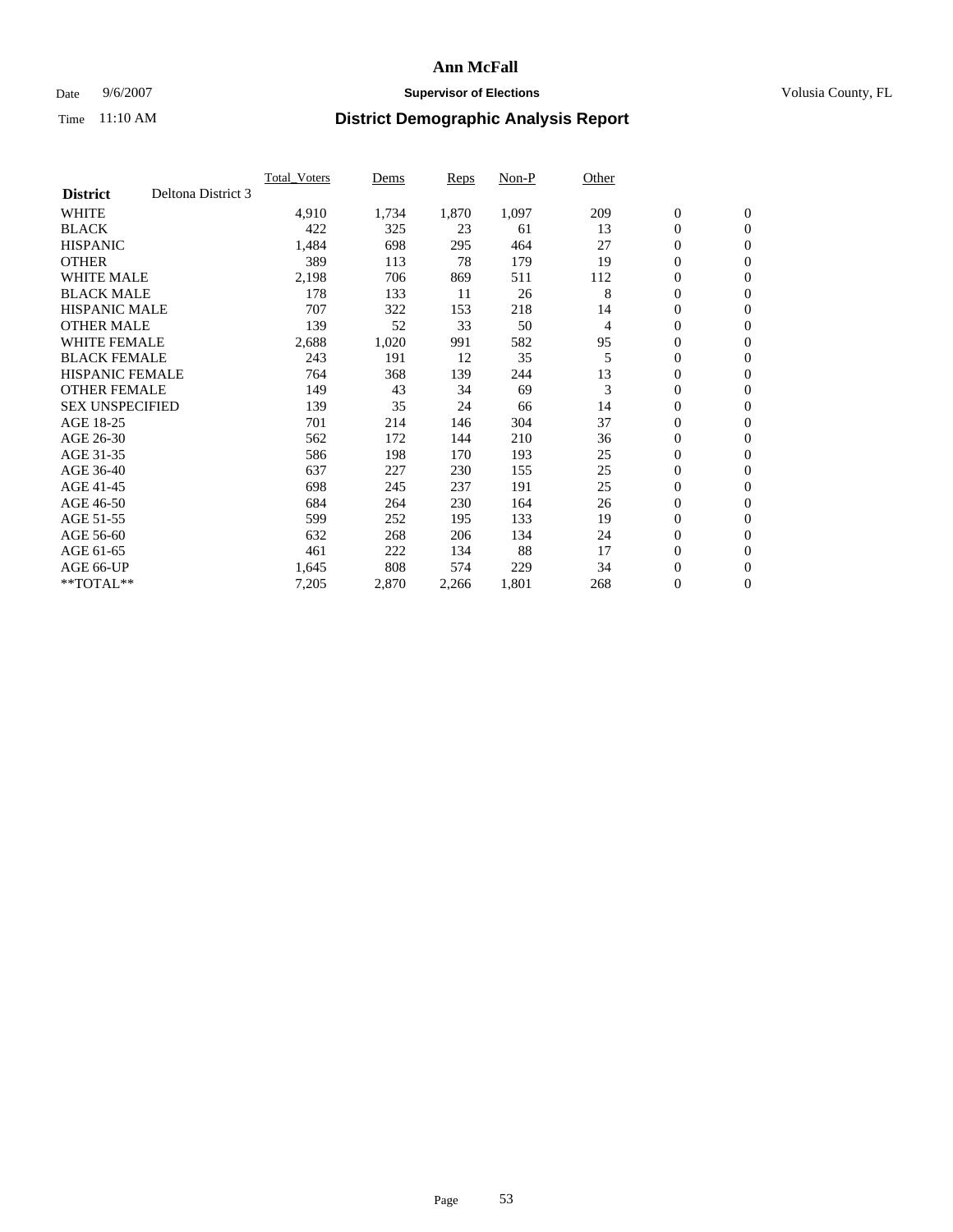### Date 9/6/2007 **Supervisor of Elections Supervisor of Elections** Volusia County, FL

|                        |                    | <b>Total Voters</b> | Dems  | Reps  | Non-P | Other |                  |                  |  |
|------------------------|--------------------|---------------------|-------|-------|-------|-------|------------------|------------------|--|
| <b>District</b>        | Deltona District 4 |                     |       |       |       |       |                  |                  |  |
| <b>WHITE</b>           |                    | 4,653               | 1,712 | 1,760 | 942   | 239   | $\boldsymbol{0}$ | $\mathbf{0}$     |  |
| <b>BLACK</b>           |                    | 457                 | 339   | 24    | 83    | 11    | $\mathbf{0}$     | $\mathbf{0}$     |  |
| <b>HISPANIC</b>        |                    | 1,545               | 780   | 282   | 448   | 35    | $\boldsymbol{0}$ | $\mathbf{0}$     |  |
| <b>OTHER</b>           |                    | 384                 | 126   | 73    | 171   | 14    | 0                | $\mathbf{0}$     |  |
| <b>WHITE MALE</b>      |                    | 2,124               | 681   | 854   | 456   | 133   | 0                | $\mathbf{0}$     |  |
| <b>BLACK MALE</b>      |                    | 215                 | 151   | 14    | 44    | 6     | 0                | $\mathbf{0}$     |  |
| <b>HISPANIC MALE</b>   |                    | 712                 | 345   | 146   | 202   | 19    | 0                | $\mathbf{0}$     |  |
| <b>OTHER MALE</b>      |                    | 110                 | 40    | 25    | 42    | 3     | $\mathbf{0}$     | $\mathbf{0}$     |  |
| <b>WHITE FEMALE</b>    |                    | 2,494               | 1,015 | 894   | 481   | 104   | 0                | $\mathbf{0}$     |  |
| <b>BLACK FEMALE</b>    |                    | 234                 | 181   | 10    | 38    | 5     | $\boldsymbol{0}$ | $\mathbf{0}$     |  |
| <b>HISPANIC FEMALE</b> |                    | 822                 | 428   | 136   | 242   | 16    | 0                | $\boldsymbol{0}$ |  |
| <b>OTHER FEMALE</b>    |                    | 155                 | 66    | 30    | 55    | 4     | 0                | $\mathbf{0}$     |  |
| <b>SEX UNSPECIFIED</b> |                    | 173                 | 50    | 30    | 84    | 9     | $\boldsymbol{0}$ | $\mathbf{0}$     |  |
| AGE 18-25              |                    | 693                 | 212   | 140   | 302   | 39    | 0                | $\mathbf{0}$     |  |
| AGE 26-30              |                    | 550                 | 181   | 142   | 194   | 33    | $\mathbf{0}$     | $\mathbf{0}$     |  |
| AGE 31-35              |                    | 536                 | 178   | 168   | 153   | 37    | 0                | $\mathbf{0}$     |  |
| AGE 36-40              |                    | 595                 | 199   | 184   | 180   | 32    | 0                | $\mathbf{0}$     |  |
| AGE 41-45              |                    | 631                 | 255   | 201   | 158   | 17    | $\boldsymbol{0}$ | $\mathbf{0}$     |  |
| AGE 46-50              |                    | 673                 | 270   | 236   | 135   | 32    | 0                | $\mathbf{0}$     |  |
| AGE 51-55              |                    | 616                 | 274   | 190   | 130   | 22    | $\boldsymbol{0}$ | $\boldsymbol{0}$ |  |
| AGE 56-60              |                    | 629                 | 281   | 208   | 122   | 18    | $\mathbf{0}$     | $\mathbf{0}$     |  |
| AGE 61-65              |                    | 496                 | 232   | 169   | 77    | 18    | $\mathbf{0}$     | $\mathbf{0}$     |  |
| AGE 66-UP              |                    | 1,620               | 875   | 501   | 193   | 51    | $\boldsymbol{0}$ | $\boldsymbol{0}$ |  |
| $*$ TOTAL $**$         |                    | 7,039               | 2,957 | 2,139 | 1,644 | 299   | 0                | $\overline{0}$   |  |
|                        |                    |                     |       |       |       |       |                  |                  |  |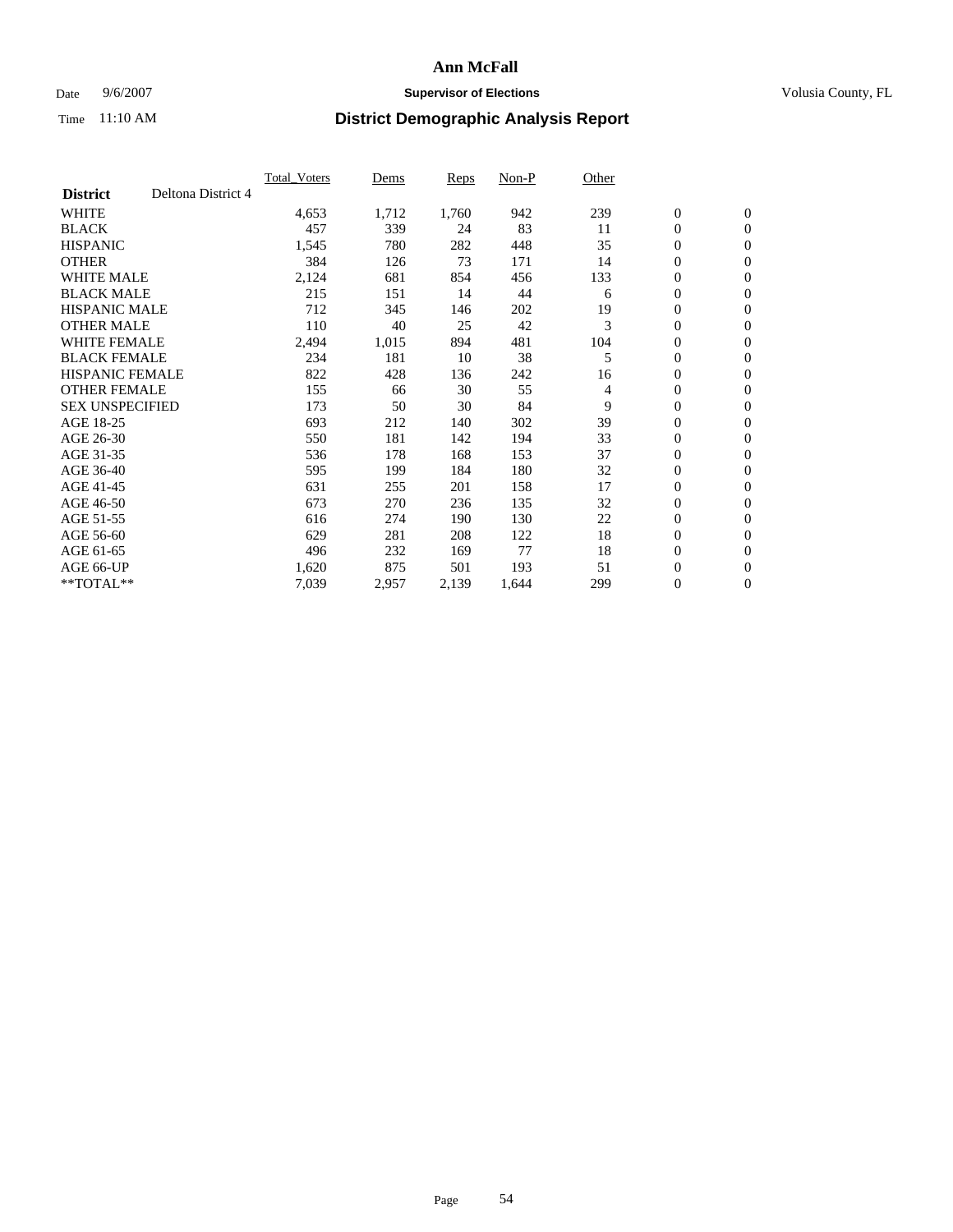### Date 9/6/2007 **Supervisor of Elections Supervisor of Elections** Volusia County, FL

|                        |                    | <b>Total Voters</b> | Dems  | Reps  | Non-P | Other |                  |                  |  |
|------------------------|--------------------|---------------------|-------|-------|-------|-------|------------------|------------------|--|
| <b>District</b>        | Deltona District 5 |                     |       |       |       |       |                  |                  |  |
| <b>WHITE</b>           |                    | 5,639               | 1,942 | 2,232 | 1,187 | 278   | $\boldsymbol{0}$ | $\boldsymbol{0}$ |  |
| <b>BLACK</b>           |                    | 730                 | 537   | 57    | 125   | 11    | $\mathbf{0}$     | $\mathbf{0}$     |  |
| <b>HISPANIC</b>        |                    | 1,647               | 774   | 322   | 515   | 36    | $\mathbf{0}$     | $\mathbf{0}$     |  |
| <b>OTHER</b>           |                    | 475                 | 130   | 94    | 229   | 22    | 0                | $\mathbf{0}$     |  |
| <b>WHITE MALE</b>      |                    | 2,681               | 845   | 1,133 | 545   | 158   | 0                | $\mathbf{0}$     |  |
| <b>BLACK MALE</b>      |                    | 321                 | 221   | 31    | 66    | 3     | 0                | $\boldsymbol{0}$ |  |
| <b>HISPANIC MALE</b>   |                    | 772                 | 361   | 159   | 232   | 20    | 0                | $\mathbf{0}$     |  |
| <b>OTHER MALE</b>      |                    | 153                 | 42    | 41    | 66    | 4     | 0                | $\boldsymbol{0}$ |  |
| <b>WHITE FEMALE</b>    |                    | 2,925               | 1,087 | 1,084 | 634   | 120   | 0                | $\mathbf{0}$     |  |
| <b>BLACK FEMALE</b>    |                    | 399                 | 307   | 26    | 58    | 8     | $\mathbf{0}$     | $\mathbf{0}$     |  |
| <b>HISPANIC FEMALE</b> |                    | 861                 | 408   | 160   | 278   | 15    | $\overline{0}$   | $\mathbf{0}$     |  |
| <b>OTHER FEMALE</b>    |                    | 185                 | 65    | 31    | 84    | 5     | $\mathbf{0}$     | $\mathbf{0}$     |  |
| <b>SEX UNSPECIFIED</b> |                    | 194                 | 47    | 40    | 93    | 14    | $\boldsymbol{0}$ | $\boldsymbol{0}$ |  |
| AGE 18-25              |                    | 971                 | 282   | 223   | 398   | 68    | 0                | $\mathbf{0}$     |  |
| AGE 26-30              |                    | 652                 | 224   | 176   | 226   | 26    | 0                | $\mathbf{0}$     |  |
| AGE 31-35              |                    | 706                 | 245   | 226   | 210   | 25    | 0                | $\mathbf{0}$     |  |
| AGE 36-40              |                    | 794                 | 272   | 270   | 218   | 34    | $\boldsymbol{0}$ | $\mathbf{0}$     |  |
| AGE 41-45              |                    | 891                 | 341   | 299   | 212   | 39    | 0                | $\mathbf{0}$     |  |
| AGE 46-50              |                    | 948                 | 362   | 338   | 222   | 26    | $\mathbf{0}$     | $\mathbf{0}$     |  |
| AGE 51-55              |                    | 832                 | 359   | 265   | 171   | 37    | $\overline{0}$   | $\mathbf{0}$     |  |
| AGE 56-60              |                    | 714                 | 314   | 232   | 138   | 30    | $\boldsymbol{0}$ | $\mathbf{0}$     |  |
| AGE 61-65              |                    | 534                 | 243   | 182   | 93    | 16    | 0                | $\boldsymbol{0}$ |  |
| AGE 66-UP              |                    | 1,449               | 741   | 494   | 168   | 46    | 0                | 0                |  |
| $*$ TOTAL $**$         |                    | 8,491               | 3,383 | 2,705 | 2,056 | 347   | $\boldsymbol{0}$ | $\boldsymbol{0}$ |  |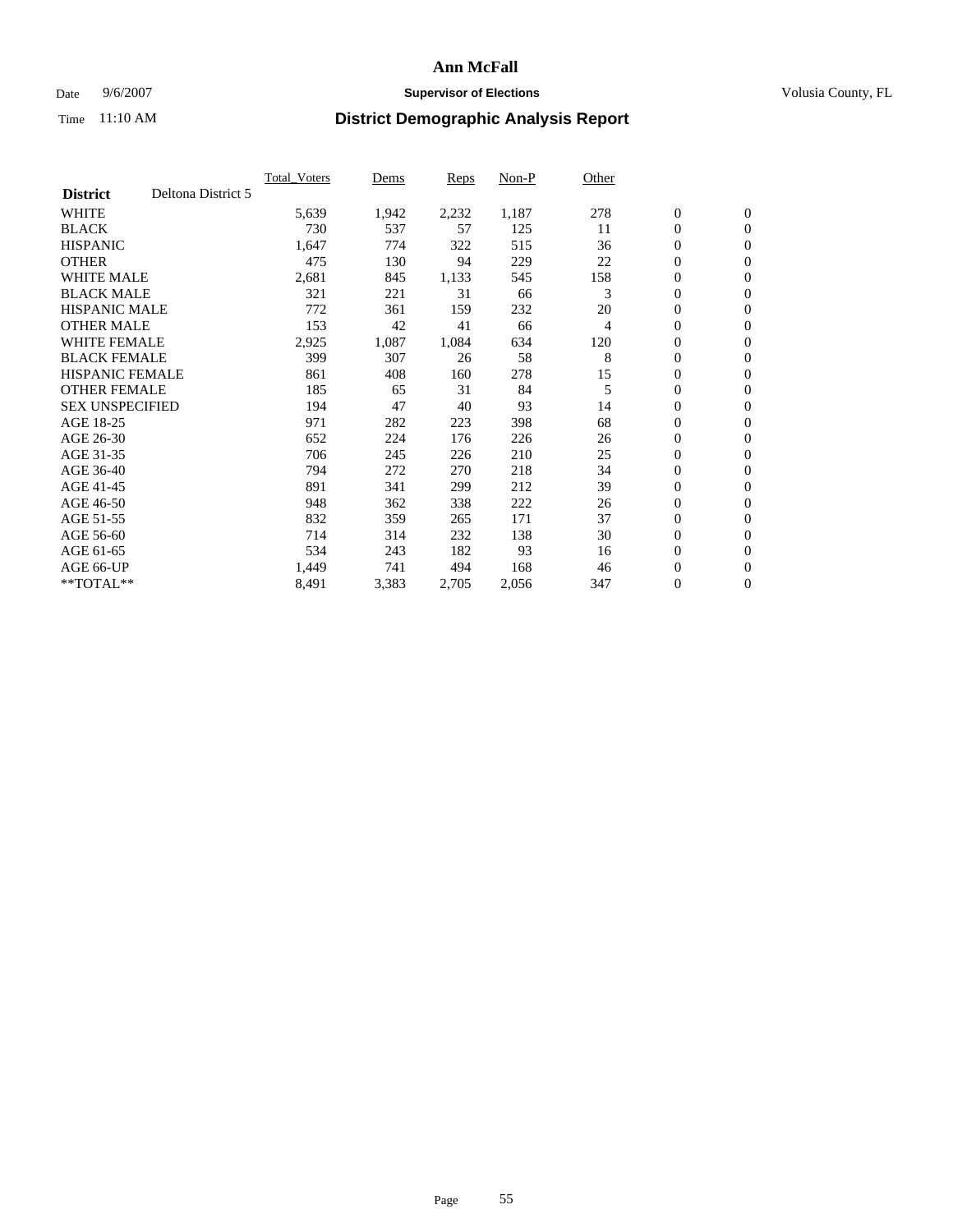### Date 9/6/2007 **Supervisor of Elections Supervisor of Elections** Volusia County, FL

|                        |                    | <b>Total Voters</b> | Dems  | Reps  | Non-P | Other |                  |                  |  |
|------------------------|--------------------|---------------------|-------|-------|-------|-------|------------------|------------------|--|
| <b>District</b>        | Deltona District 6 |                     |       |       |       |       |                  |                  |  |
| <b>WHITE</b>           |                    | 5,355               | 1,677 | 2,250 | 1,190 | 238   | $\boldsymbol{0}$ | $\mathbf{0}$     |  |
| <b>BLACK</b>           |                    | 633                 | 467   | 35    | 116   | 15    | $\mathbf{0}$     | $\mathbf{0}$     |  |
| <b>HISPANIC</b>        |                    | 1,336               | 602   | 257   | 444   | 33    | 0                | $\mathbf{0}$     |  |
| <b>OTHER</b>           |                    | 418                 | 103   | 91    | 196   | 28    | 0                | $\mathbf{0}$     |  |
| <b>WHITE MALE</b>      |                    | 2,530               | 699   | 1,130 | 585   | 116   | 0                | $\mathbf{0}$     |  |
| <b>BLACK MALE</b>      |                    | 267                 | 186   | 15    | 60    | 6     | 0                | $\boldsymbol{0}$ |  |
| <b>HISPANIC MALE</b>   |                    | 627                 | 269   | 135   | 202   | 21    | 0                | $\mathbf{0}$     |  |
| <b>OTHER MALE</b>      |                    | 149                 | 43    | 37    | 65    | 4     | $\mathbf{0}$     | $\mathbf{0}$     |  |
| <b>WHITE FEMALE</b>    |                    | 2,787               | 970   | 1,103 | 593   | 121   | 0                | $\mathbf{0}$     |  |
| <b>BLACK FEMALE</b>    |                    | 357                 | 274   | 20    | 54    | 9     | $\mathbf{0}$     | $\mathbf{0}$     |  |
| <b>HISPANIC FEMALE</b> |                    | 693                 | 326   | 121   | 234   | 12    | 0                | $\boldsymbol{0}$ |  |
| <b>OTHER FEMALE</b>    |                    | 153                 | 40    | 35    | 70    | 8     | 0                | $\mathbf{0}$     |  |
| <b>SEX UNSPECIFIED</b> |                    | 179                 | 42    | 37    | 83    | 17    | 0                | $\mathbf{0}$     |  |
| AGE 18-25              |                    | 964                 | 298   | 217   | 381   | 68    | 0                | $\mathbf{0}$     |  |
| AGE 26-30              |                    | 647                 | 206   | 178   | 231   | 32    | $\mathbf{0}$     | $\mathbf{0}$     |  |
| AGE 31-35              |                    | 712                 | 218   | 230   | 225   | 39    | 0                | $\mathbf{0}$     |  |
| AGE 36-40              |                    | 701                 | 226   | 265   | 181   | 29    | 0                | $\mathbf{0}$     |  |
| AGE 41-45              |                    | 934                 | 332   | 326   | 231   | 45    | 0                | $\mathbf{0}$     |  |
| AGE 46-50              |                    | 917                 | 318   | 393   | 174   | 32    | 0                | $\mathbf{0}$     |  |
| AGE 51-55              |                    | 745                 | 303   | 273   | 150   | 19    | $\boldsymbol{0}$ | $\boldsymbol{0}$ |  |
| AGE 56-60              |                    | 650                 | 274   | 228   | 136   | 12    | 0                | $\mathbf{0}$     |  |
| AGE 61-65              |                    | 482                 | 215   | 168   | 81    | 18    | $\mathbf{0}$     | $\mathbf{0}$     |  |
| AGE 66-UP              |                    | 990                 | 459   | 355   | 156   | 20    | 0                | $\boldsymbol{0}$ |  |
| $*$ TOTAL $**$         |                    | 7,742               | 2,849 | 2,633 | 1,946 | 314   | 0                | $\overline{0}$   |  |
|                        |                    |                     |       |       |       |       |                  |                  |  |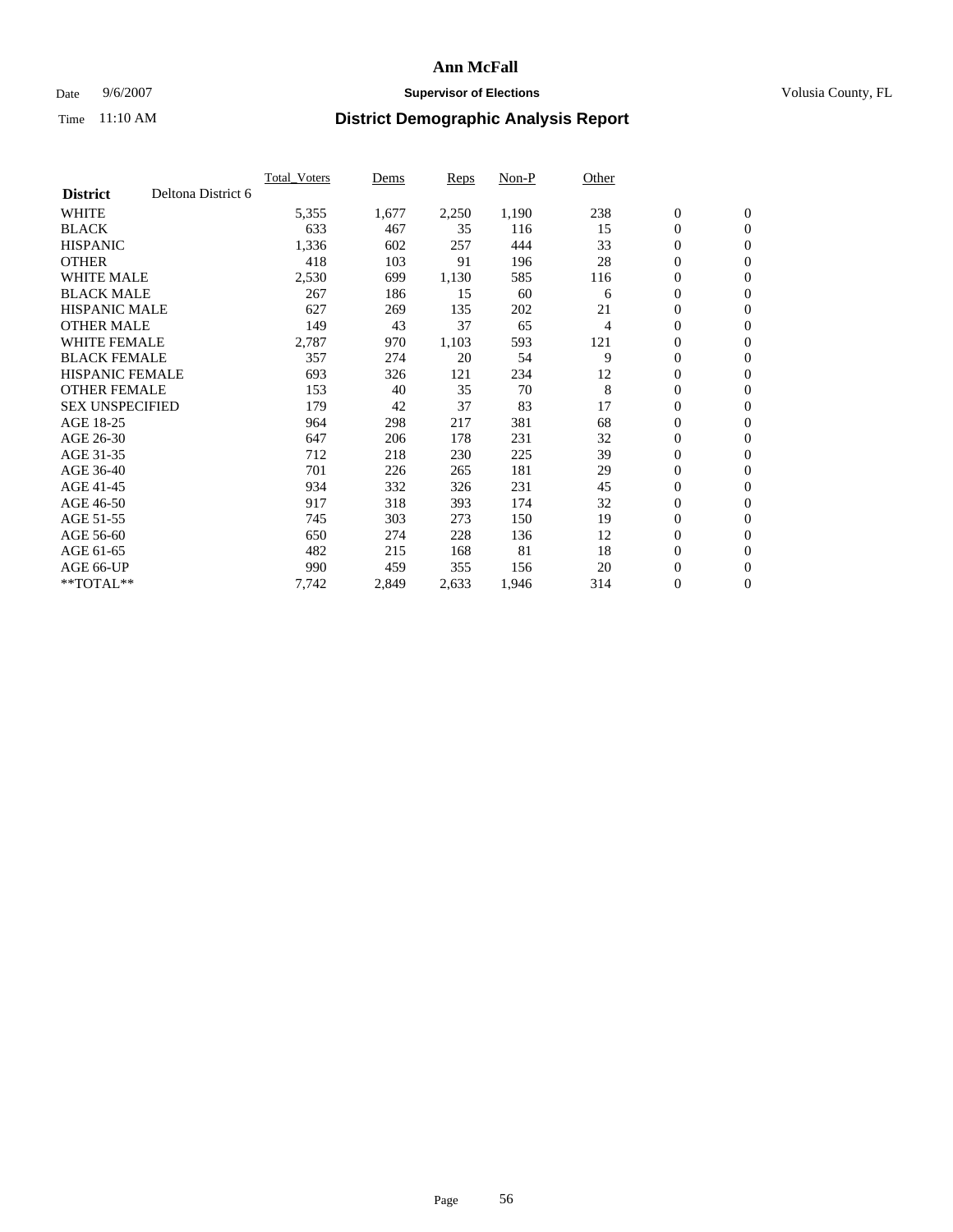### Date 9/6/2007 **Supervisor of Elections Supervisor of Elections** Volusia County, FL

|                        |                  | <b>Total Voters</b> | Dems  | Reps | Non-P | Other    |                  |              |  |
|------------------------|------------------|---------------------|-------|------|-------|----------|------------------|--------------|--|
| <b>District</b>        | Edgewater Ward 1 |                     |       |      |       |          |                  |              |  |
| <b>WHITE</b>           |                  | 2,660               | 1,071 | 899  | 622   | 68       | $\boldsymbol{0}$ | $\mathbf{0}$ |  |
| <b>BLACK</b>           |                  | 26                  | 16    | 3    | 5     | 2        | 0                | $\mathbf{0}$ |  |
| <b>HISPANIC</b>        |                  | 28                  | 13    | 6    | 9     | $\Omega$ | 0                | $\Omega$     |  |
| <b>OTHER</b>           |                  | 76                  | 21    | 12   | 41    | 2        | $\overline{0}$   | $\theta$     |  |
| <b>WHITE MALE</b>      |                  | 1,186               | 428   | 431  | 288   | 39       | 0                | 0            |  |
| <b>BLACK MALE</b>      |                  | 15                  | 6     | 2    | 5     | 2        | 0                | 0            |  |
| <b>HISPANIC MALE</b>   |                  | 11                  |       | 2    |       | $\Omega$ | 0                |              |  |
| <b>OTHER MALE</b>      |                  | 25                  | 8     | 7    | 10    | $\Omega$ | 0                | 0            |  |
| WHITE FEMALE           |                  | 1,456               | 634   | 463  | 330   | 29       | 0                | 0            |  |
| <b>BLACK FEMALE</b>    |                  | 10                  | 9     |      | 0     | $\Omega$ | 0                | 0            |  |
| <b>HISPANIC FEMALE</b> |                  | 17                  | 8     |      | 5     | 0        | 0                | $\Omega$     |  |
| <b>OTHER FEMALE</b>    |                  | 30                  | 9     | 4    | 16    |          | 0                | $\theta$     |  |
| <b>SEX UNSPECIFIED</b> |                  | 40                  | 14    | 6    | 19    |          | 0                | $\theta$     |  |
| AGE 18-25              |                  | 262                 | 70    | 58   | 123   | 11       | 0                | $_{0}$       |  |
| AGE 26-30              |                  | 127                 | 44    | 30   | 46    |          | 0                | 0            |  |
| AGE 31-35              |                  | 163                 | 42    | 49   | 65    |          | 0                | 0            |  |
| AGE 36-40              |                  | 173                 | 56    | 60   | 52    |          | 0                | 0            |  |
| AGE 41-45              |                  | 226                 | 84    | 77   | 57    | 8        | 0                | 0            |  |
| AGE 46-50              |                  | 281                 | 105   | 95   | 73    | 8        | 0                | $\Omega$     |  |
| AGE 51-55              |                  | 264                 | 116   | 79   | 64    |          | 0                | $\theta$     |  |
| AGE 56-60              |                  | 250                 | 106   | 78   | 61    |          | 0                | $\theta$     |  |
| AGE 61-65              |                  | 246                 | 109   | 92   | 42    | 3        | 0                | 0            |  |
| AGE 66-UP              |                  | 798                 | 389   | 302  | 94    | 13       | 0                |              |  |
| **TOTAL**              |                  | 2,790               | 1,121 | 920  | 677   | 72       | 0                | 0            |  |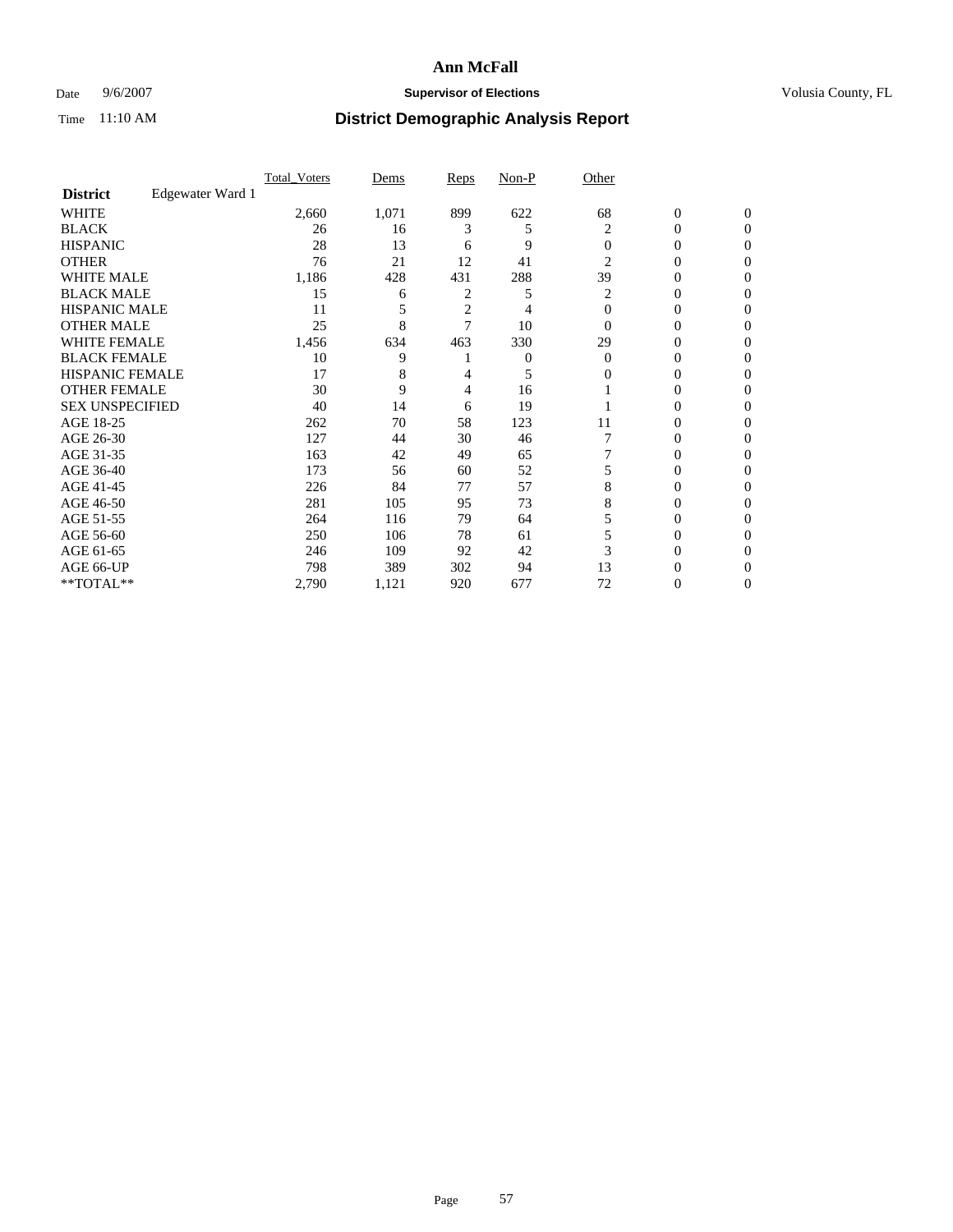### Date 9/6/2007 **Supervisor of Elections Supervisor of Elections** Volusia County, FL

|                        |                  | <b>Total Voters</b> | Dems  | Reps  | Non-P | Other          |                  |                  |  |
|------------------------|------------------|---------------------|-------|-------|-------|----------------|------------------|------------------|--|
| <b>District</b>        | Edgewater Ward 2 |                     |       |       |       |                |                  |                  |  |
| <b>WHITE</b>           |                  | 3,279               | 1,223 | 1,121 | 845   | 90             | $\boldsymbol{0}$ | $\mathbf{0}$     |  |
| <b>BLACK</b>           |                  | 60                  | 50    |       | 8     |                | 0                | $\mathbf{0}$     |  |
| <b>HISPANIC</b>        |                  | 49                  | 17    | 9     | 23    | 0              | 0                | $\overline{0}$   |  |
| <b>OTHER</b>           |                  | 114                 | 28    | 28    | 53    |                | $\overline{0}$   | $\boldsymbol{0}$ |  |
| <b>WHITE MALE</b>      |                  | 1,499               | 506   | 559   | 387   | 47             | 0                | $\theta$         |  |
| <b>BLACK MALE</b>      |                  | 27                  | 22    | 0     | 4     |                | 0                | 0                |  |
| <b>HISPANIC MALE</b>   |                  | 23                  | 8     | 5     | 10    |                | 0                | 0                |  |
| <b>OTHER MALE</b>      |                  | 41                  | 12    | 13    | 14    | 2              | 0                | 0                |  |
| WHITE FEMALE           |                  | 1,762               | 710   | 557   | 453   | 42             | 0                | 0                |  |
| <b>BLACK FEMALE</b>    |                  | 33                  | 28    |       | 4     | $\Omega$       | 0                | 0                |  |
| <b>HISPANIC FEMALE</b> |                  | 24                  | 9     | 4     | 11    | $\Omega$       | 0                | $\Omega$         |  |
| <b>OTHER FEMALE</b>    |                  | 41                  | 11    | 9     | 19    | $\overline{c}$ | 0                | $\theta$         |  |
| <b>SEX UNSPECIFIED</b> |                  | 52                  | 12    | 11    | 27    | 2              | 0                | $\theta$         |  |
| AGE 18-25              |                  | 336                 | 93    | 76    | 147   | 20             | 0                | 0                |  |
| AGE 26-30              |                  | 229                 | 67    | 59    | 99    | 4              | 0                | $\Omega$         |  |
| AGE 31-35              |                  | 204                 | 57    | 64    | 76    |                | 0                | 0                |  |
| AGE 36-40              |                  | 263                 | 84    | 90    | 82    |                | 0                | 0                |  |
| AGE 41-45              |                  | 298                 | 106   | 109   | 78    |                | 0                | 0                |  |
| AGE 46-50              |                  | 335                 | 113   | 117   | 98    |                | 0                | $\overline{0}$   |  |
| AGE 51-55              |                  | 353                 | 137   | 124   | 83    | 9              | 0                | $\Omega$         |  |
| AGE 56-60              |                  | 365                 | 139   | 127   | 89    | 10             | 0                | $\theta$         |  |
| AGE 61-65              |                  | 294                 | 117   | 108   | 63    | 6              | 0                | 0                |  |
| AGE 66-UP              |                  | 825                 | 405   | 285   | 114   | 21             | 0                |                  |  |
| **TOTAL**              |                  | 3,502               | 1,318 | 1,159 | 929   | 96             | 0                | $\mathbf{0}$     |  |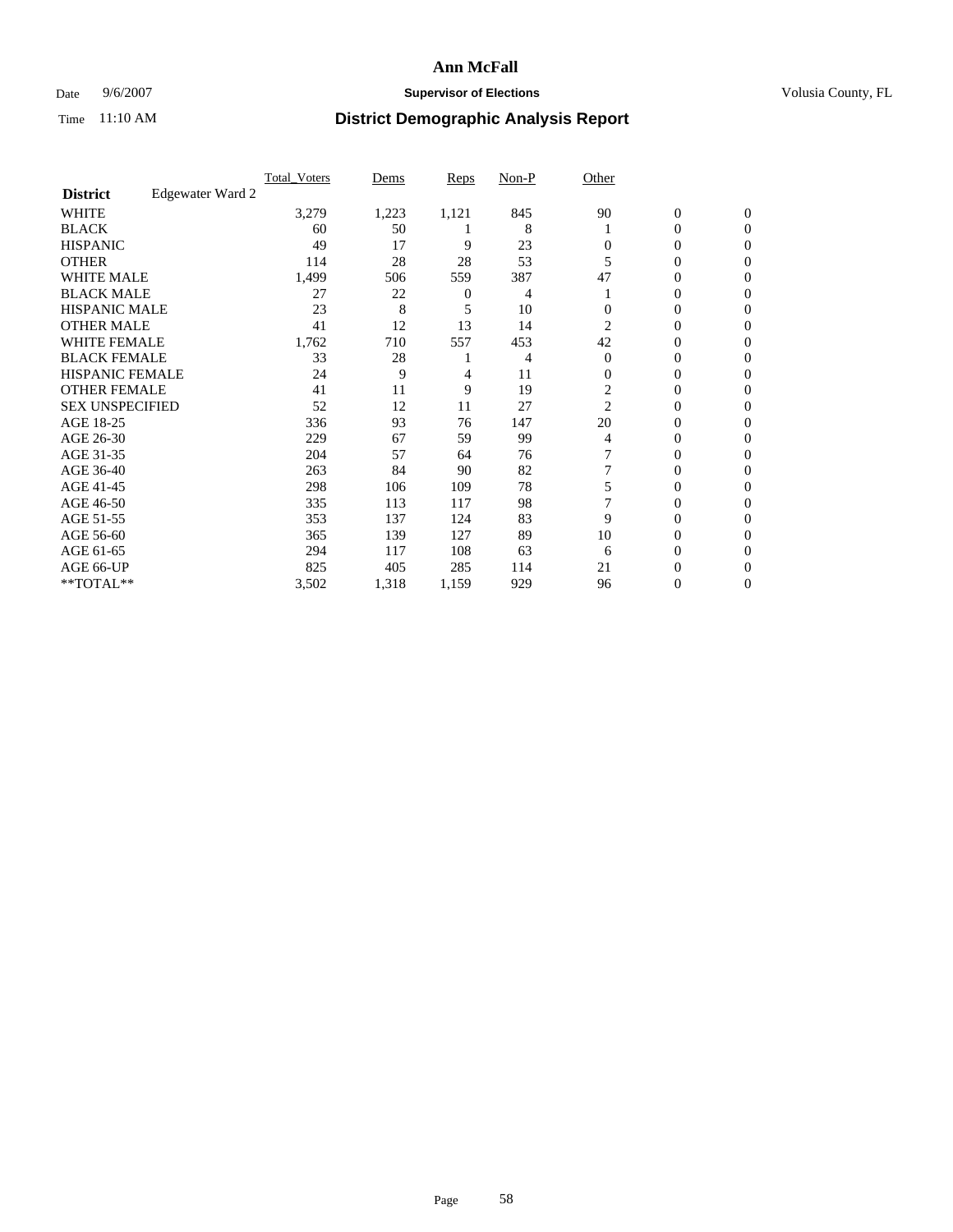### Date 9/6/2007 **Supervisor of Elections Supervisor of Elections** Volusia County, FL

|                        |                  | <b>Total Voters</b> | Dems           | Reps  | Non-P | Other    |                  |                  |  |
|------------------------|------------------|---------------------|----------------|-------|-------|----------|------------------|------------------|--|
| <b>District</b>        | Edgewater Ward 3 |                     |                |       |       |          |                  |                  |  |
| <b>WHITE</b>           |                  | 3,260               | 1,263          | 1,096 | 797   | 104      | $\boldsymbol{0}$ | $\mathbf{0}$     |  |
| <b>BLACK</b>           |                  | 74                  | 57             |       | 14    | 2        | 0                | $\mathbf{0}$     |  |
| <b>HISPANIC</b>        |                  | 33                  | 11             | 8     | 13    |          | 0                | $\mathbf{0}$     |  |
| <b>OTHER</b>           |                  | 122                 | 39             | 20    | 59    | 4        | $\overline{0}$   | $\boldsymbol{0}$ |  |
| <b>WHITE MALE</b>      |                  | 1,448               | 494            | 530   | 374   | 50       | 0                | $\theta$         |  |
| <b>BLACK MALE</b>      |                  | 41                  | 32             |       | 7     |          | 0                | 0                |  |
| <b>HISPANIC MALE</b>   |                  | 14                  | $\overline{2}$ | 4     | 7     |          | 0                | 0                |  |
| <b>OTHER MALE</b>      |                  | 37                  | 17             | 7     | 13    | 0        | 0                | 0                |  |
| WHITE FEMALE           |                  | 1,790               | 761            | 560   | 415   | 54       | 0                | 0                |  |
| <b>BLACK FEMALE</b>    |                  | 30                  | 23             | 0     |       | $\Omega$ | 0                | $\mathbf{0}$     |  |
| <b>HISPANIC FEMALE</b> |                  | 18                  | 8              | 4     | 6     | 0        | 0                | $\Omega$         |  |
| <b>OTHER FEMALE</b>    |                  | 45                  | 12             | 11    | 21    |          | 0                | $\theta$         |  |
| <b>SEX UNSPECIFIED</b> |                  | 66                  | 21             | 8     | 33    | 4        | 0                | $\theta$         |  |
| AGE 18-25              |                  | 299                 | 91             | 58    | 133   | 17       | 0                | 0                |  |
| AGE 26-30              |                  | 209                 | 56             | 53    | 94    | 6        | 0                | $\Omega$         |  |
| AGE 31-35              |                  | 249                 | 71             | 67    | 98    | 13       | 0                | 0                |  |
| AGE 36-40              |                  | 253                 | 83             | 98    | 66    | 6        | 0                | 0                |  |
| AGE 41-45              |                  | 267                 | 90             | 101   | 68    | 8        | 0                | 0                |  |
| AGE 46-50              |                  | 330                 | 122            | 112   | 89    |          | 0                | $\mathbf{0}$     |  |
| AGE 51-55              |                  | 340                 | 139            | 121   | 71    | 9        | 0                | $\Omega$         |  |
| AGE 56-60              |                  | 361                 | 154            | 118   | 76    | 13       | 0                | $\theta$         |  |
| AGE 61-65              |                  | 279                 | 105            | 108   | 56    | 10       | 0                | 0                |  |
| AGE 66-UP              |                  | 902                 | 459            | 289   | 132   | 22       | 0                | $_{0}$           |  |
| **TOTAL**              |                  | 3,489               | 1,370          | 1,125 | 883   | 111      | 0                | $\mathbf{0}$     |  |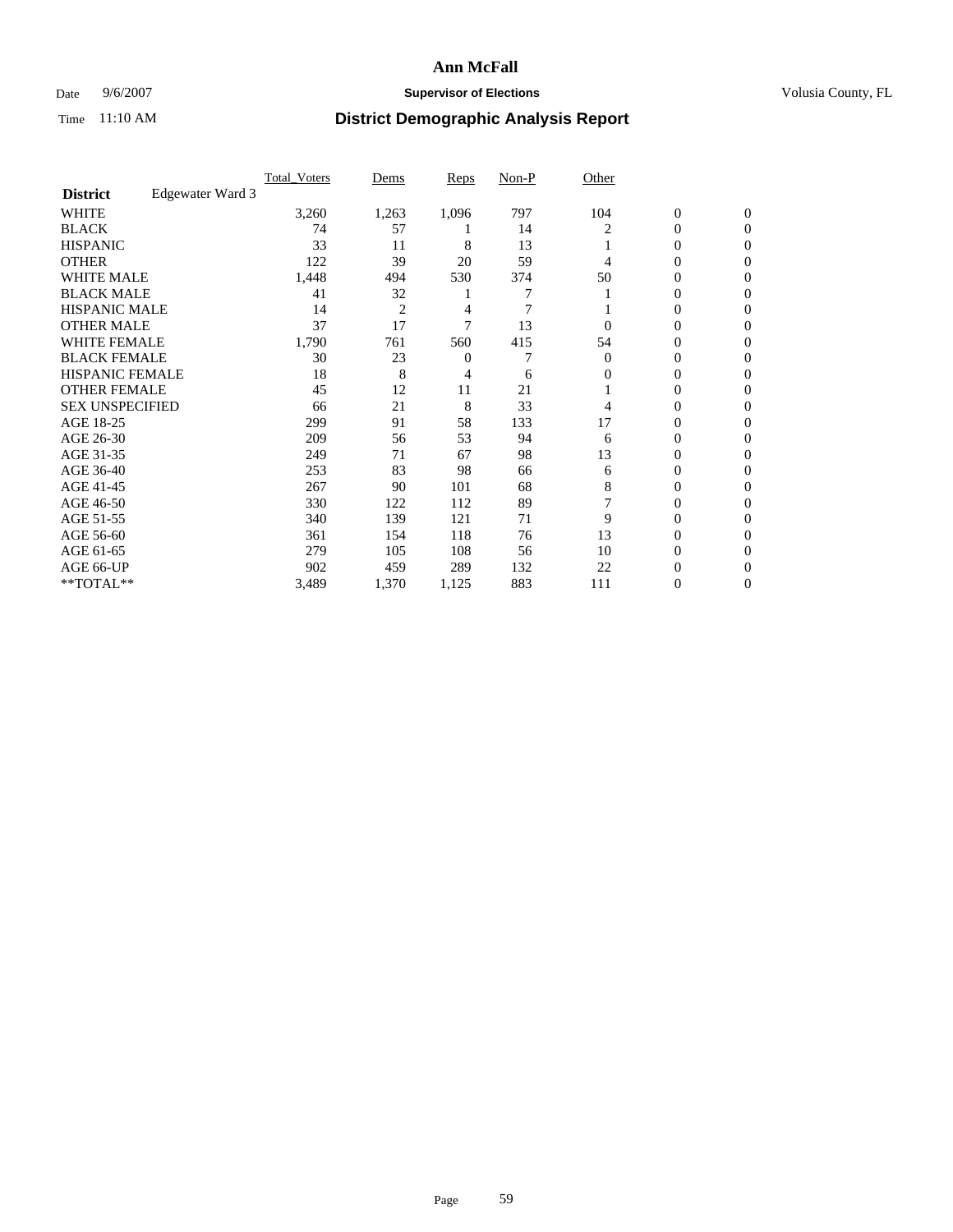### Date 9/6/2007 **Supervisor of Elections Supervisor of Elections** Volusia County, FL

|                        |                  | <b>Total Voters</b> | Dems  | Reps           | Non-P | Other    |                  |              |  |
|------------------------|------------------|---------------------|-------|----------------|-------|----------|------------------|--------------|--|
| <b>District</b>        | Edgewater Ward 4 |                     |       |                |       |          |                  |              |  |
| <b>WHITE</b>           |                  | 3,442               | 1,318 | 1,201          | 823   | 100      | $\boldsymbol{0}$ | $\mathbf{0}$ |  |
| <b>BLACK</b>           |                  | 45                  | 28    | 5              | 10    | 2        | 0                | $\mathbf{0}$ |  |
| <b>HISPANIC</b>        |                  | 26                  | 10    | 5              | 10    |          | 0                | $\mathbf{0}$ |  |
| <b>OTHER</b>           |                  | 88                  | 21    | 12             | 52    |          | $\overline{0}$   | $\theta$     |  |
| <b>WHITE MALE</b>      |                  | 1,570               | 560   | 571            | 395   | 44       | 0                | $\theta$     |  |
| <b>BLACK MALE</b>      |                  | 18                  | 10    | 2              | 5     |          | 0                | 0            |  |
| <b>HISPANIC MALE</b>   |                  | 11                  | 3     | $\overline{c}$ | 5     |          | 0                | 0            |  |
| <b>OTHER MALE</b>      |                  | 25                  | 9     | 6              | 8     | 2        | 0                | 0            |  |
| WHITE FEMALE           |                  | 1,840               | 751   | 615            | 418   | 56       | 0                | 0            |  |
| <b>BLACK FEMALE</b>    |                  | 27                  | 18    | 3              | 5     |          | 0                | 0            |  |
| <b>HISPANIC FEMALE</b> |                  | 15                  |       | 3              | 5     | 0        | 0                | $\Omega$     |  |
| <b>OTHER FEMALE</b>    |                  | 28                  | 8     | 5              | 15    | $\Omega$ | 0                | $\theta$     |  |
| <b>SEX UNSPECIFIED</b> |                  | 67                  | 11    | 16             | 39    |          | 0                | $\theta$     |  |
| AGE 18-25              |                  | 288                 | 89    | 63             | 125   | 11       | 0                | $_{0}$       |  |
| AGE 26-30              |                  | 211                 | 55    | 51             | 97    | 8        | 0                | 0            |  |
| AGE 31-35              |                  | 238                 | 72    | 68             | 92    | 6        | 0                | 0            |  |
| AGE 36-40              |                  | 236                 | 74    | 81             | 77    | 4        | 0                | 0            |  |
| AGE 41-45              |                  | 300                 | 109   | 94             | 89    | 8        | 0                | 0            |  |
| AGE 46-50              |                  | 334                 | 126   | 127            | 76    |          | 0                | $\Omega$     |  |
| AGE 51-55              |                  | 343                 | 151   | 107            | 77    | 8        | 0                | $\Omega$     |  |
| AGE 56-60              |                  | 277                 | 135   | 84             | 49    | 9        | 0                | $\theta$     |  |
| AGE 61-65              |                  | 294                 | 123   | 96             | 60    | 15       | 0                | 0            |  |
| AGE 66-UP              |                  | 1,080               | 443   | 452            | 153   | 32       | 0                |              |  |
| **TOTAL**              |                  | 3,601               | 1,377 | 1,223          | 895   | 106      | 0                | $\mathbf{0}$ |  |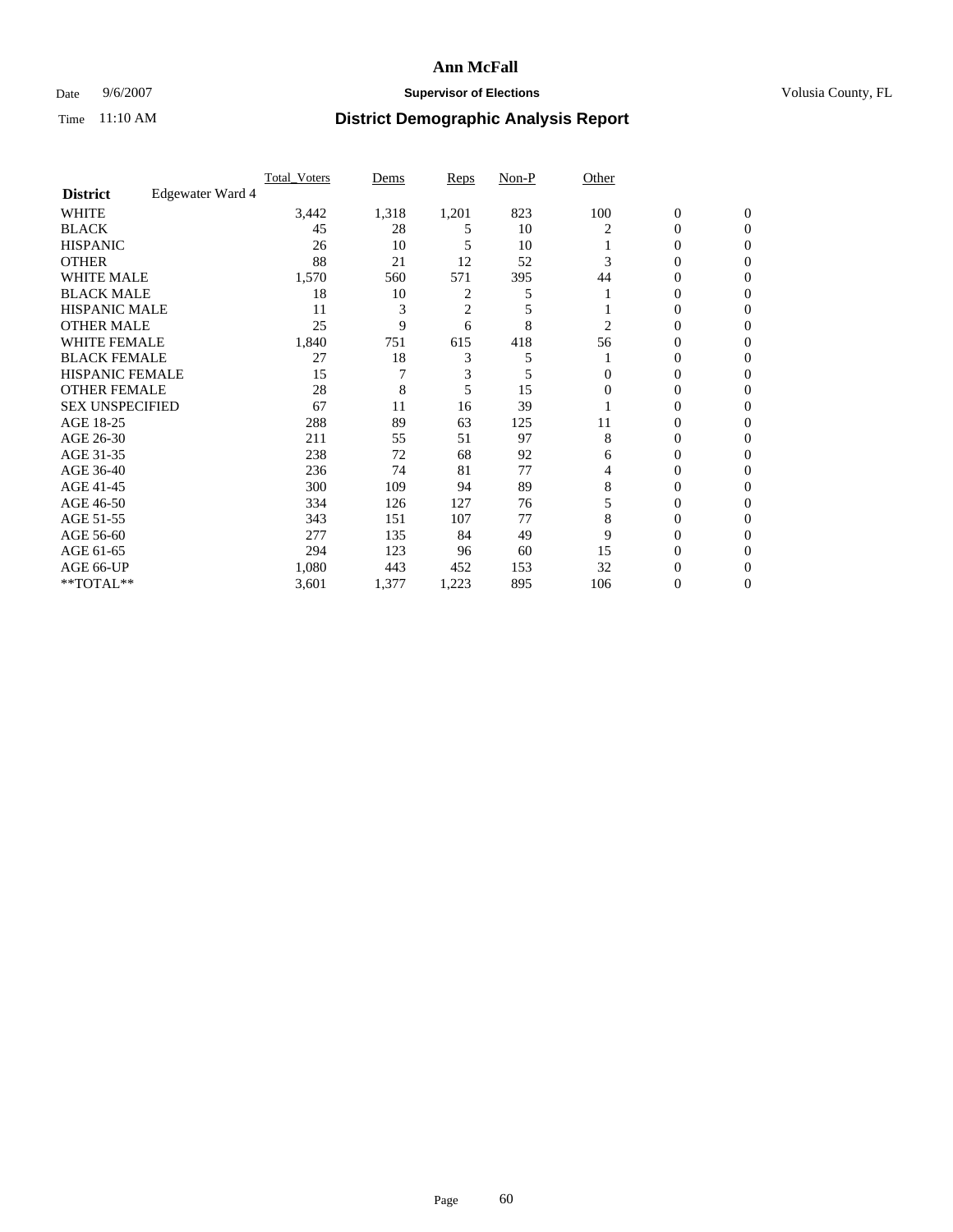### Date 9/6/2007 **Supervisor of Elections Supervisor of Elections** Volusia County, FL

|                        |                   | Total Voters | Dems | <b>Reps</b> | Non-P | Other    |                  |              |  |
|------------------------|-------------------|--------------|------|-------------|-------|----------|------------------|--------------|--|
| <b>District</b>        | Holly Hill Zone 1 |              |      |             |       |          |                  |              |  |
| <b>WHITE</b>           |                   | 1,176        | 529  | 313         | 292   | 42       | $\boldsymbol{0}$ | $\mathbf{0}$ |  |
| <b>BLACK</b>           |                   | 94           | 70   | 8           | 15    |          | 0                | $\Omega$     |  |
| <b>HISPANIC</b>        |                   | 25           | 9    | 2           | 11    | 3        | 0                | $\Omega$     |  |
| <b>OTHER</b>           |                   | 70           | 21   | 16          | 28    |          | 0                | 0            |  |
| <b>WHITE MALE</b>      |                   | 558          | 224  | 173         | 142   | 19       | 0                | 0            |  |
| <b>BLACK MALE</b>      |                   | 41           | 28   |             |       |          | 0                | 0            |  |
| <b>HISPANIC MALE</b>   |                   | 10           | 4    |             | 5     |          | 0                | $\theta$     |  |
| <b>OTHER MALE</b>      |                   | 21           | 3    |             | 9     | 2        | 0                | 0            |  |
| WHITE FEMALE           |                   | 612          | 301  | 139         | 149   | 23       | 0                | 0            |  |
| <b>BLACK FEMALE</b>    |                   | 53           | 42   | 3           | 8     | $\Omega$ | 0                | 0            |  |
| <b>HISPANIC FEMALE</b> |                   | 15           | 5    |             | 6     |          | 0                | 0            |  |
| <b>OTHER FEMALE</b>    |                   | 24           | 8    |             | 8     |          | 0                | 0            |  |
| <b>SEX UNSPECIFIED</b> |                   | 31           | 14   | 3           | 12    | 2        | 0                | 0            |  |
| AGE 18-25              |                   | 135          | 50   | 30          | 48    |          | 0                | $_{0}$       |  |
| AGE 26-30              |                   | 87           | 34   | 12          | 37    |          | 0                | 0            |  |
| AGE 31-35              |                   | 83           | 33   | 18          | 27    | 5        | 0                | 0            |  |
| AGE 36-40              |                   | 94           | 41   | 23          | 28    |          | 0                | 0            |  |
| AGE 41-45              |                   | 132          | 48   | 40          | 40    | 4        | 0                | 0            |  |
| AGE 46-50              |                   | 148          | 66   | 37          | 37    | 8        | 0                | 0            |  |
| AGE 51-55              |                   | 160          | 86   | 33          | 33    | 8        | 0                | $\Omega$     |  |
| AGE 56-60              |                   | 144          | 59   | 42          | 39    | 4        | 0                | 0            |  |
| AGE 61-65              |                   | 100          | 47   | 29          | 20    |          | 0                | 0            |  |
| AGE 66-UP              |                   | 282          | 165  | 75          | 37    |          |                  |              |  |
| **TOTAL**              |                   | 1,365        | 629  | 339         | 346   | 51       | 0                | 0            |  |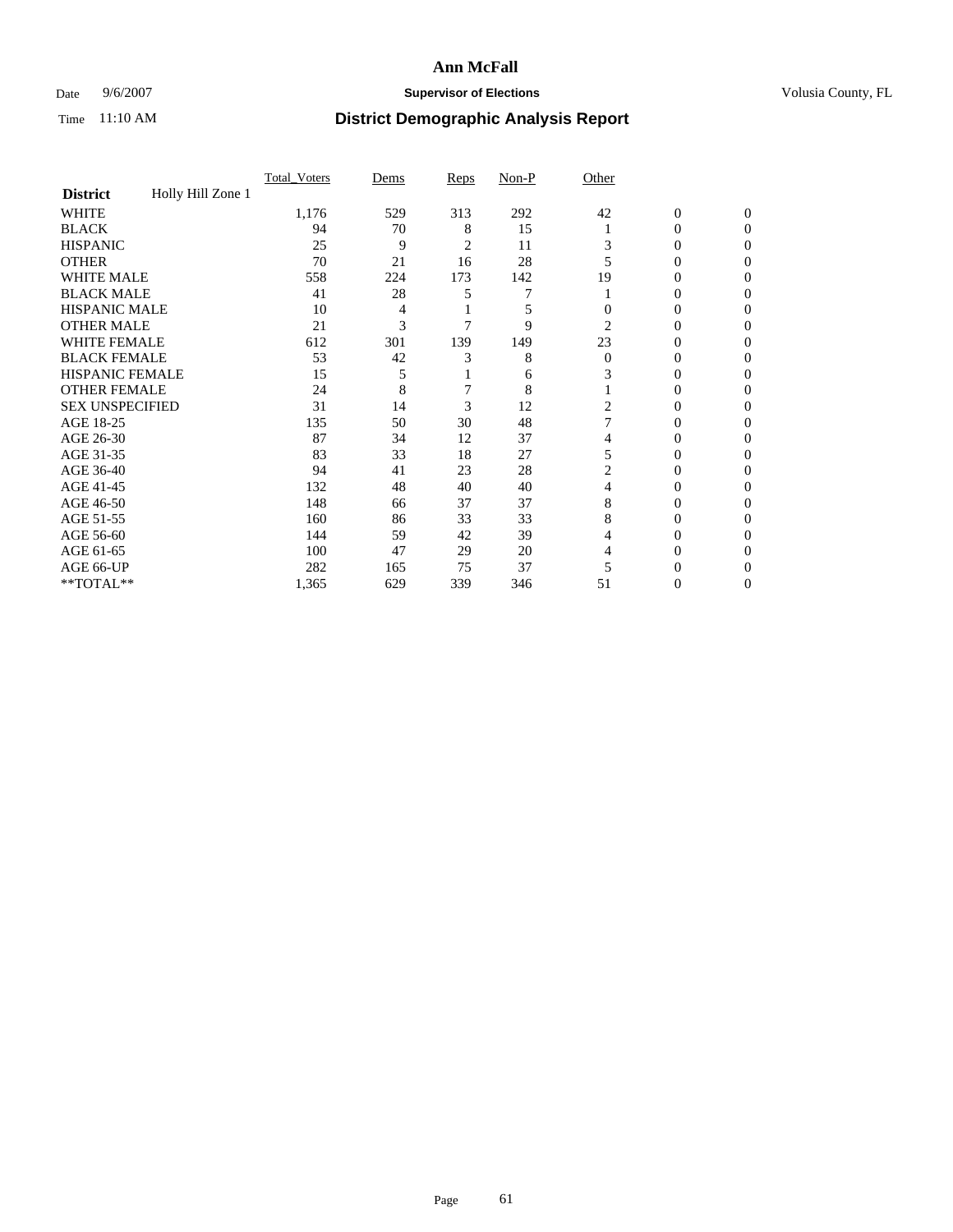### Date 9/6/2007 **Supervisor of Elections Supervisor of Elections** Volusia County, FL

|                        |                   | Total Voters | Dems | <b>Reps</b>    | Non-P | Other        |                  |                |
|------------------------|-------------------|--------------|------|----------------|-------|--------------|------------------|----------------|
| <b>District</b>        | Holly Hill Zone 2 |              |      |                |       |              |                  |                |
| <b>WHITE</b>           |                   | 1,409        | 643  | 393            | 321   | 52           | $\boldsymbol{0}$ | $\mathbf{0}$   |
| <b>BLACK</b>           |                   | 142          | 114  | 3              | 22    | 3            | $\theta$         | $\Omega$       |
| <b>HISPANIC</b>        |                   | 28           | 12   | 10             | 6     | $\mathbf{0}$ | 0                | $\overline{0}$ |
| <b>OTHER</b>           |                   | 73           | 25   | 15             | 30    | 3            | $\overline{0}$   | $\Omega$       |
| <b>WHITE MALE</b>      |                   | 647          | 264  | 196            | 161   | 26           | 0                | $\Omega$       |
| <b>BLACK MALE</b>      |                   | 60           | 51   |                | 8     | $\Omega$     | 0                | 0              |
| <b>HISPANIC MALE</b>   |                   | 15           | 5    |                | 3     | 0            | $\overline{0}$   | 0              |
| <b>OTHER MALE</b>      |                   | 21           | 6    | 5              | 8     | 2            | 0                | 0              |
| <b>WHITE FEMALE</b>    |                   | 750          | 374  | 194            | 158   | 24           | 0                | $\Omega$       |
| <b>BLACK FEMALE</b>    |                   | 82           | 63   | $\overline{c}$ | 14    | 3            | $\overline{0}$   | $\theta$       |
| <b>HISPANIC FEMALE</b> |                   | 13           | 7    | 3              | 3     | $\mathbf{0}$ | 0                | 0              |
| <b>OTHER FEMALE</b>    |                   | 28           | 10   | 9              | 8     |              | $\overline{0}$   | 0              |
| <b>SEX UNSPECIFIED</b> |                   | 36           | 14   | 4              | 16    | 2            | 0                | 0              |
| AGE 18-25              |                   | 165          | 68   | 37             | 55    | 5            | $\overline{0}$   | $\mathbf{0}$   |
| AGE 26-30              |                   | 115          | 45   | 24             | 40    | 6            | 0                | $\Omega$       |
| AGE 31-35              |                   | 127          | 60   | 24             | 40    | 3            | $\overline{0}$   | $\Omega$       |
| AGE 36-40              |                   | 145          | 57   | 34             | 45    | 9            | 0                | $\overline{0}$ |
| AGE 41-45              |                   | 201          | 84   | 62             | 44    | 11           | 0                | 0              |
| AGE 46-50              |                   | 200          | 93   | 51             | 49    |              | 0                | $\overline{0}$ |
| AGE 51-55              |                   | 163          | 83   | 41             | 35    | 4            | 0                | $\Omega$       |
| AGE 56-60              |                   | 160          | 77   | 42             | 33    | 8            | 0                | $\mathbf{0}$   |
| AGE 61-65              |                   | 95           | 54   | 23             | 16    | 2            | 0                | $\Omega$       |
| AGE 66-UP              |                   | 281          | 173  | 83             | 22    | 3            | 0                | 0              |
| **TOTAL**              |                   | 1,652        | 794  | 421            | 379   | 58           | 0                | 0              |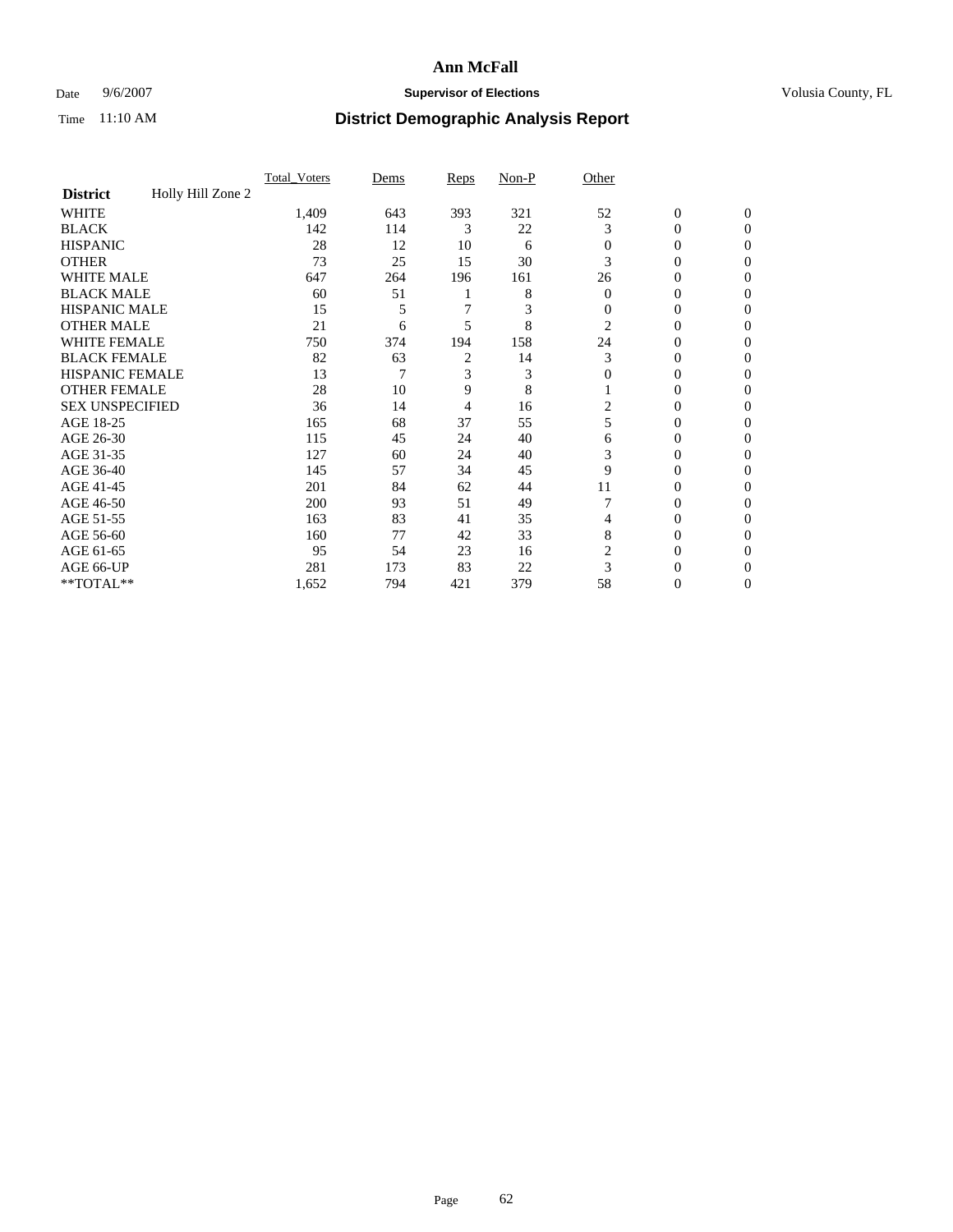### Date 9/6/2007 **Supervisor of Elections Supervisor of Elections** Volusia County, FL

|                        |                   | Total Voters | Dems | <b>Reps</b> | Non-P | Other          |                  |              |  |
|------------------------|-------------------|--------------|------|-------------|-------|----------------|------------------|--------------|--|
| <b>District</b>        | Holly Hill Zone 3 |              |      |             |       |                |                  |              |  |
| <b>WHITE</b>           |                   | 1,479        | 626  | 495         | 297   | 61             | $\boldsymbol{0}$ | $\mathbf{0}$ |  |
| <b>BLACK</b>           |                   | 103          | 81   | 4           | 17    |                | 0                | $\Omega$     |  |
| <b>HISPANIC</b>        |                   | 13           | 5    |             | 7     | 0              | 0                | $\Omega$     |  |
| <b>OTHER</b>           |                   | 77           | 26   | 11          | 38    | $\overline{2}$ | 0                | 0            |  |
| <b>WHITE MALE</b>      |                   | 608          | 233  | 217         | 130   | 28             | 0                | 0            |  |
| <b>BLACK MALE</b>      |                   | 43           | 32   | 2           | 8     |                | 0                | 0            |  |
| <b>HISPANIC MALE</b>   |                   | 4            |      |             | 2     |                | 0                |              |  |
| <b>OTHER MALE</b>      |                   | 24           | 10   | 4           | 9     |                | 0                | 0            |  |
| WHITE FEMALE           |                   | 860          | 387  | 276         | 166   | 31             | 0                | 0            |  |
| <b>BLACK FEMALE</b>    |                   | 59           | 49   | 2           | 8     | $\Omega$       | 0                | 0            |  |
| <b>HISPANIC FEMALE</b> |                   | 9            | 4    | 0           | 5     | 0              | 0                | 0            |  |
| <b>OTHER FEMALE</b>    |                   | 34           | 10   | 6           | 18    | 0              | 0                | 0            |  |
| <b>SEX UNSPECIFIED</b> |                   | 31           | 12   | 3           | 13    | 3              | 0                | 0            |  |
| AGE 18-25              |                   | 108          | 32   | 24          | 47    | 5              | 0                | $\theta$     |  |
| AGE 26-30              |                   | 75           | 27   | 12          | 31    |                | 0                | 0            |  |
| AGE 31-35              |                   | 71           | 25   | 18          | 27    |                | 0                | 0            |  |
| AGE 36-40              |                   | 80           | 26   | 23          | 27    | 4              | 0                | 0            |  |
| AGE 41-45              |                   | 95           | 38   | 26          | 28    | 3              | 0                | 0            |  |
| AGE 46-50              |                   | 115          | 47   | 35          | 25    | 8              | 0                | 0            |  |
| AGE 51-55              |                   | 120          | 60   | 36          | 22    | 2              | 0                | $\Omega$     |  |
| AGE 56-60              |                   | 142          | 64   | 41          | 30    |                | 0                | 0            |  |
| AGE 61-65              |                   | 130          | 67   | 32          | 24    |                | 0                | $\theta$     |  |
| AGE 66-UP              |                   | 736          | 352  | 264         | 98    | 22             |                  |              |  |
| **TOTAL**              |                   | 1,672        | 738  | 511         | 359   | 64             | 0                | 0            |  |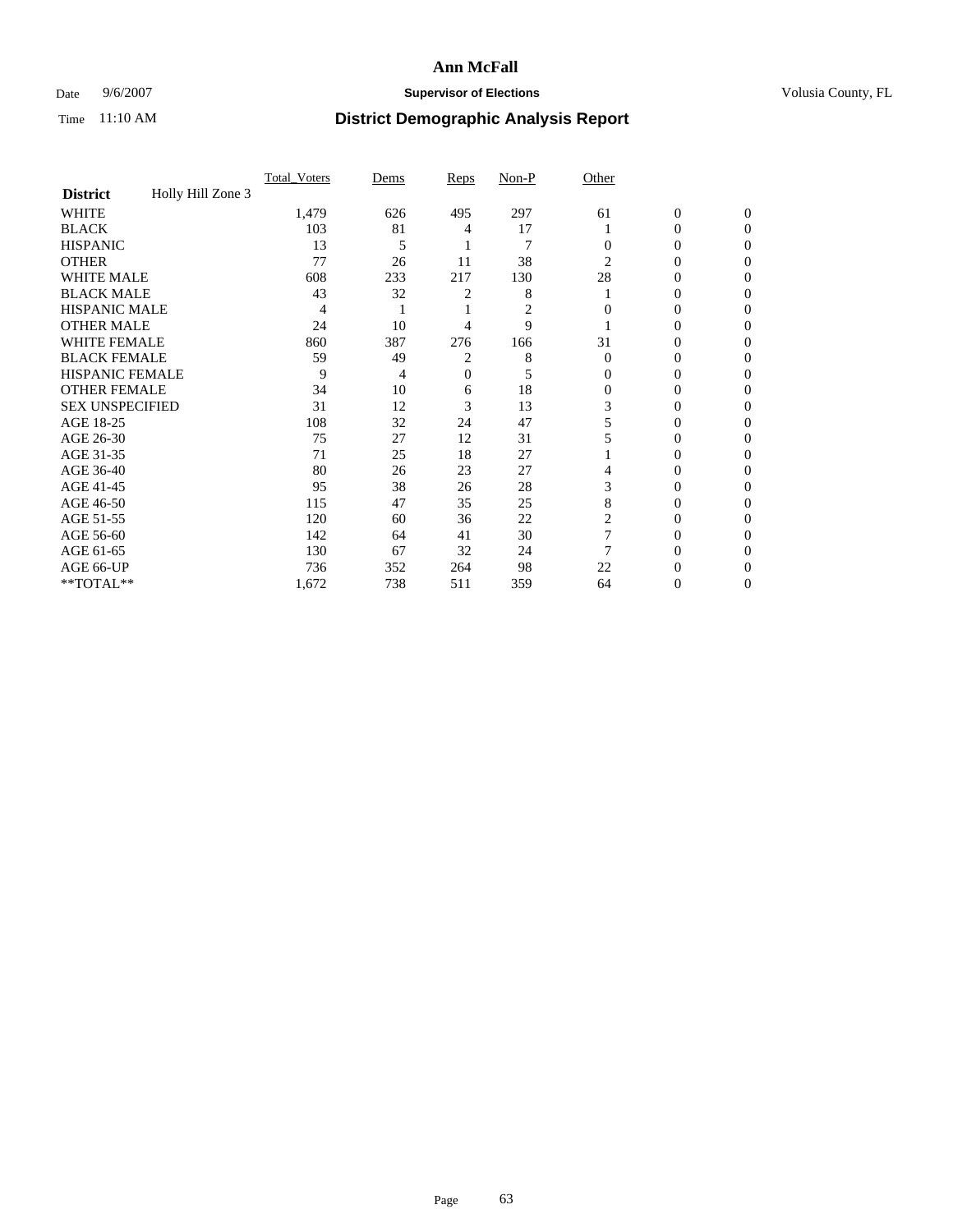### Date 9/6/2007 **Supervisor of Elections Supervisor of Elections** Volusia County, FL

|                        |                   | Total Voters | Dems | <b>Reps</b> | Non-P          | Other |                  |              |  |
|------------------------|-------------------|--------------|------|-------------|----------------|-------|------------------|--------------|--|
| <b>District</b>        | Holly Hill Zone 4 |              |      |             |                |       |                  |              |  |
| <b>WHITE</b>           |                   | 1,273        | 549  | 406         | 267            | 51    | $\boldsymbol{0}$ | $\mathbf{0}$ |  |
| <b>BLACK</b>           |                   | 200          | 151  |             | 37             | 5     | 0                | $\mathbf{0}$ |  |
| <b>HISPANIC</b>        |                   | 25           | 17   | 5           | $\overline{2}$ |       | 0                | $\Omega$     |  |
| <b>OTHER</b>           |                   | 69           | 21   | 12          | 31             |       | $\overline{0}$   | $\Omega$     |  |
| <b>WHITE MALE</b>      |                   | 553          | 216  | 186         | 123            | 28    | 0                | 0            |  |
| <b>BLACK MALE</b>      |                   | 63           | 44   | 4           | 13             | 2     | 0                | 0            |  |
| <b>HISPANIC MALE</b>   |                   | 14           | 10   | 3           | $\mathbf{0}$   |       | 0                | 0            |  |
| <b>OTHER MALE</b>      |                   | 20           | 5    | 5           | 9              |       | $\overline{0}$   | 0            |  |
| WHITE FEMALE           |                   | 715          | 331  | 219         | 142            | 23    | 0                | 0            |  |
| <b>BLACK FEMALE</b>    |                   | 135          | 105  | 3           | 24             | 3     | 0                | 0            |  |
| <b>HISPANIC FEMALE</b> |                   | 11           |      | 2           | $\overline{c}$ | 0     | 0                | $\Omega$     |  |
| <b>OTHER FEMALE</b>    |                   | 27           | 12   | 3           | 11             |       | 0                | $\Omega$     |  |
| <b>SEX UNSPECIFIED</b> |                   | 29           | 8    | 5           | 13             | 3     | 0                | $\Omega$     |  |
| AGE 18-25              |                   | 218          | 76   | 49          | 77             | 16    | 0                | $_{0}$       |  |
| AGE 26-30              |                   | 133          | 56   | 26          | 47             | 4     | 0                | 0            |  |
| AGE 31-35              |                   | 84           | 33   | 21          | 26             | 4     | 0                | 0            |  |
| AGE 36-40              |                   | 123          | 49   | 35          | 33             | 6     | 0                | 0            |  |
| AGE 41-45              |                   | 143          | 60   | 37          | 38             | 8     | 0                | 0            |  |
| AGE 46-50              |                   | 151          | 66   | 55          | 24             | 6     | 0                | $\Omega$     |  |
| AGE 51-55              |                   | 150          | 70   | 40          | 37             | 3     | 0                | $\Omega$     |  |
| AGE 56-60              |                   | 122          | 67   | 35          | 14             | 6     | 0                | $\Omega$     |  |
| AGE 61-65              |                   | 77           | 35   | 25          | 15             | 2     | 0                | 0            |  |
| AGE 66-UP              |                   | 366          | 226  | 107         | 26             | 7     |                  |              |  |
| **TOTAL**              |                   | 1,567        | 738  | 430         | 337            | 62    | 0                | 0            |  |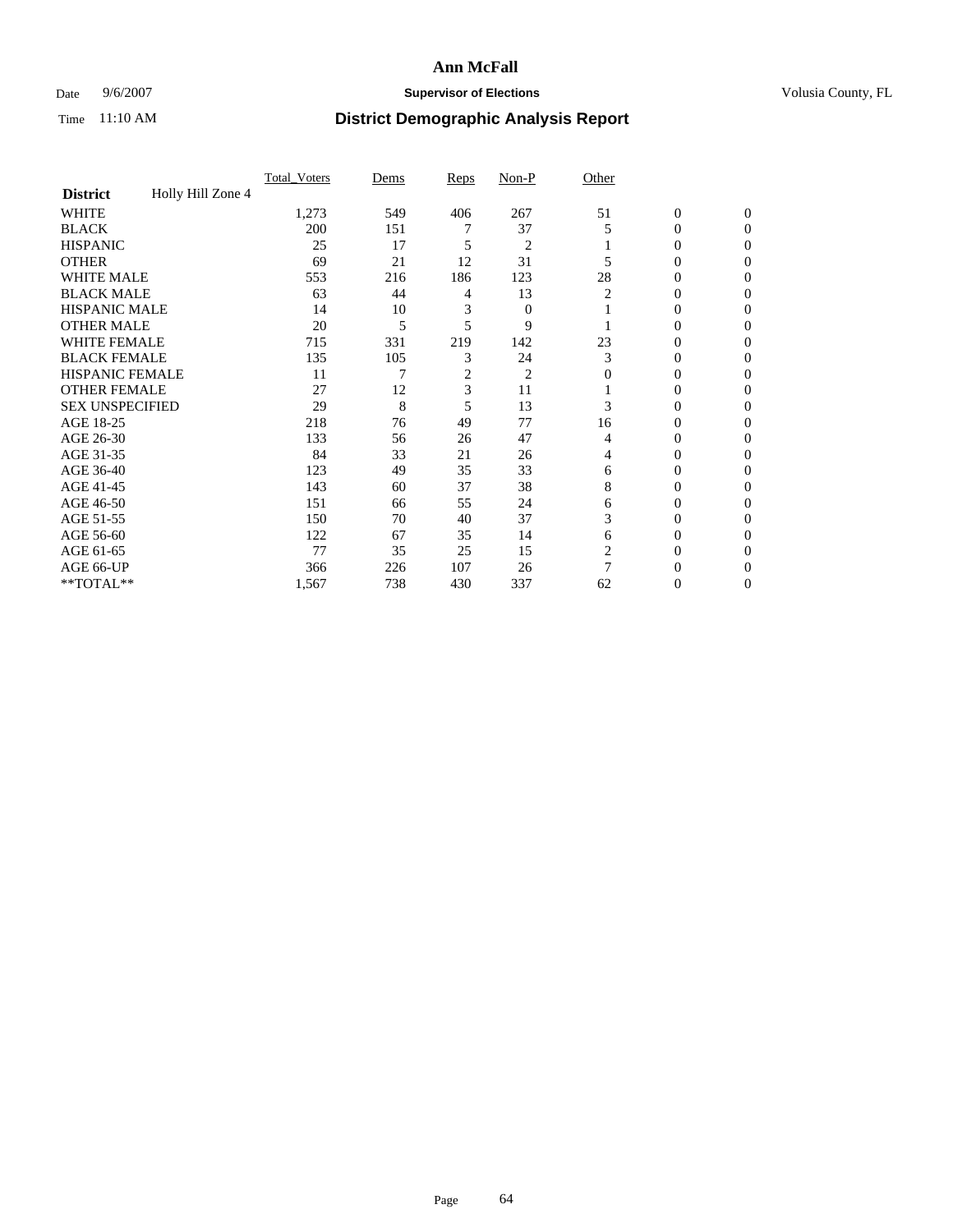### Date 9/6/2007 **Supervisor of Elections Supervisor of Elections** Volusia County, FL

|                                      | <b>Total Voters</b> | Dems  | Reps           | Non-P          | Other    |                  |              |  |
|--------------------------------------|---------------------|-------|----------------|----------------|----------|------------------|--------------|--|
| New Smyrna Zone 1<br><b>District</b> |                     |       |                |                |          |                  |              |  |
| <b>WHITE</b>                         | 3,532               | 1,190 | 1,593          | 663            | 86       | $\boldsymbol{0}$ | $\mathbf{0}$ |  |
| <b>BLACK</b>                         | 5                   | 4     | $^{(1)}$       |                | $\Omega$ | 0                | $\Omega$     |  |
| <b>HISPANIC</b>                      | 23                  | 6     | 8              | 8              |          | 0                | $\theta$     |  |
| <b>OTHER</b>                         | 104                 | 24    | 33             | 39             | 8        | 0                | 0            |  |
| <b>WHITE MALE</b>                    | 1,643               | 468   | 780            | 348            | 47       | 0                |              |  |
| <b>BLACK MALE</b>                    | 2                   |       | $\overline{0}$ |                | 0        | 0                | 0            |  |
| <b>HISPANIC MALE</b>                 | 10                  | 2     | 2              | 6              | $\theta$ | 0                |              |  |
| <b>OTHER MALE</b>                    | 35                  |       | 16             | 12             | 0        | 0                | 0            |  |
| WHITE FEMALE                         | 1,858               | 711   | 803            | 306            | 38       | 0                | 0            |  |
| <b>BLACK FEMALE</b>                  | 3                   | 3     | 0              | 0              | $\Omega$ | 0                | 0            |  |
| <b>HISPANIC FEMALE</b>               | 13                  |       | 6              | $\overline{c}$ |          | 0                | 0            |  |
| <b>OTHER FEMALE</b>                  | 38                  | 12    | 13             | 11             | 2        | 0                | 0            |  |
| <b>SEX UNSPECIFIED</b>               | 62                  | 16    | 14             | 25             |          | 0                | 0            |  |
| AGE 18-25                            | 201                 | 61    | 42             | 90             | 8        | 0                |              |  |
| AGE 26-30                            | 138                 | 41    | 36             | 52             | 9        | 0                | 0            |  |
| AGE 31-35                            | 99                  | 21    | 36             | 33             | 9        | 0                |              |  |
| AGE 36-40                            | 158                 | 37    | 60             | 52             | 9        | 0                | 0            |  |
| AGE 41-45                            | 195                 | 68    | 90             | 34             | 3        | 0                | 0            |  |
| AGE 46-50                            | 331                 | 118   | 142            | 63             | 8        | 0                | 0            |  |
| AGE 51-55                            | 354                 | 128   | 153            | 66             |          | 0                | $\theta$     |  |
| AGE 56-60                            | 446                 | 159   | 200            | 82             | 5        | 0                | 0            |  |
| AGE 61-65                            | 367                 | 118   | 183            | 60             | 6        | 0                |              |  |
| AGE 66-UP                            | 1,375               | 473   | 692            | 179            | 31       | 0                |              |  |
| **TOTAL**                            | 3,664               | 1,224 | 1,634          | 711            | 95       | 0                | 0            |  |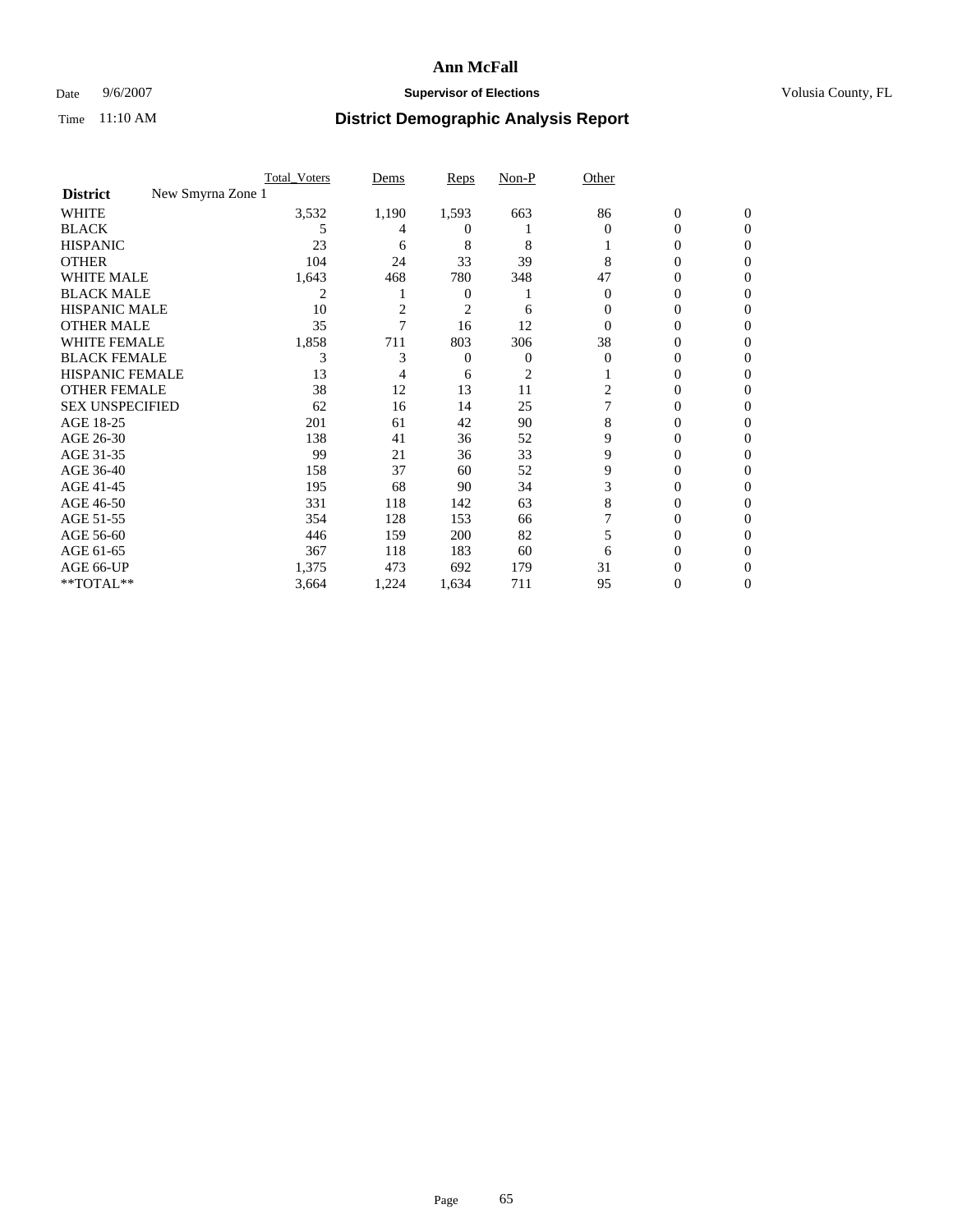### Date 9/6/2007 **Supervisor of Elections Supervisor of Elections** Volusia County, FL

|                                      | <b>Total_Voters</b> | Dems  | <b>Reps</b> | Non-P | Other    |                |              |  |
|--------------------------------------|---------------------|-------|-------------|-------|----------|----------------|--------------|--|
| New Smyrna Zone 2<br><b>District</b> |                     |       |             |       |          |                |              |  |
| <b>WHITE</b>                         | 3,097               | 1,199 | 1,192       | 616   | 90       | $\overline{0}$ | $\mathbf{0}$ |  |
| <b>BLACK</b>                         | 12                  |       | 0           | 5     | $\Omega$ | 0              | $\Omega$     |  |
| <b>HISPANIC</b>                      | 24                  | 4     | 6           | 14    | 0        | 0              | $\Omega$     |  |
| <b>OTHER</b>                         | 81                  | 18    | 23          | 37    | 3        | 0              | 0            |  |
| <b>WHITE MALE</b>                    | 1,374               | 481   | 534         | 305   | 54       | 0              | 0            |  |
| <b>BLACK MALE</b>                    | 6                   | 3     | 0           | 3     | $\Omega$ | 0              | 0            |  |
| <b>HISPANIC MALE</b>                 | 14                  |       | 4           | 9     | 0        | 0              | $\theta$     |  |
| <b>OTHER MALE</b>                    | 25                  | 3     | 10          | 11    |          | 0              | 0            |  |
| WHITE FEMALE                         | 1,696               | 708   | 645         | 307   | 36       | 0              | 0            |  |
| <b>BLACK FEMALE</b>                  | 6                   | 4     | 0           |       | $\Omega$ | 0              | 0            |  |
| <b>HISPANIC FEMALE</b>               | 10                  |       | 2           | 5     | 0        | 0              | 0            |  |
| <b>OTHER FEMALE</b>                  | 31                  | 9     | 9           | 13    | $\Omega$ | 0              | 0            |  |
| <b>SEX UNSPECIFIED</b>               | 52                  | 16    | 17          | 17    | 2        | 0              | 0            |  |
| AGE 18-25                            | 166                 | 53    | 42          | 66    |          | 0              | $\theta$     |  |
| AGE 26-30                            | 111                 | 32    | 28          | 50    |          | 0              | 0            |  |
| AGE 31-35                            | 138                 | 39    | 39          | 56    |          | 0              | 0            |  |
| AGE 36-40                            | 120                 | 36    | 41          | 40    | 3        | 0              | 0            |  |
| AGE 41-45                            | 198                 | 57    | 86          | 50    |          | 0              | 0            |  |
| AGE 46-50                            | 278                 | 93    | 100         | 69    | 16       | 0              | 0            |  |
| AGE 51-55                            | 295                 | 127   | 98          | 57    | 13       | 0              | $\Omega$     |  |
| AGE 56-60                            | 329                 | 111   | 140         | 71    |          | 0              | 0            |  |
| AGE 61-65                            | 321                 | 120   | 130         | 63    | 8        | 0              | $\theta$     |  |
| AGE 66-UP                            | 1,258               | 560   | 517         | 150   | 31       |                |              |  |
| **TOTAL**                            | 3,214               | 1,228 | 1,221       | 672   | 93       | 0              | 0            |  |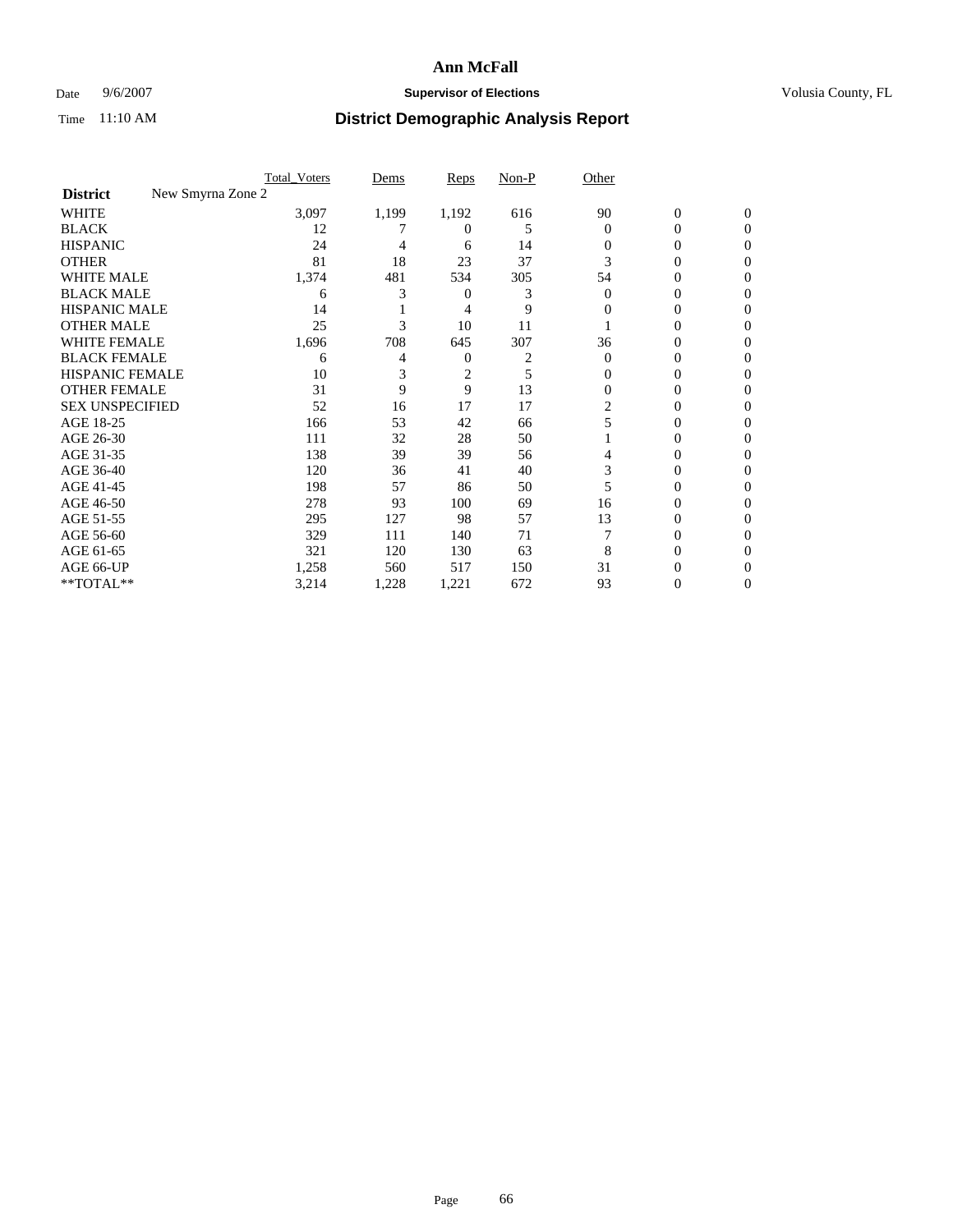### Date 9/6/2007 **Supervisor of Elections Supervisor of Elections** Volusia County, FL

|                                      | <b>Total Voters</b> | Dems           | Reps           | Non-P | Other          |                  |                |  |
|--------------------------------------|---------------------|----------------|----------------|-------|----------------|------------------|----------------|--|
| New Smyrna Zone 3<br><b>District</b> |                     |                |                |       |                |                  |                |  |
| <b>WHITE</b>                         | 3,722               | 1,241          | 1,565          | 804   | 112            | $\boldsymbol{0}$ | $\mathbf{0}$   |  |
| <b>BLACK</b>                         | 28                  | 17             | 3              | 8     | 0              | 0                | $\mathbf{0}$   |  |
| <b>HISPANIC</b>                      | 21                  | 6              |                | 8     | $\Omega$       | 0                | $\overline{0}$ |  |
| <b>OTHER</b>                         | 126                 | 25             | 29             | 61    | 11             | 0                | $\theta$       |  |
| <b>WHITE MALE</b>                    | 1,740               | 507            | 763            | 415   | 55             | 0                | $\theta$       |  |
| <b>BLACK MALE</b>                    | 12                  | 7              |                | 4     | $\overline{0}$ | 0                | 0              |  |
| <b>HISPANIC MALE</b>                 | 11                  | 4              | $\overline{c}$ | 5     | $\Omega$       | 0                | 0              |  |
| <b>OTHER MALE</b>                    | 37                  | 12             | 7              | 16    | 2              | 0                | 0              |  |
| WHITE FEMALE                         | 1,957               | 725            | 793            | 382   | 57             | 0                | 0              |  |
| <b>BLACK FEMALE</b>                  | 16                  | 10             | $\overline{c}$ | 4     | $\Omega$       | 0                | 0              |  |
| <b>HISPANIC FEMALE</b>               | 10                  | $\overline{2}$ | 5              | 3     | 0              | 0                | $\Omega$       |  |
| <b>OTHER FEMALE</b>                  | 42                  | 9              | 15             | 13    | 5              | 0                | $\theta$       |  |
| <b>SEX UNSPECIFIED</b>               | 72                  | 13             | 16             | 39    | 4              | 0                | $\theta$       |  |
| AGE 18-25                            | 249                 | 50             | 66             | 114   | 19             | 0                | 0              |  |
| AGE 26-30                            | 191                 | 61             | 44             | 80    | 6              | 0                | $\Omega$       |  |
| AGE 31-35                            | 152                 | 54             | 35             | 58    | 5              | 0                | 0              |  |
| AGE 36-40                            | 189                 | 70             | 63             | 49    |                | 0                | 0              |  |
| AGE 41-45                            | 263                 | 96             | 92             | 67    | 8              | 0                | 0              |  |
| AGE 46-50                            | 354                 | 121            | 139            | 85    | 9              | 0                | $\mathbf{0}$   |  |
| AGE 51-55                            | 364                 | 147            | 134            | 74    | 9              | 0                | $\Omega$       |  |
| AGE 56-60                            | 355                 | 138            | 138            | 69    | 10             | 0                | $\theta$       |  |
| AGE 61-65                            | 413                 | 131            | 182            | 90    | 10             | 0                | 0              |  |
| AGE 66-UP                            | 1,367               | 421            | 711            | 195   | 40             | 0                |                |  |
| **TOTAL**                            | 3,897               | 1,289          | 1,604          | 881   | 123            | 0                | $\mathbf{0}$   |  |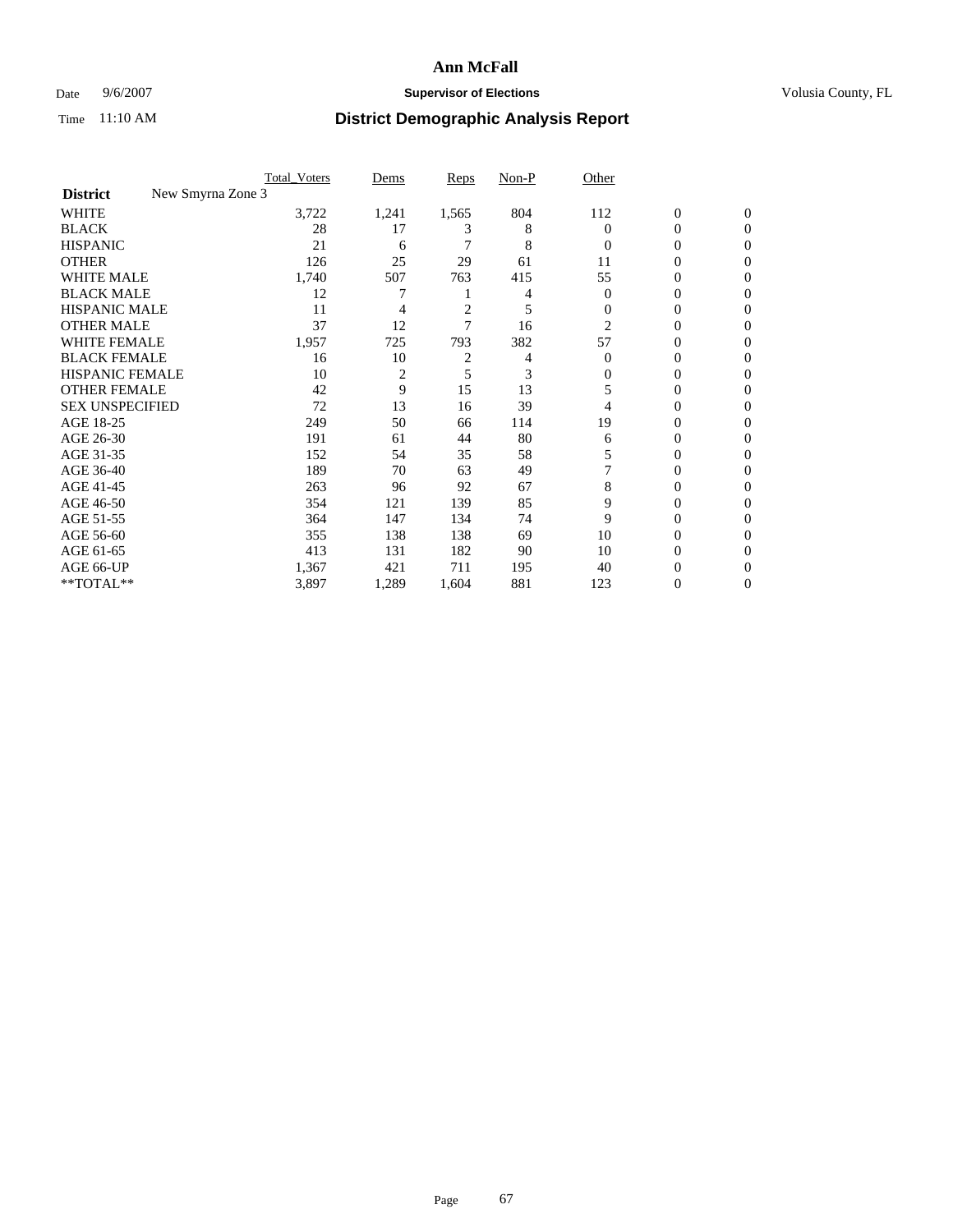### Date 9/6/2007 **Supervisor of Elections Supervisor of Elections** Volusia County, FL

|                                      | <b>Total Voters</b> | Dems  | Reps  | Non-P | Other          |                  |                  |  |
|--------------------------------------|---------------------|-------|-------|-------|----------------|------------------|------------------|--|
| New Smyrna Zone 4<br><b>District</b> |                     |       |       |       |                |                  |                  |  |
| <b>WHITE</b>                         | 3,560               | 1,312 | 1,458 | 708   | 82             | $\boldsymbol{0}$ | $\mathbf{0}$     |  |
| <b>BLACK</b>                         | 599                 | 493   | 18    | 82    | 6              | 0                | $\mathbf{0}$     |  |
| <b>HISPANIC</b>                      | 40                  | 16    | 6     | 18    | $\Omega$       | 0                | $\mathbf{0}$     |  |
| <b>OTHER</b>                         | 128                 | 36    | 26    | 61    |                | 0                | $\overline{0}$   |  |
| <b>WHITE MALE</b>                    | 1,580               | 539   | 675   | 323   | 43             | 0                | $\theta$         |  |
| <b>BLACK MALE</b>                    | 242                 | 177   | 11    | 49    | 5              | 0                | $\Omega$         |  |
| <b>HISPANIC MALE</b>                 | 15                  | 6     | 3     | 6     |                | 0                | 0                |  |
| <b>OTHER MALE</b>                    | 35                  | 9     | 9     | 17    | $\Omega$       | 0                | 0                |  |
| WHITE FEMALE                         | 1,960               | 764   | 779   | 378   | 39             | 0                | 0                |  |
| <b>BLACK FEMALE</b>                  | 350                 | 309   |       | 33    |                | 0                | $\mathbf{0}$     |  |
| <b>HISPANIC FEMALE</b>               | 25                  | 10    | 3     | 12    | $\Omega$       | 0                | $\Omega$         |  |
| <b>OTHER FEMALE</b>                  | 59                  | 19    | 13    | 25    | $\overline{c}$ | 0                | $\boldsymbol{0}$ |  |
| <b>SEX UNSPECIFIED</b>               | 61                  | 24    | 8     | 26    | 3              | 0                | $\Omega$         |  |
| AGE 18-25                            | 308                 | 116   | 60    | 124   | 8              | 0                | 0                |  |
| AGE 26-30                            | 226                 | 90    | 55    | 76    | 5              | 0                | $\Omega$         |  |
| AGE 31-35                            | 219                 | 81    | 80    | 54    | 4              | 0                | 0                |  |
| AGE 36-40                            | 233                 | 91    | 76    | 57    | 9              | 0                | $\mathbf{0}$     |  |
| AGE 41-45                            | 271                 | 114   | 88    | 63    | 6              | 0                | 0                |  |
| AGE 46-50                            | 290                 | 125   | 99    | 60    | 6              | 0                | $\mathbf{0}$     |  |
| AGE 51-55                            | 372                 | 167   | 128   | 70    |                | 0                | $\Omega$         |  |
| AGE 56-60                            | 387                 | 168   | 131   | 82    | 6              | 0                | $\theta$         |  |
| AGE 61-65                            | 386                 | 191   | 110   | 80    | 5              | 0                | 0                |  |
| AGE 66-UP                            | 1,635               | 714   | 681   | 203   | 37             | 0                | $_{0}$           |  |
| **TOTAL**                            | 4,327               | 1,857 | 1,508 | 869   | 93             | 0                | $\mathbf{0}$     |  |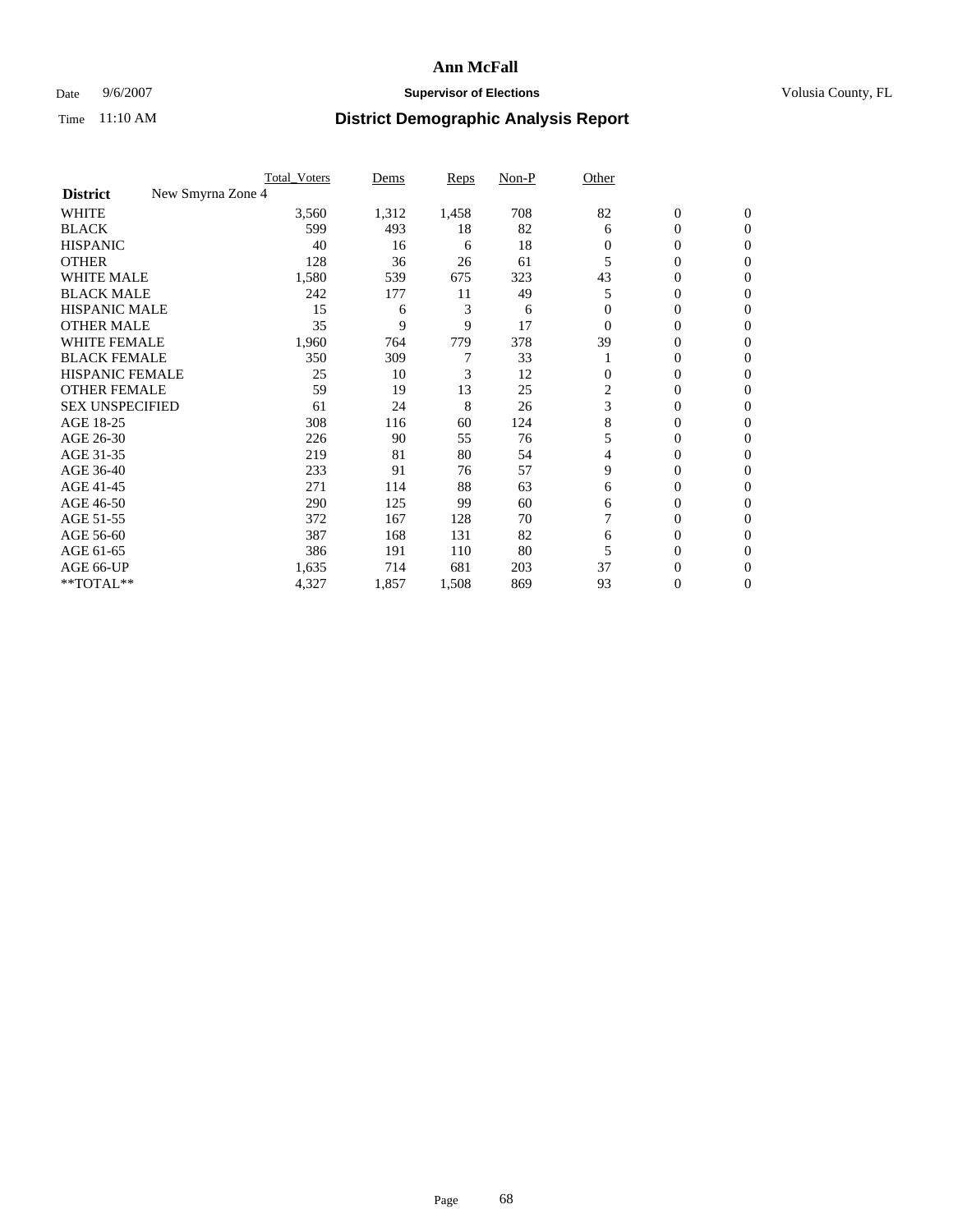### Date 9/6/2007 **Supervisor of Elections Supervisor of Elections** Volusia County, FL

|                                      | <b>Total Voters</b> | Dems  | Reps  | Non-P | Other    |                  |                |  |
|--------------------------------------|---------------------|-------|-------|-------|----------|------------------|----------------|--|
| Ormond Bch Zone 1<br><b>District</b> |                     |       |       |       |          |                  |                |  |
| <b>WHITE</b>                         | 6,502               | 2,406 | 2,817 | 1,101 | 178      | $\boldsymbol{0}$ | $\mathbf{0}$   |  |
| <b>BLACK</b>                         | 56                  | 45    | 5     | 5     |          | 0                | $\mathbf{0}$   |  |
| <b>HISPANIC</b>                      | 85                  | 37    | 23    | 23    | 2        | 0                | $\mathbf{0}$   |  |
| <b>OTHER</b>                         | 287                 | 90    | 92    | 95    | 10       | 0                | $\overline{0}$ |  |
| <b>WHITE MALE</b>                    | 3,009               | 1,010 | 1,347 | 555   | 97       | 0                | $\mathbf{0}$   |  |
| <b>BLACK MALE</b>                    | 26                  | 21    | 2     | 2     |          | 0                | $\mathbf{0}$   |  |
| <b>HISPANIC MALE</b>                 | 29                  | 6     | 11    | 11    |          | 0                | $\Omega$       |  |
| <b>OTHER MALE</b>                    | 120                 | 38    | 42    | 37    | 3        | 0                | 0              |  |
| <b>WHITE FEMALE</b>                  | 3,466               | 1,390 | 1,455 | 540   | 81       | 0                | $\Omega$       |  |
| <b>BLACK FEMALE</b>                  | 30                  | 24    | 3     | 3     | $\Omega$ | 0                | $\mathbf{0}$   |  |
| <b>HISPANIC FEMALE</b>               | 50                  | 27    | 10    | 12    |          | 0                | $\overline{0}$ |  |
| <b>OTHER FEMALE</b>                  | 100                 | 33    | 34    | 31    | 2        | 0                | $\overline{0}$ |  |
| <b>SEX UNSPECIFIED</b>               | 100                 | 29    | 33    | 33    | 5        | 0                | $\overline{0}$ |  |
| AGE 18-25                            | 554                 | 173   | 178   | 183   | 20       | 0                | 0              |  |
| AGE 26-30                            | 246                 | 70    | 93    | 70    | 13       | 0                | $\Omega$       |  |
| AGE 31-35                            | 285                 | 85    | 111   | 75    | 14       | 0                | 0              |  |
| AGE 36-40                            | 459                 | 144   | 198   | 99    | 18       | 0                | $\overline{0}$ |  |
| AGE 41-45                            | 566                 | 187   | 247   | 116   | 16       | 0                | $\overline{0}$ |  |
| AGE 46-50                            | 645                 | 224   | 282   | 126   | 13       | 0                | $\overline{0}$ |  |
| AGE 51-55                            | 719                 | 273   | 312   | 114   | 20       | 0                | $\overline{0}$ |  |
| AGE 56-60                            | 710                 | 303   | 284   | 113   | 10       | 0                | $\overline{0}$ |  |
| AGE 61-65                            | 589                 | 213   | 269   | 88    | 19       | 0                | $\Omega$       |  |
| AGE 66-UP                            | 2,157               | 906   | 963   | 240   | 48       | 0                | 0              |  |
| **TOTAL**                            | 6,930               | 2,578 | 2,937 | 1,224 | 191      | 0                | 0              |  |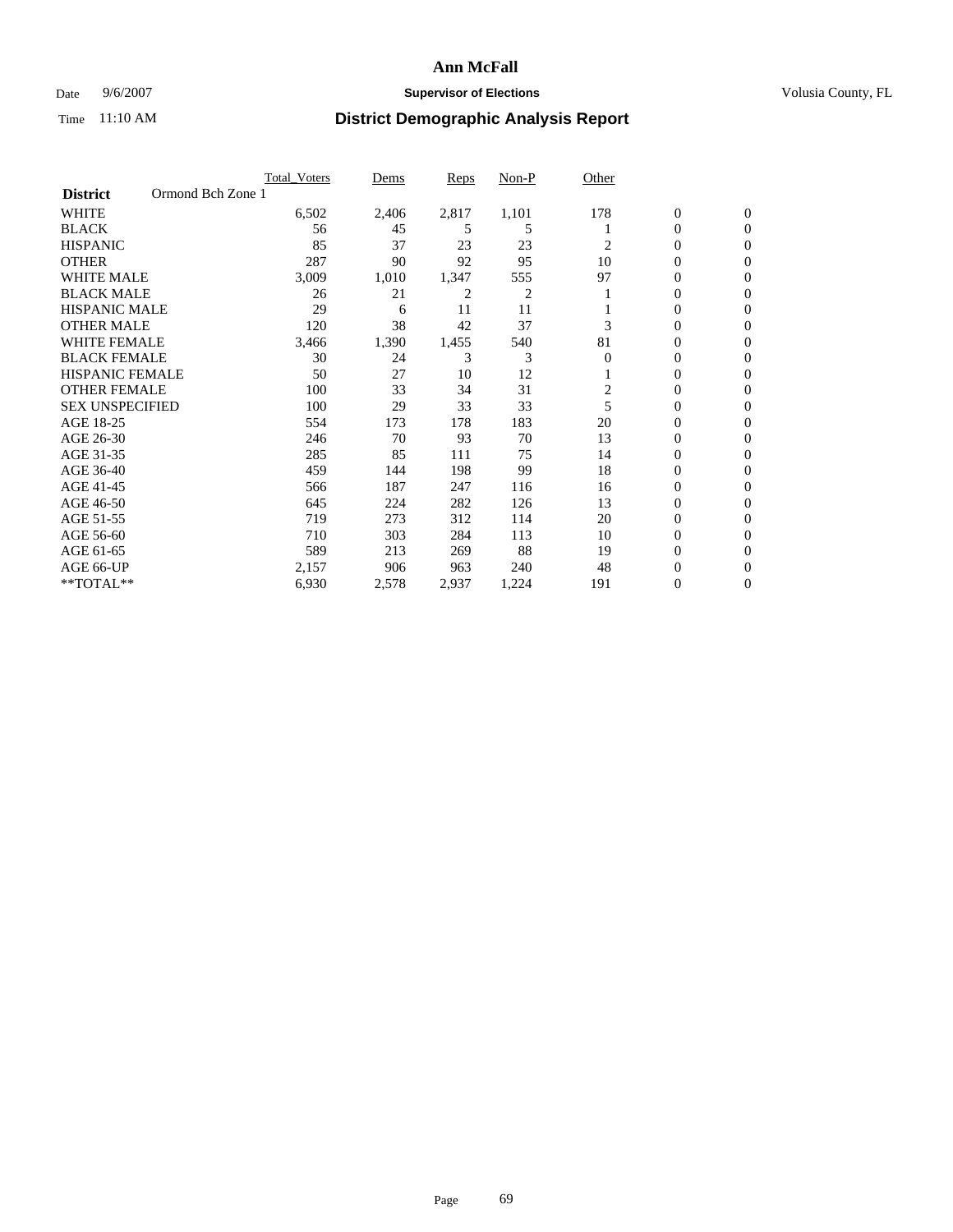### Date 9/6/2007 **Supervisor of Elections Supervisor of Elections** Volusia County, FL

|                        |                   | <b>Total Voters</b> | Dems  | Reps  | Non-P | Other    |                  |                  |
|------------------------|-------------------|---------------------|-------|-------|-------|----------|------------------|------------------|
| <b>District</b>        | Ormond Bch Zone 2 |                     |       |       |       |          |                  |                  |
| <b>WHITE</b>           |                   | 4,326               | 1,754 | 1,583 | 846   | 143      | $\boldsymbol{0}$ | $\mathbf{0}$     |
| <b>BLACK</b>           |                   | 328                 | 247   | 30    | 47    | 4        | $\mathbf{0}$     | $\mathbf{0}$     |
| <b>HISPANIC</b>        |                   | 72                  | 32    | 21    | 18    |          | 0                | $\mathbf{0}$     |
| <b>OTHER</b>           |                   | 290                 | 94    | 75    | 106   | 15       | 0                | $\overline{0}$   |
| <b>WHITE MALE</b>      |                   | 1,914               | 686   | 734   | 415   | 79       | 0                | $\overline{0}$   |
| <b>BLACK MALE</b>      |                   | 134                 | 89    | 15    | 27    | 3        | 0                | $\overline{0}$   |
| <b>HISPANIC MALE</b>   |                   | 20                  | 8     | 6     | 5     |          | 0                | $\Omega$         |
| <b>OTHER MALE</b>      |                   | 91                  | 26    | 28    | 34    | 3        | 0                | $\mathbf{0}$     |
| <b>WHITE FEMALE</b>    |                   | 2,393               | 1,060 | 844   | 425   | 64       | 0                | $\Omega$         |
| <b>BLACK FEMALE</b>    |                   | 193                 | 157   | 15    | 20    |          | $\mathbf{0}$     | $\mathbf{0}$     |
| <b>HISPANIC FEMALE</b> |                   | 50                  | 23    | 14    | 13    | $\Omega$ | 0                | $\mathbf{0}$     |
| <b>OTHER FEMALE</b>    |                   | 119                 | 50    | 36    | 32    |          | 0                | $\mathbf{0}$     |
| <b>SEX UNSPECIFIED</b> |                   | 102                 | 28    | 17    | 46    | 11       | 0                | $\mathbf{0}$     |
| AGE 18-25              |                   | 343                 | 119   | 90    | 118   | 16       | 0                | $\mathbf{0}$     |
| AGE 26-30              |                   | 301                 | 97    | 71    | 120   | 13       | 0                | $\mathbf{0}$     |
| AGE 31-35              |                   | 284                 | 106   | 79    | 85    | 14       | 0                | $\mathbf{0}$     |
| AGE 36-40              |                   | 368                 | 126   | 135   | 97    | 10       | $\boldsymbol{0}$ | $\mathbf{0}$     |
| AGE 41-45              |                   | 422                 | 133   | 165   | 102   | 22       | 0                | $\mathbf{0}$     |
| AGE 46-50              |                   | 462                 | 187   | 164   | 97    | 14       | $\mathbf{0}$     | $\mathbf{0}$     |
| AGE 51-55              |                   | 467                 | 218   | 143   | 93    | 13       | 0                | $\mathbf{0}$     |
| AGE 56-60              |                   | 512                 | 225   | 170   | 103   | 14       | 0                | $\mathbf{0}$     |
| AGE 61-65              |                   | 418                 | 196   | 146   | 61    | 15       | 0                | $\mathbf{0}$     |
| AGE 66-UP              |                   | 1,439               | 720   | 546   | 141   | 32       | 0                | 0                |
| **TOTAL**              |                   | 5,016               | 2,127 | 1,709 | 1,017 | 163      | 0                | $\boldsymbol{0}$ |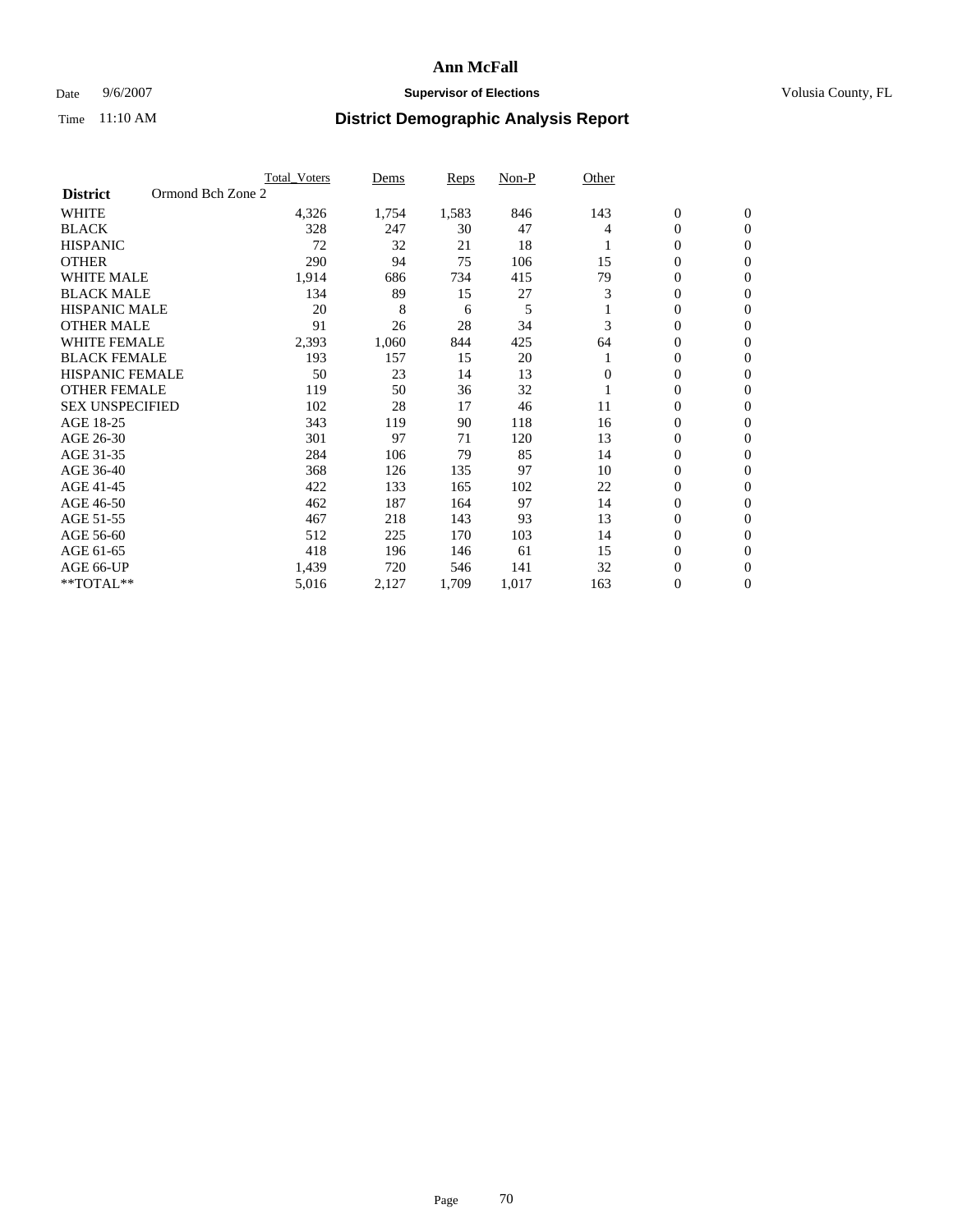### Date 9/6/2007 **Supervisor of Elections Supervisor of Elections** Volusia County, FL

|                                      | <b>Total_Voters</b> | Dems  | Reps  | Non-P | Other          |                  |                  |  |
|--------------------------------------|---------------------|-------|-------|-------|----------------|------------------|------------------|--|
| Ormond Bch Zone 3<br><b>District</b> |                     |       |       |       |                |                  |                  |  |
| <b>WHITE</b>                         | 7,358               | 2,360 | 3,551 | 1,234 | 213            | $\boldsymbol{0}$ | $\mathbf{0}$     |  |
| <b>BLACK</b>                         | 109                 | 74    | 9     | 21    | 5              | $\overline{0}$   | $\mathbf{0}$     |  |
| <b>HISPANIC</b>                      | 110                 | 31    | 42    | 35    | $\mathfrak{2}$ | $\mathbf{0}$     | $\mathbf{0}$     |  |
| <b>OTHER</b>                         | 393                 | 114   | 125   | 135   | 19             | $\overline{0}$   | $\overline{0}$   |  |
| <b>WHITE MALE</b>                    | 3,436               | 1,006 | 1,725 | 607   | 98             | 0                | $\mathbf{0}$     |  |
| <b>BLACK MALE</b>                    | 56                  | 37    | 5     | 11    | 3              | 0                | $\mathbf{0}$     |  |
| <b>HISPANIC MALE</b>                 | 59                  | 15    | 24    | 19    |                | 0                | $\Omega$         |  |
| <b>OTHER MALE</b>                    | 153                 | 39    | 52    | 57    | 5              | 0                | $\mathbf{0}$     |  |
| <b>WHITE FEMALE</b>                  | 3,880               | 1,342 | 1,810 | 615   | 113            | 0                | $\Omega$         |  |
| <b>BLACK FEMALE</b>                  | 52                  | 36    | 4     | 10    | 2              | $\overline{0}$   | $\mathbf{0}$     |  |
| <b>HISPANIC FEMALE</b>               | 50                  | 16    | 17    | 16    |                | 0                | $\mathbf{0}$     |  |
| <b>OTHER FEMALE</b>                  | 162                 | 53    | 53    | 53    | 3              | 0                | $\overline{0}$   |  |
| <b>SEX UNSPECIFIED</b>               | 122                 | 35    | 37    | 37    | 13             | 0                | $\mathbf{0}$     |  |
| AGE 18-25                            | 699                 | 197   | 275   | 194   | 33             | 0                | $\mathbf{0}$     |  |
| AGE 26-30                            | 311                 | 84    | 124   | 89    | 14             | 0                | $\mathbf{0}$     |  |
| AGE 31-35                            | 331                 | 79    | 147   | 84    | 21             | 0                | $\mathbf{0}$     |  |
| AGE 36-40                            | 526                 | 117   | 305   | 88    | 16             | $\overline{0}$   | $\mathbf{0}$     |  |
| AGE 41-45                            | 679                 | 190   | 335   | 133   | 21             | 0                | $\mathbf{0}$     |  |
| AGE 46-50                            | 816                 | 241   | 411   | 145   | 19             | $\overline{0}$   | $\mathbf{0}$     |  |
| AGE 51-55                            | 867                 | 284   | 415   | 151   | 17             | 0                | $\mathbf{0}$     |  |
| AGE 56-60                            | 859                 | 318   | 378   | 143   | 20             | $\overline{0}$   | $\overline{0}$   |  |
| AGE 61-65                            | 760                 | 269   | 357   | 120   | 14             | 0                | $\mathbf{0}$     |  |
| AGE 66-UP                            | 2,122               | 800   | 980   | 278   | 64             | 0                | 0                |  |
| **TOTAL**                            | 7,970               | 2,579 | 3,727 | 1,425 | 239            | 0                | $\boldsymbol{0}$ |  |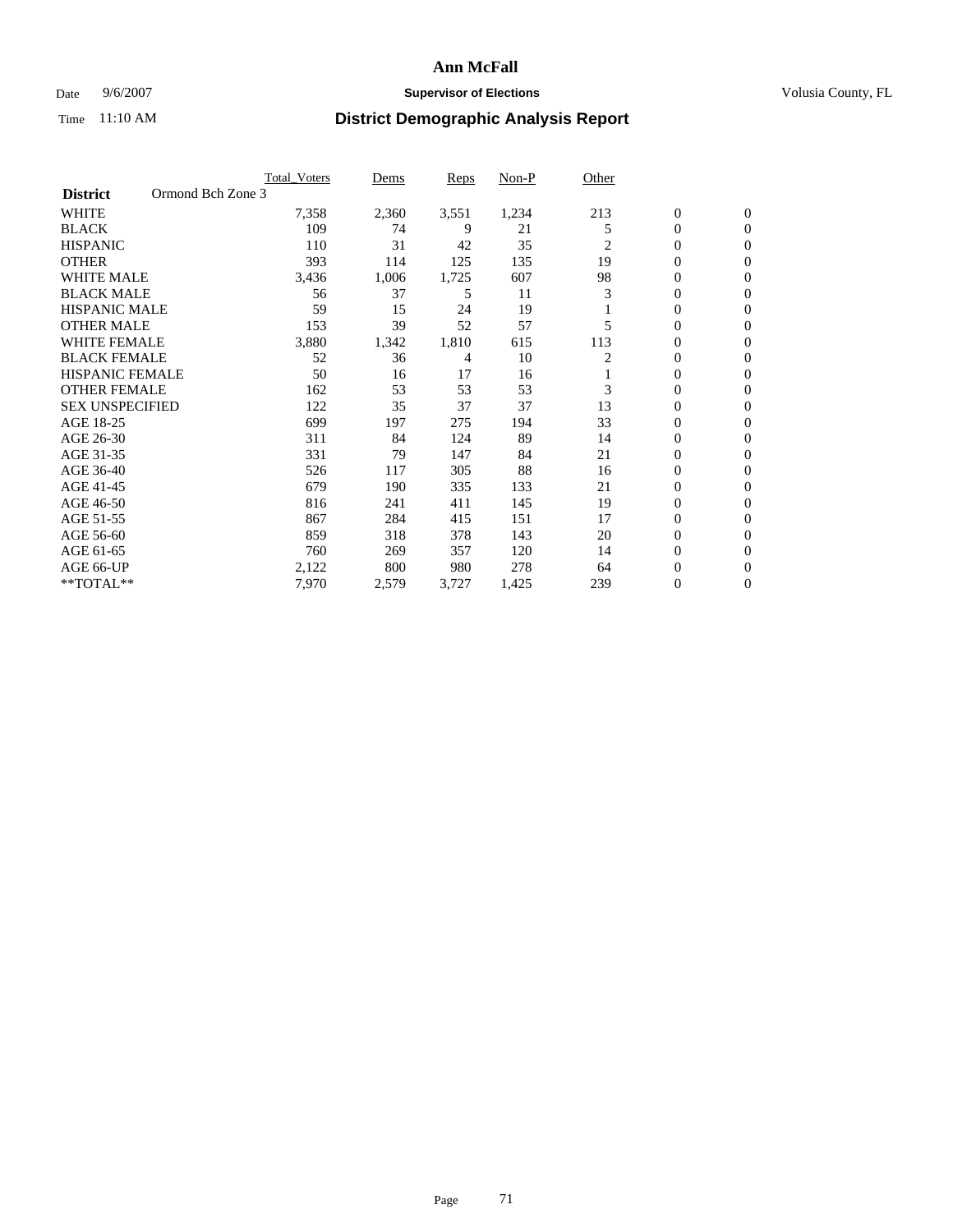### Date 9/6/2007 **Supervisor of Elections Supervisor of Elections** Volusia County, FL

|                                      | <b>Total_Voters</b> | Dems  | Reps  | Non-P | Other          |                  |                |  |
|--------------------------------------|---------------------|-------|-------|-------|----------------|------------------|----------------|--|
| Ormond Bch Zone 4<br><b>District</b> |                     |       |       |       |                |                  |                |  |
| <b>WHITE</b>                         | 6,005               | 2,248 | 2,417 | 1,102 | 238            | $\boldsymbol{0}$ | $\mathbf{0}$   |  |
| <b>BLACK</b>                         | 119                 | 83    | 9     | 22    | 5              | $\overline{0}$   | $\mathbf{0}$   |  |
| <b>HISPANIC</b>                      | 68                  | 29    | 13    | 25    |                | 0                | $\mathbf{0}$   |  |
| <b>OTHER</b>                         | 284                 | 86    | 68    | 116   | 14             | $\overline{0}$   | $\overline{0}$ |  |
| <b>WHITE MALE</b>                    | 2,589               | 882   | 1,077 | 501   | 129            | 0                | $\Omega$       |  |
| <b>BLACK MALE</b>                    | 56                  | 38    | 4     | 11    |                | 0                | $\mathbf{0}$   |  |
| <b>HISPANIC MALE</b>                 | 28                  | 10    | 8     | 9     |                | 0                | $\Omega$       |  |
| <b>OTHER MALE</b>                    | 100                 | 24    | 26    | 44    | 6              | 0                | 0              |  |
| <b>WHITE FEMALE</b>                  | 3,375               | 1,355 | 1,329 | 585   | 106            | 0                | 0              |  |
| <b>BLACK FEMALE</b>                  | 63                  | 45    | 5     | 11    | 2              | $\overline{0}$   | $\mathbf{0}$   |  |
| <b>HISPANIC FEMALE</b>               | 40                  | 19    | 5     | 16    | $\Omega$       | 0                | $\Omega$       |  |
| <b>OTHER FEMALE</b>                  | 130                 | 49    | 36    | 43    | $\overline{c}$ | 0                | $\overline{0}$ |  |
| <b>SEX UNSPECIFIED</b>               | 95                  | 24    | 17    | 45    | 9              | 0                | $\Omega$       |  |
| AGE 18-25                            | 420                 | 131   | 118   | 138   | 33             | 0                | 0              |  |
| AGE 26-30                            | 251                 | 82    | 88    | 72    | 9              | 0                | $\Omega$       |  |
| AGE 31-35                            | 250                 | 72    | 80    | 84    | 14             | 0                | 0              |  |
| AGE 36-40                            | 298                 | 75    | 145   | 70    | 8              | $\overline{0}$   | $\mathbf{0}$   |  |
| AGE 41-45                            | 452                 | 152   | 189   | 103   | 8              | 0                | $\Omega$       |  |
| AGE 46-50                            | 486                 | 189   | 198   | 88    | 11             | 0                | $\mathbf{0}$   |  |
| AGE 51-55                            | 520                 | 202   | 206   | 92    | 20             | 0                | $\Omega$       |  |
| AGE 56-60                            | 587                 | 244   | 214   | 105   | 24             | 0                | $\Omega$       |  |
| AGE 61-65                            | 557                 | 213   | 197   | 120   | 27             | 0                | $\Omega$       |  |
| AGE 66-UP                            | 2,655               | 1,086 | 1,072 | 393   | 104            | 0                | 0              |  |
| **TOTAL**                            | 6,476               | 2,446 | 2,507 | 1,265 | 258            | 0                | 0              |  |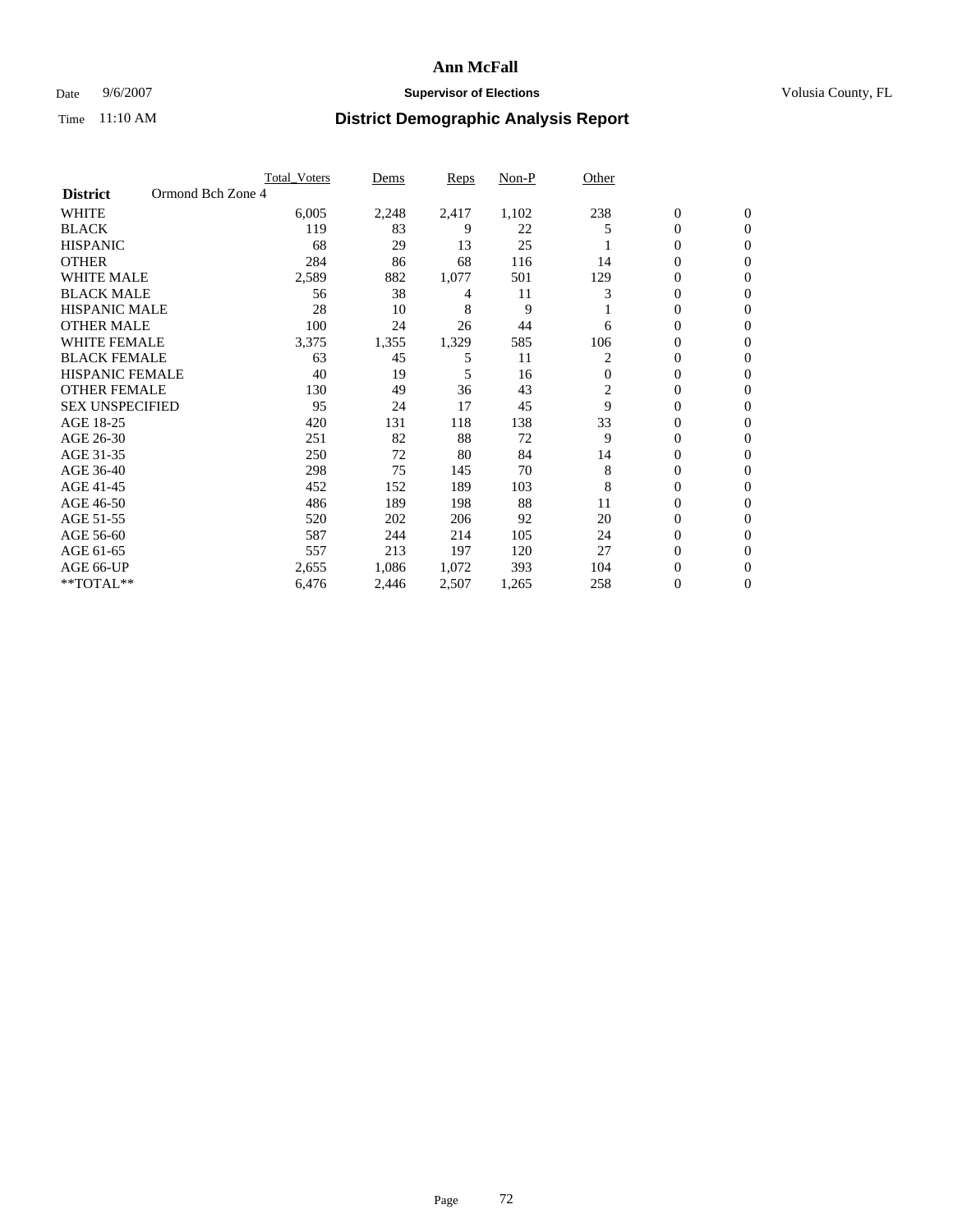#### Date 9/6/2007 **Supervisor of Elections Supervisor of Elections** Volusia County, FL

|                                           | <b>Total Voters</b> | Dems  | Reps  | Non-P | Other    |                  |                  |  |
|-------------------------------------------|---------------------|-------|-------|-------|----------|------------------|------------------|--|
| Port Orange District 1<br><b>District</b> |                     |       |       |       |          |                  |                  |  |
| <b>WHITE</b>                              | 6,194               | 2,583 | 1,981 | 1,407 | 223      | $\boldsymbol{0}$ | $\mathbf{0}$     |  |
| <b>BLACK</b>                              | 66                  | 48    | 5     | 11    | 2        | $\mathbf{0}$     | $\mathbf{0}$     |  |
| <b>HISPANIC</b>                           | 94                  | 33    | 18    | 41    | 2        | 0                | $\mathbf{0}$     |  |
| <b>OTHER</b>                              | 260                 | 80    | 66    | 103   | 11       | 0                | $\overline{0}$   |  |
| <b>WHITE MALE</b>                         | 2,732               | 1,026 | 952   | 646   | 108      | 0                | $\mathbf{0}$     |  |
| <b>BLACK MALE</b>                         | 33                  | 23    | 3     | 7     | $\Omega$ | 0                | $\mathbf{0}$     |  |
| <b>HISPANIC MALE</b>                      | 36                  | 14    | 9     | 12    |          | 0                | $\Omega$         |  |
| <b>OTHER MALE</b>                         | 71                  | 18    | 21    | 31    |          | 0                | 0                |  |
| <b>WHITE FEMALE</b>                       | 3,408               | 1,538 | 1,012 | 745   | 113      | 0                | $\Omega$         |  |
| <b>BLACK FEMALE</b>                       | 33                  | 25    | 2     | 4     | 2        | $\mathbf{0}$     | $\mathbf{0}$     |  |
| <b>HISPANIC FEMALE</b>                    | 56                  | 19    | 9     | 27    |          | 0                | $\mathbf{0}$     |  |
| <b>OTHER FEMALE</b>                       | 100                 | 40    | 28    | 29    | 3        | 0                | $\mathbf{0}$     |  |
| <b>SEX UNSPECIFIED</b>                    | 145                 | 41    | 34    | 61    | 9        | 0                | $\mathbf{0}$     |  |
| AGE 18-25                                 | 464                 | 163   | 98    | 181   | 22       | 0                | $\Omega$         |  |
| AGE 26-30                                 | 361                 | 119   | 80    | 147   | 15       | 0                | $\mathbf{0}$     |  |
| AGE 31-35                                 | 305                 | 110   | 76    | 100   | 19       | 0                | $\mathbf{0}$     |  |
| AGE 36-40                                 | 375                 | 122   | 109   | 124   | 20       | $\mathbf{0}$     | $\mathbf{0}$     |  |
| AGE 41-45                                 | 490                 | 167   | 159   | 149   | 15       | 0                | $\mathbf{0}$     |  |
| AGE 46-50                                 | 571                 | 217   | 184   | 143   | 27       | $\mathbf{0}$     | $\mathbf{0}$     |  |
| AGE 51-55                                 | 600                 | 248   | 212   | 115   | 25       | 0                | $\mathbf{0}$     |  |
| AGE 56-60                                 | 618                 | 253   | 209   | 138   | 18       | 0                | $\mathbf{0}$     |  |
| AGE 61-65                                 | 618                 | 290   | 187   | 121   | 20       | 0                | $\mathbf{0}$     |  |
| AGE 66-UP                                 | 2,212               | 1,055 | 756   | 344   | 57       | 0                | 0                |  |
| **TOTAL**                                 | 6,614               | 2,744 | 2,070 | 1,562 | 238      | 0                | $\boldsymbol{0}$ |  |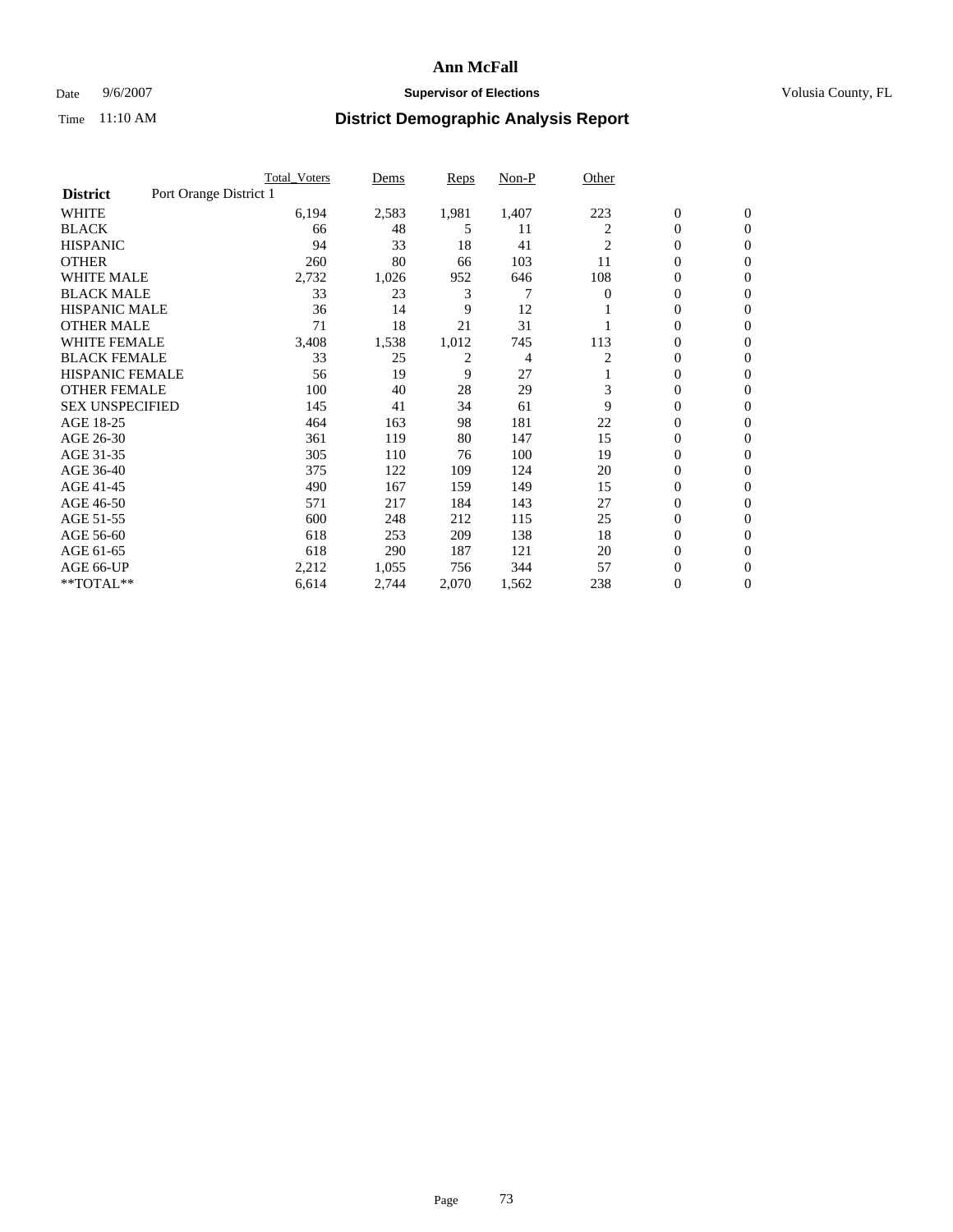#### Date 9/6/2007 **Supervisor of Elections Supervisor of Elections** Volusia County, FL

|                        |                        | <b>Total_Voters</b> | Dems  | <b>Reps</b> | Non-P | Other |                  |                |  |
|------------------------|------------------------|---------------------|-------|-------------|-------|-------|------------------|----------------|--|
| <b>District</b>        | Port Orange District 2 |                     |       |             |       |       |                  |                |  |
| <b>WHITE</b>           |                        | 6,886               | 2,640 | 2,556       | 1,441 | 249   | $\boldsymbol{0}$ | $\mathbf{0}$   |  |
| <b>BLACK</b>           |                        | 209                 | 168   | 11          | 23    |       | $\overline{0}$   | $\mathbf{0}$   |  |
| <b>HISPANIC</b>        |                        | 132                 | 55    | 27          | 46    | 4     | $\boldsymbol{0}$ | $\mathbf{0}$   |  |
| <b>OTHER</b>           |                        | 372                 | 106   | 84          | 163   | 19    | 0                | $\mathbf{0}$   |  |
| <b>WHITE MALE</b>      |                        | 3,068               | 1,051 | 1,209       | 675   | 133   | 0                | $\mathbf{0}$   |  |
| <b>BLACK MALE</b>      |                        | 79                  | 61    | 5           | 12    |       | $\boldsymbol{0}$ | $\mathbf{0}$   |  |
| <b>HISPANIC MALE</b>   |                        | 64                  | 25    | 15          | 22    | 2     | $\overline{0}$   | $\mathbf{0}$   |  |
| <b>OTHER MALE</b>      |                        | 134                 | 39    | 35          | 55    | 5     | $\overline{0}$   | $\mathbf{0}$   |  |
| <b>WHITE FEMALE</b>    |                        | 3,761               | 1,569 | 1,325       | 756   | 111   | 0                | $\mathbf{0}$   |  |
| <b>BLACK FEMALE</b>    |                        | 129                 | 106   | 6           | 11    | 6     | $\overline{0}$   | $\mathbf{0}$   |  |
| <b>HISPANIC FEMALE</b> |                        | 67                  | 30    | 12          | 23    | 2     | 0                | $\mathbf{0}$   |  |
| <b>OTHER FEMALE</b>    |                        | 145                 | 49    | 27          | 66    | 3     | 0                | $\mathbf{0}$   |  |
| <b>SEX UNSPECIFIED</b> |                        | 152                 | 39    | 44          | 53    | 16    | $\overline{0}$   | $\mathbf{0}$   |  |
| AGE 18-25              |                        | 679                 | 206   | 186         | 259   | 28    | $\mathbf{0}$     | $\mathbf{0}$   |  |
| AGE 26-30              |                        | 508                 | 167   | 160         | 160   | 21    | $\overline{0}$   | $\mathbf{0}$   |  |
| AGE 31-35              |                        | 427                 | 132   | 156         | 122   | 17    | $\overline{0}$   | $\mathbf{0}$   |  |
| AGE 36-40              |                        | 467                 | 165   | 173         | 113   | 16    | $\boldsymbol{0}$ | $\mathbf{0}$   |  |
| AGE 41-45              |                        | 588                 | 193   | 232         | 133   | 30    | $\boldsymbol{0}$ | $\mathbf{0}$   |  |
| AGE 46-50              |                        | 707                 | 260   | 267         | 153   | 27    | 0                | $\Omega$       |  |
| AGE 51-55              |                        | 613                 | 253   | 231         | 113   | 16    | $\boldsymbol{0}$ | $\mathbf{0}$   |  |
| AGE 56-60              |                        | 765                 | 315   | 264         | 160   | 26    | $\overline{0}$   | $\mathbf{0}$   |  |
| AGE 61-65              |                        | 637                 | 253   | 229         | 128   | 27    | $\mathbf{0}$     | $\mathbf{0}$   |  |
| AGE 66-UP              |                        | 2,208               | 1,025 | 780         | 332   | 71    | 0                | $\mathbf{0}$   |  |
| **TOTAL**              |                        | 7,599               | 2,969 | 2,678       | 1,673 | 279   | 0                | $\overline{0}$ |  |
|                        |                        |                     |       |             |       |       |                  |                |  |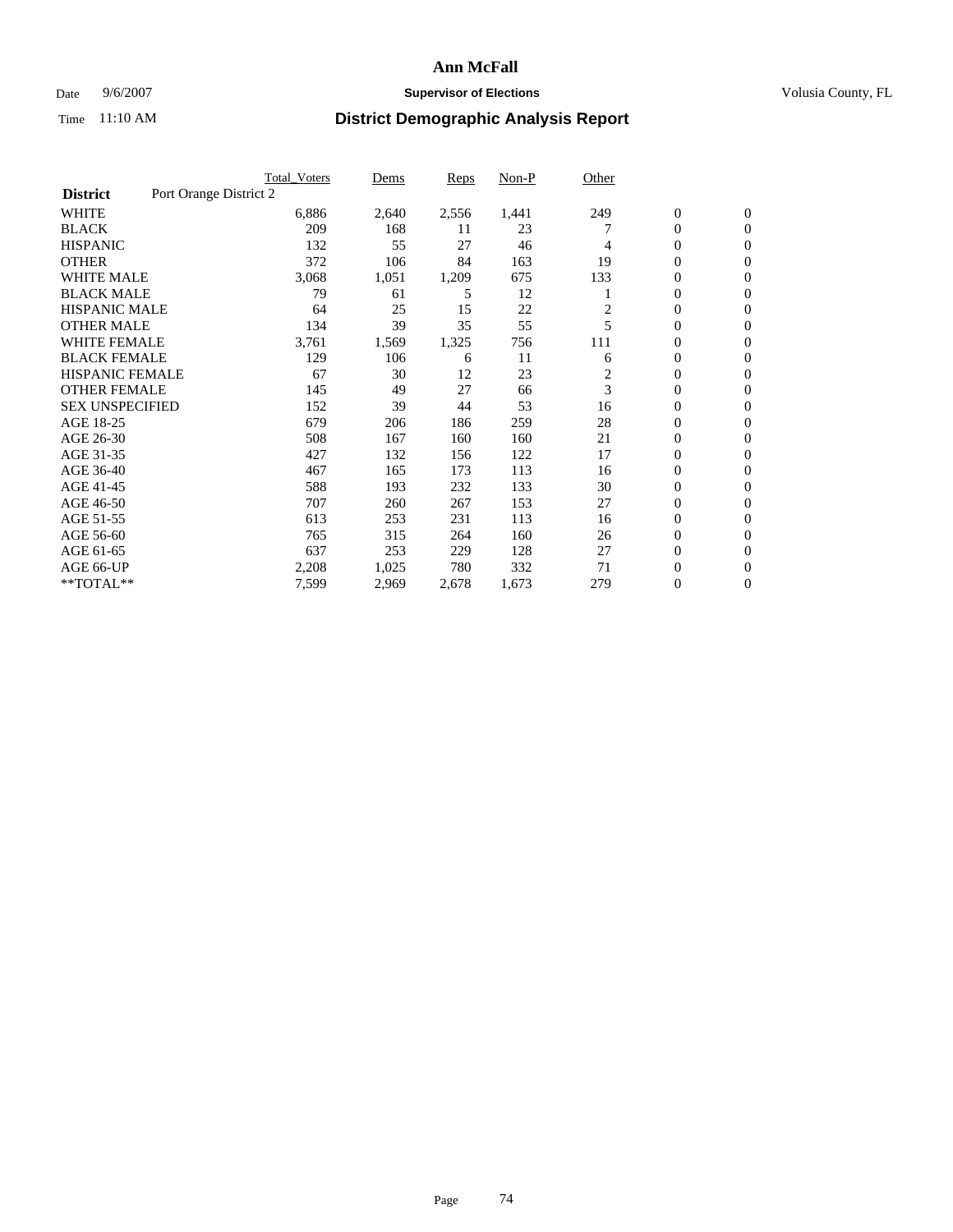#### Date 9/6/2007 **Supervisor of Elections Supervisor of Elections** Volusia County, FL

|                        |                        | <b>Total_Voters</b> | Dems  | <b>Reps</b> | Non-P | Other |                  |                  |
|------------------------|------------------------|---------------------|-------|-------------|-------|-------|------------------|------------------|
| <b>District</b>        | Port Orange Distrcit 3 |                     |       |             |       |       |                  |                  |
| <b>WHITE</b>           |                        | 9,149               | 3,093 | 3,680       | 2,058 | 318   | $\boldsymbol{0}$ | $\mathbf{0}$     |
| <b>BLACK</b>           |                        | 177                 | 134   | 12          | 28    | 3     | $\overline{0}$   | $\mathbf{0}$     |
| <b>HISPANIC</b>        |                        | 179                 | 66    | 32          | 74    |       | $\overline{0}$   | $\mathbf{0}$     |
| <b>OTHER</b>           |                        | 424                 | 118   | 116         | 168   | 22    | 0                | $\mathbf{0}$     |
| <b>WHITE MALE</b>      |                        | 4,174               | 1,238 | 1,766       | 997   | 173   | 0                | $\mathbf{0}$     |
| <b>BLACK MALE</b>      |                        | 82                  | 61    | 7           | 13    |       | $\boldsymbol{0}$ | $\mathbf{0}$     |
| <b>HISPANIC MALE</b>   |                        | 73                  | 29    | 11          | 31    |       | $\overline{0}$   | $\mathbf{0}$     |
| <b>OTHER MALE</b>      |                        | 149                 | 37    | 46          | 62    | 4     | $\overline{0}$   | $\mathbf{0}$     |
| <b>WHITE FEMALE</b>    |                        | 4,910               | 1,839 | 1,891       | 1,039 | 141   | 0                | $\mathbf{0}$     |
| <b>BLACK FEMALE</b>    |                        | 95                  | 73    | 5           | 15    | 2     | $\overline{0}$   | $\mathbf{0}$     |
| <b>HISPANIC FEMALE</b> |                        | 105                 | 37    | 20          | 43    | 5     | $\boldsymbol{0}$ | $\mathbf{0}$     |
| <b>OTHER FEMALE</b>    |                        | 159                 | 56    | 45          | 54    | 4     | 0                | $\overline{0}$   |
| <b>SEX UNSPECIFIED</b> |                        | 182                 | 41    | 49          | 74    | 18    | $\overline{0}$   | $\mathbf{0}$     |
| AGE 18-25              |                        | 841                 | 246   | 238         | 319   | 38    | $\overline{0}$   | $\mathbf{0}$     |
| AGE 26-30              |                        | 500                 | 147   | 169         | 165   | 19    | $\overline{0}$   | $\mathbf{0}$     |
| AGE 31-35              |                        | 532                 | 146   | 210         | 156   | 20    | $\overline{0}$   | $\mathbf{0}$     |
| AGE 36-40              |                        | 641                 | 195   | 242         | 186   | 18    | $\boldsymbol{0}$ | $\mathbf{0}$     |
| AGE 41-45              |                        | 787                 | 237   | 329         | 199   | 22    | $\boldsymbol{0}$ | $\mathbf{0}$     |
| AGE 46-50              |                        | 797                 | 270   | 323         | 176   | 28    | 0                | $\Omega$         |
| AGE 51-55              |                        | 861                 | 343   | 326         | 171   | 21    | $\boldsymbol{0}$ | $\mathbf{0}$     |
| AGE 56-60              |                        | 908                 | 357   | 321         | 198   | 32    | $\overline{0}$   | $\mathbf{0}$     |
| AGE 61-65              |                        | 890                 | 310   | 336         | 206   | 38    | $\mathbf{0}$     | $\mathbf{0}$     |
| AGE 66-UP              |                        | 3,172               | 1,160 | 1,346       | 552   | 114   | 0                | $\boldsymbol{0}$ |
| **TOTAL**              |                        | 9,929               | 3,411 | 3,840       | 2,328 | 350   | 0                | $\overline{0}$   |
|                        |                        |                     |       |             |       |       |                  |                  |